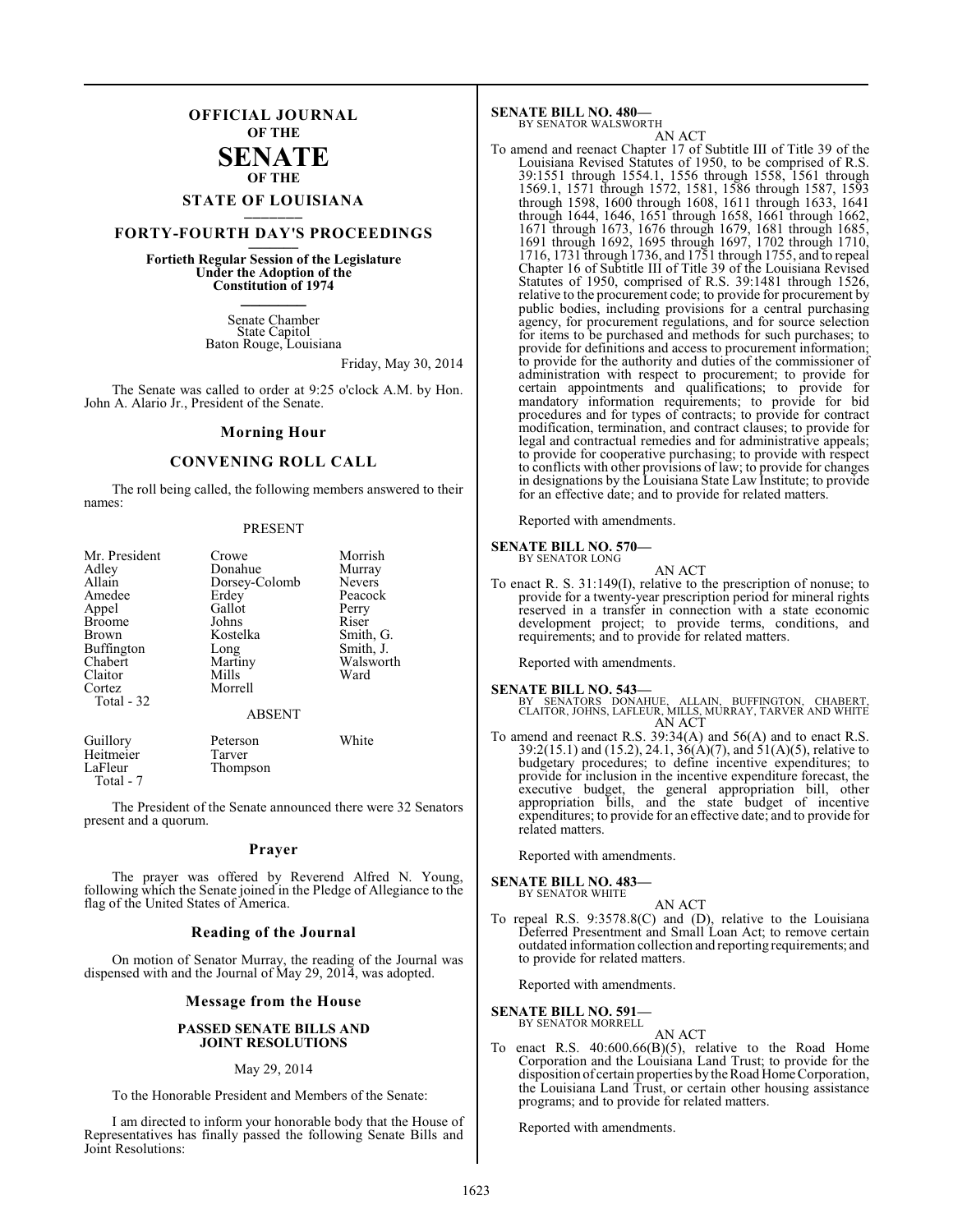#### **SENATE BILL NO. 613—** BY SENATOR GARY SMITH

AN ACT To enact R.S. 42:851(T), relative to group benefits; to provide for premium share; and to provide for related matters.

Reported with amendments.

#### **SENATE BILL NO. 637—** BY SENATOR WHITE

AN ACT

To amend and reenact R.S. 37:571(A) and 595(B), (C), and (D), relative to the Louisiana State Board of Cosmetology; to provide for requirements of registered cosmetology schools; to provide for certain terms, conditions, and procedures; and to provide for related matters.

Reported with amendments.

**SENATE BILL NO. 62—** BY SENATOR APPEL

AN ACT

To enact R.S. 17:3138, relative to public postsecondary education; to provide for the development and implementation of a common application for admission to public institutions of postsecondary education in Louisiana; to allow use of the common application by certain independent colleges and universities; to provide relative to application fees; to allow collection of ancillary information; to provide for an implementation date; and to provide for related matters.

Reported with amendments.

#### **SENATE BILL NO. 98—**

BY SENATORS NEVERS AND THOMPSON AN ACT

To amend and reenact R.S.  $17:3048.1(A)(1)(b)(ii)(bb)$ , (c)(ii)(bb), and (d)(ii)(bb), relative to the Taylor Opportunity Program for Students; to provide with respect to the method used to calculate the grade point average required for program awards; to provide that a five-point scale shall be used to calculate the grade point average for certain honors and gifted and talented courses; and to provide for related matters.

Reported with amendments.

# **SENATE BILL NO. 121—** BY SENATOR MORRELL

AN ACT

To amend and reenact R.S. 37:1103(6) and (9) and to enact R.S. 37:1116(E) and (F), relative to marriage and family therapy; to provide for definitions; to provide for an effective date; and to provide for related matters.

Reported with amendments.

#### **SENATE BILL NO. 134—**

BY SENATOR AMEDEE

AN ACT To amend and reenact R.S. 42:1124.4(A)(1) and 1141.5(C) and to enact R.S. 42:1157(A)(4)(f), relative to the Board of Ethics and Ethics Adjudicatory Board enforcement authority; to provide for notice of delinquency delivery methods; to clarify the duty of the Ethics Adjudicatory Board; to provide for penalties; and to provide for related matters.

Reported with amendments.

**SENATE BILL NO. 303—**

BY SENATORS AMEDEE AND MORRELL AN ACT

To enact R.S. 42:1123(43), relative to the Code of Governmental Ethics; to provide for an exception to the prohibition of persons being employed by a political subdivision who have served on certain boards as designees; and to provide for related matters.

### **Page 2 SENATE 44th DAY'S PROCEEDINGS**

Reported with amendments.

#### **SENATE BILL NO. 469—** BY SENATORS ALLAIN AND ADLEY

AN ACT

To amend and reenact R.S. 49:214.36(D) and to enact R.S. 49:214.36(O), relative to the coastal zone management program; to provide relative to the initiation or continuation of enforcement actions under the coastal zone management program; to prohibit certain state or local governmental entities from initiating certain causes of action; to provide for the uses of certain monies received by any state or local governmental entity; to allow any person or state or local governmental entity to enforce certain rights or administrative remedies; to provide terms, conditions, and requirements; and to provide for related matters.

Reported with amendments.

#### **SENATE BILL NO. 322—** BY SENATOR MURRAY

AN ACT To amend and reenact R.S. 23:665(B), 667(B), and R.S. 51:2231(C), 2232(12), and 2235(9), relative to the Equal Pay for Women Act; to provide for prohibited discrimination in employment; to provide for jurisdiction; to provide for prescription; to provide for suspension of prescription; to provide for agencies; and to provide for related matters.

Reported with amendments.

#### **SENATE BILL NO. 229—** BY SENATOR MARTINY

AN ACT To enact Code of Criminal Procedure Article 881.8, relative to habitual offenders; to provide for the reduction of certain habitual offender sentences under certain circumstances; and to provide for related matters.

Reported with amendments.

### **SENATE BILL NO. 572—**

BY SENATOR MURRAY AN ACT

To amend and reenact R.S. 33:9091.1(F)(1)(b), (2)(a), and (3)(b) and (c), relative to the Lakeview Crime Prevention District; to provide for parcel fees; to provide for an effective date; and to provide for related matters.

Reported with amendments.

# **SENATE BILL NO. 605—** BY SENATOR MARTINY

AN ACT To amend and reenact R.S. 32:1261(A)(1)(m) and 1270.20(1)(m) and to repeal R.S. 32:1270.1(1)(j) and 1270.11(1)(i), relative to the Louisiana Motor Vehicle Commission; to provide relative to unauthorized acts of a manufacturer, a distributor, a wholesaler, distributor branch, or factory branch of motor vehicles, marine products, motorcycles and all-terrain vehicles, and recreational vehicles or any officer, agent or representative thereof; and to provide for related matters.

Reported without amendments.

#### **SENATE BILL NO. 614—**

BY SENATOR LAFLEUR

AN ACT To enact R.S. 49:125.1, relative to the sale of surplus property; to allow for the transfer of surplus electronic devices to certain nonprofit entities; to require the nonprofit entities to perform certain services; to provide definitions, terms, conditions, and requirements; and to provide for related matters.

Reported without amendments.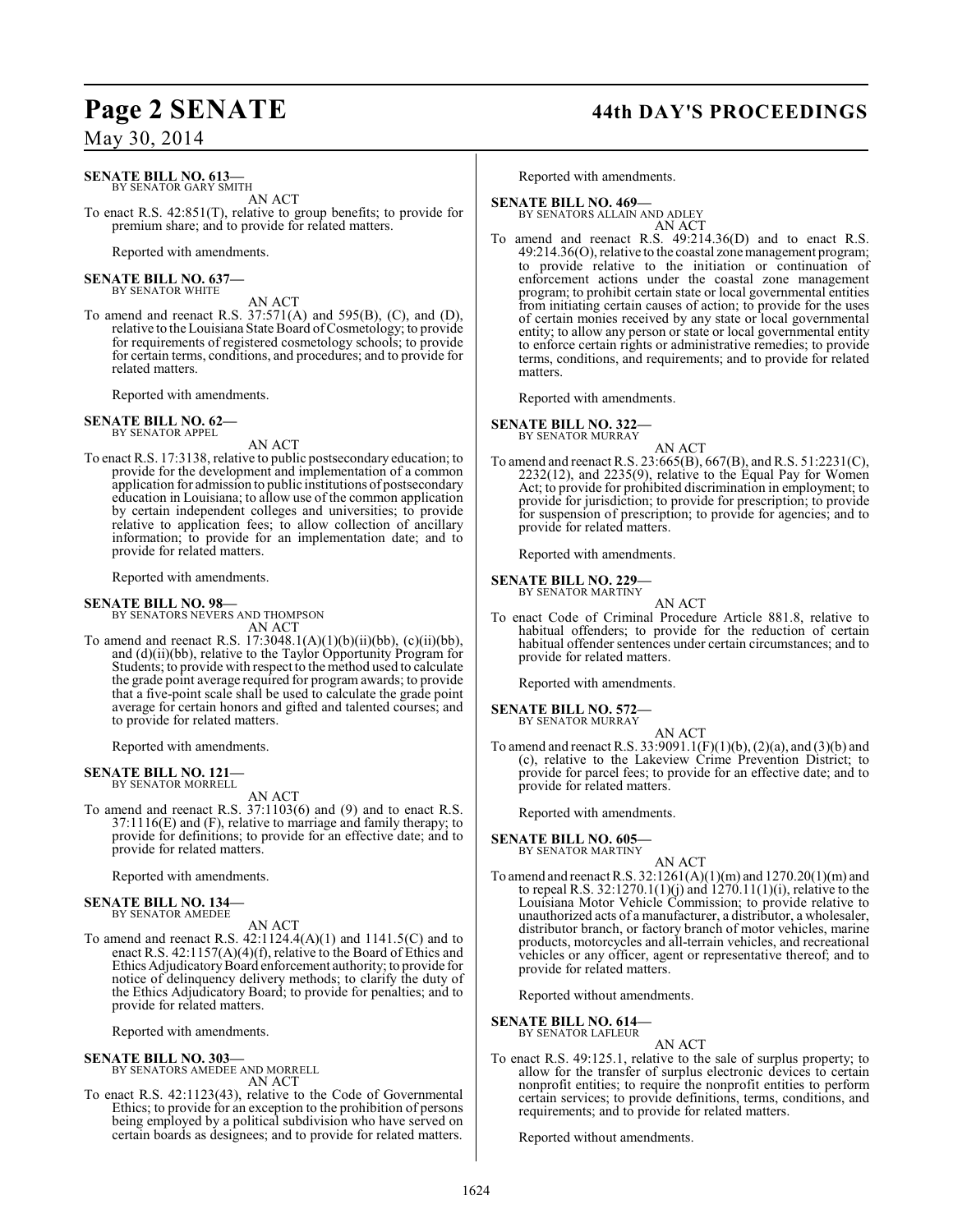# **44th DAY'S PROCEEDINGS Page 3 SENATE**

#### **SENATE BILL NO. 620—** BY SENATOR AMEDEE

AN ACT

To amend and reenact R.S. 32:880, relative to proof of financial responsibility for nonresident drivers involved in accidents; to provide for self-insurance or self-insurance plans as proof of financial security; to provide for payment of claims by nonresident self-insurers and self-insurance plans; to provide for processing claims involving certain self-insurers and selfinsurance plans; to provide penalties for actions by nonresident self-insurers and self-insurance plans deemed arbitrary, capricious, and without probable cause; and to provide for related matters.

Reported without amendments.

#### **SENATE BILL NO. 639—**

BY SENATORS PERRY AND WALSWORTH AND REPRESENTATIVES BROWN, FRANKLIN, GISCLAIR, GUINN AND ST. GERMAIN AN ACT

To enact R.S. 47:463.165, relative to motor vehicle special prestige license plates; to provide for the creation, issuance, and design of such license plates; to provide relative to the fee and distribution of such plates; to authorize the promulgation of rules and regulations relative to the creation and implementation of a special prestige license plate; and to provide for related matters.

Reported without amendments.

#### **SENATE BILL NO. 648—**

BY SENATORS DORSEY-COLOMB, AMEDEE, BROOME, BROWN,<br>GALLOT, GUILLORY, HEITMEIER, JOHNS, KOSTELKA, MILLS,<br>NEVERS AND WARD AND REPRESENTATIVES ADAMS, BARRAS,<br>BARROW, WESLEY BISHOP, CARTER, COX, FOIL, GREENE, HARRIS,<br>HONORE, IV AN ACT

To enact R.S. 33:9038.67, relative to cooperative and economic development in East Baton Rouge Parish; to create the Old LNB Building Redevelopment District as a special taxing and tax increment financing district in East Baton Rouge Parish; to provide for the boundaries of the district; to provide for the governance of the district; to provide for the authority, powers, duties, and functions of the governing body; to provide for the levy and collection of taxes within the district; to authorize the district to issue and sell bonds; to authorize the district to engage in tax increment financing; to provide for an effective date; and to provide for related matters.

Reported without amendments.

### **SENATE BILL NO. 112—**<br>BY SENATOR THOMPSON

AN ACT

To amend and reenact R.S. 38:2251(C)(3) and R.S. 39:1595(C)(3), relative to preferences for products produced or manufactured in Louisiana; to provide for a preference for certain meat and meat products processed in Louisiana; to provide for an effective date; and to provide for related matters.

Reported without amendments.

#### **SENATE BILL NO. 575— (Substitute of Senate Bill No. 263 by Senator Martiny)** BY SENATOR MARTINY

AN ACT

To repeal R.S. 37:3415.21(B), relative to the Louisiana Real Estate Appraisers Board; to repeal certain provisions relative to legislative review of administrative rules proposed by the board; and to provide for related matters.

Reported without amendments.

#### **SENATE BILL NO. 409—**

BY SENATORS MILLS AND THOMPSON AN ACT

To amend and reenact R.S. 39:199(D), relative to methods of procurement; to provide for the lowest available price for certain software procurement contracts; to provide for an effective date; and to provide for related matters.

Reported without amendments.

#### **SENATE BILL NO. 441—** BY SENATOR MORRELL

AN ACT

To amend and reenact R.S. 49:663.1, relative to the office of community development disaster recovery unit; to terminate current procedures for recovering certain disaster monies paid; to provide for adoption of new procedures by the office to recover disaster monies improperly paid to or misspent by recipients; and to provide for related matters.

Reported without amendments.

#### **SENATE BILL NO. 31—** BY SENATOR BROWN

AN ACT

To amend and reenact R.S. 17:4024, relative to the Student Scholarships for Educational Excellence Program; to provide relative to program reporting requirements; to require the Department of Education to report annually certain information regarding the program to state legislators and certain legislative committees; and to provide for related matters.

Reported without amendments.

**SENATE BILL NO. 36—** BY SENATOR BROWN

AN ACT

To enact R.S. 17:3983.1, relative to charter schools; to require a chartering group to notify certain legislators upon submission of an initial charter school proposal or application; to specify the information to be included in such notification; to require additional notification regarding the disposition of such submission; and to provide for related matters.

Reported without amendments.

**SENATE BILL NO. 132—** BY SENATOR MORRELL

- AN ACT
- To amend and reenact R.S.  $27:21(B)(2)$  and to enact R.S.  $27:21(B)(3)$ , relative to certain records held by the Board of Gaming Control; to authorize the board to adopt rules pertaining to the release of certain records; and to provide for related matters.

Reported without amendments.

#### **SENATE BILL NO. 133—** BY SENATOR MORRELL

AN ACT

To amend and reenact R.S.  $14:90.5(B)$  and R.S.  $27:28(H)(1)$ , relative to the Louisiana Gaming Control Board; to authorize certain emergency responders acting in their official capacity to enter certain gaming facilities; to provide relative to persons who have the ability or capacity to exercise significant influence over gaming licensees, operators, permittees, or other persons who are required to be found suitable; and to provide for related matters.

Reported without amendments.

# May 30, 2014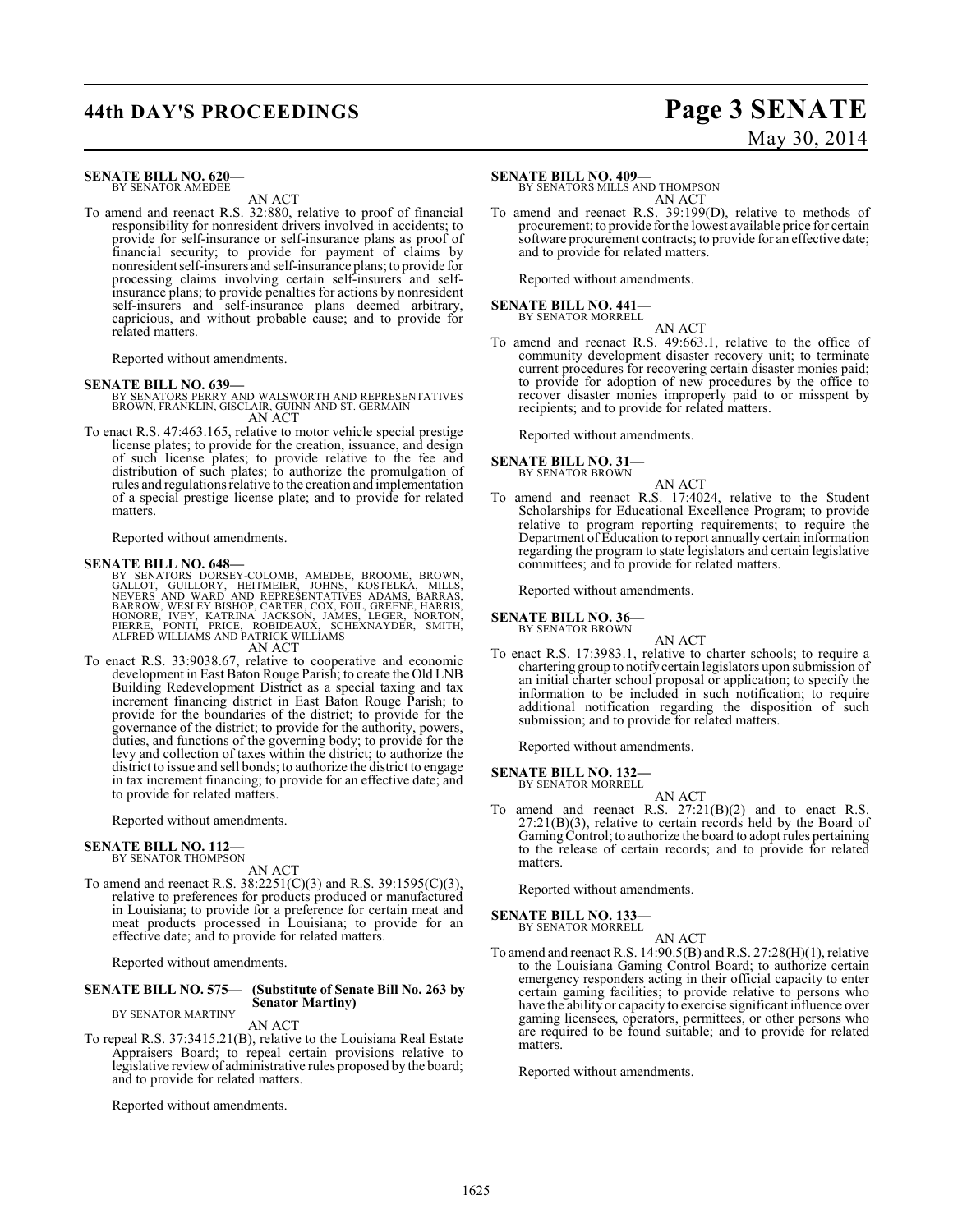#### **SENATE BILL NO. 172—** BY SENATOR CORTEZ

AN ACT

To amend and reenact R.S.  $17:1201(C)(1)(a)$  and  $(D)$  and 1206.1(A)(1), relative to sick leave for teachers and other school employees; to provide relative to sick leave granted as a result of assault or battery by a student or other person as it relates to retirement; to provide for worker's compensation benefits; and to provide for related matters.

Reported without amendments.

#### **SENATE BILL NO. 312—** BY SENATOR CROWE

AN ACT

To enact R.S. 17:406.9, relative to the rights of parents of public school children; to establish the "Parents' Bill of Rights for Public Schools"; to provide for legislative intent; to provide for the disclosure of certain student records to parents; to provide for the disclosure of curriculum and instructional materials; to provide for parental notification; to restrict the use of certain surveys and types of classroom instruction; and to provide for related matters.

Reported without amendments.

#### **SENATE BILL NO. 358—** BY SENATOR DONAHUE

AN ACT

To amend and reenact R.S.  $17:3139.5(5)(c)(i)$ , relative to the Louisiana Granting Resources and Autonomy for Diplomas Act; to provide relative to certain public postsecondary education institutions' authority to participate in a pilot procurement code; to provide for participation by all institutions under the same postsecondary education management board; to provide for the approval of the division of administration and the Joint Legislative Committee on the Budget; and to provide for related matters.

Reported without amendments.

#### **SENATE BILL NO. 366—** BY SENATOR CROWE

AN ACT

To enact R.S. 17:6(C), relative to the general powers of the State Board of Elementary and Secondary Education; to provide for a master plan for elementary and secondary education; to provide for reports; and to provide for related matters.

Reported without amendments.

Respectfully submitted, ALFRED W. SPEER Clerk of the House of Representatives

#### **Appointment of Conference Committee on House Bill No. 1274**

The President of the Senate announced the following change in the Conference Committee membership on the disagreement to **House Bill No. 1274**:

> Senator Morrell, vice Senator Heitmeier.

#### **Message from the House**

#### **HOUSE CONFEREES APPOINTED**

#### May 29, 2014

To the Honorable President and Members of the Senate:

I am directed to inform your honorable body that the Speaker of the House of Representatives has appointed the following members,

# **Page 4 SENATE 44th DAY'S PROCEEDINGS**

on the part of the House of Representatives, to confer, with a like committee from the Senate, on the disagreement to **Senate Bill No. 61** by Senator Nevers:

Representatives Edwards, Carter and Broadwater.

Respectfully submitted, ALFRED W. SPEER Clerk of the House of Representatives

**Message from the House**

#### **HOUSE CONFEREES APPOINTED**

May 29, 2014

To the Honorable President and Members of the Senate:

I am directed to inform your honorable body that the Speaker of the House of Representatives has appointed the following members, on the part of the House of Representatives, to confer, with a like committee from the Senate, on the disagreement to **Senate Bill No. 135** by Senator Long:

Representatives Pierre, Cromer and Thierry.

Respectfully submitted, ALFRED W. SPEER Clerk of the House of Representatives

#### **Message from the House**

#### **HOUSE CONFEREES APPOINTED**

May 29, 2014

To the Honorable President and Members of the Senate:

I am directed to inform your honorable body that the Speaker of the House of Representatives has appointed the following members, on the part of the House of Representatives, to confer, with a like committee from the Senate, on the disagreement to **Senate Bill No. 167** by Senator Martiny:

Representatives Lopinto, Simon and Hazel.

Respectfully submitted, ALFRED W. SPEER Clerk of the House of Representatives

#### **Message from the House**

#### **HOUSE CONFEREES APPOINTED**

May 29, 2014

To the Honorable President and Members of the Senate:

I am directed to inform your honorable body that the Speaker of the House of Representatives has appointed the following members, on the part of the House of Representatives, to confer, with a like committee from the Senate, on the disagreement to **Senate Bill No. 272** by Senator Murray:

Representatives Miller, T. Burns and Danahay.

Respectfully submitted, ALFRED W. SPEER Clerk of the House of Representatives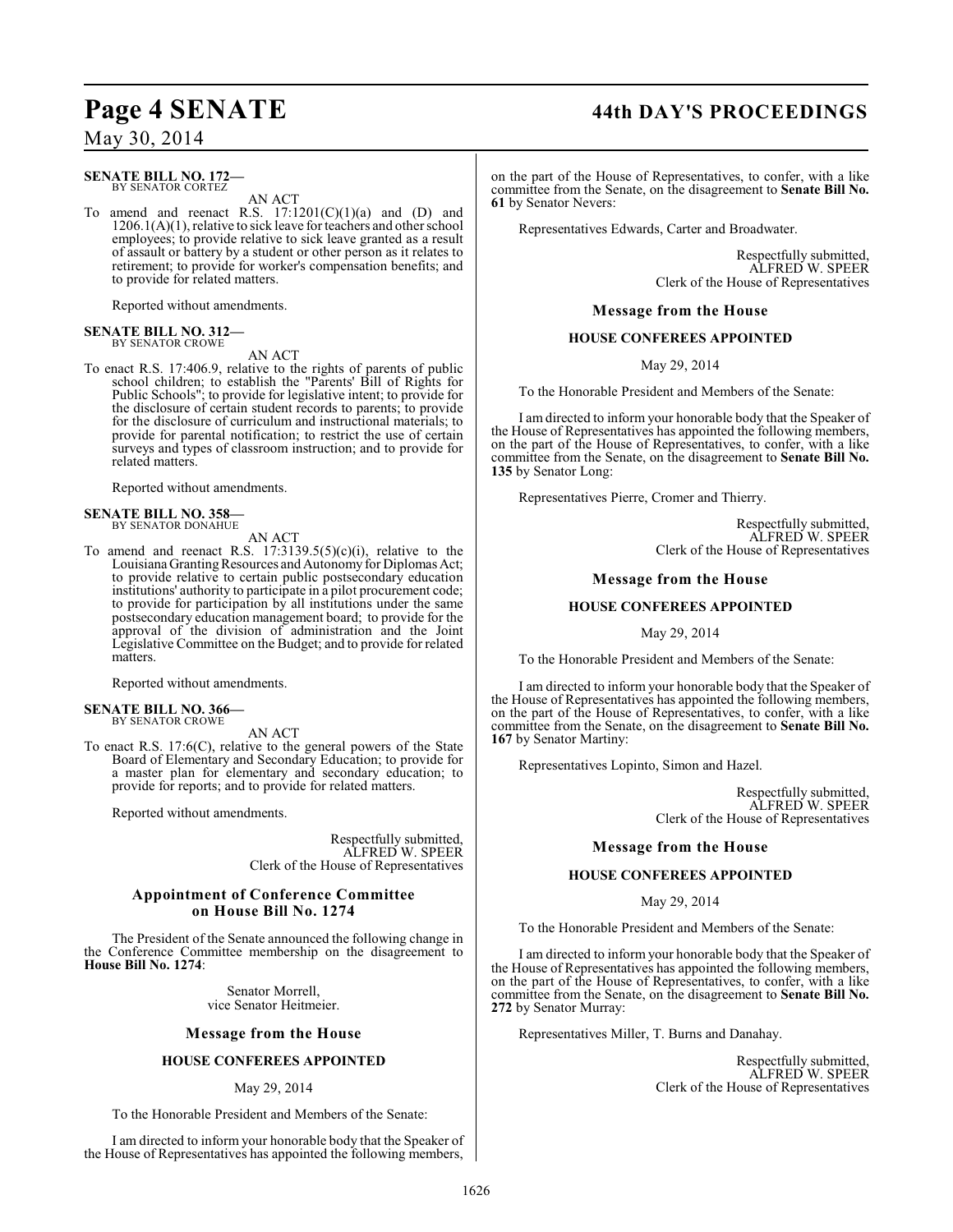# **44th DAY'S PROCEEDINGS Page 5 SENATE**

### **Message from the House**

#### **HOUSE CONFEREES APPOINTED**

May 29, 2014

To the Honorable President and Members of the Senate:

I am directed to inform your honorable body that the Speaker of the House of Representatives has appointed the following members, on the part of the House of Representatives, to confer, with a like committee from the Senate, on the disagreement to **Senate Bill No. 425** by Senator Cortez:

Representatives S. Bishop, Badon and Berthelot.

Respectfully submitted, ALFRED W. SPEER Clerk of the House of Representatives

#### **Message from the House**

#### **HOUSE CONFEREES APPOINTED**

#### May 29, 2014

To the Honorable President and Members of the Senate:

I am directed to inform your honorable body that the Speaker of the House of Representatives has appointed the following members, on the part of the House of Representatives, to confer, with a like committee from the Senate, on the disagreement to **Senate Bill No. 456** by Senator Allain:

Representatives Dove, T. Burns and Billiot.

Respectfully submitted, ALFRED W. SPEER Clerk of the House of Representatives

#### **Message from the House**

#### **HOUSE CONFEREES APPOINTED**

May 29, 2014

To the Honorable President and Members of the Senate:

I am directed to inform your honorable body that the Speaker of the House of Representatives has appointed the following members, on the part of the House of Representatives, to confer, with a like committee from the Senate, on the disagreement to **Senate Bill No. 549** by Senator Gallot:

Representatives St. Germain, Badon and Montoucet.

Respectfully submitted, ALFRED W. SPEER Clerk of the House of Representatives

#### **Message from the House**

#### **HOUSE CONFEREES APPOINTED**

#### May 29, 2014

To the Honorable President and Members of the Senate:

I am directed to inform your honorable body that the Speaker of the House of Representatives has appointed the following members, on the part of the House of Representatives, to confer, with a like committee from the Senate, on the disagreement to **Senate Bill No. 588** by Senator Peterson:

# May 30, 2014

Representatives Badon, Moreno and Leger.

Respectfully submitted, ALFRED W. SPEER Clerk of the House of Representatives

#### **Message from the House**

#### **HOUSE CONFEREES APPOINTED**

May 29, 2014

To the Honorable President and Members of the Senate:

I am directed to inform your honorable body that the Speaker of the House of Representatives has appointed the following members, on the part of the House of Representatives, to confer, with a like committee from the Senate, on the disagreement to **House Bill No. 216** by Representative Schroder:

Representatives Schroder, Simon and Pearson.

Respectfully submitted, ALFRED W. SPEER Clerk of the House of Representatives

#### **Message from the House**

#### **HOUSE CONFEREES APPOINTED**

May 29, 2014

To the Honorable President and Members of the Senate:

I am directed to inform your honorable body that the Speaker of the House of Representatives has appointed the following members, on the part of the House of Representatives, to confer, with a like committee from the Senate, on the disagreement to **House Bill No. 1118** by Representative T. Burns:

Representatives T. Burns, Robideaux and Miller.

Respectfully submitted, ALFRED W. SPEER Clerk of the House of Representatives

#### **Message from the House**

#### **HOUSE CONFEREES APPOINTED**

May 29, 2014

To the Honorable President and Members of the Senate:

I am directed to inform your honorable body that the Speaker of the House of Representatives has appointed the following members, on the part of the House of Representatives, to confer, with a like committee from the Senate, on the disagreement to **House Bill No. 1176** by Representative Broadwater:

Representatives Broadwater, Simon and Hollis.

Respectfully submitted, ALFRED W. SPEER Clerk of the House of Representatives

#### **Message from the House**

#### **HOUSE CONFEREES APPOINTED**

#### May 29, 2014

To the Honorable President and Members of the Senate: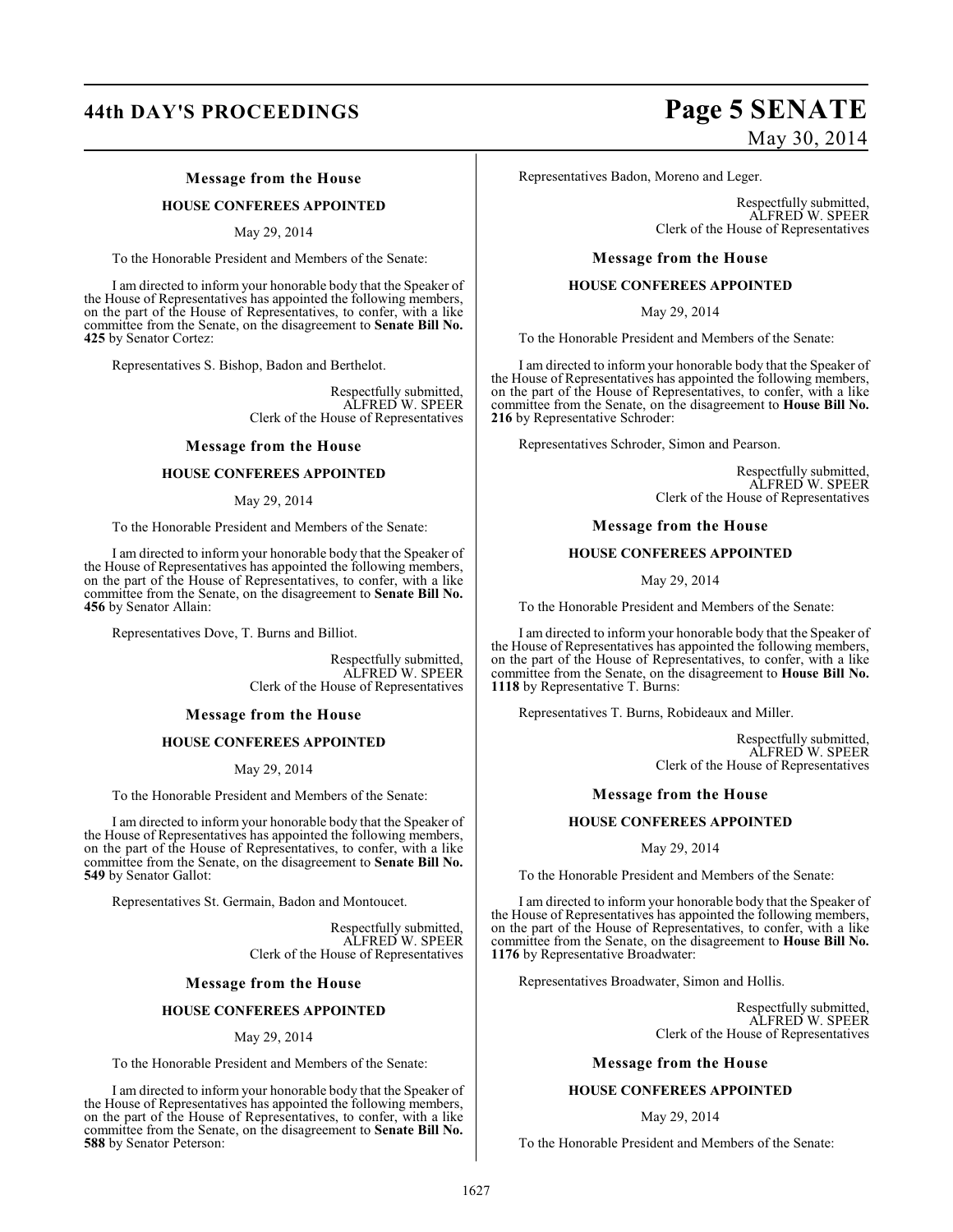I am directed to inform your honorable body that the Speaker of the House of Representatives has appointed the following members, on the part of the House of Representatives, to confer, with a like committee from the Senate, on the disagreement to **House Bill No. 1181** by Representative Shadoin:

Representatives Shadoin, Arnold and Hunter.

Respectfully submitted, ALFRED W. SPEER Clerk of the House of Representatives

#### **Message from the House**

#### **HOUSE CONFEREES APPOINTED**

May 29, 2014

To the Honorable President and Members of the Senate:

I am directed to inform your honorable body that the Speaker of the House of Representatives has appointed the following members, on the part of the House of Representatives, to confer, with a like committee from the Senate, on the disagreement to **House Bill No. 1274** by Representative Badon:

Representatives Badon, Simon and Hoffmann.

Respectfully submitted, ALFRED W. SPEER Clerk of the House of Representatives

#### **Message from the House**

#### **HOUSE CONFEREES APPOINTED**

#### May 29, 2014

To the Honorable President and Members of the Senate:

I am directed to inform your honorable body that the Speaker of the House of Representatives has appointed the following members, on the part of the House of Representatives, to confer, with a like committee from the Senate, on the disagreement to **House Bill No. 1278** by Representative Pearson:

Representatives Pearson, Miller and Ivey.

Respectfully submitted, ALFRED W. SPEER Clerk of the House of Representatives

#### **Introduction of Senate Resolutions**

#### **SENATE RESOLUTION NO. 186—** BY SENATOR BROOME

A RESOLUTION

To express the sincere condolences of the Senate of the Legislature of Louisiana upon the passing of Dr. Karenlyn Raelette Smith "Kay" Dawson, MD.

The resolution was read by title and placed on the Calendar for a second reading.

#### **Introduction of Senate Concurrent Resolutions**

# **SENATE CONCURRENT RESOLUTION NO. 180—** BY SENATOR DORSEY-COLOMB

A CONCURRENT RESOLUTION

To commend the University High School boys basketball team upon winning the Class 3A state championship title and to congratulate the Cubs on an outstanding 2013-2014 season.

## **Page 6 SENATE 44th DAY'S PROCEEDINGS**

The resolution was read by title and placed on the Calendar for a second reading.

#### **Senate Resolutions on Second Reading**

**SENATE RESOLUTION NO. 179—** BY SENATOR BROOME

A RESOLUTION

To express the sincere condolences of the Senate of the Legislature of Louisiana upon the death of famed poet, author, and activist, Dr. Maya Angelou.

On motion of Senator Broome the resolution was read by title and adopted.

**SENATE RESOLUTION NO. 180—** BY SENATOR WARD

A RESOLUTION

To urge and request the U.S. Environmental Protection Agency to rely on state regulators when developing guidelines for regulating carbon dioxide emissions from fossil-fueled power plants.

On motion of Senator Ward the resolution was read by title and adopted.

#### **SENATE RESOLUTION NO. 181—** BY SENATOR NEVERS

A RESOLUTION

To urge and request the Department of Wildlife and Fisheries to build an artificial reef in Lake Maurepas.

On motion of Senator Nevers the resolution was read by title and adopted.

#### **SENATE RESOLUTION NO. 182—** BY SENATOR GALLOT

A RESOLUTION

To commend the Simsboro High School boys track and field team on winning the Class B state championship.

On motion of Senator Gallot the resolution was read by title and adopted.

#### **SENATE RESOLUTION NO. 183—**

BY SENATOR MURRAY A RESOLUTION

To direct the French Quarter Management District to adopt bylaws prior to the beginning of the next calendar year, but no later than January 1, 2015.

On motion of Senator Murray the resolution was read by title and adopted.

#### **SENATE RESOLUTION NO. 184—**

BY SENATOR JOHN SMITH A RESOLUTION

To commend Dottie Neugebauer for her many contributions and years of loyal and dedicated service and commitment to education in Vernon Parish and in Louisiana.

On motion of Senator John Smith the resolution was read by title and adopted.

#### **SENATE RESOLUTION NO. 185—** BY SENATOR ERDEY

A RESOLUTION

To urge and request the Louisiana School Board Association, the Louisiana Department of Insurance, and the Louisiana Department of Education to study the portability of health insurance benefits for employees and retirees of local public school systems.

On motion of Senator Erdey the resolution was read by title and adopted.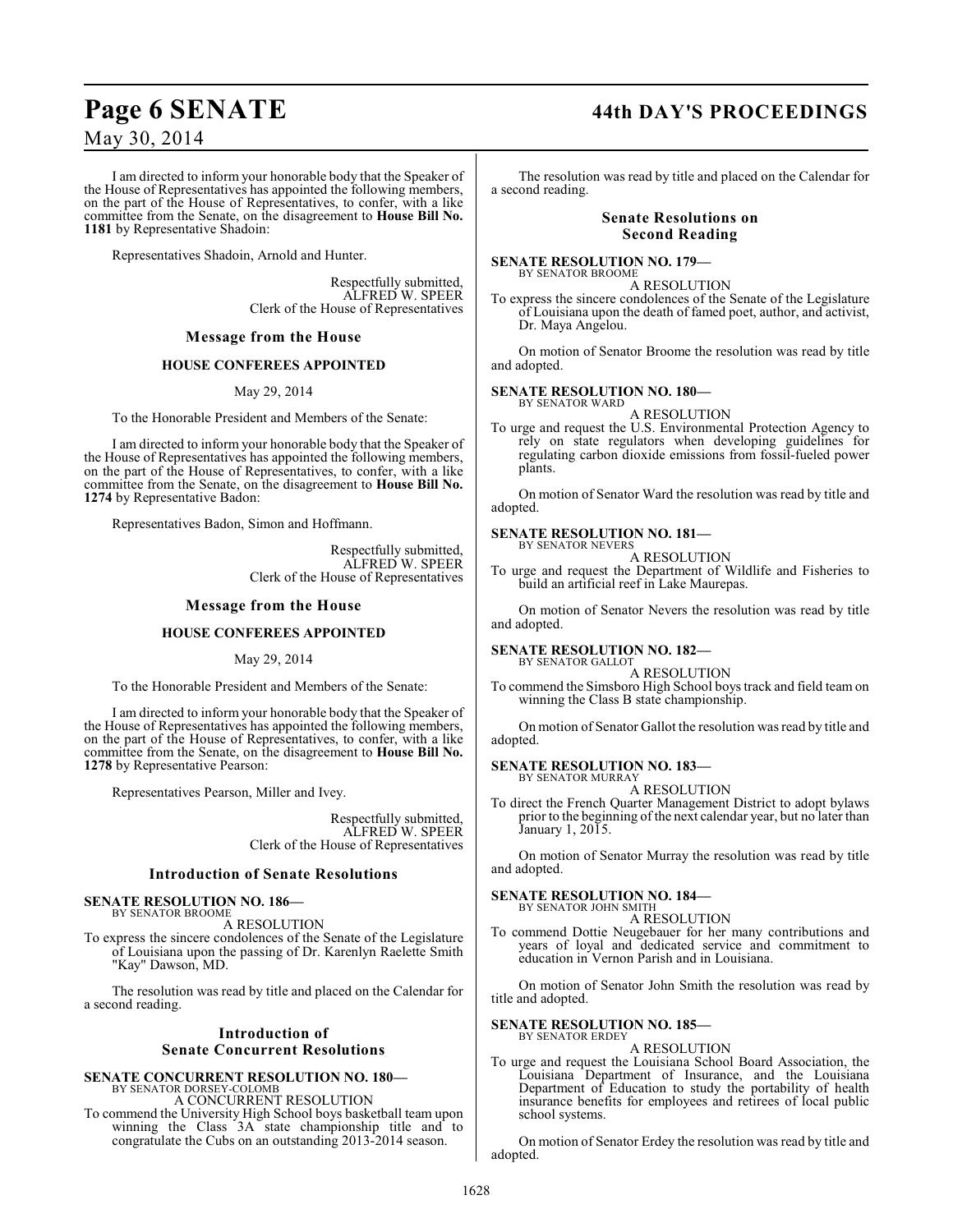# **44th DAY'S PROCEEDINGS Page 7 SENATE**

#### **Rules Suspended**

Senator Dorsey-Colomb asked for and obtained a suspension of the rules to take up at this time:

### **Senate Concurrent Resolutions Just Advanced to a Second Reading**

# **SENATE CONCURRENT RESOLUTION NO. 180—**<br>BY SENATOR DORSEY-COLOMB<br>A CONCURRENT RESOLUTION

To commend the University High School boys basketball team upon winning the Class 3A state championship title and to congratulate the Cubs on an outstanding 2013-2014 season.

The concurrent resolution was read by title. Senator Dorsey-Colomb moved to adopt the Senate Concurrent Resolution.

#### **ROLL CALL**

The roll was called with the following result:

#### YEAS

| Mr. President<br>Adley<br>Allain<br>Amedee<br>Appel<br><b>Broome</b> | Dorsey-Colomb<br>Erdey<br>Gallot<br>Heitmeier<br>Johns<br>Kostelka | <b>Nevers</b><br>Peacock<br>Perry<br>Riser<br>Smith, G.<br>Smith, J. |
|----------------------------------------------------------------------|--------------------------------------------------------------------|----------------------------------------------------------------------|
| Brown<br>Buffington<br>Chabert<br>Claitor<br>Cortez<br>Crowe         | Long<br>Martiny<br>Mills<br>Morrell<br>Morrish<br>Murray           | Tarver<br>Thompson<br>Walsworth<br>Ward<br>White                     |
| <b>Total - 35</b><br>Total - 0                                       | <b>NAYS</b>                                                        |                                                                      |
|                                                                      | ABSENT                                                             |                                                                      |

Donahue LaFleur<br>Guillory Peterson Guillory Total - 4

The Chair declared the Senate adopted the Senate Concurrent Resolution and ordered it sent to the House.

### **Senate Resolutions on Second Reading, Subject to Call**

#### **Called from the Calendar**

Senator Gary Smith asked that Senate Resolution No. 177 be called from the Calendar.

#### **SENATE RESOLUTION NO. 177—** BY SENATOR GARY SMITH

A RESOLUTION

To commend Larry Bourgeois Jr., upon his retirement after thirtyfour years of extraordinary service at St. Joan of Arc Catholic School in LaPlace, Louisiana.

On motion of Senator Gary Smith the resolution was read by title and adopted.

# **Senate Concurrent Resolutions on**

**Second Reading**

**SENATE CONCURRENT RESOLUTION NO. 176—**<br>BY SENATORS ALARIO AND DONAHUE AND REPRESENTATIVES<br>FANNIN AND KLECKLEY

A CONCURRENT RESOLUTION

To commend the Louisiana Legislative Fiscal Office on its fortieth anniversary.

The concurrent resolution was read by title. Senator Thompson moved to adopt the Senate Concurrent Resolution.

#### **ROLL CALL**

The roll was called with the following result:

#### YEAS

| Mr. President     | Dorsey-Colomb<br><b>Nevers</b> |           |  |  |
|-------------------|--------------------------------|-----------|--|--|
| Adley             | Erdey                          | Peacock   |  |  |
| Allain            | Gallot<br>Perry                |           |  |  |
| Amedee            | Heitmeier                      | Riser     |  |  |
| Appel             | Johns                          | Smith, G. |  |  |
| <b>Broome</b>     | Kostelka                       | Smith, J. |  |  |
| Brown             | LaFleur                        | Tarver    |  |  |
| <b>Buffington</b> | Long                           | Thompson  |  |  |
| Chabert           | Martiny                        | Walsworth |  |  |
| Claitor           | Mills                          | Ward      |  |  |
| Cortez            | Morrell                        | White     |  |  |
| Crowe             | Morrish                        |           |  |  |
| Donahue           | Murray                         |           |  |  |
| Total - 37        |                                |           |  |  |
|                   | <b>NAYS</b>                    |           |  |  |
| Total - 0         |                                |           |  |  |
|                   | <b>ABSENT</b>                  |           |  |  |
| Guillory          | Peterson                       |           |  |  |

Total<sup>-</sup>2 The Chair declared the Senate adopted the Senate Concurrent Resolution and ordered it sent to the House.

#### **SENATE CONCURRENT RESOLUTION NO. 179—** BY SENATOR ALARIO

A CONCURRENT RESOLUTION

To recognize the fortieth anniversary of the ratification of the Louisiana Constitution of 1974 and to commend those framers and delegates to the Constitutional Convention of 1973 for their extraordinary public service to the state of Louisiana.

#### **Floor Amendments**

Senator Peacock proposed the following amendments.

#### **SENATE FLOOR AMENDMENTS**

Amendments proposed by Senator Peacock to Original Senate Concurrent Resolution No. 179 by Senator Alario

AMENDMENT NO. 1 On page 5, line 18, after "83," and before "Alvin" delete "and"

AMENDMENT NO. 2

On page 5, line 19, after "76" insert "and Judge Tom Stagg, delegate from District 5"

On motion of Senator Peacock, the amendments were adopted.

The amended concurrent resolution was read by title. Senator Kostelka moved to adopt the amended Senate Concurrent Resolution.

# May 30, 2014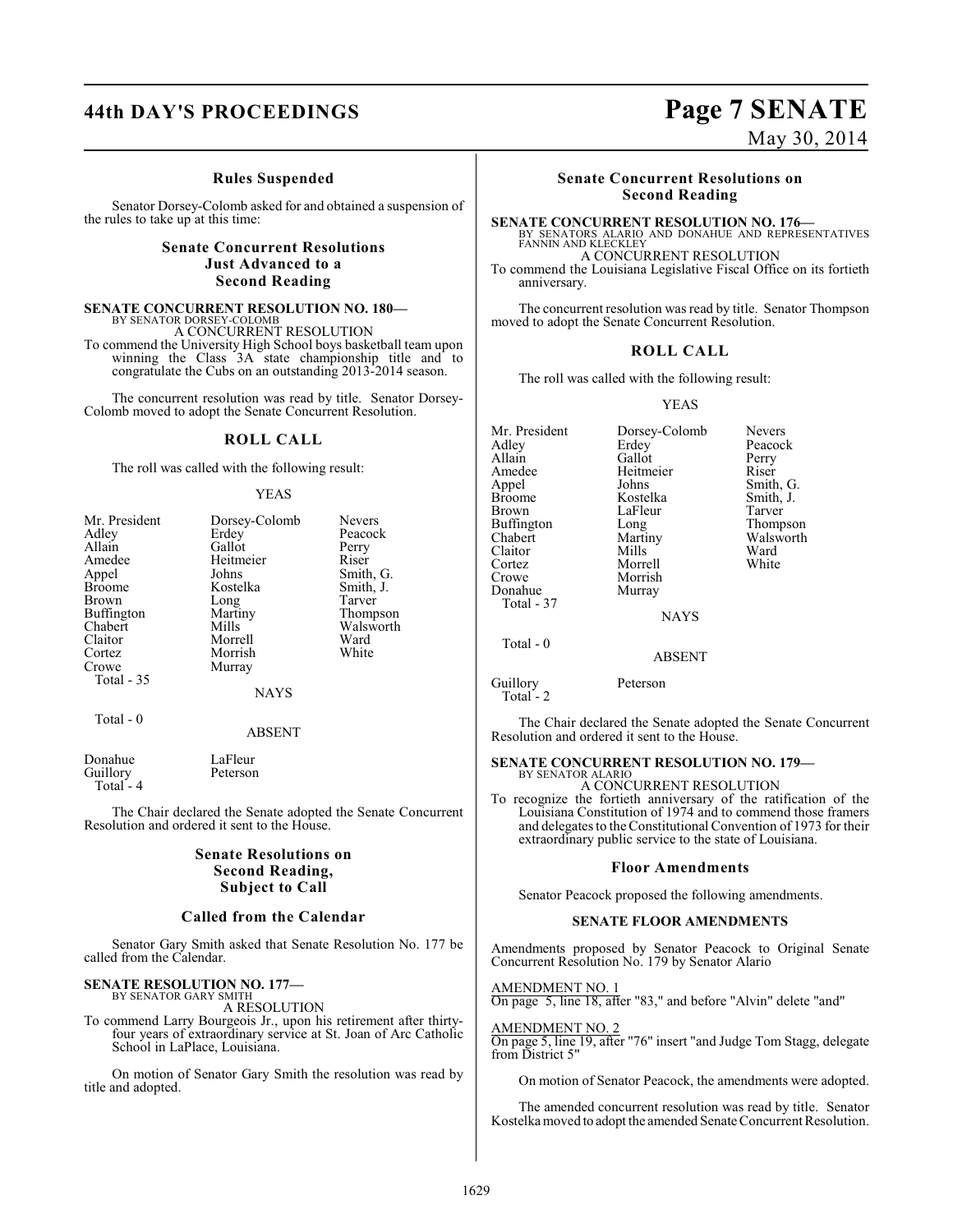### **ROLL CALL**

The roll was called with the following result:

#### YEAS

| Mr. President<br>Adley<br>Allain<br>Amedee<br>Appel<br><b>Broome</b><br><b>Brown</b><br><b>Buffington</b><br>Chabert<br>Claitor<br>Cortez<br>Crowe<br>Donahue<br>Total - 37 | Dorsey-Colomb<br>Erdey<br>Gallot<br>Heitmeier<br>Johns<br>Kostelka<br>LaFleur<br>Long<br>Martiny<br>Mills<br>Morrell<br>Morrish<br>Murray | <b>Nevers</b><br>Peacock<br>Perry<br>Riser<br>Smith, G.<br>Smith, J.<br>Tarver<br>Thompson<br>Walsworth<br>Ward<br>White |
|-----------------------------------------------------------------------------------------------------------------------------------------------------------------------------|-------------------------------------------------------------------------------------------------------------------------------------------|--------------------------------------------------------------------------------------------------------------------------|
|                                                                                                                                                                             | <b>NAYS</b>                                                                                                                               |                                                                                                                          |

Total - 0

Total - 2

Guillory Peterson

The Chair declared the Senate adopted the amended Senate Concurrent Resolution and ordered it engrossed and sent to the House.

ABSENT

#### **Message from the House**

#### **ASKING CONCURRENCE IN HOUSE CONCURRENT RESOLUTIONS**

#### May 29, 2014

To the Honorable President and Members of the Senate:

I am directed to inform your honorable body that the House of Representatives has finally passed and asks your concurrence in the following House Concurrent Resolutions:

| <b>HCR No. 137</b> | <b>HCR No. 199</b> | <b>HCR No. 201</b> |
|--------------------|--------------------|--------------------|
| <b>HCR No. 203</b> | <b>HCR No. 163</b> | <b>HCR No. 210</b> |
| <b>HCR No. 211</b> | <b>HCR No. 142</b> | <b>HCR</b> No. 156 |
| <b>HCR</b> No. 166 | <b>HCR No. 193</b> | <b>HCR No. 195</b> |
| <b>HCR No. 213</b> |                    |                    |

Respectfully submitted, ALFRED W. SPEER Clerk of the House of Representatives

#### **House Concurrent Resolutions on First Reading**

### **HOUSE CONCURRENT RESOLUTION NO. 137—**

BY REPRESENTATIVE HARRISON A CONCURRENT RESOLUTION

To authorize and request the Judicial Council of the Supreme Court of Louisiana to gather information in order to determine the frequency and effectiveness of judicial enforcement of sanctions for filing pleadings in violation of Code of Civil Procedure Article  $\overline{863}$ (B).

The resolution was read by title and placed on the Calendar for a second reading.

# **Page 8 SENATE 44th DAY'S PROCEEDINGS**

### **HOUSE CONCURRENT RESOLUTION NO. 142—**

BY REPRESENTATIVE PYLANT A CONCURRENT RESOLUTION

To authorize and direct the House Committee on the Administration of Criminal Justice to study the feasibility of requiring part-time law enforcement officers to complete Peace Officer Standards and Training programs and to report the findings of the committee to the legislature prior to the convening of the 2015 Regular Session of the Legislature of Louisiana.

The resolution was read by title and placed on the Calendar for a second reading.

# **HOUSE CONCURRENT RESOLUTION NO. 156—** BY REPRESENTATIVES SMITH, BARROW, AND ST. GERMAIN

A CONCURRENT RESOLUTION

To urge and request the state Department of Education and the governing authority of each public elementary and secondary school to implement certain measures based on the Louisiana Women's Policy and Research Commission's recommendations pertaining to science, technology, engineering, and math (STEM) education in its 2013 report to the governor.

The resolution was read by title and placed on the Calendar for a second reading.

# **HOUSE CONCURRENT RESOLUTION NO. 163—** BY REPRESENTATIVE GAROFALO

A CONCURRENT RESOLUTION

To authorize and direct the Louisiana State Law Institute to compile data relative to Louisiana's monetary threshold for a civil jury trial and to submit a written report of findings to the House Committee on Civil Law and Procedure and the Senate Committee on Judiciary A not later than sixty days prior to the beginning of the 2015 Regular Session of the Legislature of Louisiana.

The resolution was read by title and placed on the Calendar for a second reading.

#### **HOUSE CONCURRENT RESOLUTION NO. 166—**

BY REPRESENTATIVE ST. GERMAIN A CONCURRENT RESOLUTION

To establish the Transportation Funding Task Force to study and make recommendations relative to transportation funding mechanisms to be used in the state and to require such task force to make recommendations for guidelines for utilization of the transportation funding mechanisms.

The resolution was read by title and placed on the Calendar for a second reading.

### **HOUSE CONCURRENT RESOLUTION NO. 193—** BY REPRESENTATIVE HODGES A CONCURRENT RESOLUTION

To create a task force to study and evaluate the effectiveness of drug abuse prevention and education programs in public schools and to submit a written report of findings and recommendations to the House Committee on Education, the Senate Committee on Education, the House Committee on Health and Welfare, and the Senate Committee on Health and Welfare not later than sixty days prior to the beginning of the 2015 Regular Session of the Legislature of Louisiana.

The resolution was read by title and placed on the Calendar for a second reading.

# **HOUSE CONCURRENT RESOLUTION NO. 195—**<br>BY REPRESENTATIVE THIBAUT<br>A CONCURRENT RESOLUTION

To urge and request the Department of Health and Hospitals to study and make changes to the provisions of the state Sanitary Code which provide for minimum lot size restrictions, including but not limited to those provisions relative to sewerage systems, to address the negative impact of those provisions on economic development within the state of Louisiana, with a specific focus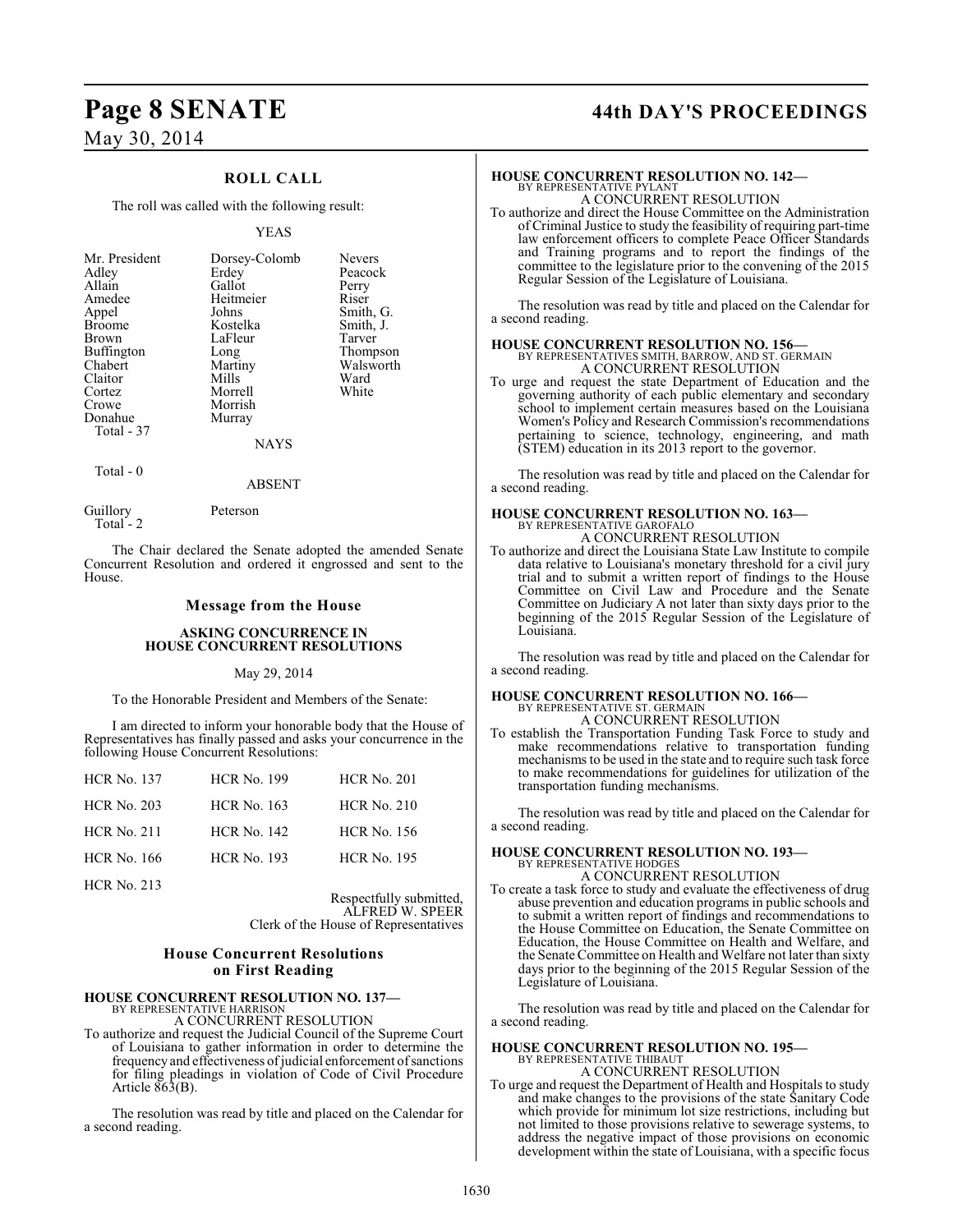# **44th DAY'S PROCEEDINGS Page 9 SENATE**

# May 30, 2014

on the prohibitive effect of the provisions on the development of land surrounding False River in Pointe Coupee Parish.

The resolution was read by title and placed on the Calendar for a second reading.

#### **HOUSE CONCURRENT RESOLUTION NO. 199—** BY REPRESENTATIVE STOKES

A CONCURRENT RESOLUTION

To urge and request the Louisiana Department of Insurance to conduct a study to determine whether R.S. 22:1265 permits an insurer to consider an insured's claim that does not exceed the insured's deductible to cancel coverage or raise the deductible; and if it is deemed that the statute allows an insurer to consider these claims, to develop an appropriate disclosure for the insurer to place on the declarations page of the policy to advise the insured of the consequences of filing a claim that does not exceed the deductible, and to report its findings and recommendations to the legislative committees on insurance.

The resolution was read by title and placed on the Calendar for a second reading.

# **HOUSE CONCURRENT RESOLUTION NO. 201—** BY REPRESENTATIVE BROADWATER

A CONCURRENT RESOLUTION

To authorize and request the Department of Health and Hospitals to study the feasibility of providing a choice of fiscal/employer agents, including a Louisiana-based option, to Medicaid enrollees who hire a direct service worker as a home-based attendant through a waiver program administered by the department.

The resolution was read by title and placed on the Calendar for a second reading.

### **HOUSE CONCURRENT RESOLUTION NO. 203—**

BY REPRESENTATIVES GREENE AND THIBAUT A CONCURRENT RESOLUTION

To urge and request the Louisiana Department of Insurance to study the issue of the extent of coverage of Louisiana residents enrolled in individual or employer-sponsored health benefit plans, the proliferation of benefit plans containing high enrollee cost-sharing provisions, and the effects of those plans on enrollees and providers relative to the ability of enrollees to meet those obligations and the amounts that are left as unpaid, as well as the process and timing involved with patients and providers obtaining health benefit deductible accumulation and the timing of claims payment and deductible accumulation within health benefit plans.

The resolution was read by title and placed on the Calendar for a second reading.

#### **HOUSE CONCURRENT RESOLUTION NO. 210—** BY REPRESENTATIVE TALBOT

A CONCURRENT RESOLUTION

To urge and request the Department of Insurance, in consultation with the Department of Health and Hospitals, to study an alternative long-term care benefit option for Medicaid applicants with life insurance policies who enter into certain viatical settlement contracts and to report its findings to the legislative committees on insurance.

The resolution was read by title and placed on the Calendar for a second reading.

#### **HOUSE CONCURRENT RESOLUTION NO. 211—** BY REPRESENTATIVE HARRISON

A CONCURRENT RESOLUTION

To urge and request the Department of Insurance to study the issues of the availability and affordability of homeowners' insurance in the coastal and intercoastal areas of the state, particularly in light of the recent enactment of a state uniform construction code, by establishing a task force and to report its findings to the legislative committees on insurance.

The resolution was read by title and placed on the Calendar for a second reading.

### **HOUSE CONCURRENT RESOLUTION NO. 213—** BY REPRESENTATIVES RICHARD, DOVE, AND GISCLAIR A CONCURRENT RESOLUTION

To urge and request the U.S. Army Corps of Engineers to locate a place other than Lafourche Parish and Terrebonne Parish as a source for dirt to be used in hurricane protection efforts in Orleans Parish.

The resolution was read by title and placed on the Calendar for a second reading.

### **House Concurrent Resolutions on Second Reading**

**HOUSE CONCURRENT RESOLUTION NO. 212—** BY REPRESENTATIVE WESLEY BISHOP A CONCURRENT RESOLUTION

To commend Aaron Brooks and John Carney on their election to the

Saints Hall of Fame.

The resolution was read by title. Senator Murray moved to concur in the House Concurrent Resolution.

### **ROLL CALL**

The roll was called with the following result:

#### YEAS

| Mr. President<br>Adley<br>Allain<br>Amedee<br>Appel<br>Broome<br>Brown<br>Buffington<br>Chabert<br>Claitor<br>Cortez<br>Donahue<br>Total - 36 | Dorsey-Colomb<br>Erdey<br>Gallot<br>Heitmeier<br>Johns<br>Kostelka<br>LaFleur<br>Long<br>Martiny<br>Mills<br>Morrell<br>Morrish | Murray<br><b>Nevers</b><br>Peacock<br>Perry<br>Riser<br>Smith, G.<br>Smith, J.<br>Tarver<br>Thompson<br>Walsworth<br>Ward<br>White |
|-----------------------------------------------------------------------------------------------------------------------------------------------|---------------------------------------------------------------------------------------------------------------------------------|------------------------------------------------------------------------------------------------------------------------------------|
|                                                                                                                                               | <b>NAYS</b>                                                                                                                     |                                                                                                                                    |
| Total $-0$                                                                                                                                    | <b>ABSENT</b>                                                                                                                   |                                                                                                                                    |

Crowe Guillory Peterson Total - 3

The Chair declared the Senate concurred in the House Concurrent Resolution and ordered it returned to the House.

### **Senate Bills and Joint Resolutions Returned from the House of Representatives with Amendments**

**SENATE BILL NO. 2—** BY SENATOR MILLS

AN ACT

To amend and reenact R.S. 11:1903(A)(2) and to enact R.S. 11:1903(F), relative to employer participation in the Parochial Employees' Retirement System; to provide relative to participating hospital districts; to provide for an effective date; and to provide for related matters.

The bill was read by title. Returned from the House of Representatives with amendments: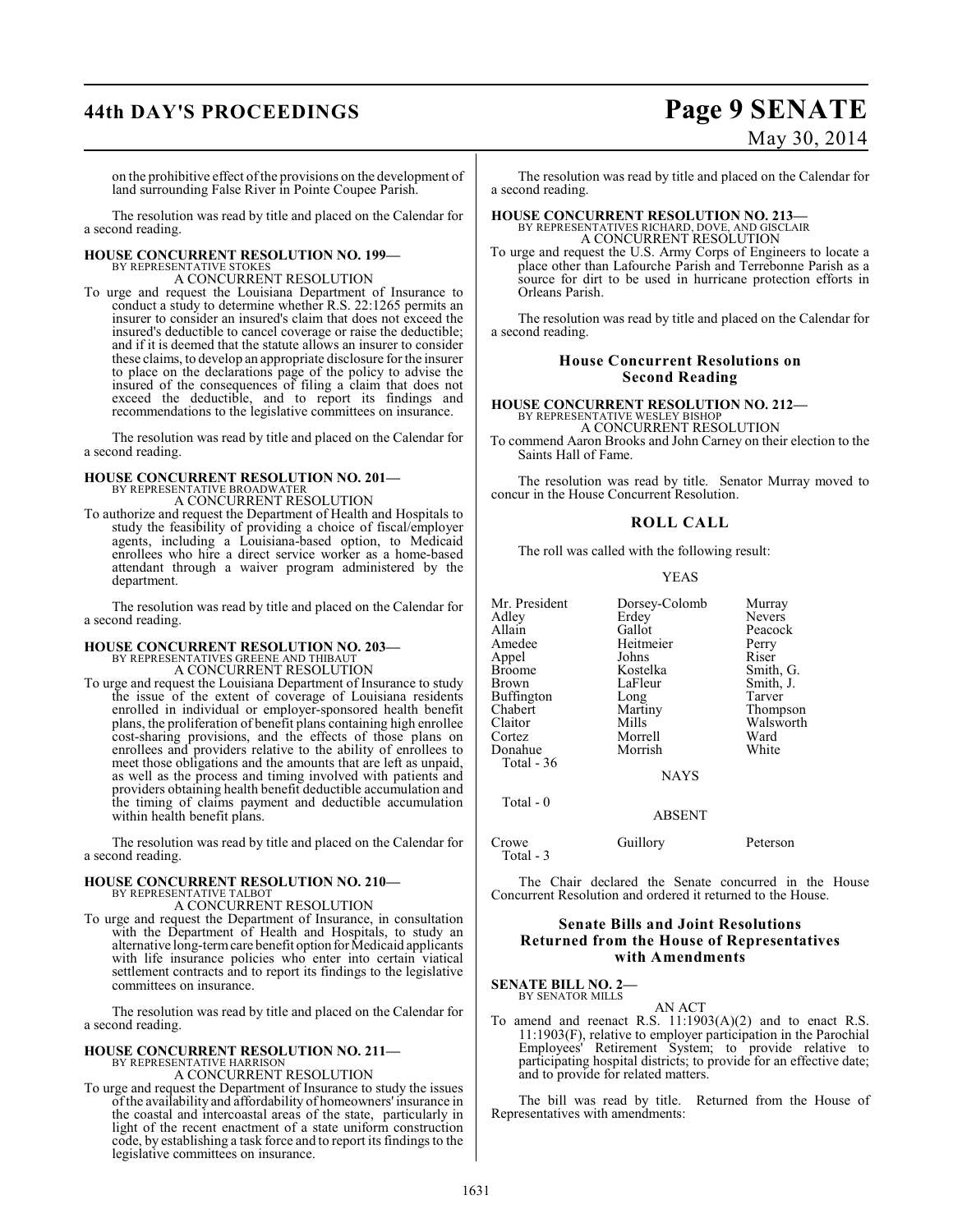#### **HOUSE COMMITTEE AMENDMENTS**

Amendments proposed by House Committee on Retirement to Engrossed Senate Bill No. 2 by Senator Mills

#### AMENDMENT NO. 1

On page 1, line 2, delete "amend and reenact R.S. 11:1903(A)(2) and to"

#### AMENDMENT NO. 2

On page 1, line 8, after "Section 1." and before "R.S. 11:1903(F)" delete "R.S.  $11:1903(A)(2)$  is hereby amended and reenacted and "

#### AMENDMENT NO. 3

On page 1, delete lines 12 through 17 in their entirety and on page 2, delete lines 1 through 15 in their entirety and insert in lieu thereof: "\* \* \*

**F. Notwithstanding any provision of this Chapter to the contrary, a hospital service district located in a parish with a total population between seventy thousand and eighty thousand persons as of the latest federal decennial census may terminate coverage under its agreement for new employees of such district** hired on or after January 1, 2015. **prospective termination, the following shall apply:**

**(1) If a district elects to terminate coverage for new employees pursuant to the provisions of this Subsection, the district shall not be eligible for coverage of new employees under the provisions of this Chapter unless such coverage is approved by the board of trustees of the system.**

**(2) All provisions of the agreement for coverage between the hospital service district and the system shall remain in full force and effect for employees hired by the district prior to the date of termination of coverage for new employees.**"

#### AMENDMENT NO. 4

On page 2, delete line 16, and insert in lieu thereof

"**(3) Prospective termination of a plan pursuant to the provisions of this Subsection shall follow all notice and any other**"

#### AMENDMENT NO. 5

On page 2, at the beginning of line 18, change "**(3)**" to "**(4)**"

#### AMENDMENT NO. 6

On page 2, line 19, between "**coverage of**" and "**employees**" change "**its**" to "**new**"

#### AMENDMENT NO. 7

On page 2, at the beginning of line 20, change "**first hired after the effective date of the prospective termination,**" to "**pursuant to the provisions of this Subsection,**"

#### AMENDMENT NO. 8

On page 2, at the beginning of line 27, change "**(4)**" to "**(5)**"

#### AMENDMENT NO. 9

On page 3, delete line 3 in its entirety and insert in lieu thereof "**(6) Should the employer fail to make payment in a timely manner after the amount due has been calculated and submitted to the district, the amount due**"

#### AMENDMENT NO. 10

On page 3, delete lines 6 through 8 in their entirety.

Senator Mills moved to reject the amendments proposed by the House.

### **ROLL CALL**

The roll was called with the following result:

#### YEAS

Adley Erdey

Mr. President Dorsey-Colomb Nevers<br>Adley Breach Reacock

### **Page 10 SENATE 44th DAY'S PROCEEDINGS**

| Allain<br>Amedee<br>Appel<br>Broome<br>Brown<br>Buffington | Gallot<br>Heitmeier<br>Johns<br>Kostelka<br>LaFleur<br>Long | Perry<br>Riser<br>Smith, G.<br>Smith, J.<br>Tarver<br>Thompson |
|------------------------------------------------------------|-------------------------------------------------------------|----------------------------------------------------------------|
| Chabert                                                    | Martiny                                                     | Walsworth                                                      |
| Claitor                                                    | Mills                                                       | Ward                                                           |
| Cortez                                                     | Morrell                                                     | White                                                          |
| Crowe                                                      | Morrish                                                     |                                                                |
| Donahue                                                    | Murray                                                      |                                                                |
| Total - 37                                                 |                                                             |                                                                |
|                                                            | <b>NAYS</b>                                                 |                                                                |
| Total - 0                                                  |                                                             |                                                                |
|                                                            | <b>ABSENT</b>                                               |                                                                |
|                                                            |                                                             |                                                                |

Guillory Peterson Total - 2

The Chair declared the Senate rejected the amendments proposed by the House.

#### **SENATE BILL NO. 13—** BY SENATOR PEACOCK

AN ACT

To amend and reenact R.S. 11:22(B)(6) and (13), 102.1(B)(4) and  $(C)(4)$ , 102.2(B)(4) and  $(C)(4)$ , 542(A)(2)(a) and (F)(2)(a), and  $883.1(A)(2)(a)$  and  $(G)(2)(a)$ , relative to the entry age normal valuation method; to provide for utilization of the method by certain state retirement systems; to provide for effective dates; and to provide for related matters.

The bill was read by title. Returned from the House of Representatives with amendments:

#### **HOUSE COMMITTEE AMENDMENTS**

Amendments proposed by House Committee on Retirement to Engrossed Senate Bill No. 13 by Senator Peacock

#### AMENDMENT NO. 1

On page 1, line 2, after "and (13)," delete the remainder of the line in its entirety and at the beginning of line 3, delete "(C)(4), 542(A)(2)(a) and  $(F)(2)(a)$ , and  $883.1(A)(2)(a)$  and  $(G)(2)(a)$ ,

#### AMENDMENT NO. 2

On page 2, delete line 5 in its entirety and delete the remainder of the page in its entirety and delete pages 3, 4, and 5 in their entirety and insert in lieu thereof:

"Section 2. The provisions of R.S. 11:22(B)(6) as amended by this Act shall become effective on the date that the Public Retirement Systems' Actuarial Committee adopts a valuation for the Louisiana State Employees' Retirement System utilizing the entry age normal method of actuarial valuation. The provisions of R.S.  $11:\overline{22(B)(13)}$ as amended by this Act shall become effective on the date that the Public Retirement Systems' Actuarial Committee adopts a valuation for the Teachers' Retirement System of Louisiana utilizing the entry age normal method of actuarial valuation.

Section 3. The provisions of this Section and of Section 2 of this Act shall become effective on June 30, 2014; if vetoed by the governor and subsequently approved by the legislature, the provisions of this Section and of Section 2 of this Act shall become effective on June 30, 2014, or on the day following such approval by the legislature, whichever is later."

Senator Peacock moved to concur in the amendments proposed by the House.

#### **ROLL CALL**

The roll was called with the following result: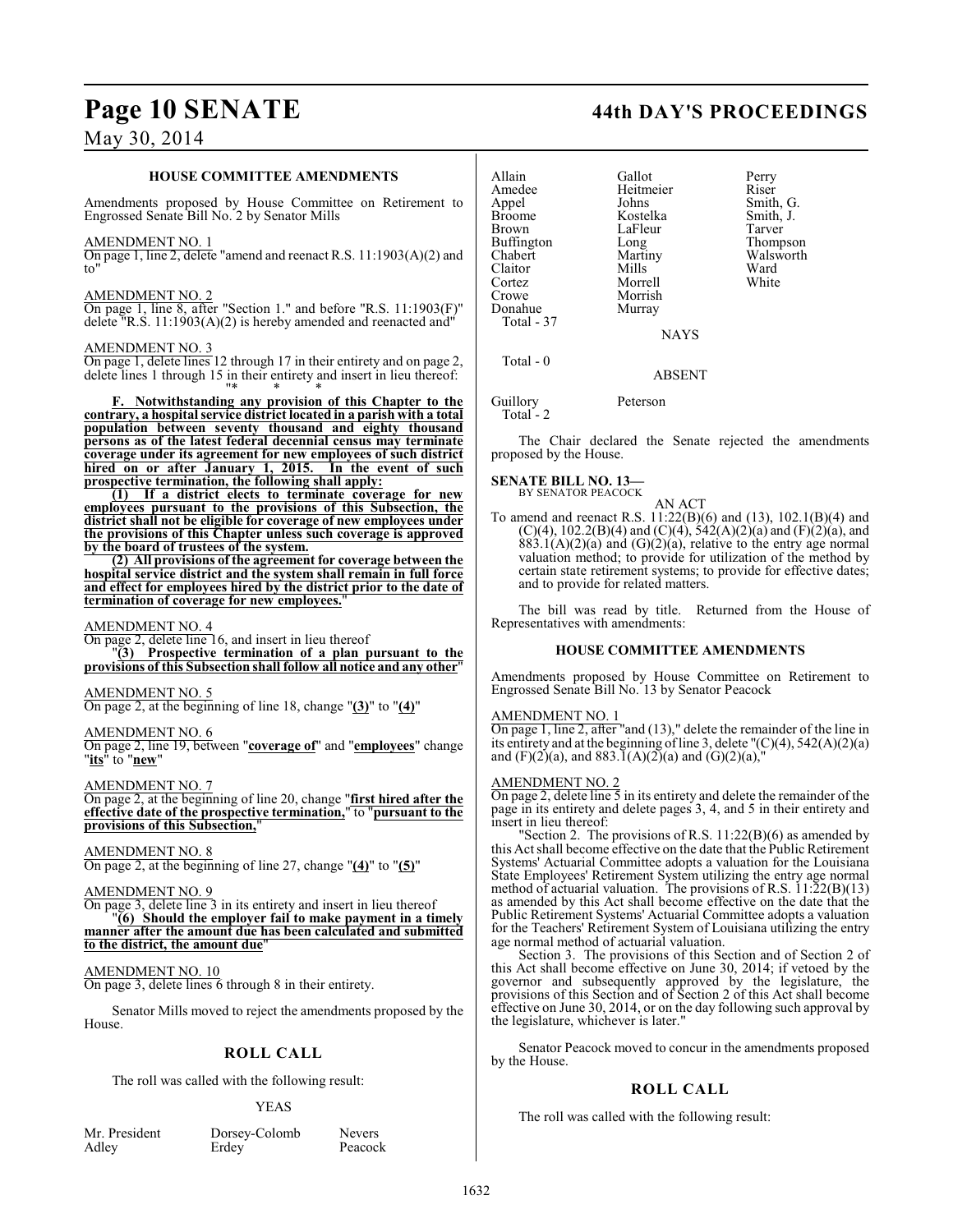### YEAS

| Mr. President<br>Adley<br>Allain<br>Amedee<br>Appel<br><b>Broome</b><br>Brown<br>Buffington<br>Chabert<br>Claitor<br>Cortez<br>Crowe<br>Donahue<br>Total - 37 | Dorsey-Colomb<br>Erdey<br>Gallot<br>Heitmeier<br>Johns<br>Kostelka<br>LaFleur<br>Long<br>Martiny<br>Mills<br>Morrell<br>Morrish<br>Murray<br><b>NAYS</b> | <b>Nevers</b><br>Peacock<br>Perry<br>Riser<br>Smith, G.<br>Smith, J.<br>Tarver<br>Thompson<br>Walsworth<br>Ward<br>White |
|---------------------------------------------------------------------------------------------------------------------------------------------------------------|----------------------------------------------------------------------------------------------------------------------------------------------------------|--------------------------------------------------------------------------------------------------------------------------|
| Total - 0                                                                                                                                                     | <b>ABSENT</b>                                                                                                                                            |                                                                                                                          |
| Guillory                                                                                                                                                      | Peterson                                                                                                                                                 |                                                                                                                          |

Total<sup>-</sup>

The Chair declared the Senate concurred in the amendments proposed by the House.

#### **SENATE BILL NO. 28—**

- BY SENATORS HEITMEIER, ALARIO, AMEDEE, APPEL, BROOME,<br>BROWN, DONAHUE, DORSEY-COLOMB, ERDEY, LAFLEUR, LONG,<br>MARTINY, MORRELL, MURRAY, NEVERS, PEACOCK, PETERSON,<br>GARY SMITH, THOMPSON, WALSWORTH AND WARD
	- AN ACT
- To amend and reenact R.S. 49:148.4.1(C), relative to suitable accommodation for breastfeeding and lactation in state-owned buildings; to provide for the effective date and the number of buildings involved; and to provide for related matters.

The bill was read by title. Returned from the House of Representatives with amendments:

#### **HOUSE COMMITTEE AMENDMENTS**

Amendments proposed by House Committee on Appropriations to Engrossed Senate Bill No. 28 by Senator Heitmeier

AMENDMENT NO. 1

On page 2, at the end of line 1, insert the following: "**State general fund (direct) shall not be used for the construction of the specified room.**"

Senator Heitmeier moved to concur in the amendments proposed by the House.

#### **ROLL CALL**

The roll was called with the following result:

#### YEAS

| Mr. President<br>Adley<br>Allain<br>Amedee<br>Appel<br><b>Broome</b><br>Brown<br>Buffington<br>Chabert<br>Claitor<br>Cortez<br>Crowe<br>Donahue<br>Total - 37 | Dorsey-Colomb<br>Erdey<br>Gallot<br>Heitmeier<br>Johns<br>Kostelka<br>LaFleur<br>Long<br>Martiny<br>Mills<br>Morrell<br>Morrish<br>Murray | <b>Nevers</b><br>Peacock<br>Perry<br>Riser<br>Smith, G.<br>Smith, J.<br>Tarver<br>Thompson<br>Walsworth<br>Ward<br>White |
|---------------------------------------------------------------------------------------------------------------------------------------------------------------|-------------------------------------------------------------------------------------------------------------------------------------------|--------------------------------------------------------------------------------------------------------------------------|
|---------------------------------------------------------------------------------------------------------------------------------------------------------------|-------------------------------------------------------------------------------------------------------------------------------------------|--------------------------------------------------------------------------------------------------------------------------|

# **44th DAY'S PROCEEDINGS Page 11 SENATE** May 30, 2014

**NAYS** 

ABSENT

Guillory Peterson Total<sup>-</sup>2

Total - 0

The Chair declared the Senate concurred in the amendments proposed by the House.

## **SENATE BILL NO. 30—** BY SENATOR CORTEZ

AN ACT To amend and reenact R.S.  $11:446(F)$ ,  $450(B)$ , and  $471.1(G)$ , relative to the Louisiana State Employees' Retirement System; to specify procedures related to payment for and of benefits; to provide for options, contributions, and eligibility; to provide for an effective date; and to provide for related matters.

The bill was read by title. Returned from the House of Representatives with amendments:

#### **HOUSE FLOOR AMENDMENTS**

Amendments proposed by Representative Montoucet to Reengrossed Senate Bill No. 30 by Senator Cortez

#### AMENDMENT NO. 1

On page 1, line 2, change "and  $471.1(G)$ ," to " $471.1(G)$ , and  $546(C)$ , and to enact R.S. 11:444(A)(2)(d), 546(D) and (E), and 605(D),"

#### MENDMENT NO. 2

On page 1, line 4, between "and eligibility;" and "to provide" insert "to provide relative to benefits of adult probation and parole officers; to provide for funding;"

#### AMENDMENT NO. 3

On page 1, line 8, after "450(B)," delete the remainder of the line in its entirety and insert in lieu thereof: "471.1(G), and 546(C) are hereby amended and reenacted and R.S. 11:444(A)(2)(d), 546(D) and (E), and 605(D) are hereby enacted"

\* \* \*

#### AMENDMENT NO. 4

On page 1, between lines 9 and 10, insert the following:

"§444. Computation of retirement benefit A.

(2)

\* \* \* **(d)(i) Probation and parole officers in the office of adult services of the Department of Public Safety and Corrections who were employed on or before December 31, 2001, who did not join the secondary component of this system pursuant to R.S. 11:605(A), and who retire or begin participation in the Deferred Retirement Option Plan on or after July 1, 2014, shall receive a maximum retirement allowance equal to three percent of average compensation, as determined pursuant to R.S. 11:403(5), for every year of creditable service in the retirement system before July 1, 2014, and three and one-third percent of average compensation, as determined by R.S. 11:403(5), for every year of creditable service in the retirement system on or after July 1, 2014.**

**(ii) A probation and parole officer to whom this Subparagraph otherwise applies, but who entered the Deferred Retirement Option Plan before July 1, 2014, and who continues in employment after participation in the plan shall receive a supplemental benefit pursuant to R.S. 11:450(D) for such continued employment. Such supplemental benefit shall be calculated using the accrual rate of three percent for postparticipation employment before July 1, 2014, and three and onethird percent for such employment on or after July 1, 2014.**

**(iii) Nothing in this Subparagraph shall be construed to allow recalculation of benefits for any retiree, or of base benefits as defined in R.S. 11:450(D) for any Deferred Retirement Option**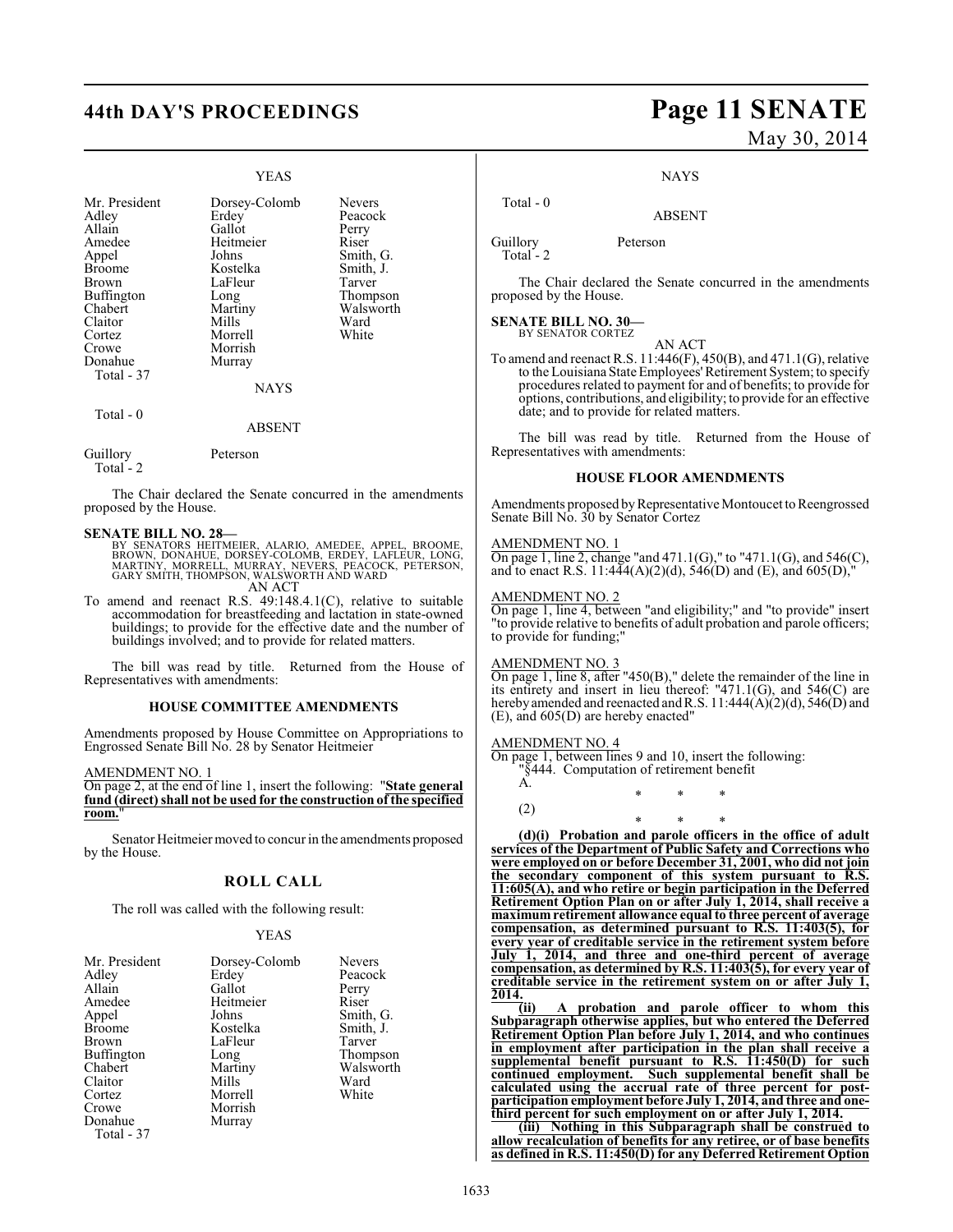### **Page 12 SENATE 44th DAY'S PROCEEDINGS**

### May 30, 2014

**Plan participant, or for any person who continued in employment after completing participation in such plan.** \* \* \*"

#### AMENDMENT NO. 5

On page 3, delete lines 6 through 8 in their entirety and insert in lieu thereof:

"§546. Adult Probation and Parole Officer Retirement Fund \* \* \*

C. Monies in the fund shall be invested in the same manner as the state general fund monies. Interest earned on the investment of monies in the fund, after being credited to the Bond Security and Redemption Fund pursuant to Article VII, Section 9(B) of the Constitution of Louisiana, shall be credited to the fund. All unexpended and unencumbered monies and earnings remaining in the fund at the end of the fiscal year shall remain in the fund, until the legislature provides for enhanced benefits for probation and parole officers in the office of adult services of the Department of Public Safety and Corrections who have service credit in the primary component of the system.

**D.(1) Until any actuarially accrued liability for retirement benefits for probation and parole officers in the office of adult services of the Department of Public Safety and Corrections created pursuant to the Act of the 2014 Regular Session of the Legislature of Louisiana that enacted this Subsection has been fully funded, the monies in the fund shall be used exclusively for the purpose of providing funding for such actuarially accrued liability, and for payment of any normal cost increase caused by the Act of the 2014 Regular Session of the Legislature of Louisiana that enacted this Subsection.**

**(2)** If the legislature does not provide for such benefit enhancements by June 30, 2015 **After such actuarially accrued liability has been fully funded**, all monies in the fund shall be available to the Department of Public Safety and Corrections to help defray the costs of supervision of persons on probation or parole**, including the normal cost of retirement benefits for employees of the department who are members of this system.**

**E.(1) On March 30, 2015, the treasurer shall allocate and distribute to the system from the fund an initial payment of one million dollars. This payment shall be used first to fund the first year's normal cost increase. The balance shall be applied to the amortization of the unfunded accrued liability, if any, created by enactment of R.S. 11:444(A)(2)(d). The June 30, 2014, system valuation shall account for this initial payment.**

**(2) On April 1, 2016, and on April first of each year thereafter, the treasurer shall allocate and distribute to the system from the fund the amount of any amortization and normal cost payments to be paid from the fund as calculated by the system actuary and contained in the system's valuation for the previous fiscal year and approved by the Public Retirement Systems' Actuarial Committee; however, the allocation and distribution to the system provided for in this Paragraph shall not exceed the balance in the fund.**

**(3) In addition to the payment required by Paragraph (2) of this Subsection, on April first of each year, the treasurer shall allocate and distribute to the system from the fund any amount over fifty thousand dollars of the balance remaining in the fund after the payment required by Paragraph (2) of this Subsection has been made. Thereafter, not less than quarterly, the treasurer shall allocate and distribute to the system any balance remaining in the fund exceeding fifty thousand dollars. The system shall hold these allocations and distributions in a separate account to be used only for the following purposes:**

**(a) Funding the next fiscal year's payment for actuarially accrued liability and normal cost payable pursuant to Paragraph (2) of this Subsection, if the balance in the fund is insufficient to fully finance that fiscal year's payment.**

**(b) To make an additional payment toward the actuarially accrued liability created by the Act of the 2014 Regular Session of the Legislature of Louisiana that enacted this Subsection.**

**(4) Any unpaid portion of an amortization or normal cost payment for a particular fiscal year shall be included in the next year's system valuation as part of an individualized calculation pursuant to R.S. 11:102(C)(3) and (4).**

#### \* \* \* §605. Transfer of other service credit

\* \* \* **D. Notwithstanding the provisions of Subparagraph (B)(2)(a) of this Section, any member who is a probation and parole officer in the office of adult services of the Department of Public Safety and Corrections, who was employed on or before December 31, 2001, who elected to transfer from the primary component to the secondary component but who opted not to transfer his primary component service credit on an actuarial basis, who has not upgraded his service credit as permitted pursuant to Subparagraph (B)(2)(b) of this Section, and who retires or begins participation in the Deferred Retirement Option Plan on or after July 1, 2014, shall receive a benefit calculated using a three percent accrual rate for all creditable service in the system earned before the date the member transferred to the secondary component.**

Section 2.(A) The amount of the unfunded actuarial accrued liability, if any, resulting from the implementation of the provisions of this Act relative to probation and parole officers in the office of adult services of the Department of Public Safety and Corrections and a required amortization payment therefor shall be determined by the Public Retirement Systems' Actuarial Committee as part of the annual adoption of the official actuarial valuation for the Louisiana State Employees' Retirement System pursuant to R.S. 11:127, beginning with the June 30, 2014, valuation. This determination shall include the initial payment required for March 30, 2015. Such unfunded actuarial accrued liability shall be amortized as a separate unfunded accrued liability forming level dollar payments over a period of ten years.

(B) The additional actuarial cost, if any, of the benefit provisions contained in this Act not funded by payments pursuant to Section 2(A) of this Act shall be funded with increased employer contributions in compliance with Article X, Section 29(F) of the Constitution of Louisiana.

Section 3. Benefits for probation and parole officers in the office of adult services of the Department of Public Safety and Corrections provided for pursuant to this Act shall not be suspended, reduced, or denied unless a final, nonappealable judgment declaring this Act unconstitutional has been rendered by a court of competent jurisdiction.

Section 4. In the case of any conflict between the provisions of this Act relative to probation and parole officers in the office of adult services of the Department of Public Safety and Corrections and the provisions of any other Act of the 2014 Regular Session of the Legislature of Louisiana, the provisions of this Act shall supersede and control regardless of the order of passage."

#### AMENDMENT NO. 6

On page 3, at the beginning of line 9, change "Section 3." to "Section 5."

Senator Cortez moved to reject the amendments proposed by the House.

#### **ROLL CALL**

The roll was called with the following result:

#### YEAS

| Mr. President | Dorsey-Colomb | Nevers    |
|---------------|---------------|-----------|
| Adlev         | Erdey         | Peacock   |
| Allain        | Gallot        | Perry     |
| Amedee        | Heitmeier     | Riser     |
| Appel         | Johns         | Smith, G. |
| Broome        | Kostelka      | Smith, J. |
| Brown         | LaFleur       | Tarver    |
| Buffington    | Long          | Thompson  |
| Chabert       | Martiny       | Walsworth |
| Claitor       | Mills         | Ward      |
|               |               |           |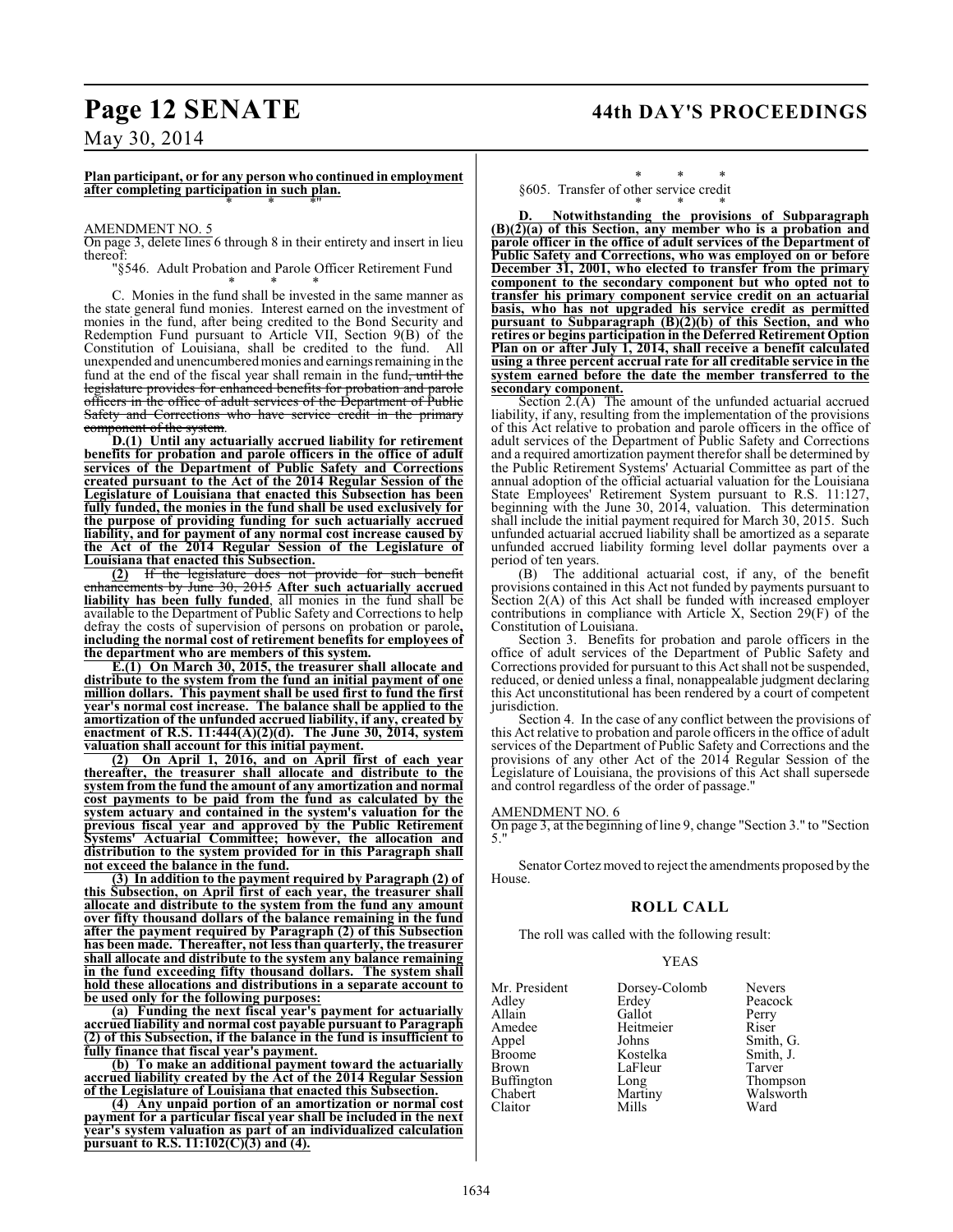# **44th DAY'S PROCEEDINGS Page 13 SENATE**

May 30, 2014

| Cortez<br>Crowe<br>Donahue<br>Total - 37                                                        | White<br>Morrell<br>Morrish<br>Murray<br><b>NAYS</b>                                                                                                                                                                                                                                   | A. Any person or corporation may apply to the commission<br>for a license to operate a track to conduct horse racing within the<br>State of Louisiana. The commission may grant such a license for<br>a period up to and including ten years. Nothing in this<br>Subsection shall limit the authority of the commission granted by |
|-------------------------------------------------------------------------------------------------|----------------------------------------------------------------------------------------------------------------------------------------------------------------------------------------------------------------------------------------------------------------------------------------|------------------------------------------------------------------------------------------------------------------------------------------------------------------------------------------------------------------------------------------------------------------------------------------------------------------------------------|
| Total - 0                                                                                       | <b>ABSENT</b>                                                                                                                                                                                                                                                                          | state law to fine or suspend an association or terminate racing<br>privileges granted to an association."                                                                                                                                                                                                                          |
| Guillory<br>Total - $2$                                                                         | Peterson                                                                                                                                                                                                                                                                               | <u>AMENDMENT NO. 2</u><br>On page 2, at the beginning of line 15, insert " $\underline{\textbf{B}.(1)}$ "                                                                                                                                                                                                                          |
| proposed by the House.                                                                          | The Chair declared the Senate rejected the amendments                                                                                                                                                                                                                                  | AMENDMENT NO. 3<br>On page 2, line 16, after "person" insert " <b>or corporation</b> "                                                                                                                                                                                                                                             |
| <b>SENATE BILL NO. 53-</b>                                                                      | BY SENATORS CORTEZ AND LAFLEUR                                                                                                                                                                                                                                                         | <b>AMENDMENT NO. 4</b><br>On page 2, line 17, after "for a" delete " <b>one-year</b> " and after "license"<br>insert "or licenses"                                                                                                                                                                                                 |
|                                                                                                 | AN ACT<br>To amend and reenact R.S. $4:143(1)$ , 155, 158, the introductory<br>paragraph of 160, and 225 and to enact R.S. 4:158.1 and $160(7)$ ,                                                                                                                                      | $\frac{\text{AMENDMENT NO. 5}}{\text{On page 2, line 18, after "meetings." insert "2)}$ "                                                                                                                                                                                                                                          |
|                                                                                                 | $(8)$ , $(9)$ , and $(10)$ , relative to horse racing; to provide for certain<br>terms, conditions, and procedures; to provide for definitions; to<br>provide for the term of certain licenses; to provide for fines,<br>suspension, denial, or termination of racing privileges of an | <b>AMENDMENT NO. 6</b><br>On page 2, line 20, after "granting of" delete "the permits or" and<br>insert "any"                                                                                                                                                                                                                      |
|                                                                                                 | association; to require a written report be submitted by certain<br>licensees; and to provide for related matters.<br>The bill was read by title. Returned from the House of<br>Representatives with amendments:                                                                       | <b>AMENDMENT NO. 7</b><br>On page 2, line 20, after "licenses" insert "to conduct race<br>meetings" and after "for." insert "(3)"                                                                                                                                                                                                  |
|                                                                                                 | <b>LEGISLATIVE BUREAU AMENDMENTS</b>                                                                                                                                                                                                                                                   | AMENDMENT NO. 8<br>On page 2, line 22, after "deadlines." delete "The permits or" and                                                                                                                                                                                                                                              |
| Bill No. 53 by Senator Cortez                                                                   | Amendments proposed by Legislative Bureau to Reengrossed Senate                                                                                                                                                                                                                        | insert $\sqrt[n]{(1) \text{ Any}}$ and after "granted" insert "pursuant to this Section,<br>when applicable,"                                                                                                                                                                                                                      |
| <b>AMENDMENT NO. 1</b>                                                                          | On page 1, line 2, following "158," and before "160" delete "the                                                                                                                                                                                                                       | <b>AMENDMENT NO. 9</b><br>On page 2, line 24, after "racing" delete "desired"                                                                                                                                                                                                                                                      |
| introductory paragraph of"<br><b>AMENDMENT NO. 2</b><br>$160(7)$ , $(8)$ , $(9)$ , and $(10)$ " | On page 1, line 3, following "R.S. 4:158.1" and before "," delete "and                                                                                                                                                                                                                 | <b>AMENDMENT NO. 10</b><br>On page 2, line 25, after "Part." delete the remainder of the line and<br>on line 26, delete "transferable nor does it" and insert<br>$"$ (2) Any license granted pursuant to this Section shall be nontransferable and shall only"                                                                     |
| <b>AMENDMENT NO. 3</b><br>introductory paragraph of"                                            | On page 1, line 9, following "158," and before "160," delete "the                                                                                                                                                                                                                      | AMENDMENT NO. 11<br>On page 2, line 26, after "apply to" delete "any" and insert "the"                                                                                                                                                                                                                                             |
| <b>AMENDMENT NO. 4</b>                                                                          | On page 1, line 10, following "R.S. 4:158.1" and before "hereby"                                                                                                                                                                                                                       | <b>AMENDMENT NO. 12</b><br>On page 2, line 26, after "enclosure" delete the remainder of the line                                                                                                                                                                                                                                  |
| <b>AMENDMENT NO. 5</b>                                                                          | delete "and $160(7)$ , $(8)$ , $(9)$ , and $(10)$ are" and insert "is"                                                                                                                                                                                                                 | AMENDMENT NO. 13<br>On page 2, line 27, after "license." insert "D.(1)"                                                                                                                                                                                                                                                            |
| (2)                                                                                             | On page 4, line 18, delete "* * *" and insert the following:<br>"(1) Any actions by a licensed or permittee contrary to the<br>provisions of this Part and the Rules of Racing.<br>Corrupt practice.<br>(3) Violations of the Rules of Racing.                                         | <b>AMENDMENT NO. 14</b><br>On page 2, line 28, after "license" delete the remainder of the line<br>and on line 29, delete "racing privileges granted to an association,<br>said" and insert "or licenses granted pursuant to this Section, the"                                                                                    |
|                                                                                                 | $(4)$ Intentional falsification and/or-or intentional misstatement<br>of a material fact in an application for racing privileges.<br>(5) Material false statement to a racing official, other than a                                                                                   | <b>AMENDMENT NO. 15</b><br>On page 3, line 3, delete "therein"                                                                                                                                                                                                                                                                     |
| (6)                                                                                             | Commissioner, $\frac{and}{or}$ or the commission.<br>Continued failure or inability to meet its financial<br>obligations connected with fulfillment of the purposes for                                                                                                                | <b>AMENDMENT NO. 16</b><br>On page 3, at the beginning of line 6, insert $"(2)"$                                                                                                                                                                                                                                                   |
|                                                                                                 | which its license was issued."<br><b>HOUSE FLOOR AMENDMENTS</b>                                                                                                                                                                                                                        | <b>AMENDMENT NO. 17</b><br>On page 3, line 7, after "license or" insert "licenses, or a"                                                                                                                                                                                                                                           |
|                                                                                                 | Amendments proposed by Representative Thibaut to Reengrossed<br>Senate Bill No. 53 by Senator Cortez                                                                                                                                                                                   | <b>AMENDMENT NO. 18</b><br>On page 3, at the beginning of line 11, insert $"3"$                                                                                                                                                                                                                                                    |
|                                                                                                 |                                                                                                                                                                                                                                                                                        | <b>HOUSE FLOOR AMENDMENTS</b>                                                                                                                                                                                                                                                                                                      |
| <b>AMENDMENT NO. 1</b>                                                                          | On page 2, delete lines 13 and 14 and insert the following:<br>"§158. <del>License or permit to conduct race meetings, one-year</del><br>and ten-year licenses License to operate a horse                                                                                              | Amendments proposed by Representative Thibaut to Reengrossed<br>Senate Bill No. 53 by Senator Cortez                                                                                                                                                                                                                               |

**racing track; license to conduct race meetings**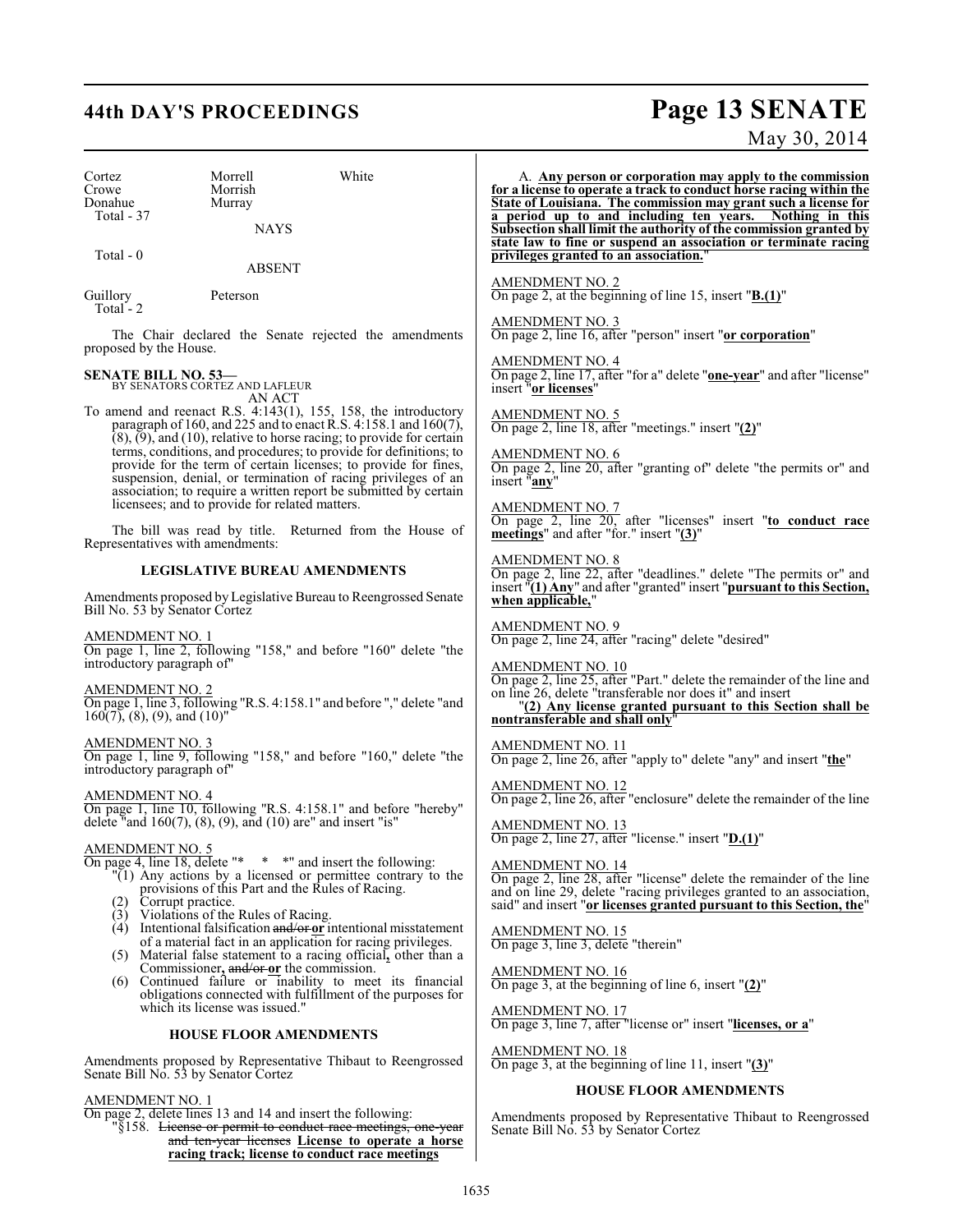AMENDMENT NO. 1

On page 2, line 9, after "**dollars**" insert "**per occurrence**"

AMENDMENT NO. 2 On page 5, line 8, after "**dollars**" insert "**per occurrence**"

Senator Cortez moved to concur in the amendments proposed by the House.

### **ROLL CALL**

The roll was called with the following result:

#### YEAS

| Mr. President     | Dorsey-Colomb | <b>Nevers</b> |
|-------------------|---------------|---------------|
| Adley             | Erdey         | Peacock       |
| Allain            | Gallot        | Perry         |
| Amedee            | Heitmeier     | Riser         |
| Appel             | Johns         | Smith, G.     |
| <b>Broome</b>     | Kostelka      | Smith, J.     |
| Brown             | LaFleur       | Tarver        |
| <b>Buffington</b> | Long          | Thompson      |
| Chabert           | Martiny       | Walsworth     |
| Claitor           | Mills         | Ward          |
| Cortez            | Morrell       | White         |
| Crowe             | Morrish       |               |
| Donahue           | Murray        |               |
| Total - 37        |               |               |
|                   | <b>NAYS</b>   |               |
|                   |               |               |

Total - 0

### ABSENT

Guillory Peterson Total - 2

The Chair declared the Senate concurred in the amendments proposed by the House.

#### **SENATE BILL NO. 66—** BY SENATOR MILLS

AN ACT

To amend and reenact R.S. 37:1478(A) and to enact R.S. 37:1455(A)(36), relative to home inspections; to prohibit certain persons from recommending or referring a specific home inspector; to provide relative to the written home inspection report; to provide for certain terms, conditions, and procedures; and to provide for related matters.

The bill was read by title. Returned from the House of Representatives with amendments:

#### **HOUSE FLOOR AMENDMENTS**

Amendments proposed by Representative Pierre to Engrossed Senate Bill No. 66 by Senator Mills

AMENDMENT NO. 1 On page 2, line 10, after "**mold**" delete "**or microbial**"

AMENDMENT NO. 2 On page 2, line 14, after "**mold**" delete "**or microbial**" and after "**growth**" insert "**on the inside of the structure**"

Senator Mills moved to concur in the amendments proposed by the House.

#### **ROLL CALL**

The roll was called with the following result:

# **Page 14 SENATE 44th DAY'S PROCEEDINGS**

#### YEAS

Mr. President Dorsey-Colomb Nevers<br>Adley Erdey Peacoc Adley Erdey Peacock<br>
Allain Gallot Perry Allain Callot Perry<br>
Amedee Heitmeier Riser Amedee Heitmeier<br>Appel Johns Johns Smith, G.<br>Kostelka Smith I Broome Kostelka Smith, J.<br>Brown LaFleur Tarver LaFleur Tarver<br>
Long Thompson Buffington Long<br>Chabert Martiny Chabert Martiny Walsworth<br>Claitor Mills Ward Claitor Mills Ward Cortez Morrell White Morrish<br>Murray Donahue Total - 37 NAYS Total - 0 ABSENT Guillory Peterson Total - 2

The Chair declared the Senate concurred in the amendments proposed by the House.

**SENATE BILL NO. 118—** BY SENATORS DORSEY-COLOMB AND WALSWORTH AN ACT

To enact R.S. 39:1357, relative to fiscal administrators for political subdivisions; to establish the Fiscal Administrator Revolving Loan Fund as a special fund in the state treasury; to provide for the deposit of certain monies into the fund; to provide for the uses of monies in the fund; to authorize certain political subdivisions to borrow from the fund; to provide the terms and conditions of such borrowing; to provide for an effective date; and to provide for related matters.

The bill was read by title. Returned from the House of Representatives with amendments:

#### **HOUSE FLOOR AMENDMENTS**

Amendments proposed by Representative Hensgens to Engrossed Senate Bill No. 118 by Senator Dorsey-Colomb

#### AMENDMENT NO. 1

On page 2, line 3, after "**by the**" and before "**treasurer**" insert "**state**"

Senator Dorsey-Colomb moved to concur in the amendments proposed by the House.

#### **ROLL CALL**

The roll was called with the following result:

#### YEAS

Mr. President Dorsey-Colomb Murray<br>Adley Erdey Nevers Adley Erdey Nevers<br>
Allain Gallot Perry Allain Gallot<br>Amedee Heitmeier Amedee Heitmeier Smith, G.<br>
Appel Johns Smith, J. Appel Johns Smith, J.<br>Broome Kostelka Tarver Broome Kostelka<br>Brown LaFleur Buffington Long Walsworth Long<br>Chabert Martiny Ward Claitor<br>Crowe Morrell<br>Morrish Donahue Total - 34

LaFleur Thompson<br>Long Walsworth Martiny Ward<br>
Mills White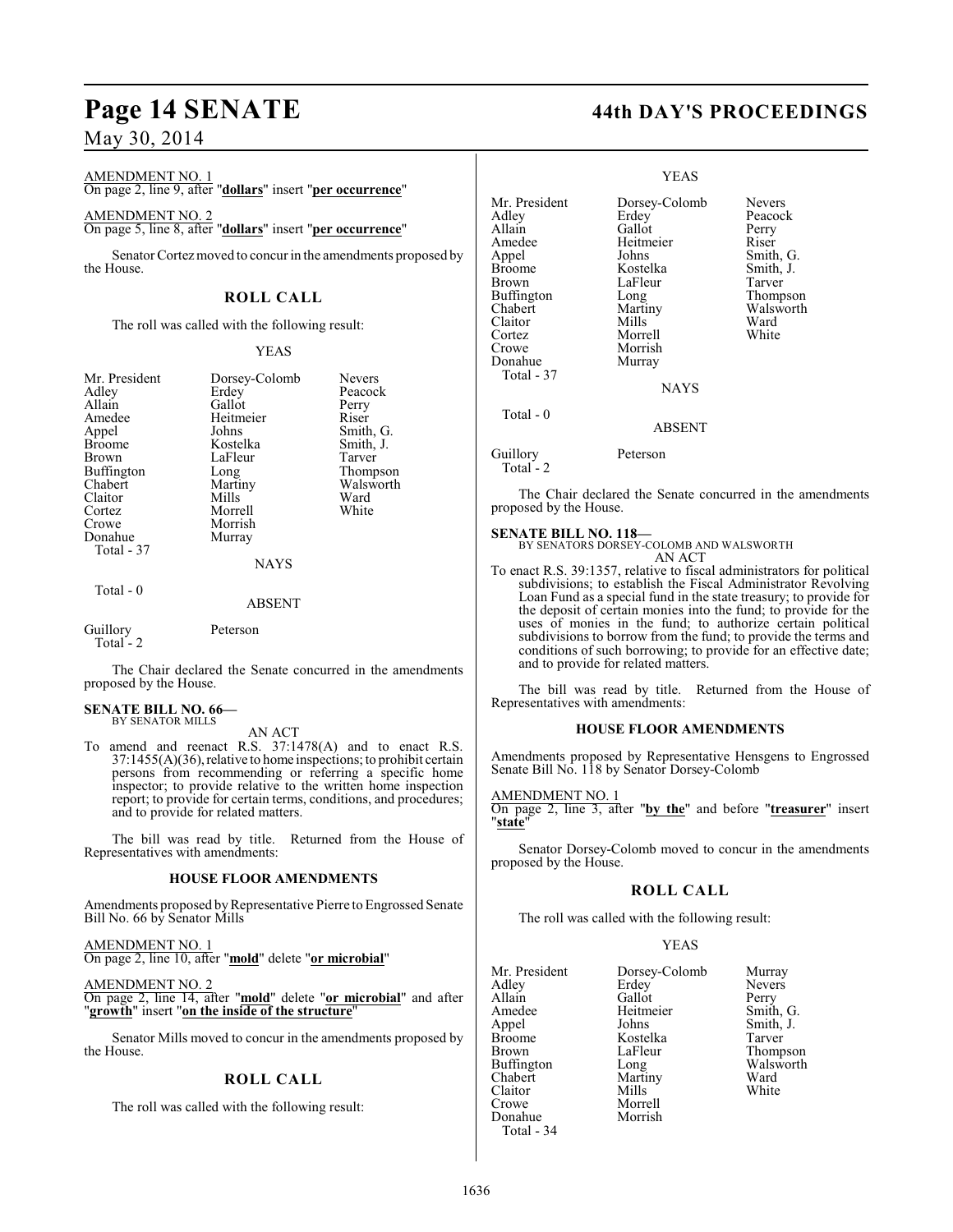## **44th DAY'S PROCEEDINGS Page 15 SENATE**

### NAYS

Peacock Total - 1

ABSENT

Cortez Peterson Guillory Riser Total - 4

The Chair declared the Senate concurred in the amendments proposed by the House.

#### **SENATE BILL NO. 155—** BY SENATOR NEVERS

AN ACT

To amend and reenact R.S. 23:382(B), 384(A), the introductory paragraph of  $384(B)$  and  $(B)(2)$ ,  $(3)$ , and  $(4)$  and  $(C)$ ,  $385(B)$ , 386, the introductory paragraph of 387 and 387(9), 388, 389, 390, and 391, relative to apprenticeship; to provide for prohibited discrimination in employment; to provide collective bargaining contracts; to make technical changes; to provide for exceptions; and to provide for related matters.

The bill was read by title. Returned from the House of Representatives with amendments:

#### **HOUSE COMMITTEE AMENDMENTS**

Amendments proposed by House Committee on Labor and Industrial Relations to Reengrossed Senate Bill No. 155 by Senator Nevers

AMENDMENT NO. 1 On page 3, line 20, change "**under**" to "**pursuant to the**"

AMENDMENT NO. 2 On page 7, line 15, change "Section 1." to "Section 2."

Senator Nevers moved to concur in the amendments proposed by the House.

### **ROLL CALL**

The roll was called with the following result:

#### YEAS

| Mr. President | Dorsey-Colomb | <b>Nevers</b> |
|---------------|---------------|---------------|
| Adley         | Erdey         | Peacock       |
| Allain        | Gallot        | Perry         |
| Amedee        | Heitmeier     | Riser         |
| Appel         | Johns         | Smith, G.     |
| <b>Broome</b> | Kostelka      | Smith, J.     |
| Brown         | LaFleur       | Tarver        |
|               |               |               |
| Buffington    | Long          | Thompson      |
| Chabert       | Martiny       | Walsworth     |
| Claitor       | Mills         | Ward          |
| Cortez        | Morrell       | White         |
| Crowe         | Morrish       |               |
| Donahue       | Murray        |               |
| Total - 37    |               |               |
|               | <b>NAYS</b>   |               |
| Total - 0     |               |               |
|               | <b>ABSENT</b> |               |
| Guillory      | Peterson      |               |

 $Total - 2$ 

The Chair declared the Senate concurred in the amendments proposed by the House.

#### **SENATE BILL NO. 207—**

BY SENATOR JOHN SMITH AN ACT

To amend and reenact R.S. 23:1514(D)(1), relative to the Incumbent Worker Training Program; to provide for certain third-party training providers; and to provide for related matters.

The bill was read by title. Returned from the House of Representatives with amendments:

#### **HOUSE COMMITTEE AMENDMENTS**

Amendments proposed by House Committee on Labor and Industrial Relations to Reengrossed Senate Bill No. 207 by Senator John Smith

AMENDMENT NO. 1 On page 2, line 10, change "**so long as**" to "**provided**"

AMENDMENT NO. 2 On page 2, line 20, delete "**already**"

AMENDMENT NO. 3 On page 2, line 21, delete "**already**"

AMENDMENT NO. 4 On page 2, line 25, delete "**already**"

#### **LEGISLATIVE BUREAU AMENDMENTS**

Amendments proposed by Legislative Bureau to Reengrossed Senate Bill No. 207 by Senator John Smith

AMENDMENT NO. 1 On page 2, line 16, following "**exists**" change "**on**" to "**at**"

Senator John Smith moved to concur in the amendments proposed by the House.

#### **ROLL CALL**

The roll was called with the following result:

#### YEAS

| Mr. President<br>Adley<br>Allain<br>Amedee<br>Appel<br><b>Broome</b><br><b>Brown</b><br>Buffington<br>Claitor<br>Cortez<br>Crowe<br>Donahue<br>Total - 36<br>$Total - 0$ | Dorsey-Colomb<br>Erdey<br>Gallot<br>Heitmeier<br>Johns<br>Kostelka<br>LaFleur<br>Long<br>Martiny<br>Mills<br>Morrell<br>Morrish<br><b>NAYS</b> | Murray<br><b>Nevers</b><br>Peacock<br>Perry<br>Riser<br>Smith, G.<br>Smith, J.<br>Tarver<br>Thompson<br>Walsworth<br>Ward<br>White |
|--------------------------------------------------------------------------------------------------------------------------------------------------------------------------|------------------------------------------------------------------------------------------------------------------------------------------------|------------------------------------------------------------------------------------------------------------------------------------|
|                                                                                                                                                                          | <b>ABSENT</b>                                                                                                                                  |                                                                                                                                    |
| Chabert<br>Total - 3                                                                                                                                                     | Guillory                                                                                                                                       | Peterson                                                                                                                           |

The Chair declared the Senate concurred in the amendments proposed by the House.

## **SENATE BILL NO. 299—** BY SENATOR MORRISH

AN ACT

To enact Chapter 2-C of Code Title XII of Code Book III of Title 9 of the Louisiana Revised Statutes of 1950, to be comprised of R.S. 9:3580.1 through 3580.10, relative to civil justice funding companies; to enact the Civil Justice Funding Model Act; to

# May 30, 2014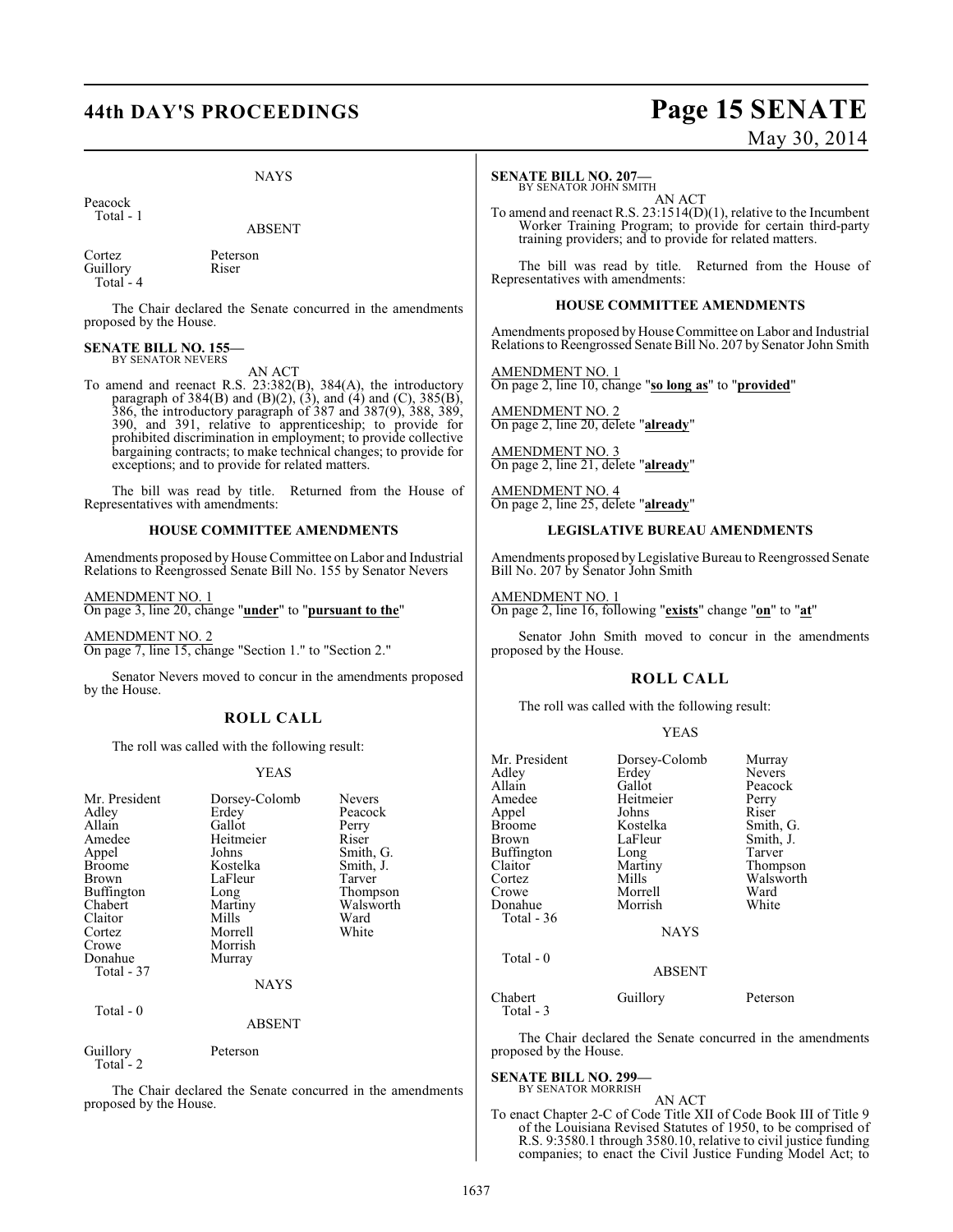provide for definitions, terms, conditions, procedures, requirements, effects, and prohibitions; to provide for form and terms of contract; to provide for contract disclosures; to provide for violations and penalties; and to provide for related matters.

The bill was read by title. Returned from the House of Representatives with amendments:

#### **LEGISLATIVE BUREAU AMENDMENTS**

Amendments proposed by Legislative Bureau to Reengrossed Senate Bill No. 299 by Senator Morrish

#### AMENDMENT NO. 1

On page 2, line 2, following "**means**" and before "**any**" change "**publishing or disseminating**" to "**to publish or to disseminate**"

AMENDMENT NO. 2 On page 2, line 24, following "**purchases**" and before "**and**" insert "**,**"

AMENDMENT NO. 3 On page 2, line 25, following "**company**" and before "**a**" insert "**,**"

AMENDMENT NO. 4 On page 3, line 12, following "**grandparent,**" and before "**grandchild**" insert "**or**"

AMENDMENT NO. 5 On page 4, line 5, following "**provide**" and before "**the**" insert "**that**"

AMENDMENT NO. 6 On page 5, line 22, following "**this**" and before "**shall**" change "**Chapter**" to "**Section**"

AMENDMENT NO. 7 On page 7, line 12, following "**Section**" and before "**and**" insert "**,**"

#### **HOUSE FLOOR AMENDMENTS**

Amendments proposed by Representative Ponti to Reengrossed Senate Bill No. 299 by Senator Morrish

AMENDMENT NO. 1 On page 4, line 15, after "**funding**" insert "**contract**"

#### **HOUSE FLOOR AMENDMENTS**

Amendments proposed by Representative Barras to Reengrossed Senate Bill No. 299 by Senator Morrish

AMENDMENT NO. 1 On page 9, line 11, delete the semi-colon "**;**" and "**liens**"

AMENDMENT NO. 2 On page 9, delete lines 17 though 20

Senator Morrish moved to reject the amendments proposed by the House.

### **ROLL CALL**

The roll was called with the following result:

#### YEAS

| Mr. President     | Dorsey-Colomb | <b>Nevers</b> |
|-------------------|---------------|---------------|
| Adley             | Erdey         | Peacock       |
| Allain            | Gallot        | Perry         |
| Amedee            | Heitmeier     | Riser         |
| Appel             | Johns         | Smith, G.     |
| <b>Broome</b>     | Kostelka      | Smith, J.     |
| Brown             | LaFleur       | Tarver        |
| <b>Buffington</b> | Long          | Thompson      |
| Chabert           | Martiny       | Walsworth     |

### **Page 16 SENATE 44th DAY'S PROCEEDINGS**

| Claitor<br>Cortez<br>Crowe<br>Donahue<br>Total - 37 | Mills<br>Morrell<br>Morrish<br>Murray<br><b>NAYS</b> | Ward<br>White |
|-----------------------------------------------------|------------------------------------------------------|---------------|
| Total $-0$                                          | <b>ABSENT</b>                                        |               |
| Guillory<br>Total - 2                               | Peterson                                             |               |

The Chair declared the Senate rejected the amendments proposed by the House.

#### **SENATE BILL NO. 359—** BY SENATOR DONAHUE

AN ACT

To amend and reenact R.S. 23:632, relative to employers' failure to pay wages; to provide for penalties; to provide for limitation of penalties; to provide for good faith exception; and to provide for related matters.

The bill was read by title. Returned from the House of Representatives with amendments:

#### **HOUSE FLOOR AMENDMENTS**

Amendments proposed by Representative Lopinto to Reengrossed Senate Bill No. 359 by Senator Donahue

#### AMENDMENT NO. 1

On page 1, line 2, delete "R.S. 23:632, relative to" and insert in lieu thereof "R.S.  $23:332(A)$  and  $(H)(3)$  and 632, relative to wages; to provide with respect to"

#### AMENDMENT NO. 2

On page 1, line 4, after "exception;" insert "to provide with respect to employment discrimination;"

#### AMENDMENT NO. 3

On page 1, line 6, delete "R.S. 23:632 is" and insert in lieu thereof "R.S. 23:332(A) and (H)(3) and 632 are"

#### AMENDMENT NO. 4

On page 1, between lines 6 and 7, insert the following:

 $§$ 332. Intentional discrimination in employment

A. It shall be unlawful discrimination in employment for an employer to engage in any of the following practices:

(1) Intentionally fail or refuse to hire or to discharge any individual, or otherwise to intentionally discriminate against any individual with respect to his compensation, or his terms, conditions, or privileges of employment, because of the individual's race, color, religion, sex, or national origin.

(2) Intentionally limit, segregate, or classify his employees or applicants for employment in any way which would deprive or tend to deprive any individual of employment opportunities, or otherwise adversely affect his the individual's status as an employee, because of the individual's race, color, religion, sex, or national origin.

(3) Intentionally pay wages to an employee at a rate less than that of another employee of the opposite sex for equal work on jobs in which their performance requires equal skill, effort, and responsibility, and which are performed under similar working conditions. An employer paying wages in violation of this Section may not reduce the wages of any other employee in order to comply with this Section.

\* \* \* H. Notwithstanding any other provision of this Section, it shall not be unlawful discrimination in employment for:

\* \* \* (3) An employer to apply different standards of compensation or different terms, conditions, or privileges of employment pursuant to a bona fide seniority or merit system, or a system which measures earnings by quantity or quality of production, or any other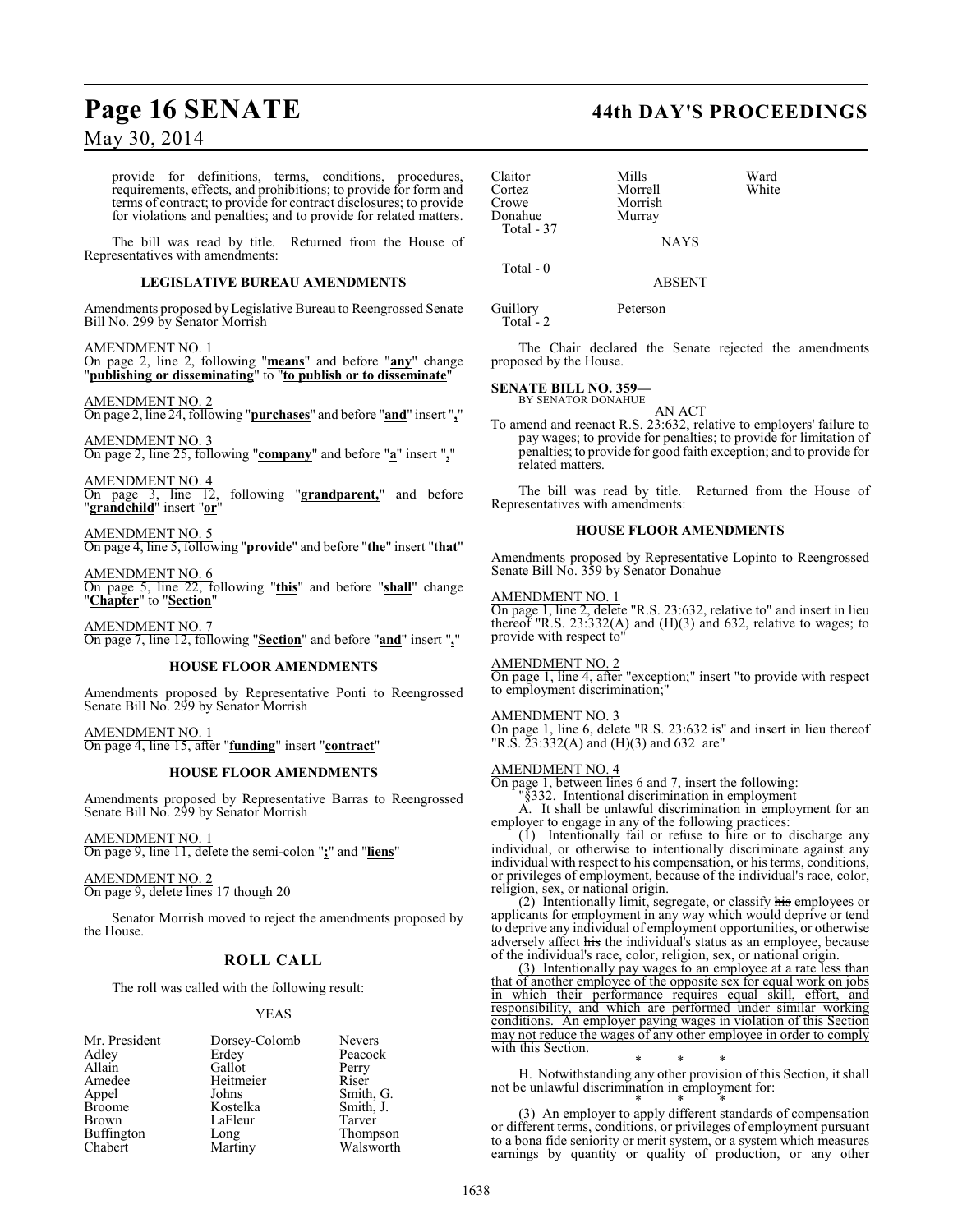# **44th DAY'S PROCEEDINGS Page 17 SENATE**

# May 30, 2014

differential based on any factor other than sex, or to employees who work in different locations, provided that such differences are not the result of an intention to discriminate because of race, color, religion, sex, or national origin. \* \* \*"

Senator Donahue moved to concur in the amendments proposed by the House.

Senator Amedee moved as a substitute motion to reject the amendments proposed by the House.

Senator Donahue objected.

#### **ROLL CALL**

The roll was called with the following result:

#### YEAS

| Amedee<br><b>Broome</b><br>Brown<br>Buffington<br>Dorsey-Colomb<br>Total $-15$                   | Gallot<br>Heitmeier<br>Mills<br>Morrell<br>Murray<br><b>NAYS</b>                               | <b>Nevers</b><br>Peterson<br>Tarver<br>Thompson<br>Ward        |
|--------------------------------------------------------------------------------------------------|------------------------------------------------------------------------------------------------|----------------------------------------------------------------|
| Mr. President<br>Adley<br>Allain<br>Appel<br>Chabert<br>Claitor<br>Cortez<br>Crowe<br>Total - 22 | Donahue<br>Erdey<br>Johns<br>LaFleur<br>Long<br>Martiny<br>Morrish<br>Peacock<br><b>ABSENT</b> | Perry<br>Riser<br>Smith, G.<br>Smith, J.<br>Walsworth<br>White |
| Guillory<br>Total - 2                                                                            | Kostelka                                                                                       |                                                                |

The Chair declared the substitute motion failed to pass.

#### **ROLL CALL**

The roll was called with the following result:

#### YEAS

| Mr. President<br>Adley<br>Allain<br>Amedee<br>Appel<br><b>Buffington</b><br>Chabert<br>Claitor<br>Cortez<br>Crowe<br>Total - 28 | Donahue<br>Erdey<br>Heitmeier<br>Johns<br>Kostelka<br>LaFleur<br>Long<br>Martiny<br>Morrish<br>Peacock<br><b>NAYS</b> | Perry<br>Riser<br>Smith, G.<br>Smith, J.<br>Thompson<br>Walsworth<br>Ward<br>White |
|---------------------------------------------------------------------------------------------------------------------------------|-----------------------------------------------------------------------------------------------------------------------|------------------------------------------------------------------------------------|
| <b>Broome</b><br>Brown<br>Dorsey-Colomb<br>Gallot<br>Total - 10                                                                 | Mills<br>Morrell<br>Murray<br><b>Nevers</b><br><b>ABSENT</b>                                                          | Peterson<br>Tarver                                                                 |
| Guillory                                                                                                                        |                                                                                                                       |                                                                                    |

Total - 1

The Chair declared the Senate concurred in the amendments proposed by the House.

#### **SENATE BILL NO. 447—** BY SENATOR MORRELL

AN ACT To enact R.S. 37:2156.3, relative to the Louisiana State Licensing Board for Contractors; to provide relative to solar energy equipment and systems; to provide for examinations; to provide for procedures, terms, and conditions; to provide for the adoption of rules; and to provide for related matters.

The bill was read by title. Returned from the House of Representatives with amendments:

#### **HOUSE COMMITTEE AMENDMENTS**

Amendments proposed by House Committee on Commerce to Reengrossed Senate Bill No. 447 by Senator Morrell

AMENDMENT NO. 1 On page 1, line 13, after " $B$ ." insert " $(1)$ "

AMENDMENT NO. 2

On page 2, between lines 6 and 7, insert the following:

"(2) Any contractor licensed in this state as of August 1, 2014, holding the major classification of Building Construction, Electrical Work (Statewide), or Mechanical Work (Statewide), shall be deemed to have met the examination requirement pursuant to this Subsection.

AMENDMENT NO. 3

On page 2, line 22, change "under" to "pursuant to"

AMENDMENT NO. 4 On page 2, line 27, change "under" to "pursuant to"

Senator Morrell moved to reject the amendments proposed by the House.

#### **ROLL CALL**

The roll was called with the following result:

#### YEAS

| Mr. President     | Dorsey-Colomb | <b>Nevers</b> |
|-------------------|---------------|---------------|
| Adley             | Erdey         | Peacock       |
| Allain            | Gallot        | Perry         |
| Amedee            | Heitmeier     | Peterson      |
| Appel             | Johns         | Riser         |
| <b>Broome</b>     | Kostelka      | Smith, G.     |
| <b>Brown</b>      | LaFleur       | Smith, J.     |
| <b>Buffington</b> | Long          | Tarver        |
| Chabert           | Martiny       | Thompson      |
| Claitor           | Mills         | Walsworth     |
| Cortez            | Morrell       | Ward          |
| Crowe             | Morrish       | White         |
| Donahue           | Murray        |               |
| Total - 38        |               |               |
|                   | <b>NAYS</b>   |               |
| Total $-0$        |               |               |
|                   | <b>ABSENT</b> |               |

Guillory Total - 1

The Chair declared the Senate rejected the amendments proposed by the House.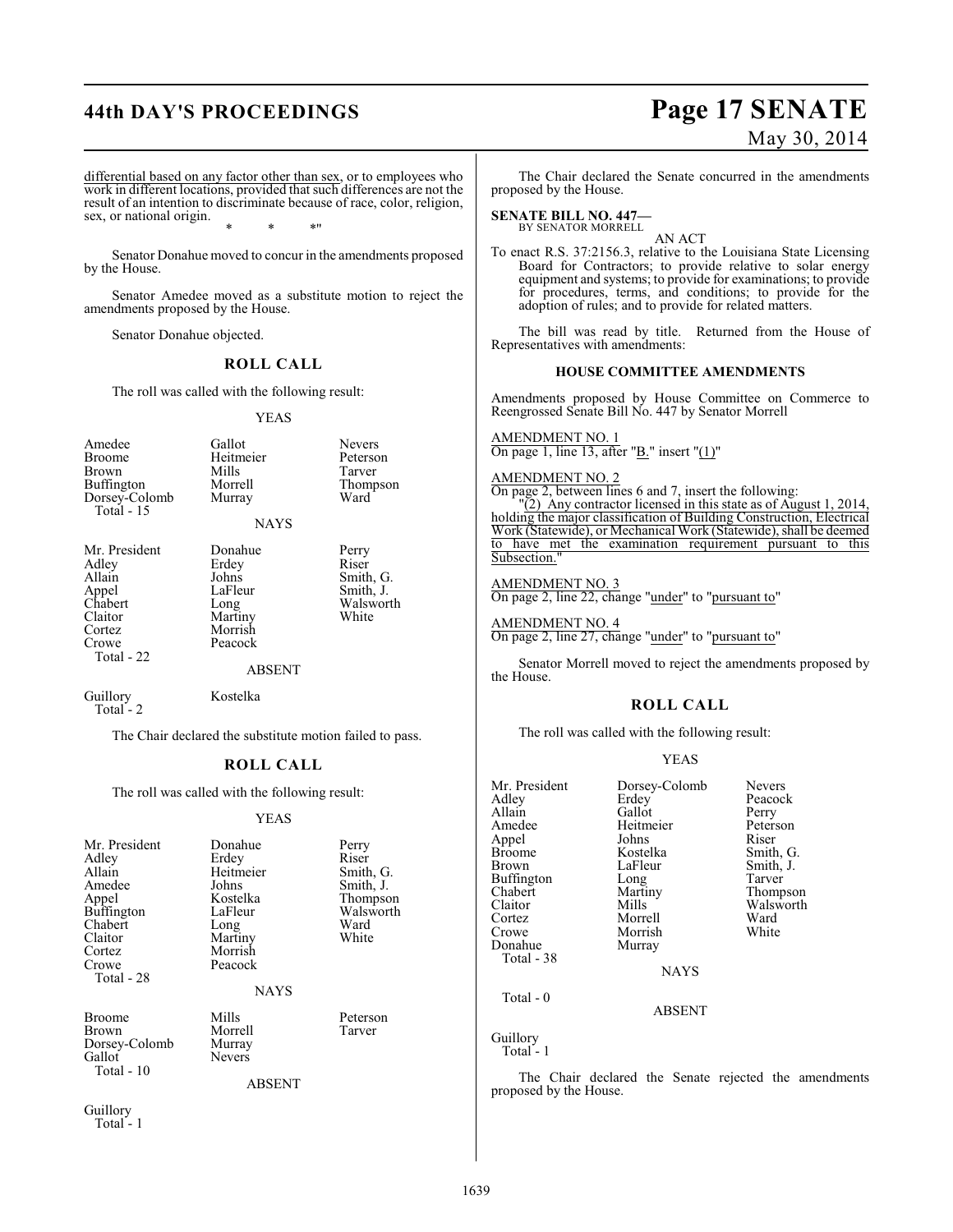### **Page 18 SENATE 44th DAY'S PROCEEDINGS**

May 30, 2014

#### **SENATE BILL NO. 468—** BY SENATOR ADLEY

AN ACT

To amend and reenact R.S. 38:2211(A)(1), (2), (3), (4), (5), (6), (7),  $(8)$ , and  $(9)$ , 2212, 2212.5, 2212.10 $(C)(1)$  and  $(G)$ , 2215, 2225, and 2241.1, relative to contracts for public works; to provide for definitions; to provide for advertisement and letting of bids; to provide for prequalification of bidders; to provide for verification of employees involved in contracts for public works; to provide relative to the time period to hold bids and to commence work; to provide relative to preferences; to provide for acceptance of work; and to provide for related matters.

The bill was read by title. Returned from the House of Representatives with amendments:

#### **HOUSE COMMITTEE AMENDMENTS**

Amendments proposed by House Committee on Transportation, Highways, and Public Works to Reengrossed Senate Bill No. 468 by Senator Adley

AMENDMENT NO. 1

On page 5, line 27, after "two" delete "lowest" and insert "**apparent**  $low$ 

#### AMENDMENT NO. 2

On page 5, line 28, change "**later**" to "**sooner**" and at the end of the line after the period "**.**" insert the following: "**The two apparent low bidders may submit such information or documentation at any time prior to the expiration of the three day period. If the two apparent low bidders do not submit the proper information or documentation as required by the bidding documents within the three day period, such bidders shall be declared non-responsive, and from that date, award may be made to the next lowest bidder, and afford that bidder not less than three days to submit the required information or documentation, and the process may continue until either a low bidder is determined or all bids are rejected.**"

AMENDMENT NO. 3 On page 6, line 1, after "bidders" delete the comma "**,**" and on line 2, after "**Parish**" delete the comma "**,**"

AMENDMENT NO. 4 On page 6, line 13, change "**specifies**" to "**requires**"

AMENDMENT NO. 5 On page 7, line 20, after "**total**" delete the comma "**,**"

AMENDMENT NO. 6 On page 7, line 23, change "**require**" to "**requires**"

AMENDMENT NO. 7 On page 7, at the end of line 24, delete "**base bid**" and at the beginning of line 25, delete "**total**" and insert "**unit price bid**"

AMENDMENT NO. 8 On page 7, line 28, after "**C.**" insert "**(1)**" and after "**Paragraphs**" change "**(1)**" to "**(2)**" and change "**(2)**" to "**(3)**"

AMENDMENT NO. 9 On page 8, line 11, change "**(1)**" to "**(2)**"

AMENDMENT NO. 10 On page 8, line 28, change "**(2)**" to "**(3)**"

AMENDMENT NO. 11 On page 9, line 17, after "refunded" delete the comma "**,**"

AMENDMENT NO. 12 On page 9, line 19, after "less" insert "**the**"

#### AMENDMENT NO. 13

On page 9, line 26, after "**documents.**" insert "**Either the public entity or the design professional may choose the method and service of plan distribution.**"

#### AMENDMENT NO. 14

On page 12, at the beginning of line 20, delete "**obtain an**" and after "**estimate**" delete "**of**" and after "**work**" insert "**or obtain such estimate**"

## AMENDMENT NO. 15

On page 12, at the beginning of line 21, delete "**the public entity or**"

#### AMENDMENT NO. 16

On page 12, line 27, after "**opening.**" delete the remainder of the line in its entirety and delete lines 28 and 29 in their entirety and insert the following: "**Any and all bidders' information shall be available upon request, either no sooner than fourteen days following the bid opening or after the recommendation of award by the public entity or the design professional, whichever occurs first, and the requester shall pay reasonable reproduction costs. The**"

#### AMENDMENT NO. 17

On page 14, at the end of line 20, delete "**receives**" and at the beginning of line 21, delete "**an approved**" and insert "**approves the**"

AMENDMENT NO. 18 On page 19, line 5, after "**products**" change "**shall**" to "**may**"

AMENDMENT NO. 19 On page 19, line 16, after "Such" delete "a"

AMENDMENT NO. 20 On page 23, line 19, delete "**new**" and after "employees" insert "**not previously verified**"

AMENDMENT NO. 21 On page 27, line 2, delete "**designer of**" and insert "**design professional hired by**"

#### **LEGISLATIVE BUREAU AMENDMENTS**

Amendments proposed by Legislative Bureau to Reengrossed Senate Bill No. 468 by Senator Adley

AMENDMENT NO. 1 On page 3, line 19, following "Item" delete "(7)"

AMENDMENT NO. 2 On page 3, line 19, change "**Section**" to "**Paragraph**"

AMENDMENT NO. 3 On page 3, line 23, following "common" and before "preferred" change "and/or" to "**or**"

#### **HOUSE FLOOR AMENDMENTS**

Amendments proposed by Representative St. Germain to Reengrossed Senate Bill No. 468 by Senator Adley

AMENDMENT NO. 1 Delete amendment No. 20, adopted by the House Transportation Committee on May 20, 2014.

Senator Adley moved to concur in the amendments proposed by the House.

#### **ROLL CALL**

The roll was called with the following result: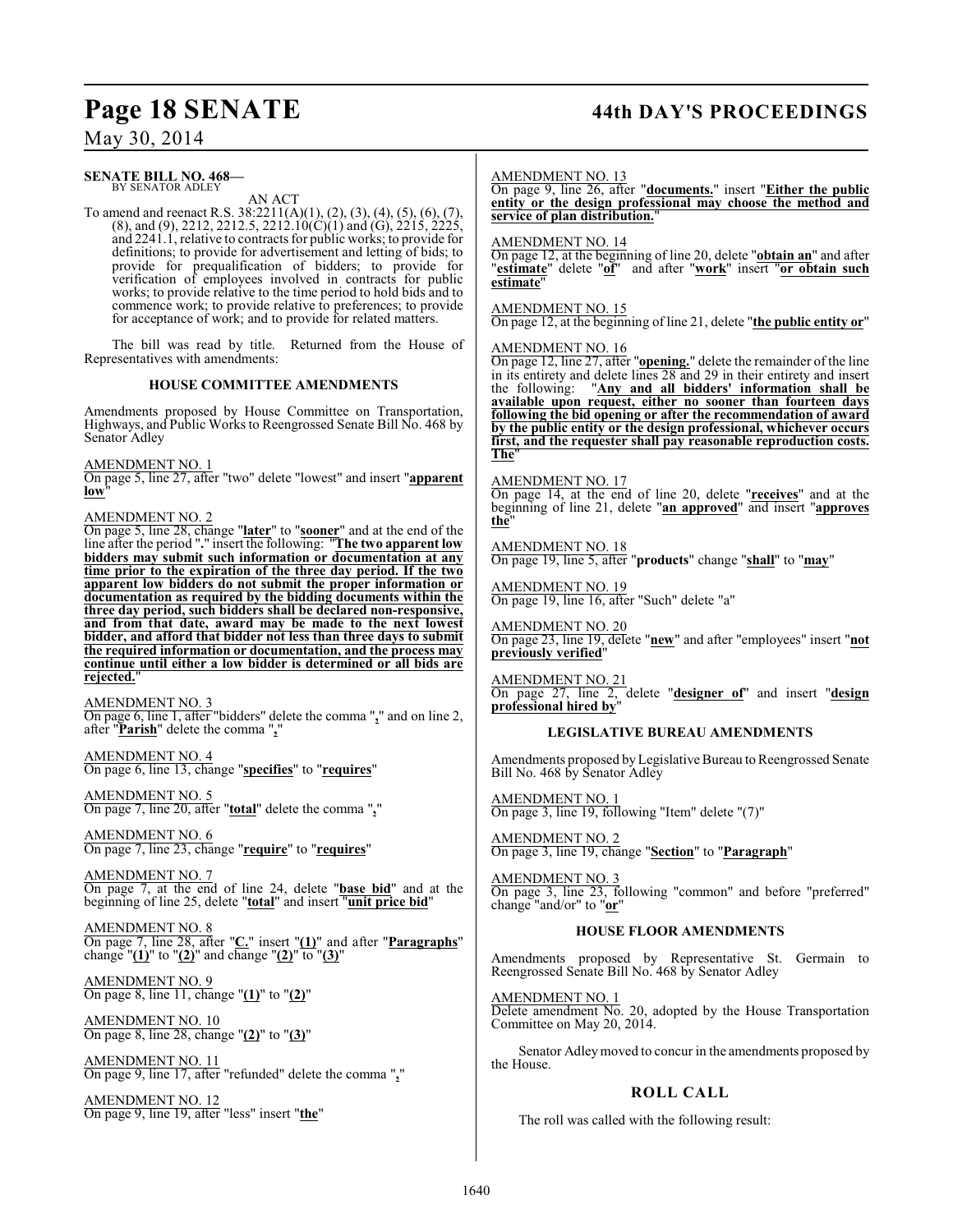# **44th DAY'S PROCEEDINGS Page 19 SENATE**

### YEAS

Mr. President Dorsey-Colomb Peacock<br>Adley Erdey Perry Adley Erdey<br>Allain Gallot Allain Callot Peterson<br>Amedee Heitmeier Riser Amedee Heitmeier<br>Appel Johns Appel Johns Smith, G.<br>Broome LaFleur Smith, J. LaFleur Smith, J.<br>Long Tarver Brown Long Tarver<br>
Buffington Martiny Thompson Buffington Martin<br>Chabert Mills Chabert Mills Walsworth<br>
Claitor Morrish Ward Claitor Morrish Ward Cortez Murray<br>Crowe Nevers Nevers Total - 35 NAYS Total - 0 ABSENT Donahue Kostelka<br>Guillory Morrell Guillory Total - 4

The Chair declared the Senate concurred in the amendments proposed by the House.

**SENATE BILL NO. 482—** BY SENATORS HEITMEIER, JOHNS, MARTINY AND MURRAY AN ACT

To amend and reenact R.S. 23:3001, 3021, the introductory paragraph of R.S. 23:3022, 3023(A), (D), and (E), 3032(A), 3041, 3042(5), 3043(A) and (B), 3044(A), the introductory paragraph of (B), and (F), and 3045, and to enact R.S.  $23:3\bar{0}2\bar{2}(8)$  and  $(9)$ ,  $3023(F)$ ,  $(G)$ , and  $(H)$ , and  $3042(8)$  and  $(9)$ , and to repeal R.S. 23:3031, relative to Louisiana Rehabilitation Services; to provide for acceptance of federal act to promote vocational rehabilitation; to provide relative to prevention of blindness, vocational training, and rehabilitation; to provide relative to definitions; to provide relative to expenditures; to provide for an effective date; and to provide for related matters.

The bill was read by title. Returned from the House of Representatives with amendments:

#### **HOUSE COMMITTEE AMENDMENTS**

Amendments proposed by House Committee on Labor and Industrial Relations to Reengrossed Senate Bill No. 482 by Senator Heitmeier

AMENDMENT NO. 1 On page 2, line 7, delete "The"

AMENDMENT NO. 2 On page 2, line 18, delete "**The**"

AMENDMENT NO. 3 On page 2, at the beginning of line 22, delete "**The**"

AMENDMENT NO. 4 On page 2, line 25, delete "the"

AMENDMENT NO. 5 On page 2, line 26, delete "The"

AMENDMENT NO. 6 On page 3, line 8, after "of" and before "Louisiana" delete "the"

AMENDMENT NO. 7 On page 3, at the end of line 29, delete "**The**"

AMENDMENT NO. 8 On page 4, line 9, delete "The"

#### AMENDMENT NO. 9 On page 4, line 24, delete "**the**"

AMENDMENT NO. 10 On page 5, line 8, delete "**The**"

AMENDMENT NO. 11

On page 5, after line  $\overline{11}$ , insert the following: "**I. The provisions of this Section shall not apply to any twenty-four hour residential healthcare facility within the Department of Health and Hospitals.**"

AMENDMENT NO. 12 On page 5, line 27, delete "the"

AMENDMENT NO. 13 On page 6, line 10, delete "the"

AMENDMENT NO. 14 On page 6, line 14, after "**between**" and before "**Louisiana**" delete "**the**"

AMENDMENT NO. 15 On page 6, line 17, after "**by**" and before "**Louisiana**" delete "**the**"

AMENDMENT NO. 16 On page 6, line 18, delete "**The**"

AMENDMENT NO. 17 On page 6, line 21, change "**those things provided for**" to "**the requirements set forth**"

AMENDMENT NO. 18 On page 7, line 11, delete "the"

AMENDMENT NO. 19 On page 8, line 17, after "Section 2." delete "The"

AMENDMENT NO. 20 On page 8, line 20, after "repealed" insert "in its entirety"

#### **LEGISLATIVE BUREAU AMENDMENTS**

Amendments proposed byLegislative Bureau to Reengrossed Senate Bill No. 482 by Senator Heitmeier

AMENDMENT NO. 1 On page 1, line 5, change "and  $(H)$ ," to " $(H)$ , and  $(I)$ ,"

AMENDMENT NO. 2 On page 1, line 15, change "and  $(H)$ ," to " $(H)$ , and  $(I)$ ,"

AMENDMENT NO. 3 On page 6, line 13, change "**good faith**" to "**good-faith**"

AMENDMENT NO. 4 On page 7, line 14, delete "Advisory"

Senator Heitmeier moved to concur in the amendments proposed by the House.

### **ROLL CALL**

The roll was called with the following result:

#### YEAS

Allain Erdey<br>Amedee Gallot Appel Heitmeier<br>Broome Johns

Mr. President Donahue Nevers<br>Adley Dorsey-Colomb Peacock Adley Dorsey-Colomb Peaco<br>Allain Erdey Perry Amedee Gallot Peterson<br>
Appel Heitmeier Riser Broome Johns Smith, G.<br>Brown Long Smith, J.

Long Smith, J.

# May 30, 2014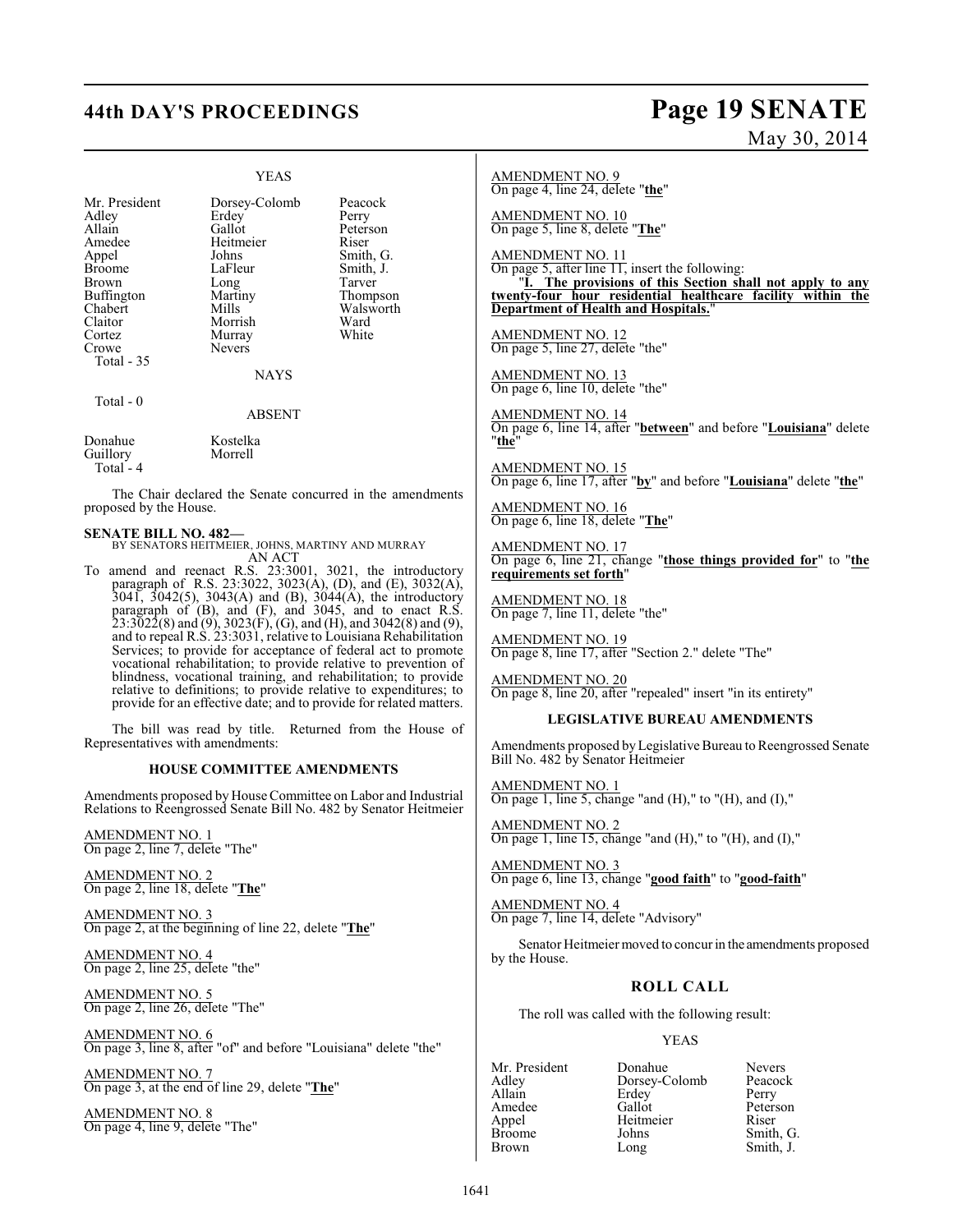| Buffington |  |
|------------|--|
| Chabert    |  |
| Claitor    |  |
| Cortez     |  |
| Crowe      |  |
| Total - 35 |  |

Martiny Tarver<br>
Mills Thomp Morrish Murray

Mills Thompson<br>Morrell Walsworth Walsworth<br>White

Total - 0

ABSENT

NAYS

| Guillory  | LaFleur |
|-----------|---------|
| Kostelka  | Ward    |
| Total - 4 |         |

Ward

The Chair declared the Senate concurred in the amendments proposed by the House.

#### **SENATE BILL NO. 599—** BY SENATOR ERDEY

AN ACT

To enact R.S. 17:3048.3(B)(7), (8) and (9), (D), and (E), relative to the Taylor Opportunity Program for Students; to provide relative to the program's information reporting system; and to provide for related matters.

The bill was read by title. Returned from the House of Representatives with amendments:

#### **LEGISLATIVE BUREAU AMENDMENTS**

Amendments proposed by Legislative Bureau to Reengrossed Senate Bill No. 599 by Senator Erdey

AMENDMENT NO. 1 On page 1, lines 16-17, change "**Scholastic Aptitude Test**" to "**SAT**"

AMENDMENT NO. 2 On page 2, lines 2-3, change "**Scholastic Aptitude Test**" to "**SAT**"

Senator Erdey moved to concur in the amendments proposed by the House.

### **ROLL CALL**

The roll was called with the following result:

#### YEAS

| Mr. President<br>Adley<br>Allain<br>Amedee<br>Appel<br><b>Broome</b><br>Brown<br>Buffington<br>Chabert<br>Claitor<br>Cortez<br>Crowe<br>Donahue<br>Total - 37 | Dorsey-Colomb<br>Erdey<br>Gallot<br>Heitmeier<br>Johns<br>LaFleur<br>Long<br>Martiny<br>Mills<br>Morrell<br>Morrish<br>Murray<br><b>Nevers</b> | Peacock<br>Perry<br>Peterson<br>Riser<br>Smith, G.<br>Smith, J.<br>Tarver<br>Thompson<br>Walsworth<br>Ward<br>White |
|---------------------------------------------------------------------------------------------------------------------------------------------------------------|------------------------------------------------------------------------------------------------------------------------------------------------|---------------------------------------------------------------------------------------------------------------------|
|                                                                                                                                                               | <b>NAYS</b>                                                                                                                                    |                                                                                                                     |
| Total $-0$                                                                                                                                                    | <b>ABSENT</b>                                                                                                                                  |                                                                                                                     |
| Guillory                                                                                                                                                      | Kostelka                                                                                                                                       |                                                                                                                     |

Total - 2

The Chair declared the Senate concurred in the amendments proposed by the House.

## **Page 20 SENATE 44th DAY'S PROCEEDINGS**

#### **SENATE BILL NO. 600—** BY SENATOR MILLS

AN ACT

To amend and reenact R.S. 37:1218.1, relative to immunizations and vaccines; to provide for the administering of immunizations and vaccines other than influenza immunizations by a pharmacist; and to provide for related matters.

The bill was read by title. Returned from the House of Representatives with amendments:

#### **HOUSE COMMITTEE AMENDMENTS**

Amendments proposed by House Committee on Health and Welfare to Reengrossed Senate Bill No. 600 by Senator Mills

#### AMENDMENT NO. 1

On page 2, line 6, change "**fourteen**" to "**seventeen**"

Senator Mills moved to concur in the amendments proposed by the House.

#### **ROLL CALL**

The roll was called with the following result:

#### YEAS

| Mr. President | Donahue       | Murray        |
|---------------|---------------|---------------|
| Adley         | Dorsey-Colomb | Nevers        |
| Allain        | Gallot        | Peacock       |
| Amedee        | Heitmeier     | Perry         |
| Appel         | Johns         | Peterson      |
| <b>Broome</b> | Kostelka      | Smith, J.     |
| <b>Brown</b>  | LaFleur       | Tarver        |
| Buffington    | Long          | <b>Thomps</b> |
| Chabert       | Martiny       | Ward          |
| Claitor       | Mills         | White         |
| Cortez        | Morrell       |               |
| Crowe         | Morrish       |               |
| Total - 34    |               |               |
|               | <b>NAYS</b>   |               |
| Erdev         | Smith G       |               |

Peterson<br>Smith, J. Kostelka Smith,<br>LaFleur Tarver Thompson<br>Ward

Erdey Smith, G. Walsworth

ABSENT

Guillory

Total - 4

Total - 1

The Chair declared the Senate concurred in the amendments proposed by the House.

#### **SENATE BILL NO. 635—**

BY SENATOR LAFLEUR AN ACT

To enact R.S. 15:905.1 and to repeal R.S. 17:24.3, relative to the Cecil J. Picard Educational and Recreational Center; to establish the Cecil J. Picard Educational and Recreational Center in the office of juvenile justice; to provide for the operations of the facility; to provide for transferring the property between agencies; to repeal certain provisions governing the facility in the Department of Education; to provide for an effective date; and to provide for related matters.

The bill was read by title. Returned from the House of Representatives with amendments:

#### **HOUSE COMMITTEE AMENDMENTS**

Amendments proposed by House Committee on House and Governmental Affairsto Reengrossed Senate Bill No. 635 by Senator LaFleur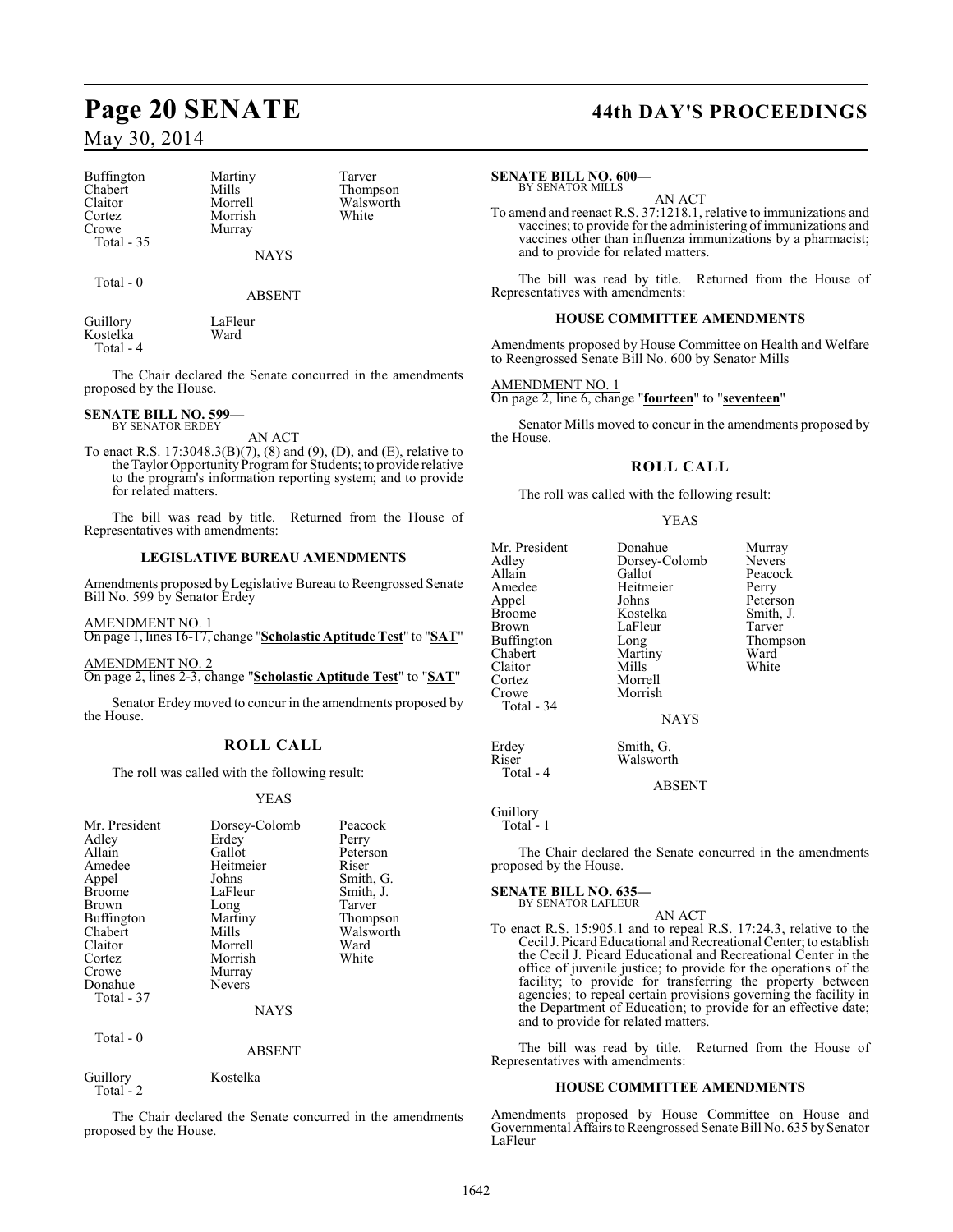## **44th DAY'S PROCEEDINGS Page 21 SENATE**

### May 30, 2014

AMENDMENT NO. 1

On page 2, line 12, change "January 1, 2015." to "July 1, 2014."

#### **LEGISLATIVE BUREAU AMENDMENTS**

Amendments proposed by Legislative Bureau to Reengrossed Senate Bill No. 635 by Senator LaFleur

AMENDMENT NO. 1

On page 2, line 5, following "**in**" and before "**Bunkie**" insert "**the city of**"

Senator LaFleur moved to concur in the amendments proposed by the House.

#### **ROLL CALL**

The roll was called with the following result:

YEAS

| Mr. President | Donahue       | Murray        |
|---------------|---------------|---------------|
| Adley         | Dorsey-Colomb | <b>Nevers</b> |
| Allain        | Erdey         | Peacock       |
| Amedee        | Gallot        | Perry         |
| Appel         | Heitmeier     | Peterson      |
| <b>Broome</b> | Johns         | Riser         |
| Brown         | Kostelka      | Smith, G.     |
| Buffington    | LaFleur       | Smith, J.     |
| Chabert       | Martiny       | Tarver        |
| Claitor       | Mills         | Thompson      |
| Cortez        | Morrell       | Ward          |
| Crowe         | Morrish       | White         |
| Total $-36$   |               |               |
|               | <b>NAYS</b>   |               |
| Total $-0$    |               |               |
|               | ABSENT        |               |

| Guillory   | Long | Walsworth |
|------------|------|-----------|
| Total $-3$ |      |           |

The Chair declared the Senate concurred in the amendments proposed by the House.

#### **SENATE BILL NO. 645—** BY SENATOR WARD

AN ACT

To amend and reenact R.S. 22:260(C), relative to health maintenance organizations; to provide with respect to certain disclosures; and to provide for related matters.

On motion of Senator Ward, the bill was read by title and returned to the Calendar, subject to call.

#### **Senate Bills and Joint Resolutions Just Returned from the House of Representatives with Amendments**

Senator Allain asked for and obtained a suspension of the rules to take up Senate Bills and Joint Resolutions just returned from the House of Representatives with amendments.

### **SENATE BILL NO. 469—** BY SENATORS ALLAIN AND ADLEY

AN ACT

To amend and reenact R.S. 49:214.36(D) and to enact R.S. 49:214.36(O), relative to the coastal zone management program; to provide relative to the initiation or continuation of enforcement actions under the coastal zone management program; to prohibit certain state or local governmental entities from initiating certain causes of action; to provide for the uses of certain monies received by any state or local governmental entity; to allow any person or state or local governmental entity

to enforce certain rights or administrative remedies; to provide terms, conditions, and requirements; and to provide for related matters.

The bill was read by title. Returned from the House of Representatives with amendments:

#### **HOUSE COMMITTEE AMENDMENTS**

Amendments proposed by House Committee on Natural Resources and Environment to Reengrossed Senate Bill No. 469 by Senator Allain

AMENDMENT NO. 1

On page 1, line 2, after "To" delete "amend and reenact R.S. 49:214.36(D) and to"

AMENDMENT NO. 2 On page 1, line 11, after "Section 1. R.S." delete the remainder of the line

#### AMENDMENT NO. 3

On page 1, delete line 14 through 17 in their entirety and on page 2, delete lines 1 through 4 in their entirety

#### AMENDMENT NO. 4

On page 3, between line 1 and 2, insert the following: "Section 2. The provisions of this Act shall be applicable to all claims existing or actions pending on the Act's effective date and all claims arising or actions filed on or after that date."

#### AMENDMENT NO. 5

On page 3, at the beginning of line 2, change "Section 2." to "Section 3."

Senator Allain moved to concur in the amendments proposed by the House.

#### **ROLL CALL**

The roll was called with the following result:

#### YEAS

| Mr. President<br>Adley<br>Allain<br>Amedee<br>Buffington<br>Chabert<br>Claitor<br>Cortez<br>Donahue<br>Total - 25 | Erdey<br>Gallot<br>Heitmeier<br>Johns<br>Long<br>Morrell<br>Morrish<br>Peacock<br>Perry<br><b>NAYS</b> | Riser<br>Smith, G.<br>Smith, J.<br>Tarver<br>Thompson<br>Walsworth<br>White |
|-------------------------------------------------------------------------------------------------------------------|--------------------------------------------------------------------------------------------------------|-----------------------------------------------------------------------------|
| Appel<br><b>Broome</b><br><b>Brown</b><br>Crowe<br>Total - 11                                                     | Dorsey-Colomb<br>Kostelka<br>Martiny<br>Mills<br><b>ABSENT</b>                                         | Murray<br><b>Nevers</b><br>Peterson                                         |
| Guillory<br>m . 1                                                                                                 | LaFleur                                                                                                | Ward                                                                        |

Total - 3

The Chair declared the Senate concurred in the amendments proposed by the House.

#### **Explanation of Vote**

Senator Morrell stated he intended to vote nay on the motion by Senator Allain to concur in House Amendments to Senate Bill No. 469, and asked that the Official Journal so state.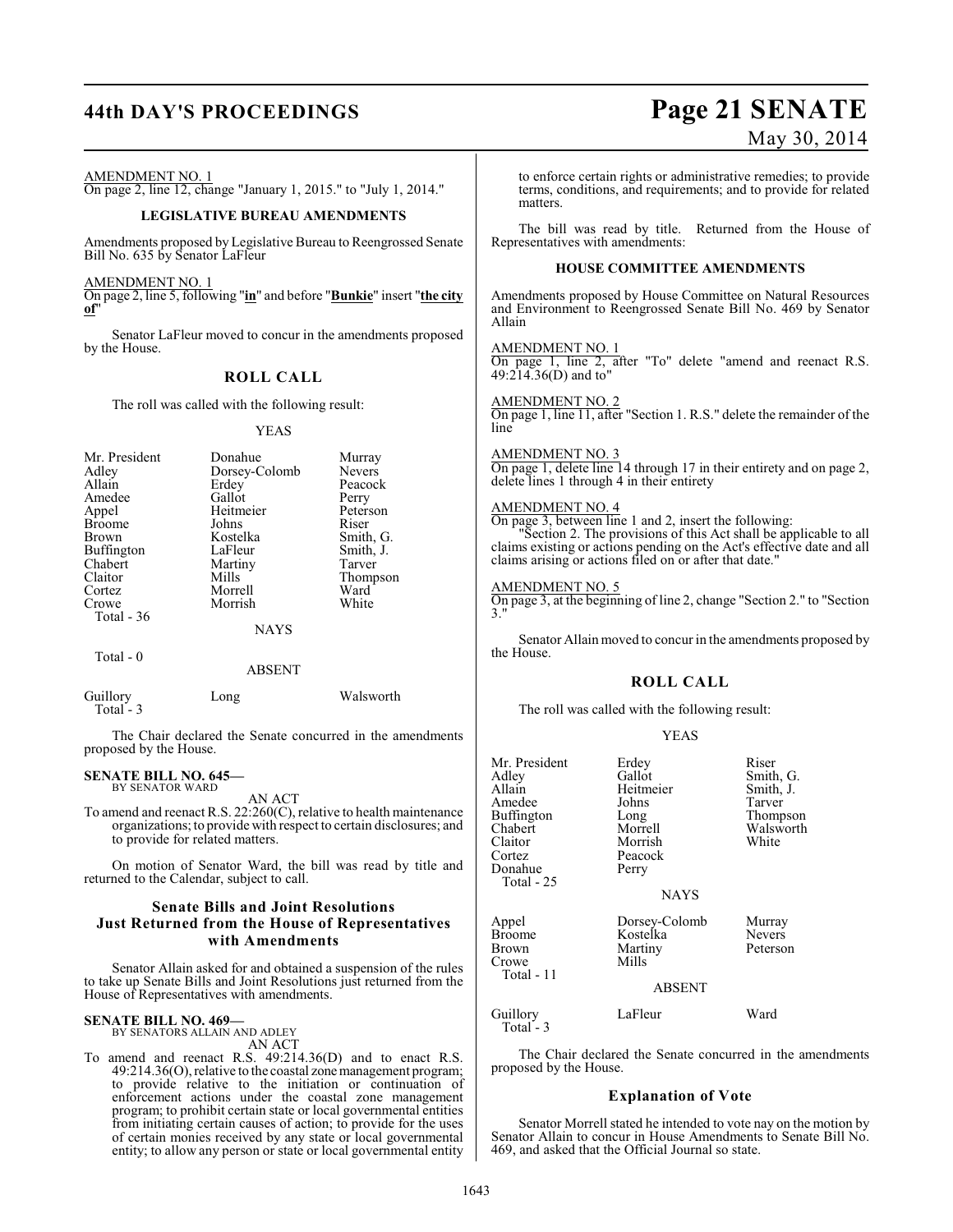### **Senate Bills and Joint Resolutions Returned from the House of Representatives with Amendments, Subject to Call**

#### **Called from the Calendar**

Senator Appel asked that Senate Bill No. 108 be called from the Calendar.

## **SENATE BILL NO. 108—** BY SENATOR APPEL

AN ACT

To amend and reenact R.S. 17:3123.1(C), relative to the commissioner of higher education; to delete the requirement that the salary of the commissioner of higher education be approved by the Joint Legislative Committee on the Budget; and to provide for related matters.

The bill was read by title. Returned from the House of Representatives with amendments:

#### **HOUSE COMMITTEE AMENDMENTS**

Amendments proposed by House Committee on Education to Reengrossed Senate Bill No. 108 by Senator Appel

#### AMENDMENT NO. 1

On page 1, line 2, after "reenact" and before "relative" change "R.S. 17:3123.1(C)," to "R.S. 17:3123.1(B) and (C),"

#### AMENDMENT NO. 2

On page 1, line 3, after "delete the" and before "salary" change "requirement that the" to "requirements that the appointment of the commissioner of higher education be subject to confirmation by the Senate and that the"

#### AMENDMENT NO. 3

On page 1, line 7, after "Section 1." and before "hereby" change "R.S.  $17:31\overline{2}3.1\overline{C}$  is" to "R.S. 17:3123.1(B) and (C) are"

#### AMENDMENT NO. 4

On page 1, between lines 10 and 11, insert the following:

"B. The commissioner of higher education shall be appointed by a two-thirds vote of the total membership of the Board of Regents and shall be subject to confirmation by the Senate."

Senator Appel moved to reject the amendments proposed by the House.

### **ROLL CALL**

The roll was called with the following result:

#### YEAS

| Mr. President<br>Adley<br>Allain<br>Amedee<br>Appel<br><b>Broome</b><br><b>Brown</b><br>Buffington<br>Chabert<br>Claitor<br>Cortez<br>Crowe<br>Donahue<br>Total - 37 | Dorsey-Colomb<br>Erdey<br>Gallot<br>Heitmeier<br>Johns<br>Kostelka<br>LaFleur<br>Long<br>Martiny<br>Mills<br>Morrell<br>Morrish<br>Murray | <b>Nevers</b><br>Peacock<br>Perry<br>Peterson<br>Smith, G.<br>Smith, J.<br>Tarver<br>Thompson<br>Walsworth<br>Ward<br>White |
|----------------------------------------------------------------------------------------------------------------------------------------------------------------------|-------------------------------------------------------------------------------------------------------------------------------------------|-----------------------------------------------------------------------------------------------------------------------------|
|----------------------------------------------------------------------------------------------------------------------------------------------------------------------|-------------------------------------------------------------------------------------------------------------------------------------------|-----------------------------------------------------------------------------------------------------------------------------|

### **Page 22 SENATE 44th DAY'S PROCEEDINGS**

**NAYS** 

ABSENT

Guillory Riser

Total<sup>-</sup>2

Total - 0

The Chair declared the Senate rejected the amendments proposed by the House.

#### **Rules Suspended**

Senator Kostelka asked for and obtained a suspension of the rules to pass over Senate Resolutions on Third Reading and Final Passage.

#### **House Bills and Joint Resolutions on Third Reading and Final Passage**

**HOUSE BILL NO. 148—**<br>BY REPRESENTATIVES CHAMPAGNE, LEGER, WESLEY BISHOP,<br>CONNICK, DOVE, GAROFALO, GEYMANN, GISCLAIR, GUILLORY,<br>HARRISON, HENSGENS, IVEY, KATRINA JACKSON, JONES, LEOPOLD,<br>LOPINTO, MILLER, STOKES, WHITNEY, A

Proposing to add Article VII, Section 10.2(G) of the Constitution of Louisiana, to provide for the deposit of monies received by the state from violations of federal and state environmental and water quality laws associated with the Deepwater Horizon oil spill into the Coastal Protection and Restoration Fund; to provide for submission of the proposed amendment to the electors; and to provide for related matters.

#### **Floor Amendments**

Senator Chabert proposed the following amendments.

#### **SENATE FLOOR AMENDMENTS**

Amendments proposed by Senator Chabert to Reengrossed House Bill No. 148 by Representative Champagne

#### AMENDMENT NO. 1

In Senate Committee Amendment No. 1 proposed by the Senate Committee on Finance and adopted by the Senate on May 28, 2014, on page 1, line 5, delete "by rule" and insert "under regulations"

On motion of Senator Chabert, the amendments were adopted.

The bill was read by title. Senator Chabert moved the final passage of the amended bill.

### **ROLL CALL**

The roll was called with the following result:

#### YEAS

Thompson Walsworth<br>Ward

| Mr. President | Dorsey-Colomb | Nevers    |
|---------------|---------------|-----------|
| Adley         | Erdey         | Peacock   |
| Allain        | Gallot        | Perry     |
| Amedee        | Heitmeier     | Peterson  |
| Appel         | Johns         | Riser     |
| <b>Broome</b> | Kostelka      | Smith, J. |
| Brown         | LaFleur       | Tarver    |
| Buffington    | Long          | Thompso   |
| Chabert       | Martiny       | Walswor   |
| Claitor       | Mills         | Ward      |
| Cortez        | Morrell       | White     |
| Crowe         | Morrish       |           |
| Donahue       | Murray        |           |
| Total - $37$  |               |           |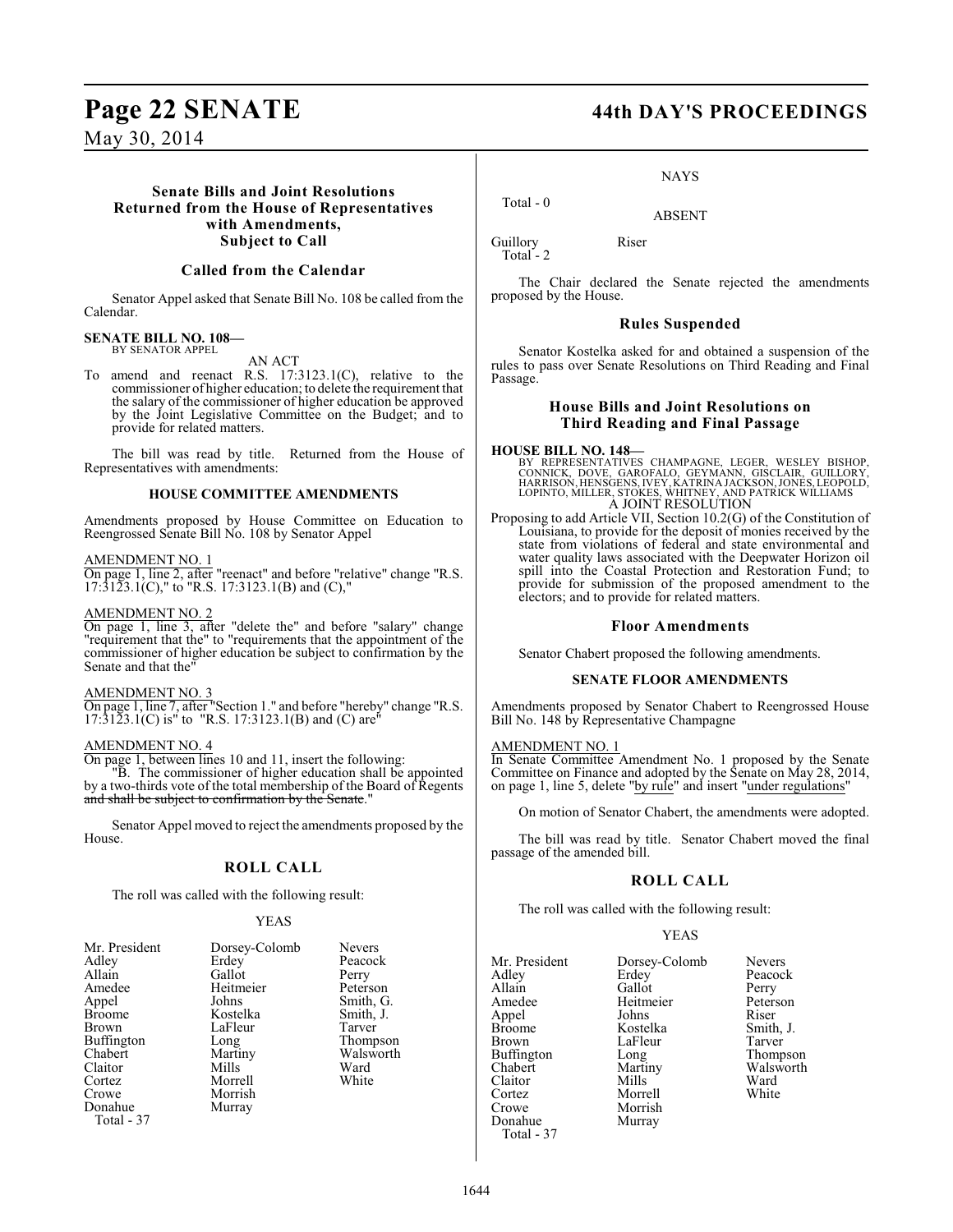# **44th DAY'S PROCEEDINGS Page 23 SENATE**

May 30, 2014

NAYS

Total - 0

ABSENT

Guillory Smith, G. Total<sup>-</sup>2

The Chair declared the amended bill was passed and ordered it returned to the House. Senator Chabert moved to reconsider the vote by which the bill was passed and laid the motion on the table.

# **HOUSE BILL NO. 150—** BY REPRESENTATIVE GISCLAIR

AN ACT

To amend and reenact R.S. 32:58 and to enact R.S. 32:414(W), relative to careless operation of a motor vehicle; to provide relative to the prohibition on careless operation of a motor vehicle when the operator fails to maintain control of the vehicle by falling asleep; to provide for penalties relative to violations of such prohibitions; to provide for the suspension of driving privileges; and to provide for related matters.

The bill was read by title. Senator Gary Smith moved the final passage of the bill.

#### **ROLL CALL**

The roll was called with the following result:

#### YEAS

| Mr. President<br>Adley<br>Allain<br>Amedee<br>Appel<br><b>Broome</b><br>Brown<br>Buffington<br>Chabert<br>Claitor<br>Cortez<br>Crowe<br>Dorsey-Colomb<br>Total - 37 | Erdey<br>Gallot<br>Heitmeier<br>Johns<br>Kostelka<br>LaFleur<br>Long<br>Martiny<br>Mills<br>Morrell<br>Morrish<br>Murray<br><b>Nevers</b><br><b>NAYS</b> | Peacock<br>Perry<br>Peterson<br>Riser<br>Smith, G.<br>Smith, J.<br>Tarver<br>Thompson<br>Walsworth<br>Ward<br>White |
|---------------------------------------------------------------------------------------------------------------------------------------------------------------------|----------------------------------------------------------------------------------------------------------------------------------------------------------|---------------------------------------------------------------------------------------------------------------------|
| Total - 0                                                                                                                                                           | <b>ABSENT</b>                                                                                                                                            |                                                                                                                     |
| Donahue<br>Total - 2                                                                                                                                                | Guillory                                                                                                                                                 |                                                                                                                     |

The Chair declared the bill was passed and ordered it returned to the House. Senator Gary Smith moved to reconsider the vote by which the bill was passed and laid the motion on the table.

#### **HOUSE BILL NO. 155—** BY REPRESENTATIVE MACK

AN ACT

To enact R.S. 33:2218.2(A)(2)(d), relative to supplemental compensation for law enforcement officers; to provide for certain law enforcement officers to receive credit for years of service for purposes of supplemental compensation; and to provide for related matters.

#### **Floor Amendments**

Senator John Smith proposed the following amendments.

#### **SENATE FLOOR AMENDMENTS**

Amendments proposed by Senator John Smith to Engrossed House Bill No. 155 by Representative Mack

#### AMENDMENT NO. 1

On page 1, line 2, after " $(A)(2)(d)$ " insert "and  $(F)(2)$  and  $(3)$ "

### AMENDMENT NO. 2

On page 1, line 4, after "compensation;" insert "to provide for compensation for certain numbers of law enforcement officers;

#### AMENDMENT NO. 3

On page 1, line 7, after " $(A)(2)(d)$ " change "is" to "and  $(F)(2)$  and  $(3)$ are"

#### AMENDMENT NO. 4

On page 2, after line 3, insert:

"F. \* \* \* (2) Notwithstanding any other provision of law to the contrary, the compensation for tribal officers of the Tunica-Biloxi Tribe of Louisiana shall be for no more than thirteen eighteen such law enforcement officers.

(3) Notwithstanding any other provision of law to the contrary, the compensation for tribal officers of the Coushatta Indian Tribe of Louisiana shall be for no more than eight thirteen such law enforcement officers, subject to approval by the sheriff of Allen Parish.

\* \* \*"

On motion of Senator John Smith, the amendments were adopted.

The bill was read by title. Senator Erdy moved the final passage of the amended bill.

#### **ROLL CALL**

The roll was called with the following result:

#### YEAS

| Mr. President<br>Adley<br>Allain<br>Amedee<br>Appel<br><b>Broome</b><br>Brown<br>Buffington<br>Chabert<br>Cortez<br>Crowe<br>Dorsey-Colomb | Erdey<br>Gallot<br>Heitmeier<br>Johns<br>LaFleur<br>Long<br>Martiny<br>Mills<br>Morrell<br>Morrish<br>Murray<br><b>Nevers</b> | Perry<br>Peterson<br>Riser<br>Smith, G.<br>Smith, J.<br>Tarver<br>Thompson<br>Walsworth<br>Ward<br>White |
|--------------------------------------------------------------------------------------------------------------------------------------------|-------------------------------------------------------------------------------------------------------------------------------|----------------------------------------------------------------------------------------------------------|
| Total - 34                                                                                                                                 | <b>NAYS</b>                                                                                                                   |                                                                                                          |
| Donahue<br>Total - 2                                                                                                                       | Peacock                                                                                                                       |                                                                                                          |
|                                                                                                                                            | <b>ABSENT</b>                                                                                                                 |                                                                                                          |
| Claitor<br>Total - 3                                                                                                                       | Guillory                                                                                                                      | Kostelka                                                                                                 |

The Chair declared the amended bill was passed and ordered it returned to the House. Senator Erdey moved to reconsider the vote by which the bill was passed and laid the motion on the table.

#### **Motion to Reconsider Vote**

Senator Walsworth asked for a suspension of the rules to reconsider the vote by which House Bill No. 155 passed.

Senator John Smith objected.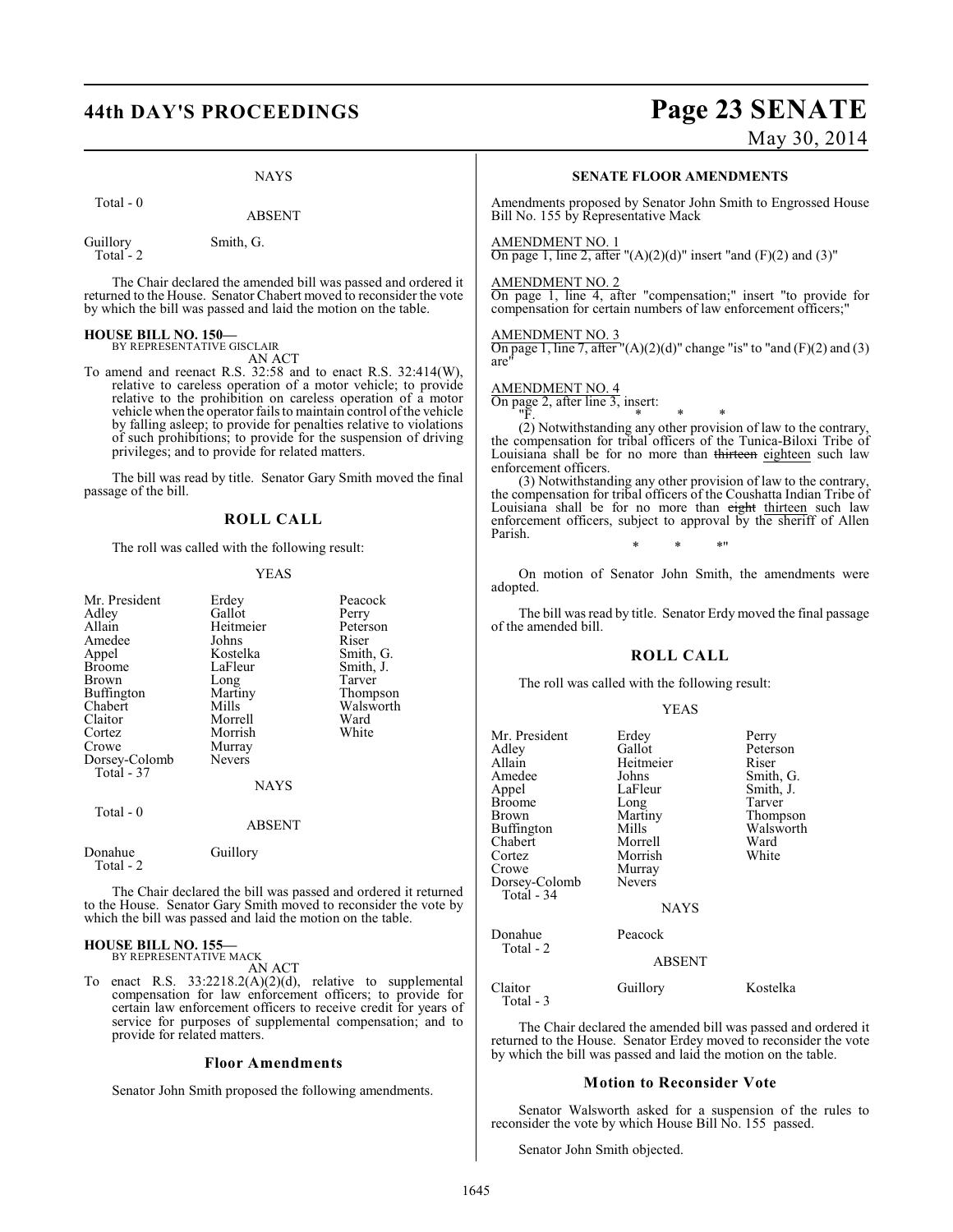### **ROLL CALL**

The roll was called with the following result:

#### YEAS

| Mr. President<br>Adley                                      | Donahue<br>Dorsey-Colomb                                  | Peacock<br>Perry                                              |
|-------------------------------------------------------------|-----------------------------------------------------------|---------------------------------------------------------------|
| Allain<br>Appel<br>Brown<br>Buffington<br>Chabert<br>Cortez | Gallot<br>Johns<br>Kostelka<br>Mills<br>Morrell<br>Murray | Peterson<br>Riser<br>Smith, G.<br>Tarver<br>Walsworth<br>Ward |
| Crowe<br>Total - 27                                         | <b>Nevers</b><br>NAYS                                     | White                                                         |
| Erdey<br>LaFleur<br>Total - 5                               | Long<br>Morrish<br><b>ABSENT</b>                          | Smith, J.                                                     |
| Amedee<br><b>Broome</b><br>Claitor<br>Total - 7             | Guillory<br>Heitmeier<br>Martiny                          | Thompson                                                      |

The Chair declared the vote was reconsidered.

#### **Reconsideration**

The vote by which House Bill No. 155 passed was reconsidered.

# **HOUSE BILL NO. 155—** BY REPRESENTATIVE MACK

AN ACT

To enact R.S.  $33:2218.2(A)(2)(d)$ , relative to supplemental compensation for law enforcement officers; to provide for certain law enforcement officers to receive credit for years of service for purposes of supplemental compensation; and to provide for related matters.

#### **Floor Amendments**

Senator Donahue proposed the following amendments.

#### **SENATE FLOOR AMENDMENTS**

Amendments proposed by Senator Donahue to Engrossed House Bill No. 155 by Representative Mack

#### AMENDMENT NO. 1

Delete the Senate Floor Amendments proposed by Senator John Smith and adopted by the Senate on May 30, 2014.

Senator Donahue moved the adoption of the amendments.

Senator Erdey objected.

### **ROLL CALL**

The roll was called with the following result:

#### YEAS

Adley Donahue Peacock<br>Allain Heitmeier Perry Amedee Johns<br>Appel Kostelka Appel Kostelka Smith, G.<br>Broome Martiny Tarver Buffington Mills<br>Chabert Morrell

Mr. President Crowe Nevers<br>Adley Donahue Peacoc Heitmeier Perry<br>Johns Riser Martiny Tarver<br>
Mills Thompson

Walsworth

**Page 24 SENATE 44th DAY'S PROCEEDINGS**

| Cortez                                              | Murray                    | Ward                             |
|-----------------------------------------------------|---------------------------|----------------------------------|
| Total - 27                                          | <b>NAYS</b>               |                                  |
| <b>Brown</b><br>Dorsey-Colomb<br>Erdey<br>Total - 9 | Gallot<br>LaFleur<br>Long | Morrish<br>Peterson<br>Smith, J. |
|                                                     | <b>ABSENT</b>             |                                  |
| Claitor<br>Total - 3                                | Guillory                  | White                            |

The Chair declared the amendments were adopted.

The bill was read by title. Senator Erdey moved the final passage of the amended bill.

#### **ROLL CALL**

The roll was called with the following result:

#### YEAS

| Mr. President<br>Adley<br>Allain<br>Appel<br>Broome<br>Brown<br>Buffington<br>Chabert<br>Cortez<br>Crowe<br>Donahue<br>Dorsey-Colomb<br>Total - 34 | Erdey<br>Gallot<br>Heitmeier<br>Johns<br>Kostelka<br>LaFleur<br>Long<br>Martiny<br>Mills<br>Morrell<br>Morrish<br>Murray<br><b>NAYS</b> | <b>Nevers</b><br>Peacock<br>Perry<br>Peterson<br>Riser<br>Smith, G.<br>Smith, J.<br>Tarver<br>Thompson<br>Walsworth |
|----------------------------------------------------------------------------------------------------------------------------------------------------|-----------------------------------------------------------------------------------------------------------------------------------------|---------------------------------------------------------------------------------------------------------------------|
| Total $-0$                                                                                                                                         | <b>ABSENT</b>                                                                                                                           |                                                                                                                     |
| Amedee<br>Claitor<br>Total - 5                                                                                                                     | Guillory<br>Ward                                                                                                                        | White                                                                                                               |

The Chair declared the amended bill was passed and ordered it returned to the House. Senator Erdey moved to reconsider the vote by which the bill was passed and laid the motion on the table.

#### **HOUSE BILL NO. 249—**

BY REPRESENTATIVES PRICE, JAMES, LEGER, PIERRE, AND SMITH AN ACT

To amend and reenact R.S. 36:474(A)(11) and to enact Chapter 14-D of Title 46 of the Louisiana Revised Statutes of 1950, to be comprised of R.S. 46:1443 through 1443.3, relative to child care assistance for homeless families; to provide for requirements of the Child Care and Development Fund state plan; to provide for duties of the Department of Children and Family Services; to provide findings, purposes, and definitions; and to provide for related matters.

The bill was read by title. Senator Brown moved the final passage of the bill.

#### **ROLL CALL**

The roll was called with the following result:

#### YEAS

| Mr. President | Dorsey-Colomb | <b>Nevers</b> |
|---------------|---------------|---------------|
| Adlev         | Erdey         | Peacock       |
| Allain        | Gallot        | Perry         |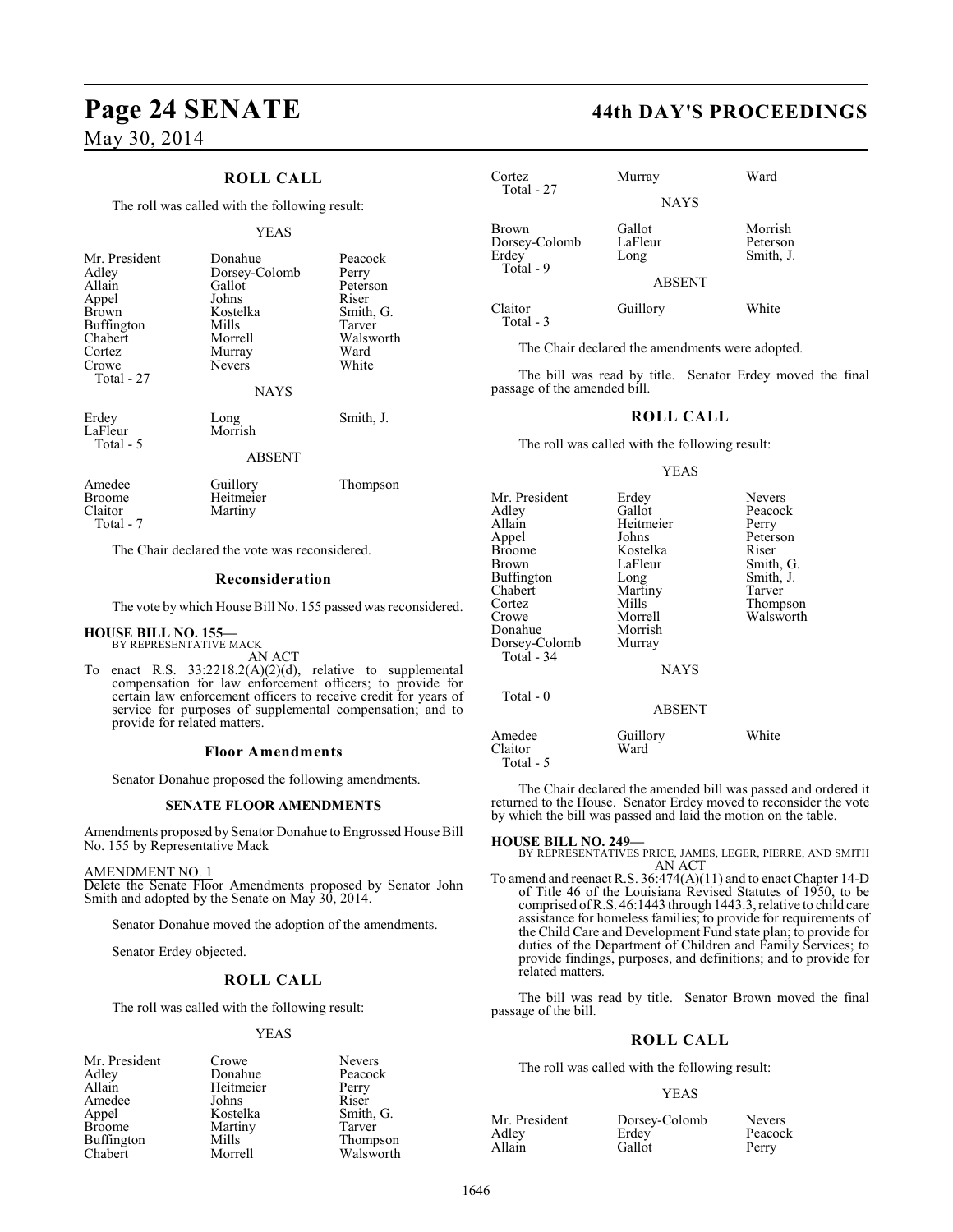| Amedee                | Heitmeier   | Peterson  |
|-----------------------|-------------|-----------|
| Appel                 | Johns       | Riser     |
| Broome                | Kostelka    | Smith, G. |
| Brown                 | LaFleur     | Smith, J. |
| Buffington            | Long        | Tarver    |
| Chabert               | Martiny     | Thompson  |
| Claitor               | Mills       | Walsworth |
| Cortez                | Morrell     | Ward      |
| Crowe                 | Morrish     | White     |
| Donahue<br>Total - 38 | Murray      |           |
|                       | <b>NAYS</b> |           |

Total - 0

Guillory Total - 1

The Chair declared the bill was passed and ordered it returned to the House. Senator Brown moved to reconsider the vote by which the bill was passed and laid the motion on the table.

ABSENT

#### **HOUSE BILL NO. 294—**

BY REPRESENTATIVE STUART BISHOP AN ACT

To amend and reenact R.S.  $40:4.9(A)(1)(a)$  and (B), relative to certain food products prepared in the home for public consumption; to provide for application of the state Sanitary Code; to provide for preparation of cane syrup in the traditional manner for sale; and to provide for related matters.

The bill was read by title. Senator Cortez moved the final passage of the bill.

#### **ROLL CALL**

The roll was called with the following result:

#### YEAS

| Mr. President     | Dorsey-Colomb | Peacock   |
|-------------------|---------------|-----------|
| Adley             | Erdey         | Perry     |
| Allain            | Gallot        | Peterson  |
| Amedee            | Heitmeier     | Riser     |
| Appel             | Johns         | Smith, G. |
| <b>Broome</b>     | Kostelka      | Smith, J. |
| <b>Brown</b>      | Long          | Tarver    |
| <b>Buffington</b> | Martiny       | Thompson  |
| Chabert           | Mills         | Walsworth |
| Claitor           | Morrell       | Ward      |
| Cortez            | Morrish       | White     |
| Crowe             | Murray        |           |
| Donahue           | Nevers        |           |
| Total - 37        |               |           |
|                   | <b>NAYS</b>   |           |
| Total - 0         |               |           |
|                   | <b>ARSENT</b> |           |

#### ABSENT

Guillory LaFleur Total - 2

The Chair declared the bill was passed and ordered it returned to the House. Senator Cortez moved to reconsider the vote by which the bill was passed and laid the motion on the table.

#### **HOUSE BILL NO. 328—** BY REPRESENTATIVE LOPINTO

AN ACT

To amend and reenact R.S. 44:4.1(B)(8) and to enact R.S. 15:569(E), relative to execution of a death sentence; to provide with respect to the confidentiality of information involving the manufacturing and compounding of a lethal injection; and to provide for related matters.

# **44th DAY'S PROCEEDINGS Page 25 SENATE** May 30, 2014

The bill was read by title. Senator Johns moved the final passage of the bill.

#### **ROLL CALL**

The roll was called with the following result:

#### YEAS

| Mr. President<br>Adley<br>Allain<br>Amedee<br>Appel<br><b>Brown</b><br>Buffington<br>Chabert<br>Claitor<br>Crowe<br>Total - 29 | Donahue<br>Erdey<br>Gallot<br>Heitmeier<br>Johns<br>Kostelka<br>LaFleur<br>Long<br>Martiny<br>Morrish | <b>Nevers</b><br>Peacock<br>Perry<br>Riser<br>Smith, G.<br>Smith, J.<br>Tarver<br>Thompson<br>Walsworth |
|--------------------------------------------------------------------------------------------------------------------------------|-------------------------------------------------------------------------------------------------------|---------------------------------------------------------------------------------------------------------|
|                                                                                                                                | <b>NAYS</b>                                                                                           |                                                                                                         |
| Broome<br>Cortez<br>Dorsey-Colomb<br>Total - 7                                                                                 | Mills<br>Morrell<br>Murray<br><b>ABSENT</b>                                                           | Peterson                                                                                                |

### Guillory Ward White Total - 3

The Chair declared the bill was passed and ordered it returned to the House. Senator Johns moved to reconsider the vote by which the bill was passed and laid the motion on the table.

# **HOUSE BILL NO. 431—** BY REPRESENTATIVE TIM BURNS

AN ACT

To amend and reenact R.S. 18:1505.4(C), relative to Campaign Finance Disclosure; to provide relative to penalties applicable to certain political committees for participation in specified elections; and to provide for related matters.

#### **Floor Amendments**

Senator Amedee proposed the following amendments.

#### **SENATE FLOOR AMENDMENTS**

Amendments proposed by Senator Amedee to Engrossed House Bill No. 431 by Representative Tim Burns

#### AMENDMENT NO. 1

On page 1, line 2, change "18:1505.4(C), to "18: 402(C)(1)and (2),  $(E)(1)(c)$  and  $(2)(c)$ , and  $(F)(3)$  and  $1280.21(A)$  and  $1505.4(C)$ ,

#### AMENDMENT NO. 2

On page 1, line 4, after "elections;" insert "To provide for presidential preference primary elections and elections held at the same time as such primary;"

#### AMENDMENT NO. 3

On page 1, line 6, change "18:1505.4(C) is" to "18:  $402(C)(1)$  and (2),  $(E)(1)(c)$  and  $(2)(c)$ , and  $(F)(3)$  and  $1280.21(A)$  and  $1505.4(C)$ ,"

#### AMENDMENT NO. 4

On page 1, between lines 6 and 7, insert the following: "§402. Dates of primary and general elections \* \* \*

C. Municipal and ward elections. In all municipalities with a population of less than three hundred thousand, elections for municipal and ward officers who are not elected at the same time as the governor or members of congress shall be held every four years.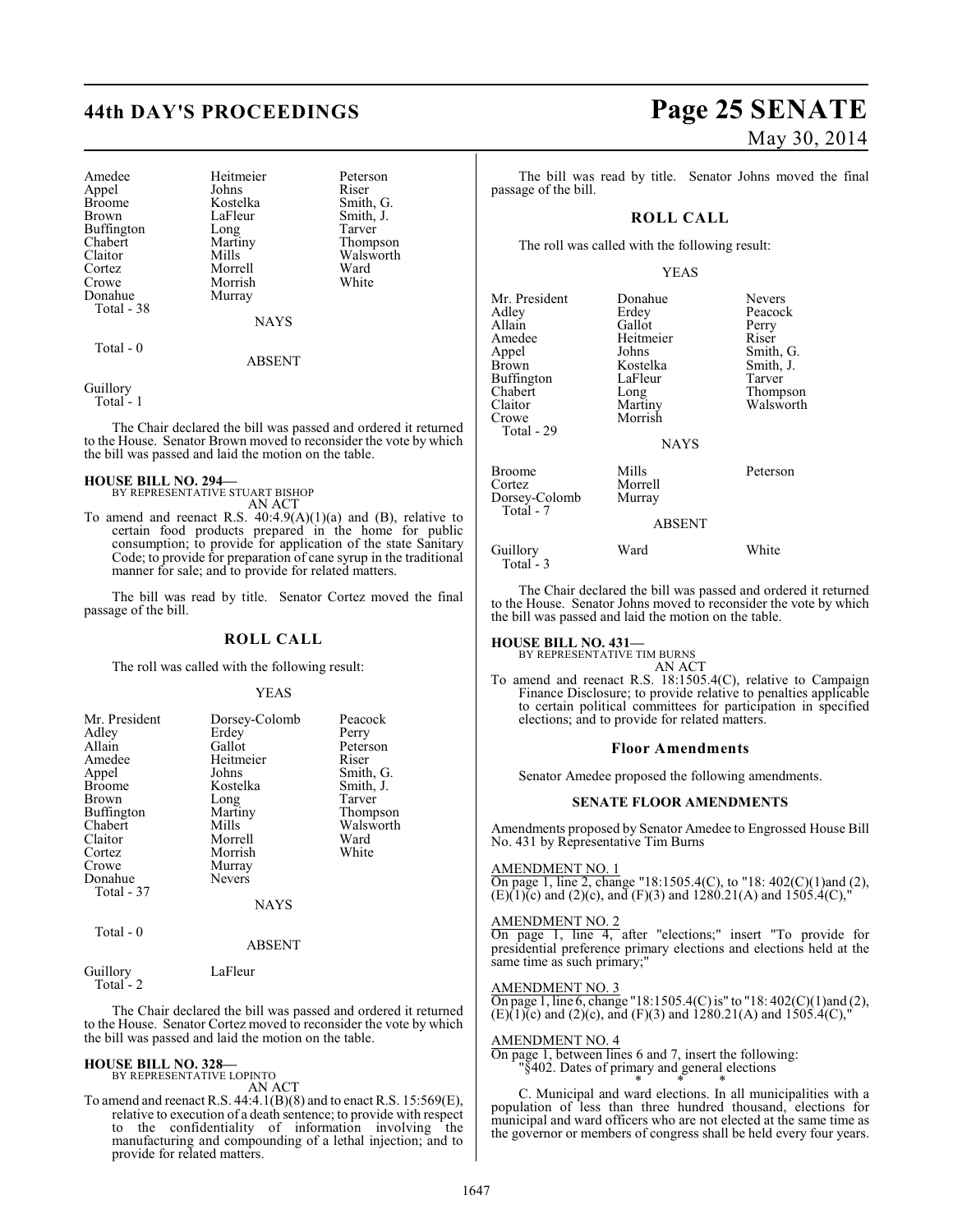(1) Primary elections for municipal and ward officers who are not elected at the same time as the governor or members of congress shall be held on the first Saturday in April of an election year, or on the third **first** Saturday after the first Tuesday in March of the presidential election year.

(2) General elections for municipal and ward officers who are not elected at the same time as the governor or members of congress shall be held on the fourth Saturday after the first Saturday in April of an election year unless the primary election for such officers is held on the third first Saturday after the first Tuesday in March; in such case, the general election shall be held on the fourth Saturday after the third first Saturday after the first Tuesday in March of an election year.

\* \* \* E. Special elections to fill newly created office or vacancy in office. An election to fill a newly created office or vacancy in an existing office, except the office of representative in congress, shall be held on the dates fixed by the appropriate authority in the proclamation ordering a special election as follows:

(1) \* \* \*

(c) The first Saturday in April, when the special general election is held on the fourth Saturday after the first Saturday in April or on the third **first** Saturday after the first Tuesday in March during the presidential election year; however, commencing in 1986 and every fourth year thereafter, this date shall not be applicable in a parish containing a municipality with a population of three hundred thousand or more.

\* \* \* (2) A special general election shall be held on one of the following days: \* \* \*

(c) The fourth Saturday after the first Saturday in April of any year unless the primary election is held on the third **first** Saturday after the first Tuesday in March; in such case, the general election shall be held on the fourth Saturday after the third first Saturday after the first Tuesday in March; however, commencing in 1986 and every fourth year thereafter, this date shall not be applicable in a parish containing a municipality with a population of three hundred thousand or more.

\* \* \* F. Bond, tax, or other elections. Every bond, tax, or other election at which a proposition or question is to be submitted to the voters shall be held only on one of the following dates:

\* \* \* (3) The first Saturday in April or the fourth Saturday after the first Saturday in April of any year or on the third **first** Saturday after the first Tuesday in March or the fourth Saturday after the third first Saturday after the first Tuesday in March during the presidential election year; however, commencing in 1994 and every fourth year thereafter, the first Saturday in April shall not be applicable in a parish containing a municipality with a population of three hundred thousand or more.

\* \* \*"

AMENDMENT NO. 5

On page 1, between lines 6 and 7, insert the following:

"§1280.21. Presidential preference primary election

A. A statewide presidential preference primary election shall be held on the **first Saturday in March in 2016** and every fourth year thereafter for the purpose of allowing the electors of each political party in the state which has forty thousand or more registered members to express their preference for a person to be the nominee of the party for president of the United States." \* \* \*

On motion of Senator Amedee, the amendments were adopted.

The bill was read by title. Senator Amedee moved the final passage of the amended bill.

### **Page 26 SENATE 44th DAY'S PROCEEDINGS**

#### **ROLL CALL**

The roll was called with the following result:

YEAS

| Mr. President | Dorsey-Colomb | <b>Nevers</b> |
|---------------|---------------|---------------|
| Adlev         | Erdey         | Peacock       |
| Allain        | Gallot        | Perry         |
| Amedee        | Heitmeier     | Peterson      |
| Appel         | Johns         | Riser         |
| <b>Broome</b> | Kostelka      | Smith, G.     |
| Brown         | LaFleur       | Smith, J.     |
| Buffington    | Long          | Tarver        |
| Chabert       | Martiny       | Thompson      |
| Claitor       | Mills         | Walsworth     |
| Cortez        | Morrell       | Ward          |
| Crowe         | Morrish       | White         |
| Donahue       | Murray        |               |
| Total - 38    |               |               |
|               | <b>NAYS</b>   |               |
|               |               |               |

Total - 0

ABSENT

Guillory Total - 1

The Chair declared the amended bill was passed and ordered it returned to the House. Senator Amedee moved to reconsider the vote by which the bill was passed and laid the motion on the table.

### **HOUSE BILL NO. 562—** BY REPRESENTATIVE LOPINTO

AN ACT To enact R.S. 15:824(B)(1)(e), relative to housing of inmates; to provide relative to the housing of persons committed to the custody of theDepartment ofPublic Safety and Corrections who are released on parole and are subsequently arrested; to require the department to reimburse sheriffs for the housing of these inmates in parish jails; to provide for effectiveness; and to provide for related matters.

The bill was read by title. Senator Morrell moved the final passage of the bill.

#### **ROLL CALL**

The roll was called with the following result:

YEAS

| Mr. President<br>Adley<br>Allain<br>Amedee<br>Appel<br>Broome<br>Brown             | Erdey<br>Gallot<br>Heitmeier<br>Johns<br>Kostelka<br>LaFleur<br>Long             | Peacock<br>Perry<br>Peterson<br>Riser<br>Smith, G.<br>Smith, J.<br>Tarver |
|------------------------------------------------------------------------------------|----------------------------------------------------------------------------------|---------------------------------------------------------------------------|
| Buffington<br>Chabert<br>Cortez<br>Crowe<br>Donahue<br>Dorsey-Colomb<br>Total - 37 | Martiny<br>Mills<br>Morrell<br>Morrish<br>Murray<br><b>Nevers</b><br><b>NAYS</b> | Thompson<br>Walsworth<br>Ward<br>White                                    |
| Total - 0                                                                          | <b>ABSENT</b>                                                                    |                                                                           |
| Claitor<br>Total - 2                                                               | Guillory                                                                         |                                                                           |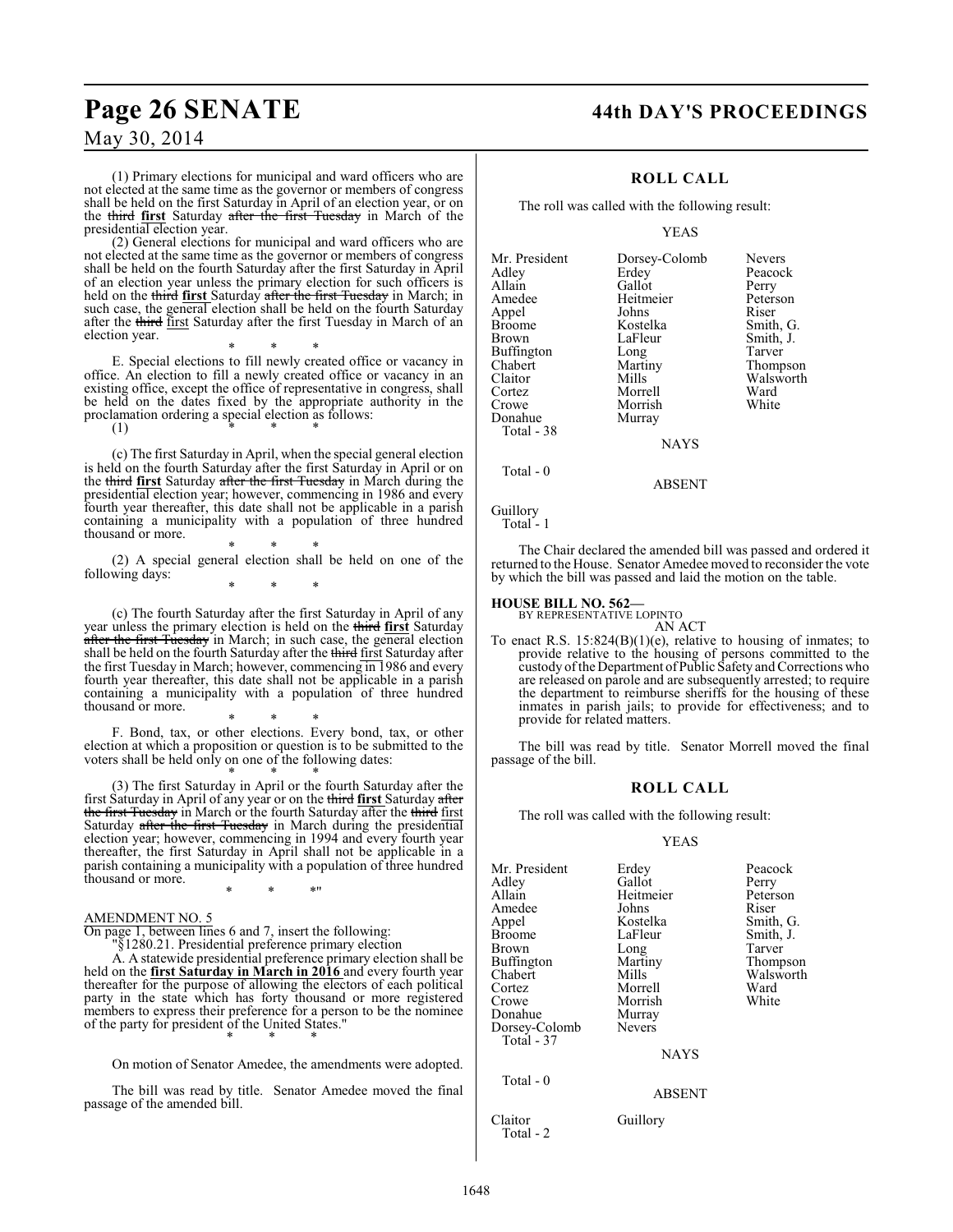# **44th DAY'S PROCEEDINGS Page 27 SENATE**

# May 30, 2014

The Chair declared the bill was passed and ordered it returned to the House. Senator Morrell moved to reconsider the vote by which the bill was passed and laid the motion on the table.

**HOUSE BILL NO. 628—** BY REPRESENTATIVE ST. GERMAIN A JOINT RESOLUTION

Proposing to amend Article VII, Section 14(B) of the Constitution of Louisiana, relative to public funds; to authorize public funds to be used to invest in a state infrastructure bank; to provide for submission of the proposed amendment to the electors; and to provide for related matters.

#### **Floor Amendments**

Senator Adley proposed the following amendments.

#### **SENATE FLOOR AMENDMENTS**

Amendments proposed by Senator Adley to Reengrossed House Bill No. 628 by Representative St. Germain

#### AMENDMENT NO. 1

On page 1, line 4, after "bank;" insert "to authorize the loan, pledge, guarantee, or donation of public funds by a state infrastructure bank for eligible transportation projects;"

#### AMENDMENT NO. 2

On page 3, line 7, after "bank" and before the period "." insert "and the loan, pledge, guarantee, or donation of public funds by a state infrastructure bank for eligible transportation projects"

#### AMENDMENT NO. 3

Total - 5

On page 3, line 17, after "bank" and before the question mark "?" insert "and the loan, pledge, guarantee, or donation of public funds by a state infrastructure bank for eligible transportation projects"

On motion of Senator Adley, the amendments were adopted.

The bill was read by title. Senator Adley moved the final passage of the amended bill.

#### **ROLL CALL**

The roll was called with the following result:

#### YEAS

| Mr. President<br>Adley<br>Allain<br>Amedee<br>Appel<br><b>Broome</b><br>Brown<br>Buffington<br>Chabert<br>Crowe<br>Donahue<br>Dorsey-Colomb<br>Total - 34<br>Total $-0$ | Erdey<br>Gallot<br>Heitmeier<br>Johns<br>Long<br>Martiny<br>Mills<br>Morrell<br>Morrish<br>Murray<br>Nevers<br>Peacock<br><b>NAYS</b><br><b>ABSENT</b> | Perry<br>Peterson<br>Riser<br>Smith, G.<br>Smith, J.<br>Tarver<br>Thompson<br>Walsworth<br>Ward<br>White |
|-------------------------------------------------------------------------------------------------------------------------------------------------------------------------|--------------------------------------------------------------------------------------------------------------------------------------------------------|----------------------------------------------------------------------------------------------------------|
| Claitor<br>Cortez                                                                                                                                                       | Guillory<br>Kostelka                                                                                                                                   | LaFleur                                                                                                  |

The Chair declared the amended bill was passed and ordered it returned to the House. Senator Adley moved to reconsider the vote by which the bill was passed and laid the motion on the table.

#### **HOUSE BILL NO. 629—**

BY REPRESENTATIVE ST. GERMAIN A JOINT RESOLUTION

Proposing to amend Article VII, Section 27(A) and to add Article VII, Section 10.3(A)(2)(a)(iv) of the Constitution of Louisiana, to provide with respect to special treasury funds; to provide for the deposit of certain excess mineral revenues into the Transportation Trust Fund; to provide for the use of monies deposited into the fund; to provide for submission of the proposed amendment to the electors; and to provide for related matters.

#### **Floor Amendments**

Senator Adley proposed the following amendments.

#### **SENATE FLOOR AMENDMENTS**

Amendments proposed by Senator Adley to Re-Reengrossed House Bill No. 629 by Representative St. Germain

#### AMENDMENT NO. 1

In Senate Committee Amendment No. 5, proposed by the Senate Committee on Finance and adopted by the Senate on May 29, 2014, on page 2, delete lines line 25 through 28 and insert the following: "deposits shall be made to the account in an amount not to exceed fifty million dollars. Deposits into the Transportation Stabilization Account shall not exceed the amount of five hundred million dollars. Monies in the account shall be used for planning, design, construction, and maintenance connected with the state highway program, and shall not be used for state police for traffic control purposes."

#### AMENDMENT NO. 2

Delete Senate Committee Amendment Nos. 1 and 4 proposed by the Senate Committee on Finance and adopted by the Senate on May 29, 2014

#### AMENDMENT NO. 3

On page 1, change "27(A)" to " $10(D)(2)(d)$ ,  $10.3(A)(2)(a)$ (introductory paragraph), 10.5(B), and  $27(A)'$ 

#### AMENDMENT NO. 4

On page 1, delete line 11, and insert the following: "amend Article VII, Section 10(D)(2)(d), 10.3(A)(2)(a)(introductory paragraph), 10.5(B), and 27(A) and to add Article VII, Section  $10.3(A)(2)(c)$  and  $(C)(5)$  of the"

#### AMENDMENT NO. 5

On page 1, between lines 13 and 14, insert the following: "§10. Expenditure of State Funds Section 10. \* \* \*

(D) Appropriations.

\* \* \* (2) Except as otherwise provided in this constitution, the appropriation or allocation of any money designated in the official forecast as nonrecurring shall be made only for the following purposes:

\* \* \* (d) Providing for allocation or appropriation for deposit into the Budget and Transportation Stabilization Fund established in Article VII, Section 10.3 of this constitution. \* \* \*"

#### AMENDMENT NO. 6

On page 2, between lines 10 and 11, insert the following: "§10.5. Mineral Revenue Audit and Settlement Fund

\* \* \* (B) After making the allocations provided for in Paragraph (A), the treasurer shall then deposit in and credit to the Mineral Revenue Audit and Settlement Fund any such remaining revenues. Any revenues deposited in and credited to the fund shall be considered mineral revenues from severance taxes, royalty payments, bonus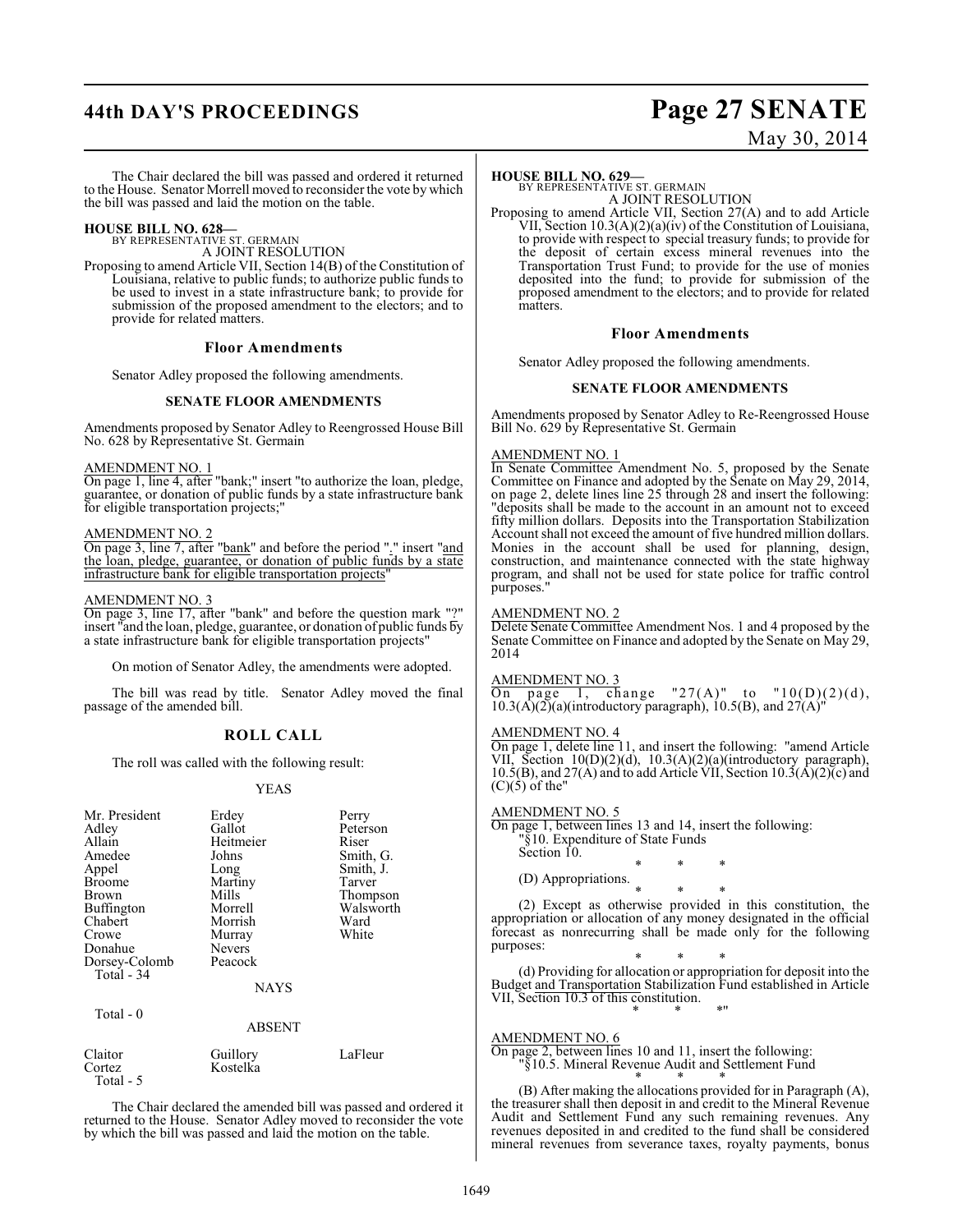# **Page 28 SENATE 44th DAY'S PROCEEDINGS**

May 30, 2014

payments, or rentals for purposes of determining deposits and credits to be made in and to the Coastal Protection and Restoration Fund as provided in Article VII, Section 10.2 of this constitution. Any revenues deposited in and credited to the fund shall not be considered mineral revenues for purposes of the Budget and Transportation Stabilization Fund as provided in Article VII, Section 10.3 of this constitution. Money in the fund shall be invested as provided by law. The earnings realized in each fiscal year on the investment of monies in the Mineral Revenue Audit and Settlement Fund shall be deposited in and credited to the Mineral Revenue Audit and Settlement Fund. \* \* \*"

On motion of Senator Adley, the amendments were adopted.

The bill was read by title. Senator Adley moved the final passage of the amended bill.

### **ROLL CALL**

The roll was called with the following result:

#### YEAS

| Mr. President<br>Adley<br>Allain<br>Amedee<br>Appel<br><b>Broome</b><br><b>Brown</b><br><b>Buffington</b><br>Chabert<br>Cortez<br>Crowe<br>Donahue<br>Total - 34 | Dorsey-Colomb<br>Erdey<br>Gallot<br>Heitmeier<br>Johns<br>LaFleur<br>Martiny<br>Mills<br>Morrell<br>Morrish<br>Murray<br><b>Nevers</b><br><b>NAYS</b> | Peacock<br>Perry<br>Peterson<br>Riser<br>Smith, G.<br>Smith, J.<br>Tarver<br>Walsworth<br>Ward<br>White |
|------------------------------------------------------------------------------------------------------------------------------------------------------------------|-------------------------------------------------------------------------------------------------------------------------------------------------------|---------------------------------------------------------------------------------------------------------|
| Kostelka<br>Total - 3                                                                                                                                            | Long<br><b>ABSENT</b>                                                                                                                                 | Thompson                                                                                                |

Claitor Guillory Total - 2

The Chair declared the amended bill was passed and ordered it returned to the House. Senator Adley moved to reconsider the vote by which the bill was passed and laid the motion on the table.

#### **HOUSE BILL NO. 694—**

BY REPRESENTATIVE TIM BURNS AN ACT

To amend and reenact R.S. 42:1124.2(B)(2), relative to the filing of financial disclosure statements; to require additional notifications regarding federal tax return extensions from certain persons required to file financial disclosure statements; and to provide for related matters.

The bill was read by title. Senator Amedee moved the final passage of the bill.

### **ROLL CALL**

The roll was called with the following result:

#### YEAS

| Mr. President | Dorsey-Colomb | <b>Nevers</b> |
|---------------|---------------|---------------|
| Adley         | Erdey         | Peacock       |
| Allain        | Gallot        | Perry         |
| Amedee        | Heitmeier     | Riser         |
| Appel         | Johns         | Smith, G.     |
| <b>Broome</b> | Kostelka      | Smith, J.     |
| <b>Brown</b>  | Long          | Tarver        |

| Buffington<br>Chabert<br>Cortez<br>Crowe<br>Donahue<br>Total - 35 | Martiny<br>Mills<br>Morrell<br>Morrish<br>Murray<br><b>NAYS</b> | Thompson<br>Walsworth<br>Ward<br>White |
|-------------------------------------------------------------------|-----------------------------------------------------------------|----------------------------------------|
| Total $-0$                                                        | <b>ABSENT</b>                                                   |                                        |
| Claitor<br>Guillory                                               | LaFleur<br>Peterson                                             |                                        |

The Chair declared the bill was passed and ordered it returned to the House. Senator Amedee moved to reconsider the vote by which the bill was passed and laid the motion on the table.

## **HOUSE BILL NO. 695—** BY REPRESENTATIVE TIM BURNS

Guillory Total - 4

AN ACT

To enact R.S. 18:1511.2(C), relative to the Campaign Finance Disclosure Act; to provide relative to the authority of the supervisory committee and its staff; to provide for certain inquiries; and to provide for related matters.

The bill was read by title. Senator Amedee moved the final passage of the bill.

### **ROLL CALL**

The roll was called with the following result:

#### YEAS

Mr. President Erdey Peacock<br>Adley Gallot Perry Adley Gallot Perry<br>Allain Heitmeier Peters Heitmeier Peterson<br>
Johns Riser Amedee Johns<br>Appel Kostelka Appel Kostelka Smith, G. Broome LaFleur Smith, J.<br>Brown Long Tarver Long Tarver<br>
Martiny Thompson Buffington Martin<br>Chabert Mills Chabert Mills Walsworth<br>
Cortez Morrell Ward Cortez Morrell Ward Morrish<br>Murray Donahue Murray<br>Dorsey-Colomb Nevers Dorsey-Colomb Total - 37 NAYS

Total - 0

ABSENT

Claitor Guillory

Total - 2

The Chair declared the bill was passed and ordered it returned to the House. Senator Amedee moved to reconsider the vote by which the bill was passed and laid the motion on the table.

#### **HOUSE BILL NO. 717—**

BY REPRESENTATIVE HILL AN ACT

To amend and reenact R.S. 17:500.2(A)(2)(c), 1202(A) and (E)(1)(a), and  $1206.2(A)(2)(c)$ , to enact R.S.  $17:500.2(A)(2)(d)$  and  $1206.2(A)(2)(d)$ , and to repeal R.S.  $17:500.2(E)(1)(b)$ ,  $1202(E)(1)(b)$ , and  $1206.2(E)(1)(b)$ , relative to extended sick leave for employees of school boards; to provide for additional such leave for teachers for certain purposes; to provide definitions; to provide relative to requirements for extension of such leave; and to provide for related matters.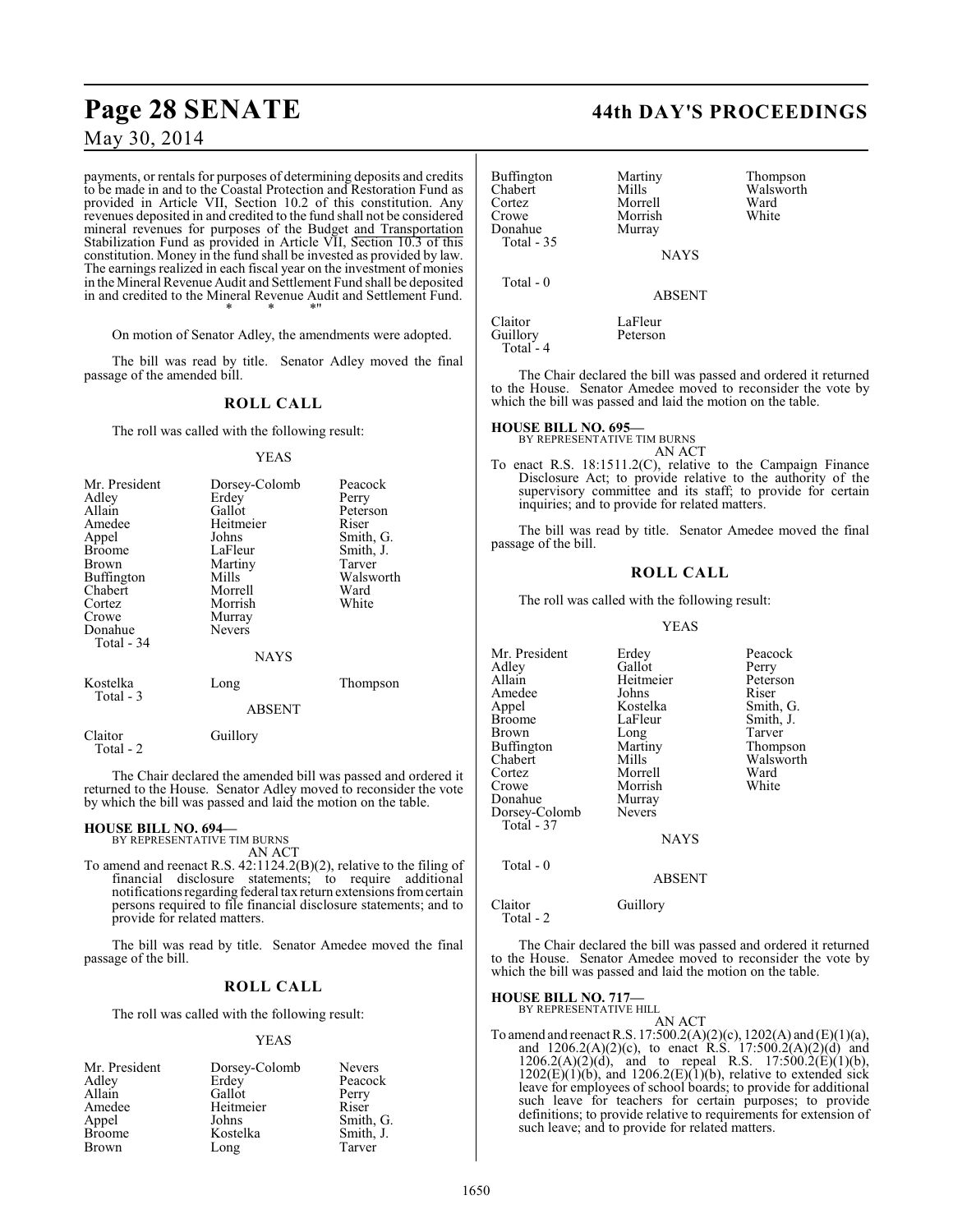# **44th DAY'S PROCEEDINGS Page 29 SENATE**

May 30, 2014

The bill was read by title. Senator LaFleur moved the final passage of the bill.

### **ROLL CALL**

The roll was called with the following result:

#### YEAS

Peacock<br>Perry

Peterson<br>Riser

Smith, G. Smith, J. Tarver Thompson Walsworth<br>Ward

| Mr. President | Erdey         | Peaco  |
|---------------|---------------|--------|
| Adley         | Gallot        | Perry  |
| Allain        | Heitmeier     | Peters |
| Amedee        | Johns         | Riser  |
| Appel         | Kostelka      | Smith. |
| <b>Broome</b> | LaFleur       | Smith  |
| Brown         | Long          | Tarver |
| Buffington    | Martiny       | Thom   |
| Chabert       | Mills         | Walsw  |
| Cortez        | Morrell       | Ward   |
| Crowe         | Morrish       | White  |
| Donahue       | Murray        |        |
| Dorsey-Colomb | <b>Nevers</b> |        |
| Total - 37    |               |        |
|               |               |        |

**NAYS** 

#### $Total - 0$

#### ABSENT

Claitor Guillory Total - 2

The Chair declared the bill was passed and ordered it returned to the House. Senator LaFleur moved to reconsider the vote by which the bill was passed and laid the motion on the table.

## **HOUSE BILL NO. 884—** BY REPRESENTATIVE ST. GERMAIN

AN ACT

To enact R.S. 39:94(A)(2)(a)(iv), relative to special treasury funds; to provide with respect to deposits into the Budget Stabilization Fund; to provide for effectiveness; and to provide for related matters.

On motion of Senator Murray, the bill was read by title and returned to the Calendar, subject to call.

#### **HOUSE BILL NO. 979—**

BY REPRESENTATIVE ST. GERMAIN AN ACT

To amend and reenact R.S. 48:77(B)(2) and to enact Chapter 18 of Title 32 of the Louisiana Revised Statutes of 1950, to be comprised of R.S. 32:1801 through 1806, relative to the Department of Transportation and Development; to create the Louisiana Transportation Infrastructure Bank; to provide for a board of directors; to provide for membership, duties, and authority of the board; to provide for the adoption of bylaws, rules, and regulations by the board; to provide for the receipt, administration, and expenditure of federal grants allotted for the fund; to create and provide for the capitalization of the Louisiana Transportation Infrastructure Fund, investment, and disposition of the funds; to authorize the bank to incur debt and issue bonds, notes, or other evidences of indebtedness and to guarantee the debt of other entities; to authorize loans from the fund to local governments, political subdivisions, and public entities; to provide procedures for political subdivisions to enter into such indebtedness; to exempt evidence of indebtedness from taxation; and to provide for related matters.

#### **Floor Amendments**

Senator Adley proposed the following amendments.

#### **SENATE FLOOR AMENDMENTS**

Amendments proposed by Senator Adley to Reengrossed House Bill No. 979 by Representative St. Germain

#### AMENDMENT NO. 1

On page 2, line 8, change "transportation programs" to "the state highway system

#### AMENDMENT NO. 2

On page 3, line 4, change "transportation" to "highway"

#### AMENDMENT NO. 3

On page 5, line 22, change "appointed to serve at the pleasure of" to "an employee of the state treasurer approved by"

#### AMENDMENT NO. 4

On page 6, line 6, at the end of the line delete "transportation"

#### AMENDMENT NO. 5

On page 7, line 24, after "rule" and before the "," insert "adopted pursuant to the Administrative Procedure Act"

#### AMENDMENT NO. 6

On page 12, line 7, after "fund" and before "transportation" insert "eligible"

#### AMENDMENT NO. 7

On page 12, delete lines 22 through 26 and insert the following: Section 3. This Act shall take effect and become operative if and when the proposed amendment of Article VII, Sections 10.3, 14, and 27 of the Constitution of Louisiana contained in the Acts which originated as House Bill Nos. 628 and 629 of this 2014 Regular Session of the Legislature are adopted at the statewide election to be held on November 4, 2014, and become effective.

On motion of Senator Adley, the amendments were adopted.

#### **Floor Amendments**

Senator Adley proposed the following amendments.

#### **SENATE FLOOR AMENDMENTS**

Amendments proposed by Senator Adley to Reengrossed House Bill No. 979 by Representative St. Germain

AMENDMENT NO. 1

On page 8, delete lines 20 and 21

On motion of Senator Adley, the amendments were adopted.

The bill was read by title. Senator Adley moved the final passage of the amended bill.

#### **ROLL CALL**

The roll was called with the following result:

#### YEAS

| Mr. President | Erdey     | Peacock   |
|---------------|-----------|-----------|
| Adley         | Gallot    | Perry     |
| Allain        | Heitmeier | Peterson  |
| Amedee        | Johns     | Riser     |
| Appel         | Kostelka  | Smith, G. |
| Broome        | LaFleur   | Smith, J. |
| Brown         | Long      | Tarver    |
| Buffington    | Martiny   | Thompson  |
| Chabert       | Mills     | Walsworth |
| Cortez        | Morrell   | Ward      |
|               |           |           |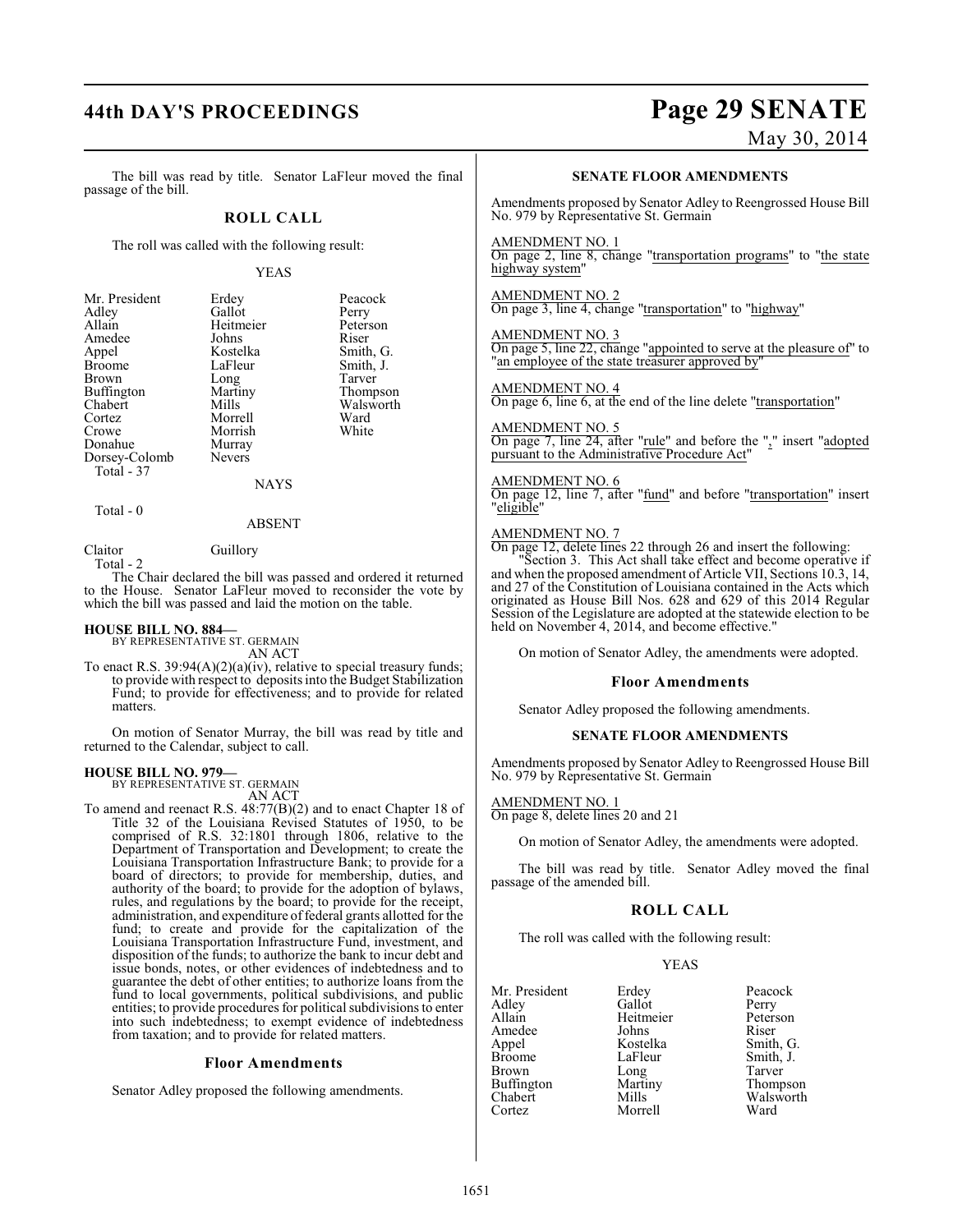| Crowe         | Morrish       | White |
|---------------|---------------|-------|
| Donahue       | Murray        |       |
| Dorsey-Colomb | <b>Nevers</b> |       |
| Total - 37    |               |       |
|               | <b>NAYS</b>   |       |

Total - 0

ABSENT

Claitor Guillory Total - 2

The Chair declared the amended bill was passed and ordered it returned to the House. Senator Adley moved to reconsider the vote by which the bill was passed and laid the motion on the table.

#### **HOUSE BILL NO. 1079—**

BY REPRESENTATIVES TIM BURNS AND MILLER

AN ACT To amend and reenact R.S. 18:1491.7(B)(13) and 1495.5(B)(12), relative to expenditures of campaign funds; to require an explanation of the purpose of each expenditure; and to provide for related matters.

#### **Floor Amendments**

Senator Amedee proposed the following amendments.

#### **SENATE FLOOR AMENDMENTS**

Amendments proposed by Senator Amedee to Engrossed House Bill No. 1079 by Representative Tim Burns

#### AMENDMENT NO. 1

On page 1, line 14 after "period." delete the remainder of the line and lines 15 and 16 and on line 17, delete "R.S. 18:1505.2(I)" and insert "The amount, a description of the purpose as it relates to the expenditure"

#### AMENDMENT NO. 2

On page 2, line 15, after "period." delete the remainder of the line and lines 16 and 17 and on line 18, delete "R.S. 18:1505.2(I)" and insert "The amount, a description of the purpose as it relates to the expenditure"

On motion of Senator Amedee, the amendments were adopted.

The bill was read by title. Senator Amedee moved the final passage of the amended bill.

### **ROLL CALL**

The roll was called with the following result:

#### YEAS

| Mr. President | Erdey         | Peacock   |
|---------------|---------------|-----------|
| Adley         | Gallot        | Perry     |
| Allain        | Heitmeier     | Peterson  |
| Amedee        | Johns         | Riser     |
| Appel         | Kostelka      | Smith, G. |
| <b>Broome</b> | LaFleur       | Smith, J. |
| Brown         | Long          | Tarver    |
| Buffington    | Martiny       | Thompson  |
| Chabert       | Mills         | Walsworth |
| Cortez        | Morrell       | Ward      |
| Crowe         | Morrish       | White     |
| Donahue       | Murray        |           |
| Dorsey-Colomb | <b>Nevers</b> |           |
| Total - 37    |               |           |
|               | <b>NAYS</b>   |           |
|               |               |           |

Total - 0

## **Page 30 SENATE 44th DAY'S PROCEEDINGS**

#### ABSENT

Claitor Guillory Total - 2

The Chair declared the amended bill was passed and ordered it returned to the House. Senator Amedee moved to reconsider the vote by which the bill was passed and laid the motion on the table.

### **HOUSE BILL NO. 1207—**

| BY REPRESENTATIVE PIERRE |  |  |  |        |  |
|--------------------------|--|--|--|--------|--|
|                          |  |  |  | AN ACT |  |
|                          |  |  |  |        |  |

To amend and reenact R.S. 44:4.1(B)(11), relative to public records; to provide references in the Public Records Law for exemptions applicable to certain records relative to insurance; and to provide for related matters.

#### **Floor Amendments**

Senator Morrish proposed the following amendments.

#### **SENATE FLOOR AMENDMENTS**

Amendments proposed by Senator Morrish to Engrossed House Bill No. 1207 by Representative Pierre

#### AMENDMENT NO. 1

On page 1, delete lines 15-18 and insert: "(11) R.S. 22:2, 14, 31 $\left(\overline{B}\right)$ , 42.1, 88, 244, 263, 461, 550.7, 571, 572, 572.1, 574, 618, 639, 691.4, 691.5, 691.6, 691.7, 691.8, 691.9 691.10, 732, 752, 753, 771, 834, 1008, 1019.2<del>(B)(5)(a)</del>, 1203, 1460, 1464, 1466, 1546, 1644, 1656, 1723, 1796, 1801, 1927, 1929, 1983, 1984, 2036, 2056, 2085, 2091, 2293, 2303"

On motion of Senator Morrish, the amendments were adopted.

The bill was read by title. Senator Morrish moved the final passage of the amended bill.

### **ROLL CALL**

The roll was called with the following result:

| Mr. President<br>Adley<br>Allain<br>Amedee<br>Appel<br><b>Broome</b><br>Brown<br>Buffington<br>Chabert<br>Cortez<br>Crowe<br>Donahue<br>Dorsey-Colomb<br>Total - 37 | Erdey<br>Gallot<br>Heitmeier<br>Johns<br>Kostelka<br>LaFleur<br>Long<br>Martiny<br>Mills<br>Morrell<br>Morrish<br>Murray<br><b>Nevers</b><br><b>NAYS</b> | Peacock<br>Perry<br>Peterson<br>Riser<br>Smith, G.<br>Smith, J.<br>Tarver<br>Thompson<br>Walsworth<br>Ward<br>White |
|---------------------------------------------------------------------------------------------------------------------------------------------------------------------|----------------------------------------------------------------------------------------------------------------------------------------------------------|---------------------------------------------------------------------------------------------------------------------|
| Total - 0                                                                                                                                                           | ABSENT                                                                                                                                                   |                                                                                                                     |
| Claitor<br>Total - 2                                                                                                                                                | Guillory                                                                                                                                                 |                                                                                                                     |

The Chair declared the amended bill was passed and ordered it returned to the House. Senator Morrish moved to reconsider the vote by which the bill was passed and laid the motion on the table.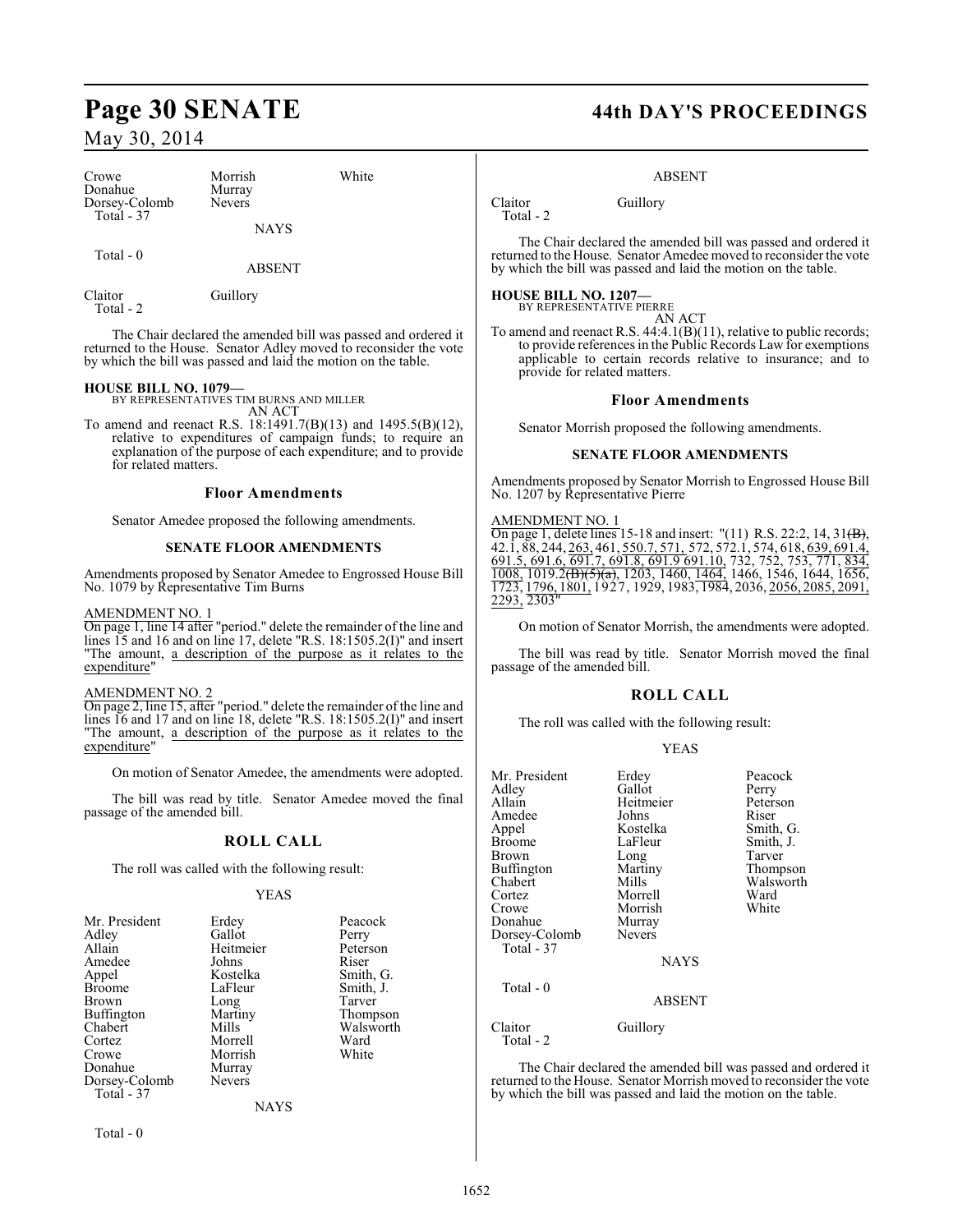# **44th DAY'S PROCEEDINGS Page 31 SENATE**

# May 30, 2014

### **HOUSE BILL NO. 1255— (Substitute for House Bill No. 682 by Representative Jackson)** BY REPRESENTATIVES KATRINA JACKSON, BADON, BURRELL,

HONORE, AND NORTON AN ACT

To amend and reenact R.S. 15:574.2(C)(2)(a) and 574.4(B)(1), to enact R.S. 15:824.2, and to repeal R.S. 15:827.1(E)(3)(b), relative to parole; to provide relative to parole eligibility for persons convicted of crimes of violence; to change the number of votes required to grant parole for offenders convicted of a crime of violence who meet certain conditions; to provide relative to the eligibility to participate in reentry preparation programs; to create the Programs to Reduce Recidivism Fund; to provide for the purposes of the fund; to provide for the appropriation of monies into the fund; to provide for the administration of the fund; to provide for the distribution of monies from the fund; to provide relative to the calculation of savings realized by the Department of Public Safety and Corrections; and to provide for related matters.

The bill was read by title. Senator Kostelka moved the final passage of the bill.

#### **ROLL CALL**

The roll was called with the following result:

#### YEAS

| Mr. President<br>Adley<br>Allain<br>Amedee<br>Appel<br><b>Broome</b><br>Brown<br>Buffington<br>Chabert<br>Donahue<br>Total - 29 | Dorsey-Colomb<br>Gallot<br>Heitmeier<br>Johns<br>Kostelka<br>LaFleur<br>Long<br>Martiny<br>Mills<br>Morrell | Morrish<br>Murray<br><b>Nevers</b><br>Peterson<br>Smith, G.<br>Smith, J.<br>Tarver<br>Thompson<br>Ward |
|---------------------------------------------------------------------------------------------------------------------------------|-------------------------------------------------------------------------------------------------------------|--------------------------------------------------------------------------------------------------------|
|                                                                                                                                 | <b>NAYS</b>                                                                                                 |                                                                                                        |
| Crowe<br>Erdey<br>Total - 6                                                                                                     | Peacock<br>Perry<br>ABSENT                                                                                  | Riser<br>Walsworth                                                                                     |
| Claitor<br>Cortez<br>Total - 4                                                                                                  | Guillory<br>White                                                                                           |                                                                                                        |

The Chair declared the bill was passed and ordered it returned to the House. Senator Kostelka moved to reconsider the vote by which the bill was passed and laid the motion on the table.

#### **Rules Suspended**

Senator Morrish asked for and obtained a suspension of the rules to revert to:

#### **Senate Bills and Joint Resolutions Returned from the House of Representatives with Amendments, Subject to Call**

#### **Called from the Calendar**

Senator Morrish asked that Senate Bill No. 122 be called from the Calendar.

### **SENATE BILL NO. 122—**

#### BY SENATOR MORRISH AN ACT

To enact R.S. 42:1123(43), relative to the Code of Governmental Ethics; to provide for an exception to the prohibition of a public servant from doing business with a person who has a business relationship with the agency of the public servant under certain circumstances; and to provide for related matters.

The bill was read by title. Returned from the House of Representatives with amendments:

#### **HOUSE COMMITTEE AMENDMENTS**

Amendments proposed by House Committee on House and Governmental Affairs to Engrossed Senate Bill No. 122 by Senator Morrish

#### AMENDMENT NO. 1

On page 2, delete lines 7 through 14 and insert the following:

"**(c) Compensation received by a member or legal entity shall be limited to no more than ten thousand dollars per calendar year from any one person. The member shall report such compensation to the governing authority at the same time that the member files his annual personal financial disclosure statement with the Board of Ethics. The report shall include the name of each person fromwhom such compensation was received during the previous calendar year and the total amount of such compensation received from each such person.**"

#### **HOUSE FLOOR AMENDMENTS**

Amendments proposed by Representative Geymann to Engrossed Senate Bill No. 122 by Senator Morrish

#### AMENDMENT NO. 1

On page 1, line 2, after "enact" change "R.S. 42:1123(43)," to "R.S. 42:1118.2 and 1123(43),"

#### AMENDMENT NO. 2

On page 1, line 5, after "circumstances;" insert "to provide relative to ethical standards applicable to members and former members of the State Board of Elementary and Secondary Education, the state superintendent of education and the former state superintendent of education, and related persons;"

#### AMENDMENT NO. 3

On page 1, line 7, after "Section 1." change "R.S. 42:1123(43) is" to "R.S. 42:1118.2 and 1123(43) are"

#### AMENDMENT NO. 4

On page 1, between lines 7 and 8, insert the following:  $\frac{91118.2}{ }$  Additional ethical standards; State

"§1118.2. Additional ethical standards; State Board of Elementary and Secondary Education; state superintendent of education; related persons

If any provision of this Section conflicts with any other provision of this Part, the more restrictive provision shall govern.

B.(1) No member of the State Board of Elementary and Secondary Education, member of his immediate family, or legal entity in which such a person has a substantial economic interest shall bid on or enter into or be in any way interested in any contract, subcontract, or other transaction that is under the supervision or jurisdiction of the State Board of Elementary and Secondary Education or the Department of Education. This Subsection shall not be construed to prohibit the employment of any member of the State Board of Elementary and Secondary Education or anymember of the immediate family of a member of the State Board of Elementary and Secondary Education by a nonpublic school.

(2) No state superintendent of education, member of his immediate family, or legal entity in which such a person has a substantial economic interest shall bid on or enter into or be in any way interested in any contract, subcontract, or other transaction that is under the supervision or jurisdiction of the State Board of Elementary and Secondary Education or the Department of Education.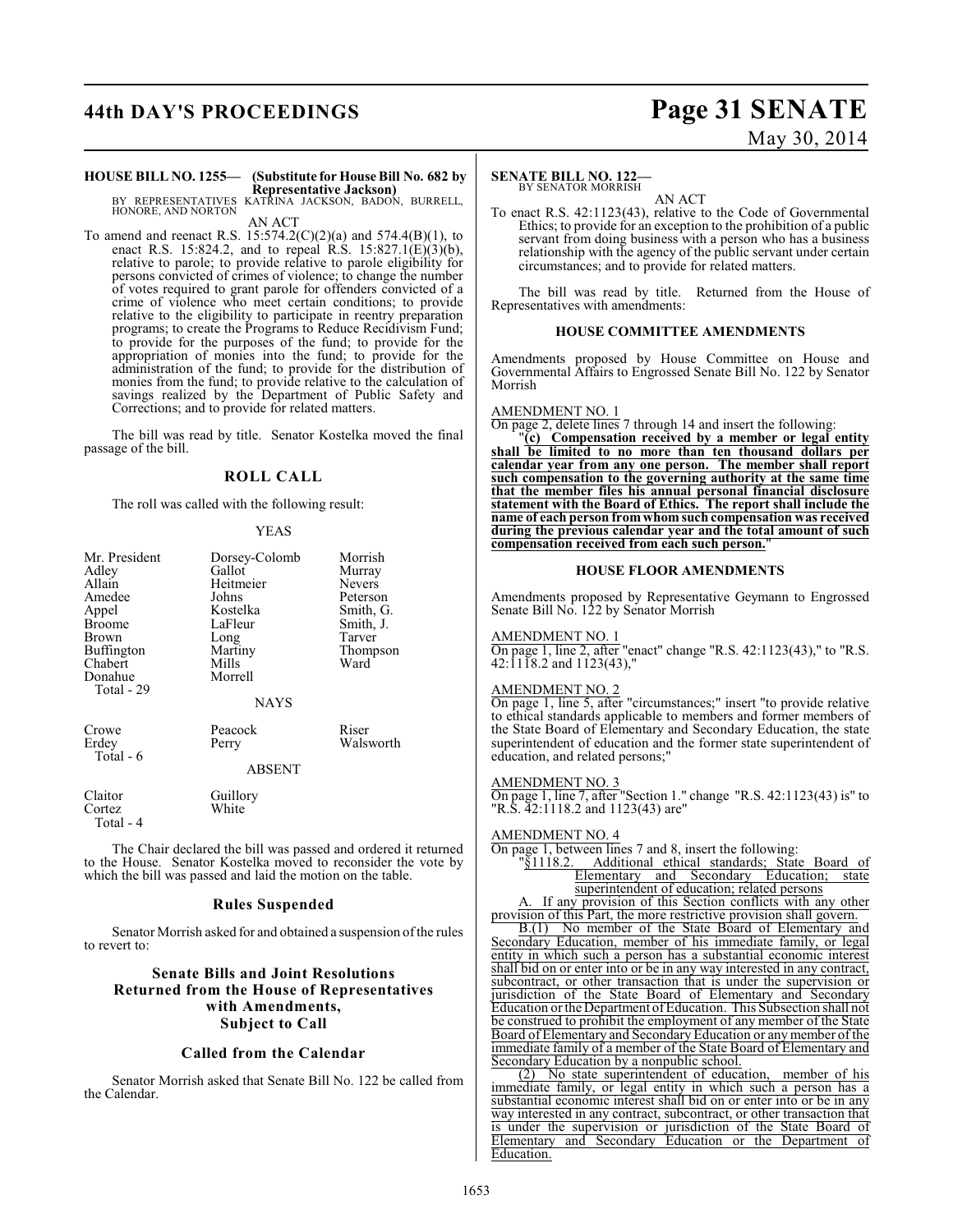C. No immediate family member of the state superintendent of education or of a member of the State Board of Elementary and Secondary Education and no legal entity of which such an immediate family member is an officer, director, trustee, partner, or employee, or in which an immediate family member has a substantial economic interest, shall receive or agree to receive any thing of economic value for assisting a person in a transaction, or in an appearance in connection with a transaction, with the State Board of Elementary and Secondary Education or the Department of Education.

D.(1) No member of the State Board of Elementary and Secondary Education nor the state superintendent of education shall participate in a transaction in which he has a personal substantial economic interest involving the State Board of Elementary and Secondary Education or the Department of Education.

(2) No member ofthe State Board of Elementary and Secondary Education nor the state superintendent of education shall participate in a transaction involving the State Board of Elementary and Secondary Education or the Department of Education in which any of the following persons has a substantial economic interest:

(a) Any member of his immediate family.

(b) Any person in which he has a substantial economic interest. (c) Any person of which he is a member or an officer, director, trustee, partner, or employee.

(d) Any person of which his immediate family member is a member or an officer, director, trustee, partner, or employee.

(e) Any person with whom he is negotiating or has an arrangement concerning prospective employment.

(f) Any person who is a party to an existing contract with such public servant or his immediate family member or with any legal entity in which the public servant or his immediate family member owns a controlling interest.

E. No former member of the State Board of Elementary and Secondary Education nor former state superintendent of education shall, for compensation, for a period of two years following the termination of his public service in such position engage in a transaction, assist another person in a transaction, or make an assist another person in a transaction, or make an appearance in connection with a transaction involving the State Board of Elementary and Secondary Education or the Department of Education or render any service on a contractual basis to or for the State Board of Elementary and Secondary Education or the Department of Education.

F. No legal entity in which a former member of the State Board of Elementary and Secondary Education or former state superintendent of education is an officer, director, trustee, partner, or employee shall, for compensation, for a period of two years following the termination of his public service in such position, engage in a transaction, assist another person with a transaction, or make an appearance in connection with a transaction involving the State Board of Elementary and Secondary Education or the Department of Education.

G. No member of the State Board of Elementary and Secondary Education, state superintendent of education, former member of the State Board of Elementary and Secondary Education, or former state superintendent of education shall share in any thing of economic value received by another person for any activity, action, or assistance which such public servant or former public servant is prohibited from performing by this Part. \* \* \*"

Senator Morrish moved to reject the amendments proposed by the House.

### **ROLL CALL**

The roll was called with the following result:

#### YEAS

Smith, G. Smith, J.

| Mr. President | Erdey     | Peacock   |
|---------------|-----------|-----------|
| Adley         | Gallot    | Perry     |
| Allain        | Heitmeier | Peterson  |
| Amedee        | Johns     | Riser     |
| Appel         | Kostelka  | Smith, C  |
| Broome        | LaFleur   | Smith, J. |
|               |           |           |

Buffington Martin<br>Chabert Mills Chabert Mills Walsworth Cortez Morrell Ward Donahue Murray<br>Dorsey-Colomb Nevers Dorsey-Colomb Total - 37

Total - 0

Morrish<br>Murray

Brown Long Tarver<br>
Buffington Martiny Thompson

NAYS

ABSENT

Claitor Guillory Total - 2

The Chair declared the Senate rejected the amendments proposed by the House.

#### **Rules Suspended**

Senator Brown asked for and obtained a suspension of the rules to take up at this time:

#### **House Bills and Joint Resolutions on Third Reading and Final Passage, Subject to Call**

#### **Called from the Calendar**

Senator Brown asked that House Bill No. 768 be called from the Calendar.

**HOUSE BILL NO. 768—** BY REPRESENTATIVES PRICE, BARROW, AND SMITH AN ACT

To amend and reenact R.S. 33:1, relative to the incorporation of municipalities; to provide relative to the process of petitioning for incorporation; to provide relative to the time petitioners have to obtain signatures for incorporation; to provide for approval of petitions by the secretary of state; to provide relative to petitions that contain a certain number of signatures prior to the effective date of the Act; and to provide for related matters.

#### **Floor Amendments**

Senator Brown proposed the following amendments.

#### **SENATE FLOOR AMENDMENTS**

Amendments proposed by Senator Brown to Reengrossed House Bill No. 768 by Representative Price

#### AMENDMENT NO. 1

On page 4, between lines 7 and 8, insert the following:

"G. The provisions ofthis Section shall not apply to any petition for incorporation in the parishes of East Baton Rouge and Livingston or to any other unincorporated area of the state where a petition for incorporation is pending.

Section 2. The provisions of this Act shall only apply prospectively."

#### AMENDMENT NO. 2

On page 4, line 8, change "Section 2." to "Section 3."

On motion of Senator Brown, the amendments were adopted.

#### **Floor Amendments**

Senator Erdey proposed the following amendments.

### **Page 32 SENATE 44th DAY'S PROCEEDINGS**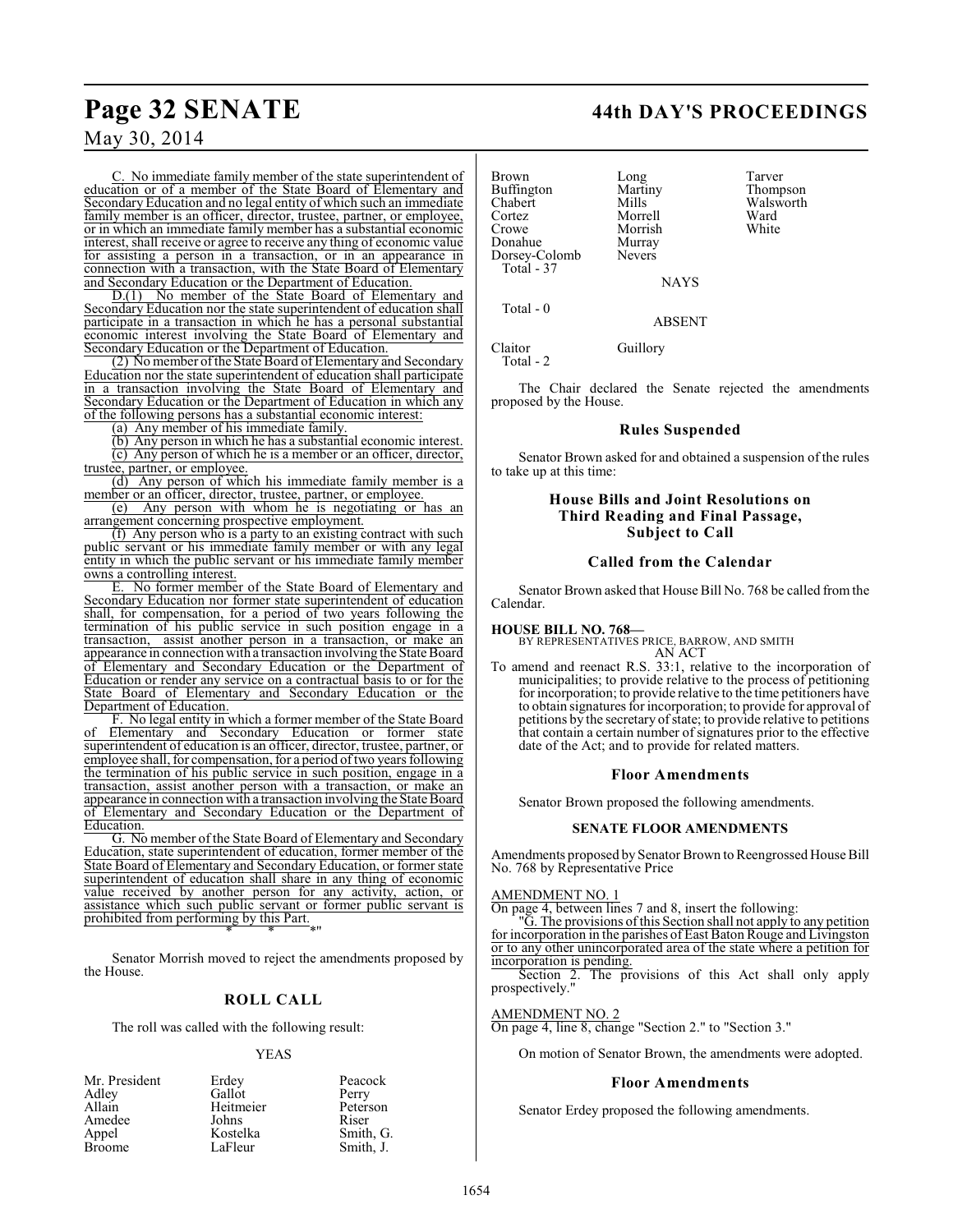# **44th DAY'S PROCEEDINGS Page 33 SENATE**

#### **SENATE FLOOR AMENDMENTS**

Amendments proposed by Senator Erdey to Reengrossed House Bill No. 768 by Representative Price

AMENDMENT NO. 1

On page 3, line 2, change "twelve" to "twenty four"

AMENDMENT NO. 2 On page 3, line 6, change "eighteen" to "thirty six"

On motion of Senator Erdey, the amendments were adopted.

On motion of Senator Erdey, the amended bill was read by title and returned to the Calendar, subject to call.

#### **Called from the Calendar**

Senator Appel asked that House Bill No. 1115 be called from the Calendar.

# **HOUSE BILL NO. 1115—** BY REPRESENTATIVE THOMPSON

AN ACT

To amend and reenact R.S. 17:274.1(A) and (B)(1) and 3048.1(A)(1)(f)(iv), relative to the Taylor Opportunity Program for Students; to provide relative to the high school core curriculum required for initial eligibility for a program award; to authorize the State Board of Elementary and Secondary Education to designate course equivalencies for certain courses required for high school graduation for purposes of alignment with such core curriculum; and to provide for related matters.

#### **Floor Amendments**

Senator Thompson proposed the following amendments.

#### **SENATE FLOOR AMENDMENTS**

Amendments proposed by Senator Thompson to Reengrossed House Bill No. 1115 by Representative Thompson

#### AMENDMENT NO. 1

Delete Senate Committee Amendment Nos. 1 and 2 proposed by the Senate Committee on Education and adopted by the Senate on May 26, 2014.

#### AMENDMENT NO. 2

On page 1, line 4, after "award;" delete the remainder of the line, delete lines 5 through 7, and insert "to provide for alignment of such core curriculum with certain courses required for high school graduation; and to provide for related matters."

#### AMENDMENT NO. 3

On page 2, delete lines 1 through 5 and insert the following:

"(b) For students who enter the ninth grade on or after July 1, 2014, Government, AP US Government and Politics: Comparative, or AP US Government and Politics: United States may be substituted for Civics as required by this Section and shall satisfy the Civics and Free Enterprise instruction as a prerequisite to graduation.

#### AMENDMENT NO. 4

On page 3, line 1, between "following:" and "Government" insert "Civics,

AMENDMENT NO. 5 On page 3, at the end of line 3, change the comma "," to a period "."

### AMENDMENT NO. 6

On page 3, delete lines 4 through 7

# May 30, 2014

#### AMENDMENT NO. 7

On page 3, at the beginning of line 8, change "(dd)" to "(cc)"

AMEND<u>MENT NO. 8</u>

On page 3, line 11, between "Economics" and the period "." insert ", Economics, AP Macroeconomics, or AP Microeconomics"

On motion of Senator Thompson, the amendments were adopted.

The bill was read by title. Senator Appel moved the final passage of the amended bill.

#### **ROLL CALL**

The roll was called with the following result:

YEAS

Mr. President Dorsey-Colomb Nevers<br>Adley Erdey Peacock Adley Erdey<br>Allain Gallot Allain Gallot Perry<br>
Amedee Heitmeier Peterson Appel Johns<br>Broome Kostelka Broome Kostelka Smith, G. Buffington Long<br>Chabert Martiny Chabert Martiny Thompson Claitor Mills Walsworth<br>
Cortez Morrell Ward Cortez Morrell Ward Donahue Total - 38

Morrish<br>Murray

Heitmeier Peters<br>Johns Riser LaFleur Smith, J.<br>Long Tarver

**NAYS** 

ABSENT

Guillory

Total - 0

Total - 1

The Chair declared the amended bill was passed and ordered it returned to the House. Senator Appel moved to reconsider the vote by which the bill was passed and laid the motion on the table.

#### **Rules Suspended**

Senator Nevers asked for and obtained a suspension of the rules to take up at this time:

#### **House Concurrent Resolutions on Second Reading, Subject to Call**

#### **Called from the Calendar**

Senator Nevers asked that House Concurrent Resolution No. 129 be called from the Calendar.

#### **HOUSE CONCURRENT RESOLUTION NO. 129—** BY REPRESENTATIVE HUVAL

A CONCURRENT RESOLUTION

To authorize and direct the Louisiana StateLawInstitute to study and make recommendations relative to the collateral source rule as it relates to awards for damages for medical expenses.

The resolution was read by title and referred by the President to the Committee on Judiciary A.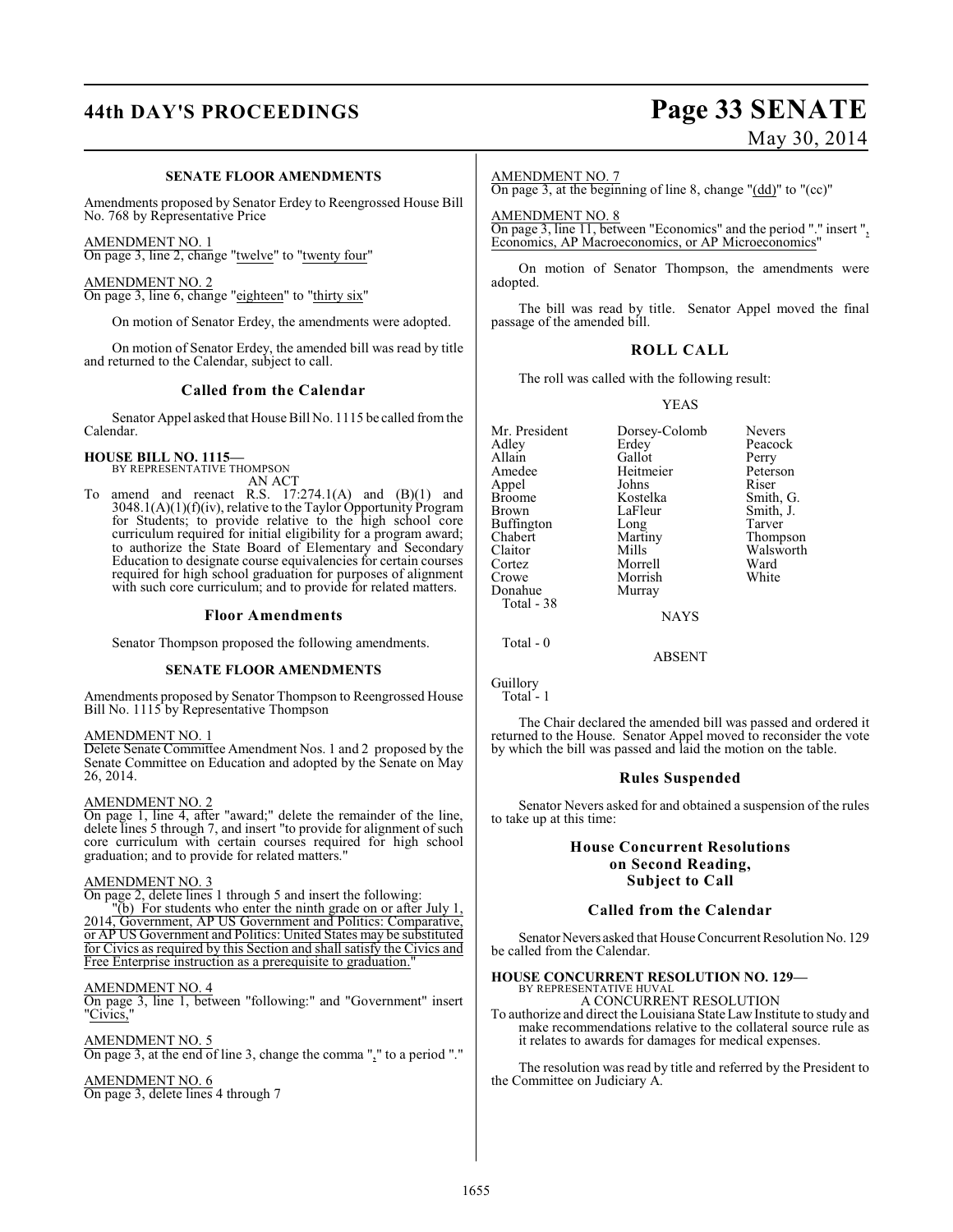## **Page 34 SENATE 44th DAY'S PROCEEDINGS**

May 30, 2014

### **House Concurrent Resolutions on Second Reading Reported by Committees, Subject to Call**

#### **Called from the Calendar**

Senator Mills asked that House Concurrent Resolution No. 88 be called from the Calendar.

# **HOUSE CONCURRENT RESOLUTION NO. 88—**<br>BY REPRESENTATIVE SIMON<br>A CONCURRENT RESOLUTION

To create the Task Force on Telehealth Access as an advisory body to the legislature and the Department of Health and Hospitals on policies and practices that expand access to telehealth services, and to direct the task force to report to the governor and the legislature on the status of telehealth access in Louisiana.

The resolution was read by title. Senator Mills moved to concur in the House Concurrent Resolution.

#### **ROLL CALL**

The roll was called with the following result:

#### YEAS

| Mr. President<br>Adley<br>Allain<br>Amedee<br>Appel<br><b>Broome</b>                         | Dorsey-Colomb<br>Erdey<br>Gallot<br>Heitmeier<br>Johns<br>Kostelka  | <b>Nevers</b><br>Peacock<br>Perry<br>Peterson<br>Riser<br>Smith, G. |
|----------------------------------------------------------------------------------------------|---------------------------------------------------------------------|---------------------------------------------------------------------|
| Brown<br><b>Buffington</b><br>Chabert<br>Claitor<br>Cortez<br>Crowe<br>Donahue<br>Total - 38 | LaFleur<br>Long<br>Martiny<br>Mills<br>Morrell<br>Morrish<br>Murray | Smith, J.<br>Tarver<br>Thompson<br>Walsworth<br>Ward<br>White       |
|                                                                                              | <b>NAYS</b>                                                         |                                                                     |
| Total - 0                                                                                    |                                                                     |                                                                     |

ABSENT

Guillory

Total<sup>-1</sup>

The Chair declared the Senate concurred in the House Concurrent Resolution and ordered it returned to the House.

#### **Rules Suspended**

Senator Adley asked for and obtained a suspension of the rules to revert to the Morning Hour.

#### **Message from the House**

#### **PASSED SENATE BILLS AND JOINT RESOLUTIONS**

#### May 30, 2014

To the Honorable President and Members of the Senate:

I am directed to inform your honorable body that the House of Representatives has finally passed the following Senate Bills and Joint Resolutions:

#### **SENATE BILL NO. 294** BY SENATOR MORRELL

AN ACT

To amend and reenact R.S. 40:2531(B)(7), relative to law enforcement; to provide relative to rights of law enforcement officers while under investigation; to provide relative to investigations of alleged criminal activity; and to provide for related matters.

Reported with amendments.

# **SENATE BILL NO. 368—** BY SENATOR MORRELL

AN ACT To amend and reenact R.S.  $33:4702(B)(1)$ , (2), and (3)(a) and (C)(1), relative to the city of New Orleans; to provide relative to the New Orleans Regional Business Park; to provide for the board of commissioners and their terms of office; to require commissioners, executive director, and directors to be residents of the city of New Orleans; and to provide for related matters.

Reported with amendments.

#### **SENATE BILL NO. 446—**

BY SENATOR BUFFINGTON AN ACT

To enact R.S. 44:4(48), relative to public records; to provide for the application of the public records law; to provide exceptions from the public records law for certain security issues; and to provide for related matters.

Reported with amendments.

#### **SENATE BILL NO. 470—**

BY SENATOR MARTINY

AN ACT To amend and reenact R.S.  $24:14(H)$  and  $(K)(1)(a)$  and  $(2)$ , relative to confirmation by the Senate; to provide for notice to certain persons not submitted, confirmed or reconfirmed by the Senate; to provide for the time of reconfirmation for persons serving a specific term; and to provide for related matters.

Reported with amendments.

#### **SENATE BILL NO. 683— (Substitute of Senate Bill No. 437 by Senator Morrell)** BY SENATOR MORRELL

AN ACT

To enact R.S. 17:221.1, relative to the Recovery School District and certain other public school systems; to provide relative to student enrollment; to provide relative to school systems with an enrollment process which utilizes a single application; to provide relative to application and enrollment procedures and time lines; to provide relative to notification of school enrollment information; to provide for effectiveness; and to provide for related matters.

Reported with amendments.

**SENATE BILL NO. 143—** BY SENATOR KOSTELKA AND REPRESENTATIVE GAINES AN ACT

To amend and reenact Code of Civil Procedure Article 3601(A) and to repeal R.S. 13:4062, relative to special civil proceedings; to provide for injunctions and temporary restraining orders against the state and political subdivisions; to provide for filing and notice of an affidavit; to provide for waiver of certain requirements; to provide for hearings by certain legislative committees; to provide for hearings on injunctions under certain circumstances; to provide for the burden of proof; to provide for the traversal of affidavits; and to provide for related matters.

Reported with amendments.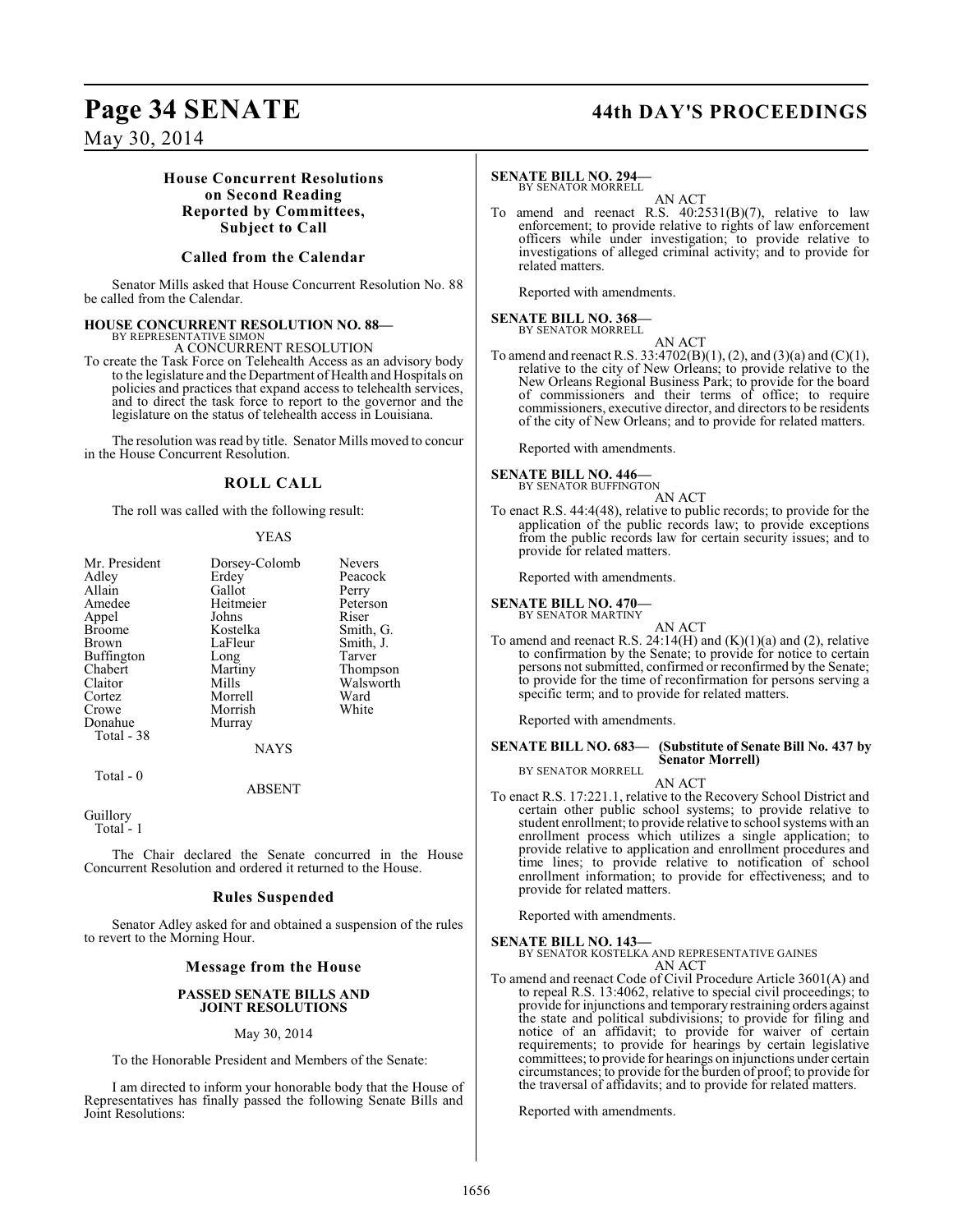# **44th DAY'S PROCEEDINGS Page 35 SENATE**

# May 30, 2014

#### **SENATE BILL NO. 489—** BY SENATOR HEITMEIER

AN ACT

To amend and reenact the introductory paragraph of R.S. 46:2616 and to enact R.S. 46:2616(B), relative to the diabetes annual action plan; to provide relative to content; and to provide for related matters.

Reported with amendments.

**SENATE BILL NO. 496—** BY SENATOR HEITMEIER

AN ACT To amend and reenact R.S. 40:978(A) and to enact R.S. 40:978(E) and (F), relative to prescriptions; to provide for the limited dispensing of certain controlled substances; to provide for accessing the Prescription Monitoring Program in certain situations; and to provide for related matters.

Reported with amendments.

#### **SENATE BILL NO. 498—**

BY SENATORS HEITMEIER AND ALARIO AN ACT

To amend and reenact R.S. 46:2116.1, 2116.2(B)(2) and (C)(4), 2116.3(A) and (C), and 2116.5(A) and to repeal  $\hat{R}$ .S.  $46:2116.5(D)$ , relative to personal care assistance services; to provide for definitions; to provide for the state personal assistance services program; to provide for rules; to repeal certain provisions related to evaluation teams; to provide for an effective date; and to provide for related matters.

Reported with amendments.

# **SENATE BILL NO. 507—** BY SENATOR MARTINY

AN ACT

To amend and reenact R.S. 37:753(E) and (I), 760(A)(7) and (14)(a), and  $786(A)(1)$  and  $(C)$ , relative to the practice of dentistry and the regulation of the profession; to provide for the domicile of the Louisiana State Board of Dentistry; to provide relative to board members; to provide for terms of board members; to provide for the powers and duties of the Louisiana State Board of Dentistry; to provide for judicial review of adjudication; and to provide for related matters.

Reported with amendments.

#### **SENATE BILL NO. 511—** BY SENATOR HEITMEIER

AN ACT

To enact R.S. 49:191(7) and to repeal R.S. 49:191(5)(g), relative to the Department of Children and Family Services; to provide for re-creation of the Department of Children and Family Services and the statutory entities made a part of the department by law; to provide for the effective termination date for all statutory authority for the existence of such statutory entities; to provide for an effective date; and to provide for related matters.

Reported with amendments.

#### **SENATE BILL NO. 513—** BY SENATOR HEITMEIER

AN ACT

To enact R.S. 36:259(OO) and R.S. 40:2018.4, relative to the creation of the Louisiana Obesity Prevention and Management Commission within the Department of Health and Hospitals; to provide for membership; to provide for the functions of the commission; to provide for termination of the legislative authority for the commission; to provide for an effective date; and to provide for related matters.

Reported with amendments.

**SENATE BILL NO. 524—**<br>
BY SENATORS WALSWORTH, GUILLORY AND LAFLEUR AND<br>
REPRESENTATIVES CARTER AND LEGER<br>
AN ACT

To amend and reenact R.S. 15:587.1(A)(1)(a), R.S. 36:474(A)(11) and 477(B)(1), R.S. 46:1401, 1402, 1402.1, 1403, 1404(A), 1405, 1406, 1407, 1414.1, 1415, 1417, 1418(A), 1419, 1420(A), 1421, 1422, 1423, 1427, 1428, and 1430, to enact R.S. 17:407.26, Part X-B of Chapter 1 of Title 17 of the Louisiana Revised Statutes of 1950, to be comprised of R.S. 17:407.31 through 407.53, Part X-C of Chapter 1 of Title 17 of the Louisiana Revised Statutes of 1950, to be comprised of R.S. 17:407.61 through 407.72, and Part X-D of Chapter 1 of Title 17 of the Louisiana Revised Statutes of 1950, to be comprised of R.S. 17:407.81 through 407.84, and to repeal R.S. 46:1414, 1426, 1429, and 1445 through 1448, relative to early learning center licensing; and to provide for related matters.

Reported with amendments.

#### **SENATE BILL NO. 533—**

BY SENATORS LAFLEUR AND WALSWORTH AND<br>REPRESENTATIVES CARTER AND LEGER AN ACT

To enact Part X-B of Chapter 1 of Title 17 of the Louisiana Revised Statutes of 1950, to be comprised of R.S. 17:407.41 through 407.45, relative to early childhood education enrollment coordination; to provide for definitions; to provide for prohibitions; to authorize local enrollment coordination entities; to provide for responsibilities of the State Board of Elementary and Secondary Education and approved local enrollment coordination entities; to provide for funding of approved local enrollment coordination entities; and to provide for related matters.

Reported with amendments.

#### **SENATE BILL NO. 539—**

BY SENATORS NEVERS, BUFFINGTON, DORSEY-COLOMB AND ERDEY

AN ACT To enact Chapter 1-B of Title 37 of the Louisiana Revised Statutes of 1950, to be comprised of R.S. 37:24 through 27, relative to suicide assessment, intervention, treatment, and management training for certain professionals; to provide relative to the Department of Health and Hospitals posting on the department's official website a link to these training programs; to provide relative to continuing education; to provide for certain definitions, terms, conditions, and procedures; and to provide for related matters.

Reported with amendments.

#### **SENATE BILL NO. 622—** BY SENATOR APPEL

- AN ACT
- To enact R.S. 17:3921.2, relative to educational technology; to require the state Department of Education to develop and implement a statewide educational technology plan; to provide for plan components; to provide for the duties and responsibilities of the Department of Education, the state superintendent of education, public schools and school systems, and the Board of Regents; to provide for evaluations, assessments, and reporting; and to provide for related matters.

Reported with amendments.

#### **SENATE BILL NO. 91—**

BY SENATOR BROWN

AN ACT To amend and reenact R.S. 39:112(C)(2) and to enact R.S.  $39:112(C)(1)(d)$ , relative to capital outlay; to provide for the submission of capital outlay budget requests for certain projects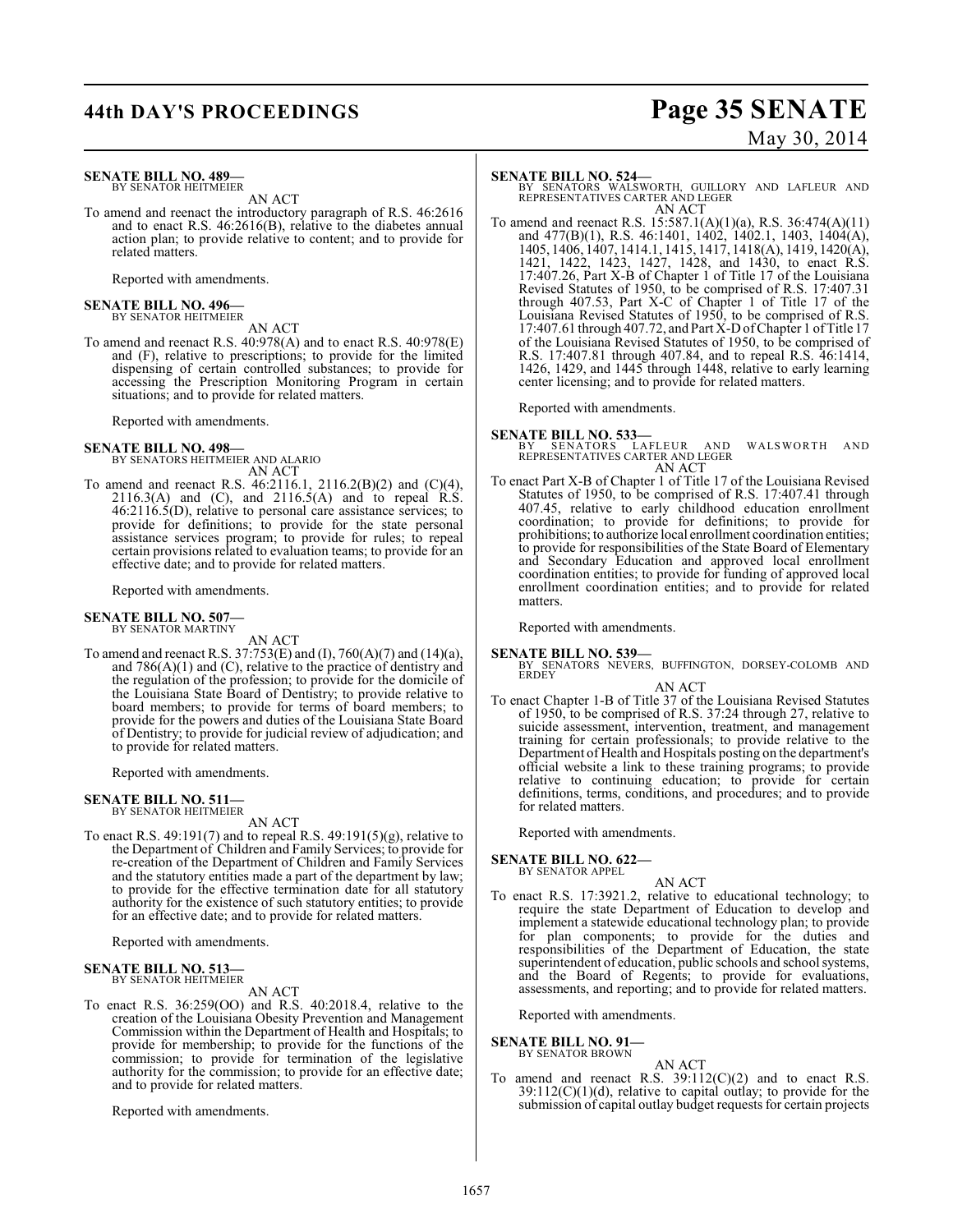## **Page 36 SENATE 44th DAY'S PROCEEDINGS**

May 30, 2014

resulting from a national or state declared disaster; to provide for definitions; to provide for an effective date; and to provide for related matters.

Reported without amendments.

# **SENATE BILL NO. 502—** BY SENATOR HEITMEIER

AN ACT

To amend and reenact R.S. 40:2198.12 (D), relative to licensure of pain management clinics; to provide for the expiration of a licensure exemption; to provide for an effective date; and to provide for related matters.

Reported without amendments.

#### **SENATE BILL NO. 503—** BY SENATOR HEITMEIER

AN ACT

To enact R.S. 40:1300.333, relative to Medicaid; to provide for the Department of Health and Hospitals' upper payment limit mechanism for ambulatory surgical centers; to provide for rules and regulations; to provide an effective date; and to provide for related matters.

Reported without amendments.

**SENATE BILL NO. 514—** BY SENATOR HEITMEIER AND REPRESENTATIVES BARROW, HILL, HOFFMANN, LEBAS AND STOKES

AN ACT

To enact R.S. 40:1300.264, relative to smoking near public and private elementary and secondary school property; to prohibit smoking near certain property around public and private elementary and secondary schools; to provide for certain exceptions; to provide for marking of the smoke-free areas; to provide for penalties; to provide for an effective date; and to provide for related matters.

Reported without amendments.

**SENATE BILL NO. 589—** BY SENATOR WALSWORTH AND REPRESENTATIVE COX AN ACT

To amend and reenact R.S. 46:2607, relative to the Children's Cabinet; to provide relative to the termination date; to provide for an effective date; and to provide for related matters.

Reported without amendments.

#### **SENATE BILL NO. 40—** BY SENATOR CORTEZ

AN ACT

To enact R.S. 13:1899(C)(11), relative to courts and judicial procedure; to provide relative to the assessment and disposition of certain costs by courts in criminal and juvenile matters; to provide certain limitations; to provide relative to the City Court of Lafayette; and to provide for related matters.

Reported without amendments.

### **SENATE BILL NO. 377—**

BY SENATOR MARTINY

AN ACT To enact R.S. 23:1665(C), relative to unemployment compensation; to provide for reciprocal arrangements with federal and state

agencies; and to provide for related matters.

Reported without amendments.

#### **SENATE BILL NO. 250—** BY SENATOR WARD

AN ACT

To amend and reenact R.S. 56:6(31), to provide for the promulgation of rules and regulations by the Louisiana Wildlife and Fisheries Commission relative to the possession of big exotic cats; to

allow for permits for certain institutions and owners; to exempt certain persons from the requirements of the big exotic cats rules; to provide terms, conditions, and requirements; and to provide for related matters.

Reported without amendments.

#### **SENATE BILL NO. 583—**

BY SENATOR GUILLORY AN ACT

To amend and reenact R.S. 13:2582(A)(2) and 2583(A)(2), relative to officers of justice of the peace courts; to remove certain exceptions from age requirements to serve or run for such offices; and to provide for related matters.

Reported without amendments.

Respectfully submitted, ALFRED W. SPEER Clerk of the House of Representatives

#### **Message from the House**

### **CONCURRING IN SENATE CONCURRENT RESOLUTIONS**

May 30, 2014

To the Honorable President and Members of the Senate:

I am directed to inform your honorable body that the House of Representatives has finally concurred in the following Senate Concurrent Resolutions:

**SENATE CONCURRENT RESOLUTION NO. 177—** BY SENATOR MORRELL AND REPRESENTATIVES ABRAMSON AND LEGER AND SENATORS MURRAY AND MARTINY A CONCURRENT RESOLUTION

To express the sincere condolences ofthe Legislature of Louisiana to the family of Courtney Elizabeth Giarruso upon her death.

Reported without amendments.

#### **SENATE CONCURRENT RESOLUTION NO. 178—** BY SENATOR JOHNS

A CONCURRENT RESOLUTION

To create a study committee to study and make recommendations with respect to the implementation of the FDA Food Safety Modernization Act.

Reported without amendments.

Respectfully submitted, ALFRED W. SPEER Clerk of the House of Representatives

#### **Message from the House**

#### **DISAGREEMENT TO HOUSE BILL**

May 30, 2014

To the Honorable President and Members of the Senate:

I am directed to inform your honorable body that the House of Representatives has refused to concur in the proposed Senate Amendment(s) to **House Bill No. 2** by Representative Robideaux, and ask the President to appoint on the part of the Senate a committee to confer with a like committee from the House on the disagreement.

> Respectfully submitted, ALFRED W. SPEER Clerk of the House of Representatives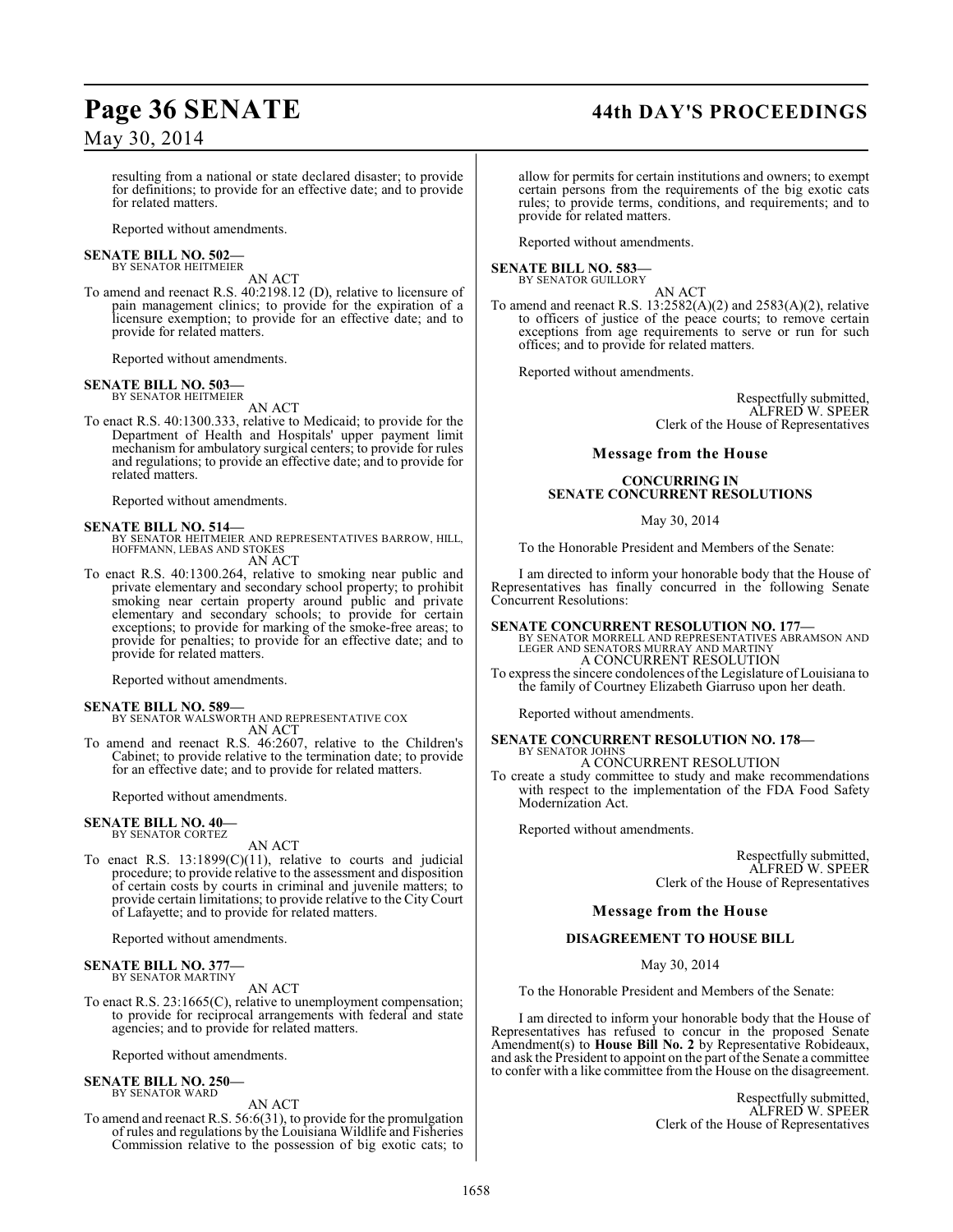## **44th DAY'S PROCEEDINGS Page 37 SENATE**

#### **Message from the House**

#### **DISAGREEMENT TO HOUSE BILL**

May 30, 2014

To the Honorable President and Members of the Senate:

I am directed to inform your honorable body that the House of Representatives has refused to concur in the proposed Senate Amendment(s) to **House Bill No. 94** by Representative Leger, and ask the President to appoint on the part of the Senate a committee to confer with a like committee from the House on the disagreement.

> Respectfully submitted, ALFRED W. SPEER Clerk of the House of Representatives

#### **Message from the House**

#### **DISAGREEMENT TO HOUSE BILL**

#### May 30, 2014

To the Honorable President and Members of the Senate:

I am directed to inform your honorable body that the House of Representatives has refused to concur in the proposed Senate Amendment(s) to **House Bill No. 1094** by Representative Fannin, and ask the President to appoint on the part of the Senate a committee to confer with a like committee from the House on the disagreement.

> Respectfully submitted, ALFRED W. SPEER Clerk of the House of Representatives

#### **Message from the House**

#### **DISAGREEMENT TO HOUSE BILL**

May 30, 2014

To the Honorable President and Members of the Senate:

I am directed to inform your honorable body that the House of Representatives has refused to concur in the proposed Senate Amendment(s) to **House Bill No. 1206** by Representative Leger, and ask the President to appoint on the part of the Senate a committee to confer with a like committee from the House on the disagreement.

> Respectfully submitted, ALFRED W. SPEER Clerk of the House of Representatives

#### **Appointment of Conference Committee on House Bill No. 2**

The President of the Senate appointed to the Conference Committee on **House Bill No. 2** the following members of the Senate:

> Senators Riser, Alario and Tarver.

# May 30, 2014

### **Appointment of Conference Committee on House Bill No. 94**

The President of the Senate appointed to the Conference Committee on **House Bill No. 94** the following members of the Senate:

> Senators Dorsey-Colomb, Morrell and Peacock.

#### **Appointment of Conference Committee on House Bill No. 1094**

The President of the Senate appointed to the Conference Committee on **House Bill No. 1094** the following members of the Senate:

> Senators Donahue, Alario and Murray.

#### **Appointment of Conference Committee on House Bill No. 1206**

The President of the Senate appointed to the Conference Committee on **House Bill No. 1206** the following members of the Senate:

> Senators Nevers, Murray and Morrell.

#### **Appointment of Conference Committee on Senate Bill No. 2**

The President of the Senate appointed the following members to confer with a like committee from the House to consider the disagreement on **Senate Bill No. 2**:

> Senators Mills, Guillory and Cortez.

#### **Appointment of Conference Committee on Senate Bill No. 30**

The President of the Senate appointed the following members to confer with a like committee from the House to consider the disagreement on **Senate Bill No. 30**:

> Senators Cortez, **Guillory** and Peacock.

#### **Appointment of Conference Committee on Senate Bill No. 108**

The President of the Senate appointed the following members to confer with a like committee from the House to consider the disagreement on **Senate Bill No. 108**:

> Senators Appel, Amedee and Murray.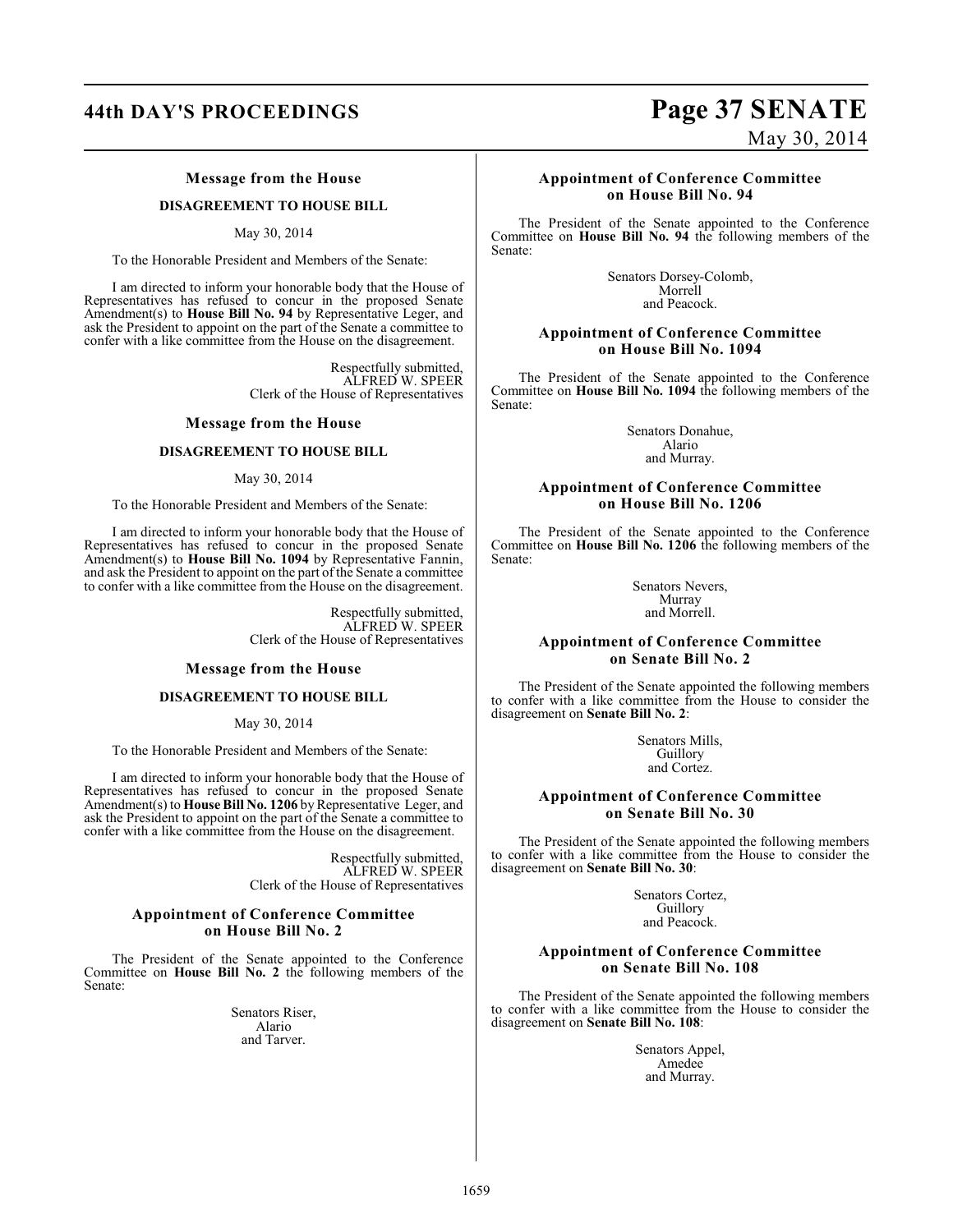# **Page 38 SENATE 44th DAY'S PROCEEDINGS**

May 30, 2014

#### **Appointment of Conference Committee on Senate Bill No. 122**

The President of the Senate appointed the following members to confer with a like committee from the House to consider the disagreement on **Senate Bill No. 122**:

> Senators Morrish, Amedee and Appel.

### **Appointment of Conference Committee on Senate Bill No. 299**

The President of the Senate appointed the following members to confer with a like committee from the House to consider the disagreement on **Senate Bill No. 299**:

> Senators Morrish, Martiny and Peacock.

### **Appointment of Conference Committee on Senate Bill No. 447**

The President of the Senate appointed the following members to confer with a like committee from the House to consider the disagreement on **Senate Bill No. 447**:

> Senators Morrell, Martiny and Appel.

#### **Conference Committee Reports Received**

May 30, 2014

**SENATE BILL NO. 204—** BY SENATOR MORRELL

AN ACT

To amend and reenact R.S. 26:351(2)(a) and (4) and to enact R.S. 26:351(9), relative to the size of containers for beverages of high alcoholic content; to require certain container sizes for certain alcoholic beverages sold or shipped in the state; to provide relative to the number of containers in each shipping case or container; to exempt certain products; and to provide for related matters.

#### **HOUSE BILL NO. 68—**

BY REPRESENTATIVE TIM BURNS AN ACT

To amend and reenact R.S. 28:454.16(A) and R.S. 40:2009.16(A)(1) and (B), relative to responsibility for certain administrative hearings and appeals; to provide that certain hearings and appeals formerly conducted by the bureau of appeals of the Department of Health and Hospitals shall be conducted by the division of administrative law; and to provide for related matters.

### **HOUSE BILL NO. 285—**

BY REPRESENTATIVE ST. GERMAIN AN ACT

To amend and reenact R.S. 32:431.1(E)(3), relative to school attendance as condition of driving privileges; to provide for the length of time documentation of school attendance remains valid; and to provide for related matters.

#### **HOUSE BILL NO. 466—**

BY REPRESENTATIVE HENRY BURNS AN ACT

To amend and reenact R.S. 8:655(A)(introductory paragraph) and (B) and to enact R.S. 8:655(C), relative to the disposal of human remains; to establish the right to control interment through a

United States Department of Defense Form 93; to limit liability relative to the disposal of human remains; and to provide for related matters.

#### **HOUSE BILL NO. 940—**

BY REPRESENTATIVES ABRAMSON, BILLIOT, BROSSETT, MORENO, JAY MORRIS, ST. GERMAIN, AND WILLMOTT AN ACT

To enact R.S. 13:2575.6, relative to adjudication procedures in the city of New Orleans; to authorize the adoption of nuisance ordinances relative to sanitation and litter violations; to provide for administrative adjudication proceedings for sanitation and litter violations; to provide for the notice and procedures for the administrative adjudication hearing; to provide for civil fines and penalties; to provide for an appeal process; and to provide for related matters.

#### **HOUSE BILL NO. 951—**

BY REPRESENTATIVE FOIL

AN ACT To enact R.S. 33:9097.22, relative to East Baton Rouge Parish; to create the University Acres Crime Prevention and Neighborhood Improvement District within the parish; to provide relative to the boundaries, purpose, governance, and powers and duties of the district; to provide for the imposition of a parcel fee and for the use thereof; and to provide for related matters.

#### **HOUSE BILL NO. 1140—** BY REPRESENTATIVE GAINES

AN ACT

To rename a portion of Louisiana Highway 3179 in St. John Parish as "Martin Luther King, Jr. Boulevard"; and to provide for related matters.

#### **HOUSE BILL NO. 1176—**

BY REPRESENTATIVE BROADWATER AN ACT

To amend and reenact R.S. 46:114.4(C), 231, and 237 and to enact R.S. 46:231.3 and 231.14, relative to aid to needy families; to provide for duties and functions of the Department of Children and Family Services in administering cash assistance provided through the Temporary Assistance for Needy Families program; to provide for restrictions on uses of Family Independence Temporary Assistance Program benefits and Kinship Care Subsidy Program benefits; to restrict uses of electronic benefits transfer cards; to establish certain restrictions and prohibitions on retailers and other businesses participating in the electronic benefits transfer system; to provide for penalties; to provide for appeals; to provide relative to the Fraud Detection Fund; to provide for definitions; to authorize promulgation of rules; and to provide for related matters.

**HOUSE BILL NO. 1237—** BY REPRESENTATIVES WOODRUFF AND ABRAMSON AN ACT

To enact R.S. 47:463.165, relative to motor vehicle special prestige license plates; to provide for the "Saint Katharine Drexel Prep" special prestige license plate; to provide for the creation, issuance, and design of such license plates; to provide relative to the fee and distribution of fees for such plates; to authorize the promulgation of rules and regulations; and to provide for related matters.

**HOUSE BILL NO. 1249—** BY REPRESENTATIVES MONTOUCET, FANNIN, AND REYNOLDS AN ACT

To amend and reenact R.S.  $45:1177(A)(1)$ ,  $(2)(k)$ ,  $(4)$ , and  $(5)$  and to enact R.S. 45:1177(A)(6), relative to inspection and supervision fees paid by certain motor carriers and public utilities doing business in this state; to change the ranges for such fees; to exempt nonprofit water utility cooperatives or corporations wholly owned by water user members from paying such fees; and to provide for related matters.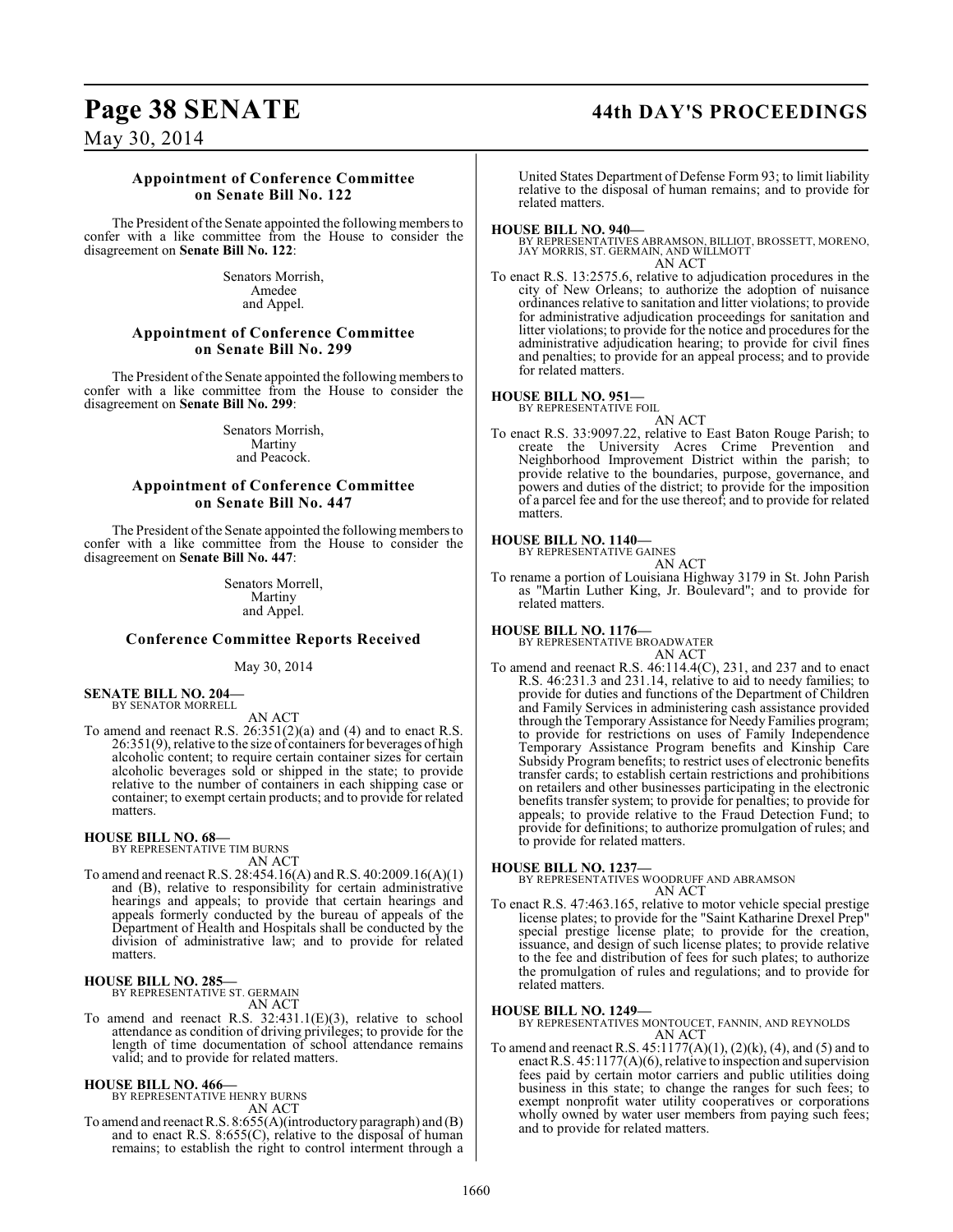# **44th DAY'S PROCEEDINGS Page 39 SENATE**

#### **HOUSE BILL NO. 1253—**

BY REPRESENTATIVE NANCY LANDRY AN ACT

To amend and reenact R.S.  $17:500.2(E)(2)(a)$ , (b), and (c),  $1202(E)(2)(a)$ , (b), and (c), and  $1206.2(E)(2)(a)$ , (b), and (c), relative to powers of local public school boards and local superintendents of schools; to provide relative to requirements for extension of sick leave for school bus drivers, teachers, and school employees; and to provide for related matters.

The Conference Committee Reports for the above legislative instruments lie over under the rules.

#### **Introduction of Senate Resolutions**

#### **SENATE RESOLUTION NO. 187—** BY SENATOR PERRY

A RESOLUTION

To express the sincere condolences of the Senate of the Legislature of Louisiana upon the death of Michael James "Lil Mike" Detraz Jr.

The resolution was read by title and placed on the Calendar for a second reading.

#### **SENATE RESOLUTION NO. 188—** BY SENATOR MURRAY

A RESOLUTION

To commend Bernard Chatters on being elected the first African American president of the Louisiana Horsemen's Benevolent & Protective Association.

The resolution was read by title and placed on the Calendar for a second reading.

#### **SENATE RESOLUTION NO. 189—** BY SENATORS BUFFINGTON AND PEACOCK

A RESOLUTION

To commend Holy Angels Residential Facility upon being recognized as a "2014 Frontline Healthcare Worker Champion" by CareerSTAT.

The resolution was read by title and placed on the Calendar for a second reading.

### **Introduction of Senate Concurrent Resolutions**

#### **SENATE CONCURRENT RESOLUTION NO. 181—** BY SENATOR BROOME

A CONCURRENT RESOLUTION

To urge and request the Senate Committee on Judiciary A and the House Committee on Civil Law and Procedure to meet and function as a study committee to study legal issues related to victims of abuse and housing.

The resolution was read by title and placed on the Calendar for a second reading.

#### **Message from the House**

#### **ASKING CONCURRENCE IN HOUSE CONCURRENT RESOLUTIONS**

#### May 30, 2014

To the Honorable President and Members of the Senate:

# May 30, 2014

I am directed to inform your honorable body that the House of Representatives has finally passed and asks your concurrence in the following House Concurrent Resolutions:

HCR No. 164

Respectfully submitted, ALFRED W. SPEER Clerk of the House of Representatives

#### **House Concurrent Resolutions on First Reading**

# **HOUSE CONCURRENT RESOLUTION NO. 164—** BY REPRESENTATIVE HUVAL

A CONCURRENT RESOLUTION

To urge and request the Louisiana Department of Insurance to study the feasibility of amending R.S. 22:1295, uninsured motorist coverage, to clarify uninsured motorist rejection form rules, and to report its findings to the legislative committees on insurance.

The resolution was read by title and placed on the Calendar for a second reading.

#### **Senate Resolutions on Third Reading and Final Passage**

The following Senate Resolutions were read and acted upon as follows:

#### **SENATE RESOLUTION NO. 150—**

BY SENATOR MORRELL A RESOLUTION

To establish and provide for the Pretrial Service Commission to review the state's pretrial service laws and policies and to make recommendations for policy and legislative changes on or before February 1, 2015, that will assist in providing more effective pretrial decision-making.

On motion of Senator Morrell the resolution was read by title and adopted.

#### **SENATE RESOLUTION NO. 168—** BY SENATOR AMEDEE

A RESOLUTION

To amend and readopt the introductory paragraph of Senate Rule No. 3.7(B) and (B)(4), Senate Rule Nos. 3.7(C)(2), 8.1, 9.4, 9.5(B), 9.6, 10.9, 10.10, 13.4(3)(o), (p), and (q),  $(5)(i)$ ,  $(6)(d)$  and  $(i)$ ,  $(8)$ ,  $(9)$  and  $(10)(p)$ ,  $(15)(j)$ ,  $(17)(i)$ ,  $(j)$ ,  $(k)$ ,  $(l)$  and  $(m)$ , 13.5.1, 13.5.2, 13.95 and 14.3, to adopt Senate Rule Nos. 10.17.1,  $13.4(16)(t)$  and  $(17)(n)$  and to repeal Senate Rule Nos.  $3.7(D)(5)$ ,  $13.4(3)(r)$  and 14.7 of the Rules of Order of the Senate; to delete references to the interim calendar; to provide relative to the duties of the Secretary relative to the interim calendar; to provide for the distribution of the daily journal; to provide for the order or consideration of proposed floor amendments; to provide that resolutions may be read by title upon introduction and printed in the journal by title; to provide for the consideration of certain instruments under the "Bagneris Rule"; to change certain terminology referring to persons with disabilities and other exceptionalities; to provide for the referral and recommital of certain legislative instruments; to provide for the committee documents which shall be maintained; and to provide for an effective date.

#### **Floor Amendments**

Senator Amedee proposed the following amendments.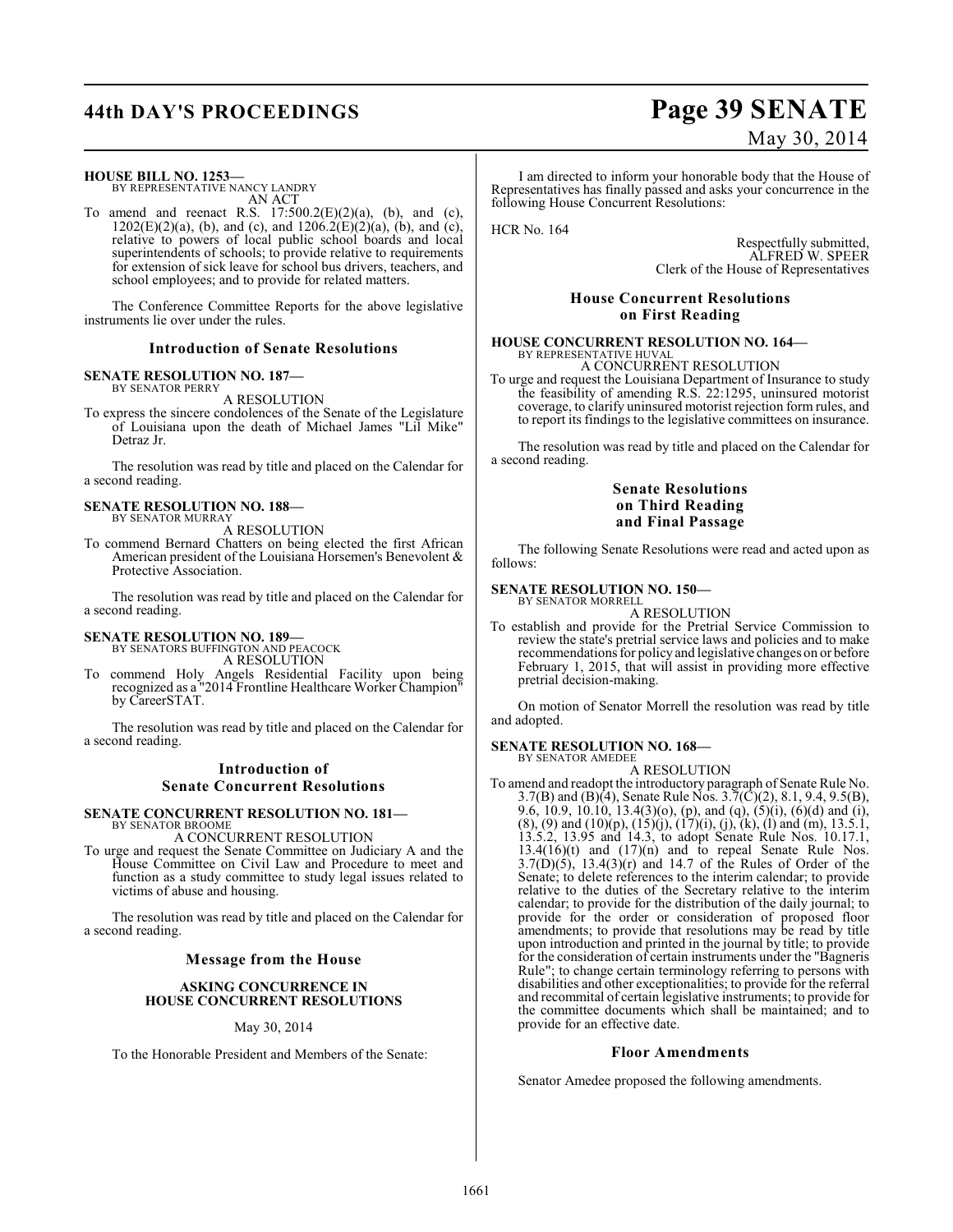### **Page 40 SENATE 44th DAY'S PROCEEDINGS**

### May 30, 2014

#### **SENATE FLOOR AMENDMENTS**

Amendments proposed by Senator Amedee to Engrossed Senate Resolution No. 168 by Senator Amedee

AMENDMENT NO. 1 On page 1, line 4, delete  $''(15)(j)$ ," and after "and  $(m)$ ," delete "13.5.1,"

AMENDMENT NO. 2 On page 1, line 5, delete "13.5.2,"

AMENDMENT NO. 3 On page 2, line 2, delete "(15)(j)," and after "and (m)," delete "13.5.1, 13.5.2.

AMENDMENT NO. 4 On page 2, lines 19 and 20, change "**hard**" to "**paper**"

AMENDMENT NO. 5 On page 5, line 24, delete "**of state or federal funds**"

AMENDMENT NO. 6 On page 5, line 27, delete "**of state or federal funds**"

AMENDMENT NO. 7 On page 6, delete lines 16 through 28 in their entirety

AMENDMENT NO. 8 On page 7, delete lines 15 through 29 in their entirety

AMENDMENT NO. 9 On page 8, delete lines 1 through 18 in their entirety

On motion of Senator Amedee, the amendments were adopted.

On motion of Senator Amedee the amended resolution was read by title and adopted.

### **House Bills and Joint Resolutions on Third Reading and Final Passage, Subject to Call, Resumed**

#### **Called from the Calendar**

Senator Claitor asked that House Bill No. 1151 be called from the Calendar.

### **HOUSE BILL NO. 1151—**

BY REPRESENTATIVE PONTI AN ACT

To amend and reenact R.S. 13:1952(4), relative to the City Court of Baton Rouge; to provide for the election of judges to the City Court of Baton Rouge; to remove provisions relative to use of election sections to elect judges of the court; and to provide for related matters.

#### **Floor Amendments**

Senator Dorsey-Colomb proposed the following amendments.

### **SENATE FLOOR AMENDMENTS**

Amendments proposed by Senator Dorsey-Colomb to Engrossed House Bill No. 1151 by Representative Ponti

AMENDMENT NO. 1

Delete the set of Senate Floor Amendments proposed by Senator Amedee and adopted by the Senate on May 29, 2014.

#### AMENDMENT NO. 2

Delete Senate Committee Amendments No. 1, 2, 3, and 4, proposed by the Senate Committee on Senate and Governmental Affairs, and adopted by the full Senate on May 22, 2014, delete lines 1 through 32 in their entirety.

#### AMENDMENT NO. 3

On page 1, delete lines 3 and 4 and insert the following: "for the composition of the election sections; to provide for the number of judges elected from each election section; to provide for the assignment of divisions to each election section; to provide relative to the assignment of certain annexations to election sections; and to provide for"

#### AMENDMENT NO. 4

On page 1, line 15, after "(4)" insert "(a)"

### AMENDMENT NO. 5

On page 1, at the end of line 19, insert "The court shall reflect the city's population as equally as practicable on the basis of population shown by the latest federal decennial census."

#### AMENDMENT NO. 6

Delete pages 2 and 3 and insert the following:

"(b) For the purpose of electing judges, the court shall be divided into two election sections.

(i) Election section one shall consist of  $precinets$ :  $1-1A$ ,  $1-1B$ , 1-3A, 1-3B, 1-4, 1-5, 1-6, 1-8, 1-11, 1-13A, 1-13B, 1-16, 1-17, 1-18, 1-19, 1-20, 1-21, 1-22, 1-23, 1-24, 1-25, 1-26, 1-27, 1-28, 1-29, 1- 31A, 1-31B, 1-38A, 1-38B, 1-45, 1-46A, 1-46B, 1-46C, 1-46D, 1- 50A, 1-50B, 1-51A, 1-51B, 1-58A, 1-58B, 1-61, 1-67, 1-68, 1-84A, 1-84B, 1-85A, 1-85B, 1-86A, 1-86B, 1-91, 1-92A, 1-92B, 1-93, 1- 94A, 1-94B, 1-95A, 1-95B, 1-96A and 1-96B the following precincts and parts of precincts contained within the corporate limits ofthe city of Baton Rouge:1-1, 1-2, 1-3, 1-4, 1-5, 1-6, 1-7, 1-8, 1-10, 1-13, 1- 14, 1-15, 1-16, 1-17 (part), 1-18, 1-19, 1-21, 1-22, 1-23 (part), 1-24, 1-25, 1-26, 1-27, 1-28, 1-29, 1-30, 1-31, 1-32, 1-33, 1-36, 1-37, 1-38, 1-40, 1-41, 1-44, 1-45, 1-46, 1-48, 1-50, 1-51, 1-57, 1-58, 1-61, 1-62, 1-63, 1-64, 1-67, 1-68, 1-70, 1-77 (part), 1-78, 1-82, 1-84 (part), 1-85 (part), 1-86, 1-91, 1-92, 1-93, 1-94, 1-95 (part), 1-100 (part), 1-101 (part), 1-102 (part), 1-104, 2-1 (part), 2-9 (part), 2-11 (part), 2-22 (part), 2-24 (part), 2-25 (part), 3-5 (part), 3-8 (part), 3-24 (part), and  $3-50$  (part).

 $(i)$  Election section two shall consist of precincts: 1 14A<del>, T-14B, 1-15A, 1-15B, 1-30, 1-32, 1-33, 1-34A, 1-34B,</del> 36A, 1-36B, 1-36C, 1-36D, 1-37, 1-39, 1-40, 1-41, 1-42, 1-43, 1-44, 1-48A, 1-48B, 1-49A, 1-49B, 1-52A, 1-52B, 1-53A, 1-53B, 1-53C, 1-53D, 1-54A, 1-54B, 1-55A, 1-55B, 1-56A, 1-56B, 60A, 1-60B, 1-62, 1-63, 1-64, 1-65, 1-69A, 1-69B, 1-71A, 1-71B, 1- 71C, 1-71D, 1-72A, 1-72B, 1-72C, 1-73A, 1-73B, 1-74A, 1-74B,<br>74C, 1-75A, 1-75B, 1-75C, 1-75D, 1-76A, 1-76B, 1-76C, 1-76D, 74C, 1-75A, 1-75B, 1-75C, 1-75D, 1-76A, 1-76B, 1-76C, 1-76D, 1- 78A, 1-78B, 1-79, 1-80, 1-81, 1-82A, 1-82B, 1-82C, 1-82D, 1-83A, 1-83B, 1-87, 1-88A, 1-88B, 1-89, 1-90, 1-97, 1-98A, 1-98B, 1-99A, 1-99B, and 1-99C the following precincts and parts of precincts contained within the corporate limits of the city of Baton Rouge:1-9, 1-12, 1-34, 1-35, 1-39, 1-42, 1-43, 1-47, 1-49, 1-52, 1-53, 1-54, 1-55, 1-56, 1-59, 1-60, 1-65 (part), 1-66, 1-69, 1-71, 1-72, 1-73, 1-74, 1-75, 1-80 (part), 1-81, 1-83, 1-87, 1-88 (part), 1-89 (part), 1-90, 1-97 (part), 1-98, 1-99 (part), 1-103, 1-105 (part), 1-107 (part), 3-7 (part), 3-10 (part), 3-11 (part), 3-12 (part), 3-17 (part), 3-21 (part), 3-23 (part), 3-27 (part), 3-28 (part), 3-29 (part), 3-31 (part), 3-32 (part), 3-51 (part), 3-52 (part), and 3-55 (part).

(c) Two Three judges shall be elected by election section one, and three two judges shall be elected by election section two.

(d) The metropolitan council for the city of Baton Rouge, parish of East Baton Rouge is hereby authorized to assign annexations which are approved subsequent to June 15, 1993, the effective date of Act No. 609 of the 1993 Regular Session of the Legislature, May 26, 2010, to the appropriate election section. After each such assignment, the metropolitan council shall submit the assignment by certified mail or by hand delivery with receipt to the Senate Committee on Senate and Governmental Affairs and the House Committee on House and Governmental Affairs for approval. Upon the receipt of the submission, the Senate Committee on Senate and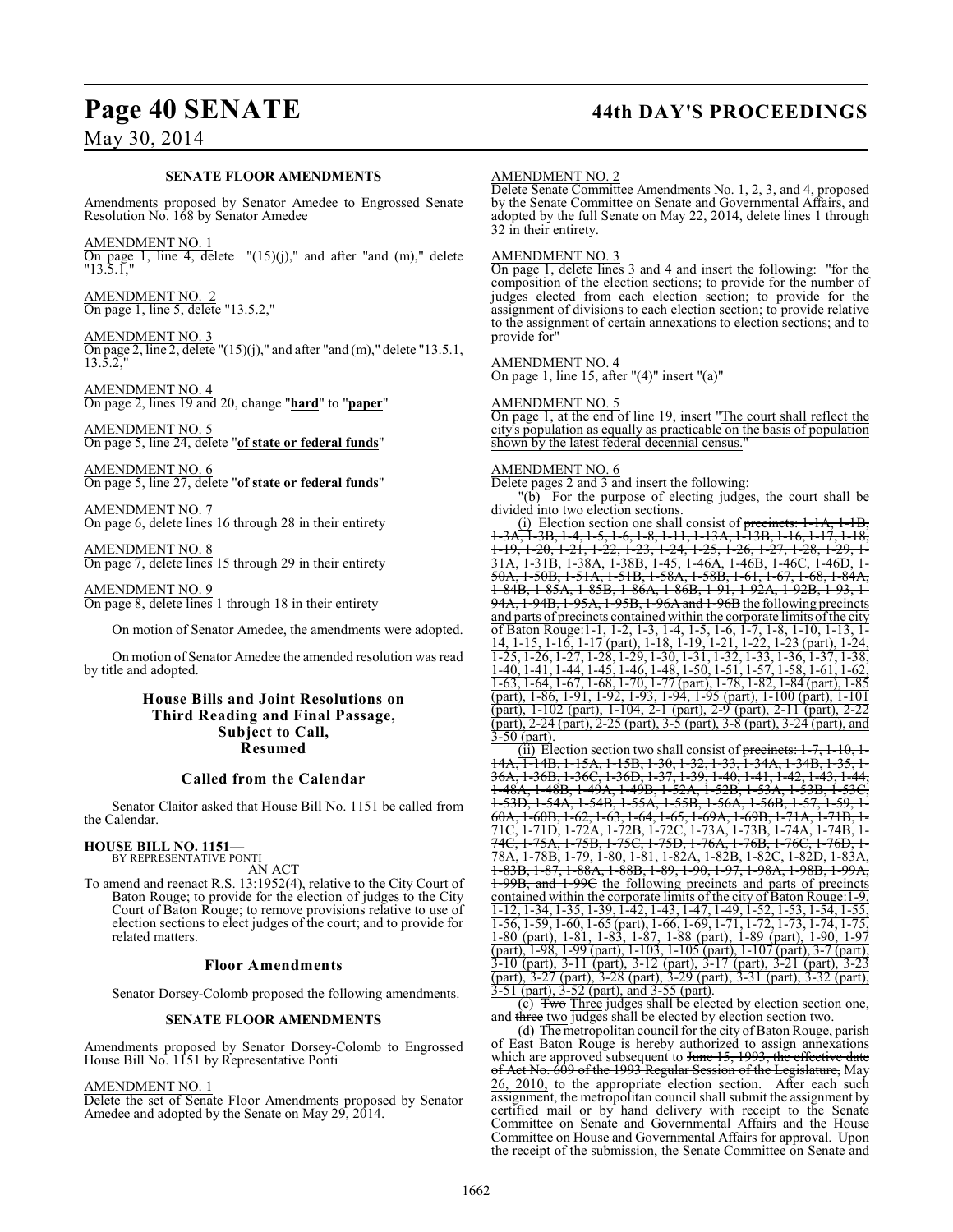Governmental Affairs and the House Committee on House and Governmental Affairs shall have forty-five days to determine, either jointly or separately, whether the assignment shall be approved or disapproved. If the time period for action by the committees has lapsed without any action by such committees, the assignment shall be deemed approved. If one or both committees disapprove the assignment, such assignment to the election section shall not be effective for any purpose.

\* \* \* Section 2.(A) The judgeships designated on the effective date of this Act as divisions "B" and "D" of the City Court of Baton Rouge are hereby assigned to election section one for election purposes. In addition, the first vacancy occurring on or after the effective date of this Act in a judgeship designated as division "A", "C", or "E" of the City Court of Baton Rouge shall be filled by election from election section one and thereafter such judgeship shall be assigned to election section one for election purposes; however, if no special election to fill such a vacancy has occurred or is scheduled to occur prior to the opening of the qualifying period for the regularly scheduled election to fill judgeships for the City Court of Baton Rouge, then the judgeship designated as division "E" shall be assigned to election section one for election purposes for such regularly scheduled election and thereafter. The two remaining judgeships shall be assigned to election section two for election purposes.

(B) In addition to qualifications provided by law for a judge of the City Court ofBaton Rouge, a candidate for a judgeship elected by either election section need only be a resident of the city of Baton Rouge. The provisions of this Act shall not be construed in any manner to decrease the term of any judge serving on the effective date of this Act or to prohibit any judge from seeking reelection in any division of the court.

Section 3.(A) The precincts for the Parish of East Baton Rouge referenced in this Act are those contained in the file named "2013 Precinct Shapefiles" published on the Louisiana House of Representatives website. The 2013 Precinct Shapefiles are based upon those Voting Districts (VTDs) contained in the 2010 Census Redistricting TIGER/Line Shapefiles for the State of Louisiana as those files have been modified by the staff of the Legislature of Louisiana to represent precinct changes submitted through August 14, 2013, to the Legislature of Louisiana by parish governing authorities pursuant to the provisions of R.S. 18:532 and 532.1.

(B) When a precinct referenced in this Act has been subdivided by action of the parish governing authority on a nongeographic basis or subdivided by action of the parish governing authority on a geographic basis in accordance with the provisions of R.S. 18:532.1, the enumeration in this Act of the general precinct designation shall include all nongeographic and all geographic subdivisions thereof, however such subdivisions may be designated. The territorial limits of the election sections as provided in this Act shall continue in effect without change regardless of any changes made to the precincts by the parish governing authority. However, the territorial limits of the election sections may change due to annexations as provided in R.S. 13:1952(4)(d).

Section 4. This Act shall become effective upon signature by the governor or, if not signed by the governor, upon expiration of the time for bills to become law without signature by the governor, as provided by Article III, Section 18 of the Constitution of Louisiana. If vetoed by the governor and subsequently approved by the legislature, this Act shall become effective on the day following such approval."

Senator Dorsey-Colomb moved the adoption of the amendments.

Senator Claitor objected.

#### **ROLL CALL**

The roll was called with the following result:

#### YEAS

| Broome  | LaFleur | Peterson  |
|---------|---------|-----------|
| Brown   | Martiny | Smith, G. |
| Chabert | Morrell | Smith, J. |

# **44th DAY'S PROCEEDINGS Page 41 SENATE** May 30, 2014

| Dorsey-Colomb<br>Gallot<br>Heitmeier<br>Total - 18                           | Morrish<br>Murray<br><b>Nevers</b><br><b>NAYS</b>                     | Tarver<br>Thompson<br>Ward                               |
|------------------------------------------------------------------------------|-----------------------------------------------------------------------|----------------------------------------------------------|
| Mr. President<br>Adley<br>Allain<br>Amedee<br>Appel<br>Claitor<br>Total - 18 | Cortez<br>Crowe<br>Donahue<br>Erdey<br>Johns<br>Long<br><b>ABSENT</b> | Mills<br>Peacock<br>Perry<br>Riser<br>Walsworth<br>White |
| <b>Buffington</b><br>Total - 3                                               | Guillory                                                              | Kostelka                                                 |

The Chair declared the amendments were rejected.

#### **Floor Amendments**

Senator Dorsey-Colomb proposed the following amendments.

#### **SENATE FLOOR AMENDMENTS**

Amendments proposed by Senator Dorsey-Colomb to Engrossed House Bill No. 1151 by Representative Ponti

#### AMENDMENT NO. 1

Delete the set of Senate Floor Amendments proposed by Senator Amedee and adopted by the Senate on May 29, 2014.

#### AMENDMENT NO. 2

Delete Senate Committee Amendments No. 1, 2, 3, and 4, proposed by the Senate Committee on Senate and Governmental Affairs, and adopted by the full Senate on May 22, 2014, delete lines 1 through 32 in their entirety.

#### AMENDMENT NO. 3

On page 1, delete lines 3 and 4 and insert the following: "for the composition of the election sections; to provide for the number of judges elected from each election section; to provide for the assignment of divisions to each election section; to provide relative to the assignment of certain annexations to election sections; and to provide for"

#### AMENDMENT NO. 4

On page 1, line 15, after "(4)" insert "(a)"

#### AMENDMENT NO. 5

Delete pages 2 and 3 and insert the following:

"(b) For the purpose of electing judges, the court shall be divided into two election sections.

(i) Election section one shall consist of <del>precincts: 1-1A, 1-1B,  $\overline{x}$ , 1-3B, 1-4, 1-5, 1-6, 1-8, 1-11, 1-13A, 1-13B, 1-16, 1-17, 1-18,</del> 1-3A, 1-3B, 1-4, 1-5, 1-6, 1-8, 1-11, 1-13A, 1-13B, 1-16, 1-17, 1-18, 1-19, 1-20, 1-21, 1-22, 1-23, 1-24, 1-25, 1-26, 1-27, 1-28, 1-29, 1- 31A, 1-31B, 1-38A, 1-38B, 1-45, 1-46A, 1-46B, 1-46C, 1-46D, 1- 50A, 1-50B, 1-51A, 1-51B, 1-58A, 1-58B, 1-61, 1-67, 1-68, 1-84A, 1-84B, 1-85A, 1-85B, 1-86A, 1-86B, 1-91, 1-92A, 1-92B, 1-93, 1- 94A, 1-94B, 1-95A, 1-95B, 1-96A and 1-96B the following precincts and parts of precincts contained within the corporate limits of the city of Baton Rouge:1-1, 1-2, 1-3, 1-4, 1-5, 1-6, 1-7, 1-8, 1-10, 1-13, 1- 14, 1-15, 1-16, 1-17 (part), 1-18, 1-19, 1-21, 1-22, 1-23 (part), 1-24, 1-25, 1-26, 1-27, 1-28, 1-29, 1-30, 1-31, 1-32, 1-33, 1-36, 1-37, 1-38, 1-40, 1-41, 1-44, 1-45, 1-46, 1-48, 1-50, 1-51, 1-57, 1-58, 1-61, 1-62, 1-63, 1-64, 1-67, 1-68, 1-70, 1-77 (part), 1-78, 1-82, 1-84 (part), 1-85 (part), 1-86, 1-91, 1-92, 1-93, 1-94, 1-95 (part), 1-100 (part), 1-101 (part), 1-102 (part), 1-104, 2-1 (part), 2-9 (part), 2-11 (part), 2-22 (part), 2-24 (part), 2-25 (part), 3-5 (part), 3-8 (part), 3-24 (part), and 3-50 (part).

(ii) Election section two shall consist of precincts:  $1-7$ ,  $1-10$ 14A, 1-14B, 1-15A, 1-15B, 1-30, 1-32, 1-33, 1-34A, 1-34B, 1-35, 1-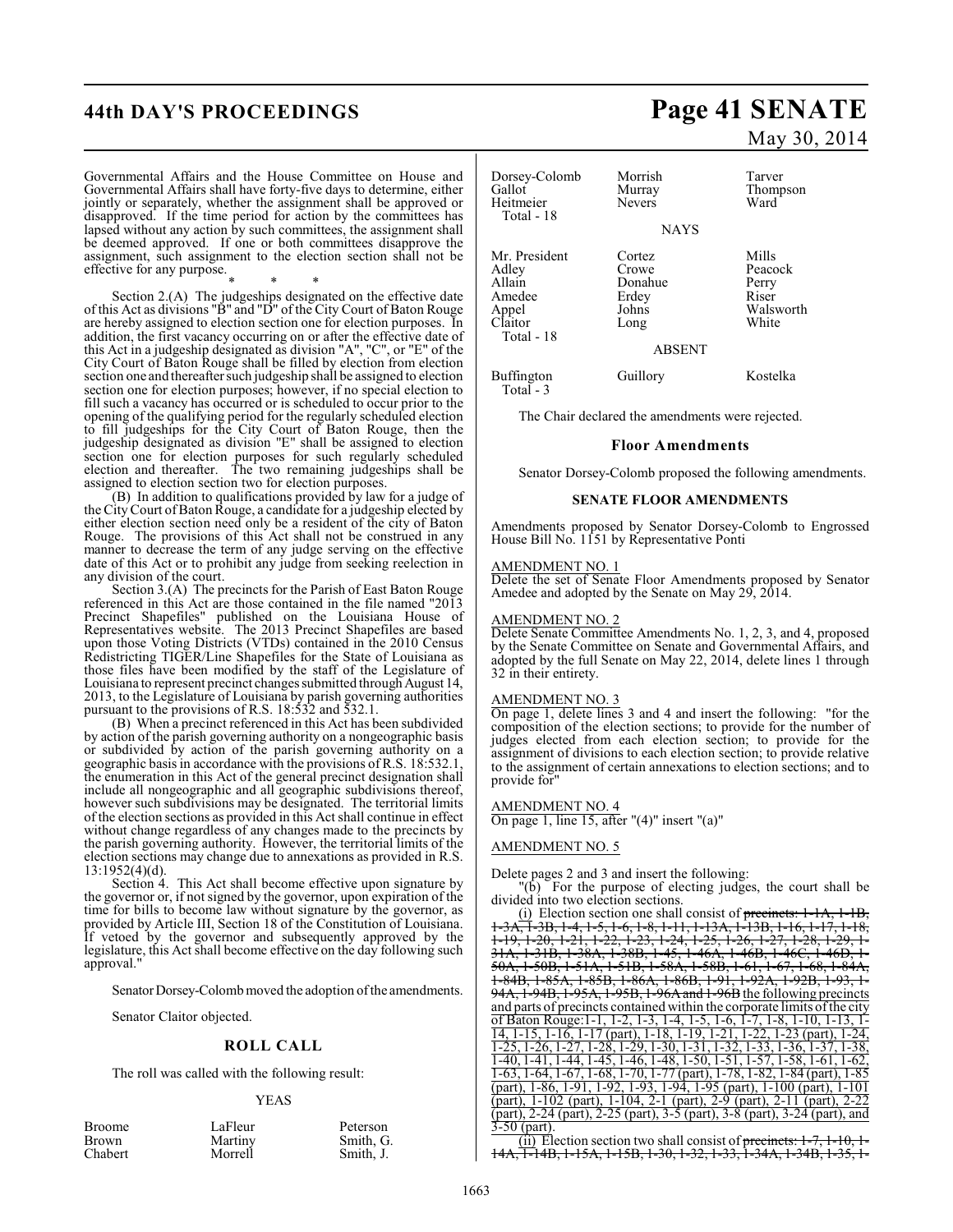## **Page 42 SENATE 44th DAY'S PROCEEDINGS**

May 30, 2014

36A, 1-36B, 1-36C, 1-36D, 1-37, 1-39, 1-40,<br>1-48A, 1-48B, 1-49A, 1-49B, 1-52A, 1-52B 1-48A, 1-48B, 1-49A, 1-49B, 1-52A, 1-52B, 1-53A, 1-53B, 1-53C, 1-53D, 1-54A, 1-54B, 1-55A, 1-55B, 1-56A, 1-56B,<br>60A, 1-60B, 1-62, 1-63, 1-64, 1-65, 1-69A, 1-69B, 1-1 1-60B, 1-62, 1-63, 1-64, 1-65, 1-69A, 1-69B<br>1-71D, 1-72A, 1-72B, 1-72C, 1-73A, 1-73B 71C, 1-71D, 1-72A, 1-72B, 1-72C, 1-73A, 1-73B, 1-74A, 1-74B, 1- 74C, 1-75A, 1-75B, 1-75C, 1-75D, 1-76A, 1-76B, 1-76C, 1-76D, 1- 78A, 1-78B, 1-79, 1-80, 1-81, 1-82A, 1-82B, 1-82C, 1-82D, 1-83A,<br>1-83B, 1-87, 1-88A, 1-88B, 1-89, 1-90, 1-97, 1-98A, 1-98B, 1-99A, <del>1-88A, 1-88B, 1-89, 1-90, 1-97</del> 1-99B, and 1-99C the following precincts and parts of precincts contained within the corporate limits of the city of Baton Rouge:1-9, <u>1-12, 1-34, 1-35, 1-39, 1-42, 1-43, 1-47, 1-49, 1-52, 1-53, 1-54, 1-55,</u> 1-56, 1-59, 1-60, 1-65 (part), 1-66, 1-69, 1-71, 1-72, 1-73, 1-74, 1-75, 1-80 (part), 1-81, 1-83, 1-87, 1-88 (part), 1-89 (part), 1-90, 1-97 (part), 1-98, 1-99 (part), 1-103, 1-105 (part), 1-107 (part), 3-7 (part), 3-10 (part), 3-11 (part), 3-12 (part), 3-17 (part), 3-21 (part), 3-23 (part), 3-27 (part), 3-28 (part), 3-29 (part), 3-31 (part), 3-32 (part), 3-51 (part), 3-52 (part), and 3-55 (part).

(c) Two Three judges shall be elected by election section one, and three two judges shall be elected by election section two.

(d) The metropolitan council for the city of Baton Rouge, parish of East Baton Rouge is hereby authorized to assign annexations which are approved subsequent to June 15, 1993, the effective date of Act No. 609 of the 1993 Regular Session of the Legislature, May 26, 2010, to the appropriate election section. After each such assignment, the metropolitan council shall submit the assignment by certified mail or by hand delivery with receipt to the Senate Committee on Senate and Governmental Affairs and the House Committee on House and Governmental Affairs for approval. Upon the receipt of the submission, the Senate Committee on Senate and Governmental Affairs and the House Committee on House and Governmental Affairs shall have forty-five days to determine, either jointly or separately, whether the assignment shall be approved or disapproved. If the time period for action by the committees has lapsed without any action by such committees, the assignment shall be deemed approved. If one or both committees disapprove the assignment, such assignment to the election section shall not be effective for any purpose.

\* \* \* Section 2.(A) The judgeships designated on the effective date of this Act as divisions "B" and "D" of the City Court of Baton Rouge are hereby assigned to election section one for election purposes. In addition, the first vacancy occurring on or after the effective date of this Act in a judgeship designated as division "A", "C", or "E" of the City Court of Baton Rouge shall be filled by election from election section one and thereafter such judgeship shall be assigned to election section one for election purposes; however, if no special election to fill such a vacancy has occurred or is scheduled to occur prior to the opening of the qualifying period for the regularly scheduled election to fill judgeships for the City Court of Baton Rouge, then the judgeship designated as division "E" shall be assigned to election section one for election purposes for such regularly scheduled election and thereafter. The two remaining judgeships shall be assigned to election section two for election purposes.

 $(B)$  In addition to qualifications provided by law for a judge of the City Court of Baton Rouge, a candidate for a judgeship elected by either election section need only be a resident of the city of Baton Rouge. The provisions of this Act shall not be construed in any manner to decrease the term of any judge serving on the effective date of this Act or to prohibit any judge from seeking reelection in any division of the court.

Section 3.(A) The precincts for the Parish of East Baton Rouge referenced in this Act are those contained in the file named "2013 Precinct Shapefiles" published on the Louisiana House of Representatives website. The 2013 Precinct Shapefiles are based upon those Voting Districts (VTDs) contained in the 2010 Census Redistricting TIGER/Line Shapefiles for the State of Louisiana as those files have been modified by the staff of the Legislature of Louisiana to represent precinct changes submitted through August 14, 2013, to the Legislature of Louisiana by parish governing authorities pursuant to the provisions of R.S. 18:532 and 532.1.

(B) When a precinct referenced in this Act has been subdivided by action of the parish governing authority on a nongeographic basis or subdivided by action of the parish governing authority on a geographic basis in accordance with the provisions of R.S. 18:532.1, the enumeration in this Act of the general precinct designation shall include all nongeographic and all geographic subdivisions thereof, however such subdivisions may be designated. The territorial limits of the election sections as provided in this Act shall continue in effect without change regardless of any changes made to the precincts by the parish governing authority. However, the territorial limits of the election sections may change due to annexations as provided in R.S. 13:1952(4)(d).

Section 4. This Act shall become effective upon signature by the governor or, if not signed by the governor, upon expiration of the time for bills to become law without signature by the governor, as provided by Article III, Section 18 of the Constitution of Louisiana. If vetoed by the governor and subsequently approved by the legislature, this Act shall become effective on the day following such approval."

Senator Dorsey-Colomb moved the adoption of the amendments.

Senator Claitor objected.

#### **ROLL CALL**

The roll was called with the following result:

#### YEAS

| <b>Broome</b><br>Brown<br>Buffington<br>Chabert<br>Dorsey-Colomb<br>Gallot<br>Total - 18 | Heitmeier<br>LaFleur<br>Mills<br>Morrell<br>Murray<br><b>Nevers</b><br>NAYS | Peterson<br>Smith, G.<br>Smith, J.<br>Tarver<br>Thompson<br>Ward |
|------------------------------------------------------------------------------------------|-----------------------------------------------------------------------------|------------------------------------------------------------------|
| Mr. President<br>Adley<br>Allain<br>Amedee<br>Appel<br>Claitor<br>Total - 18             | Cortez<br>Crowe<br>Donahue<br>Erdey<br>Johns<br>Long<br><b>ABSENT</b>       | Martiny<br>Peacock<br>Perry<br>Riser<br>Walsworth<br>White       |
| Guillory<br>Total - 3                                                                    | Kostelka                                                                    | Morrish                                                          |
|                                                                                          | The Chair declared the emendments were rejected                             |                                                                  |

The Chair declared the amendments were rejected.

Senator Gallot moved to place the amended bill on the Involuntary Calendar.

Senator Claitor objected.

#### **ROLL CALL**

The roll was called with the following result:

#### YEAS

| Amedee<br><b>Broome</b><br>Brown<br><b>Buffington</b><br>Chabert<br>Cortez<br>Dorsey-Colomb<br>Gallot<br>Total - 24 | Heitmeier<br>Johns<br>Kostelka<br>LaFleur<br>Long<br>Martiny<br>Mills<br>Morrell<br><b>NAYS</b> | Murray<br>Peacock<br>Perry<br>Peterson<br>Smith, G.<br>Tarver<br>Thompson<br>Ward |
|---------------------------------------------------------------------------------------------------------------------|-------------------------------------------------------------------------------------------------|-----------------------------------------------------------------------------------|
| Mr. President                                                                                                       | Claitor                                                                                         | Nevers                                                                            |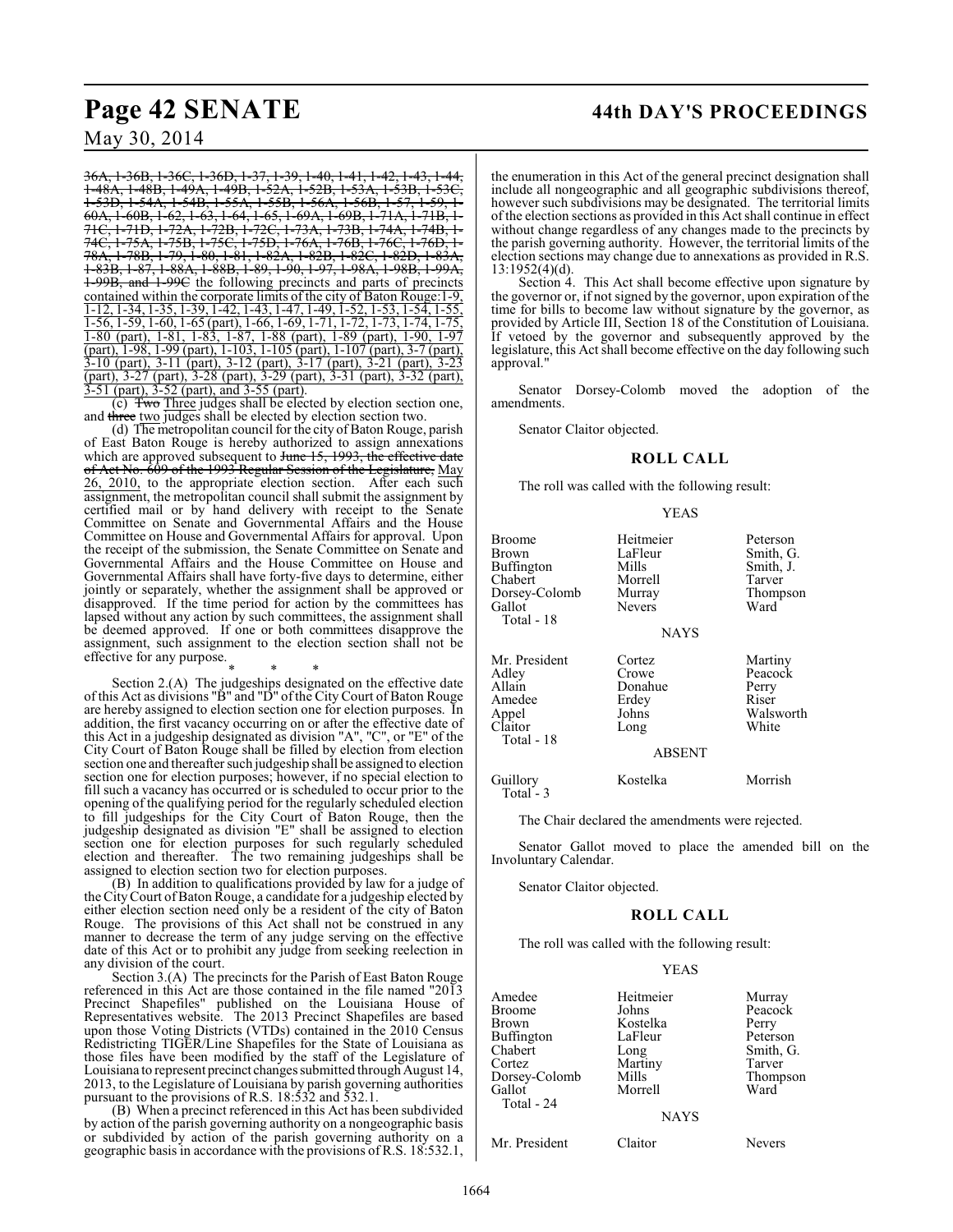# **44th DAY'S PROCEEDINGS Page 43 SENATE**

### Adley Crowe Riser<br>Allain Donahue Wals Donahue Walsworth<br>
Erdey White Appel Total - 12 ABSENT

Guillory Morrish Smith, J. Total - 3

The Chair declared the amended bill was placed on the Involuntary Calendar.

### **Rules Suspended**

Senator Adley asked for and obtained a suspension of the rules to call from the table House Bill No. 629 which was passed earlier today.

# **HOUSE BILL NO. 629—** BY REPRESENTATIVE ST. GERMAIN

A JOINT RESOLUTION

Proposing to amend Article VII, Section 27(A) and to add Article VII, Section 10.3(A)(2)(a)(iv) of the Constitution of Louisiana, to provide with respect to special treasury funds; to provide for the deposit of certain excess mineral revenues into the Transportation Trust Fund; to provide for the use of monies deposited into the fund; to provide for submission of the proposed amendment to the electors; and to provide for related matters.

#### **Motion to Reconsider Vote**

Senator Adley asked for and obtained a suspension of the rules to reconsider the vote by which House Bill No. 629 passed and was laid on the table.

Without objection, so ordered.

#### **Reconsideration**

The vote by which House Bill No. 629 passed was reconsidered.

#### **Floor Amendments**

Senator Adley proposed the following amendments.

#### **SENATE FLOOR AMENDMENTS**

Amendments proposed by Senator Adley to Re-Reengrossed House Bill No. 629 by Representative St. Germain

#### AMENDMENT NO. 1

Delete Senate Floor Amendment Nos. 1 through 6 proposed by Senator Adley and adopted by the Senate on May 30, 2014

#### AMENDMENT NO. 2

In Senate Committee Amendment No. 10, proposed by the Senate Committee on Finance and adopted by the Senate on May 29, 2014, on page 2, delete lines 25 through 28 and insert the following: "deposits shall be made to the account in an amount not to exceed fifty million dollars. In addition, the legislature may appropriate additional monies into the account. Deposits into the Transportation Stabilization Account shall not exceed the amount of five hundred million dollars. Monies in the account shall be transferred to the Transportation Trust Fund to be used for planning, design, construction, and maintenance connected with the state highway program and the capitalization of a state infrastructure bank, and shall not be used for state police for traffic control purposes.

#### AMENDMENT NO. 3

In Senate Committee Amendment No. 14, proposed by the Senate Committee on Finance and adopted by the Senate on May 29, 2014, on page 3, delete line 13 and insert the following:  $"10(D)(2)(d)$ ,

# May 30, 2014

10.3(A)(2)(a)(introductory paragraph), 10.5(B), and 27(A); Adds Article"

#### AMENDMENT NO. 4

Delete Senate Committee Amendment Nos. 1, 6, and 11 proposed by the Senate Committee on Finance and adopted by the Senate on May 29, 2014

#### AMENDMENT NO. 5

On page 1, line 2, change "27(A)" to " $10(D)(2)(d)$ ,  $10.3(\text{\AA})(\text{\AA})(\text{\AA})$ (introductory paragraph),  $10.5(\text{\AA})$ , and  $27(\text{\AA})$ "

#### AMENDMENT NO. 6

On page 1, delete line 11, and insert the following: "amend Article VII, Section 10(D)(2)(d), 10.3(A)(2)(a)(introductory paragraph), 10.5(B), and 27(A) and to add Article VII, Section  $10.3(A)(2)$ (c) and  $(C)(5)$  of the"

#### AMENDMENT NO. 7

On page 1, between lines 12 and 13, insert the following: "§10. Expenditure of State Funds Section 10.

(D) Appropriations.

\* \* \* (2) Except as otherwise provided in this constitution, the appropriation or allocation of any money designated in the official forecast as nonrecurring shall be made only for the following purposes:

\* \* \*

\* \* \* (d) Providing for allocation or appropriation for deposit into the Budget and Transportation Stabilization Fund established in Article VII, Section 10.3 of this constitution. \* \* \*"

#### AMENDMENT NO. 8

On page 2, between lines 10 and 11, insert the following: "§10.5. Mineral Revenue Audit and Settlement Fund

\* \* \* (B) After making the allocations provided for in Paragraph (A), the treasurer shall then deposit in and credit to the Mineral Revenue Audit and Settlement Fund any such remaining revenues. Any revenues deposited in and credited to the fund shall be considered mineral revenues from severance taxes, royalty payments, bonus payments, or rentals for purposes of determining deposits and credits to be made in and to the Coastal Protection and Restoration Fund as provided in Article VII, Section 10.2 of this constitution. Any revenues deposited in and credited to the fund shall not be considered mineral revenues for purposes of the Budget and Transportation Stabilization Fund as provided in Article VII, Section 10.3 of this constitution. Money in the fund shall be invested as provided by law. The earnings realized in each fiscal year on the investment of monies in the Mineral Revenue Audit and Settlement Fund shall be deposited in and credited to the Mineral Revenue Audit and Settlement Fund. \* \* \*"

#### AMENDMENT NO. 9

On page 3, delete lines 14 through 29, and on page 4, delete lines 1 through 5, and insert the following:

 $\Gamma(2)$  Beginning in the 2018-2019 fiscal year and in each fiscal year thereafter, the state treasurer shall transfer an amount not to exceed fifty million dollars of the monies in the Transportation Stabilization Account in the Budget and Transportation Stabilization Fund into the Transportation Trust Fund to be expended and used for planning, design, construction, and maintenance connected with the state highway program, and shall not be used for state police for traffic control purposes. In the event that a state infrastructure bank is established by law, then such monies may be used for the capitalization of the state infrastructure bank.'

On motion of Senator Adley, the amendments were adopted.

The bill was read by title. Senator Adley moved the final passage of the amended bill.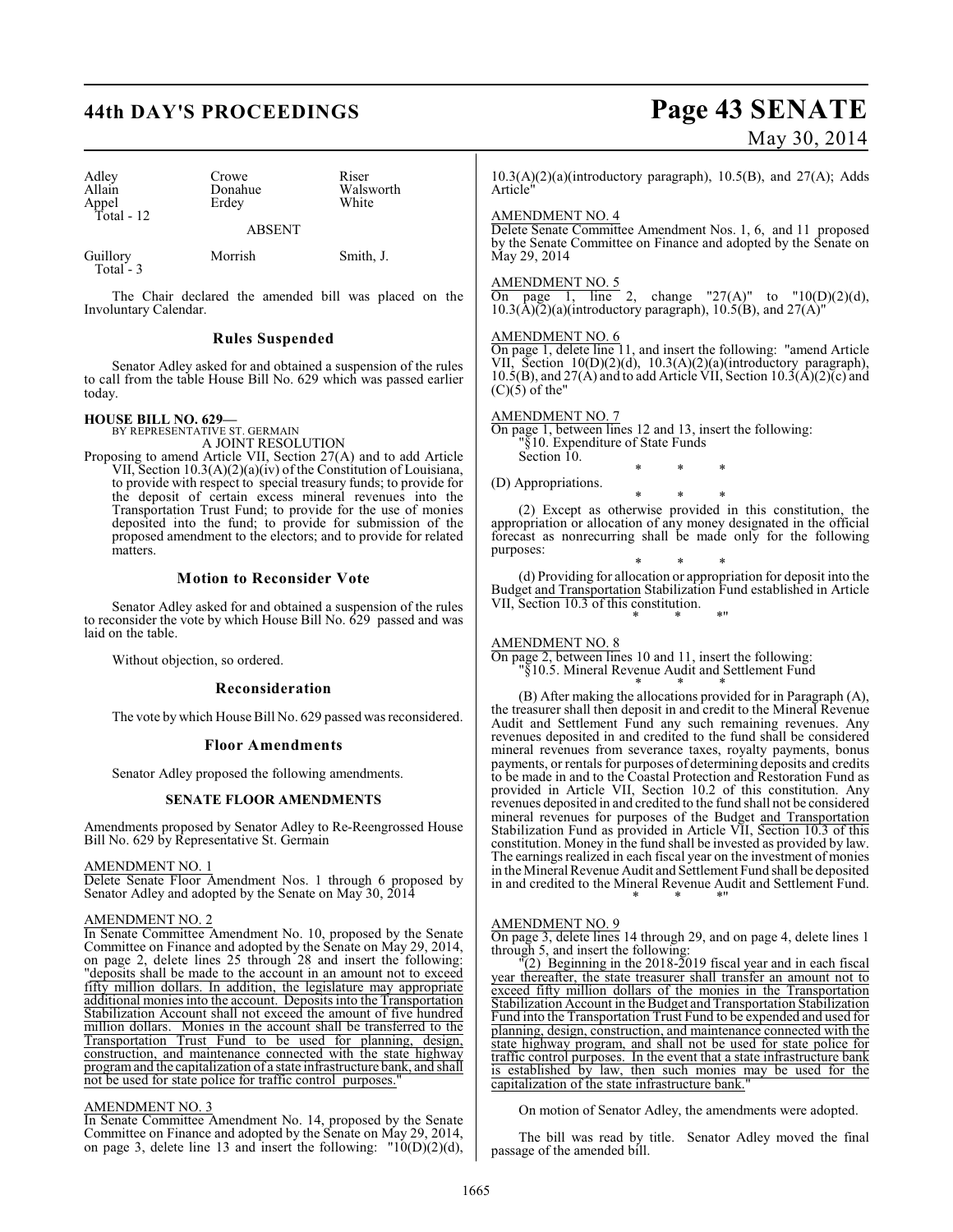### **ROLL CALL**

The roll was called with the following result:

#### YEAS

| Mr. President<br>Adley<br>Allain<br>Amedee<br>Appel<br><b>Broome</b><br><b>Brown</b><br>Buffington<br>Chabert<br>Claitor<br>Cortez<br>Crowe<br>Total - 34 | Donahue<br>Dorsey-Colomb<br>Gallot<br>Heitmeier<br>Johns<br>LaFleur<br>Long<br>Martiny<br>Mills<br>Morrell<br>Murray<br>Peacock<br><b>NAYS</b> | Perry<br>Peterson<br>Riser<br>Smith, G.<br>Smith, J.<br>Tarver<br>Thompson<br>Walsworth<br>Ward<br>White |
|-----------------------------------------------------------------------------------------------------------------------------------------------------------|------------------------------------------------------------------------------------------------------------------------------------------------|----------------------------------------------------------------------------------------------------------|
| Total - 0                                                                                                                                                 | <b>ABSENT</b>                                                                                                                                  |                                                                                                          |

|                                 | .                   |               |
|---------------------------------|---------------------|---------------|
| Erdey<br>Guillory<br>Total $-5$ | Kostelka<br>Morrish | <b>Nevers</b> |

The Chair declared the amended bill was passed and ordered it returned to the House. Senator Adley moved to reconsider the vote by which the bill was passed and laid the motion on the table.

### **House Bills and Joint Resolutions on Third Reading and Final Passage, Subject to Call**

#### **Called from the Calendar**

Senator Adley asked that House Bill No. 884 be called from the Calendar.

#### **HOUSE BILL NO. 884—** BY REPRESENTATIVE ST. GERMAIN

AN ACT

To enact R.S. 39:94(A)(2)(a)(iv), relative to special treasury funds; to provide with respect to deposits into the Budget Stabilization Fund; to provide for effectiveness; and to provide for related matters.

#### **Floor Amendments**

Senator Adley proposed the following amendments.

#### **SENATE FLOOR AMENDMENTS**

Amendments proposed by Senator Adley to Reengrossed House Bill No. 884 by Representative St. Germain

#### AMENDMENT NO. 1

In Senate Committee Amendment No. 5 proposed by the Senate Committee on Finance and adopted by the Senate on May 29, 2014, on page 1, delete line 44 and on page 2, delete lines 1 through 5, and insert the following: "be made to the account in an amount not to exceed fifty million dollars. The legislature may appropriate The legislature may appropriate additional monies to the account. Deposits from revenues into the Transportation Stabilization Account shall not exceed the amount of five hundred million dollars. Monies in the account shall be transferred to the Transportation Trust Fund to be used for planning, design, construction, and maintenance connected with the state highway program and the capitalization of a state infrastructure bank, and shall not be used for state police for traffic control purposes. \* \* \*

# **Page 44 SENATE 44th DAY'S PROCEEDINGS**

(C) The money in the fund shall not be available for appropriation or use"

AMENDMENT NO. 2

Delete Senate Committee Amendment No. 1 proposed by the Senate Committee on Finance and adopted by the Senate on May 29, 2014

#### AMENDMENT NO. 3

Total - 5

On page 1, line 2, after "To" insert "amend and reenact R.S.  $39:94$ (C)(introductory paragraph)" and change "R.S.  $39:94(A)(2)(a)(iv)$ " to "R.S.  $39:94(A)(2)(c)$  and  $(C)(5)$ "

On motion of Senator Adley, the amendments were adopted.

The bill was read by title. Senator Adley moved the final passage of the amended bill.

### **ROLL CALL**

The roll was called with the following result:

#### YEAS

| Mr. President<br>Adley<br>Allain<br>Amedee<br>Appel<br><b>Broome</b><br>Brown<br><b>Buffington</b><br>Chabert<br>Claitor<br>Cortez<br>Crowe | Donahue<br>Dorsey-Colomb<br>Gallot<br>Heitmeier<br>Johns<br>LaFleur<br>Long<br>Martiny<br>Mills<br>Morrell<br>Morrish<br>Murray | <b>Nevers</b><br>Peacock<br>Perry<br>Peterson<br>Riser<br>Smith, G.<br>Tarver<br>Thompson<br>Walsworth<br>White |
|---------------------------------------------------------------------------------------------------------------------------------------------|---------------------------------------------------------------------------------------------------------------------------------|-----------------------------------------------------------------------------------------------------------------|
| Total - 34                                                                                                                                  | <b>NAYS</b>                                                                                                                     |                                                                                                                 |
| Total - 0                                                                                                                                   | <b>ABSENT</b>                                                                                                                   |                                                                                                                 |
| Erdey<br>Guillory                                                                                                                           | Kostelka<br>Smith, J.                                                                                                           | Ward                                                                                                            |

The Chair declared the amended bill was passed and ordered it returned to the House. Senator Adley moved to reconsider the vote by which the bill was passed and laid the motion on the table.

#### **Conference Committee Reports Received**

#### May 30, 2014

**HOUSE BILL NO. 690—** BY REPRESENTATIVES BROADWATER, HENRY BURNS, CARMODY,<br>CARTER, CHAMPAGNE, HENRY, IVEY, JEFFERSON, PRICE,<br>REYNOLDS, AND SMITH

AN ACT

To enact R.S. 38:2212.1(N), relative to group purchasing of school materials, equipment, and supplies; to authorize public school districts and public schools to participate in a purchasing cooperative for the purchase of school materials, equipment, and supplies; to provide for definitions; and to provide for related matters.

The Conference Committee Reports for the above legislative instruments lie over under the rules.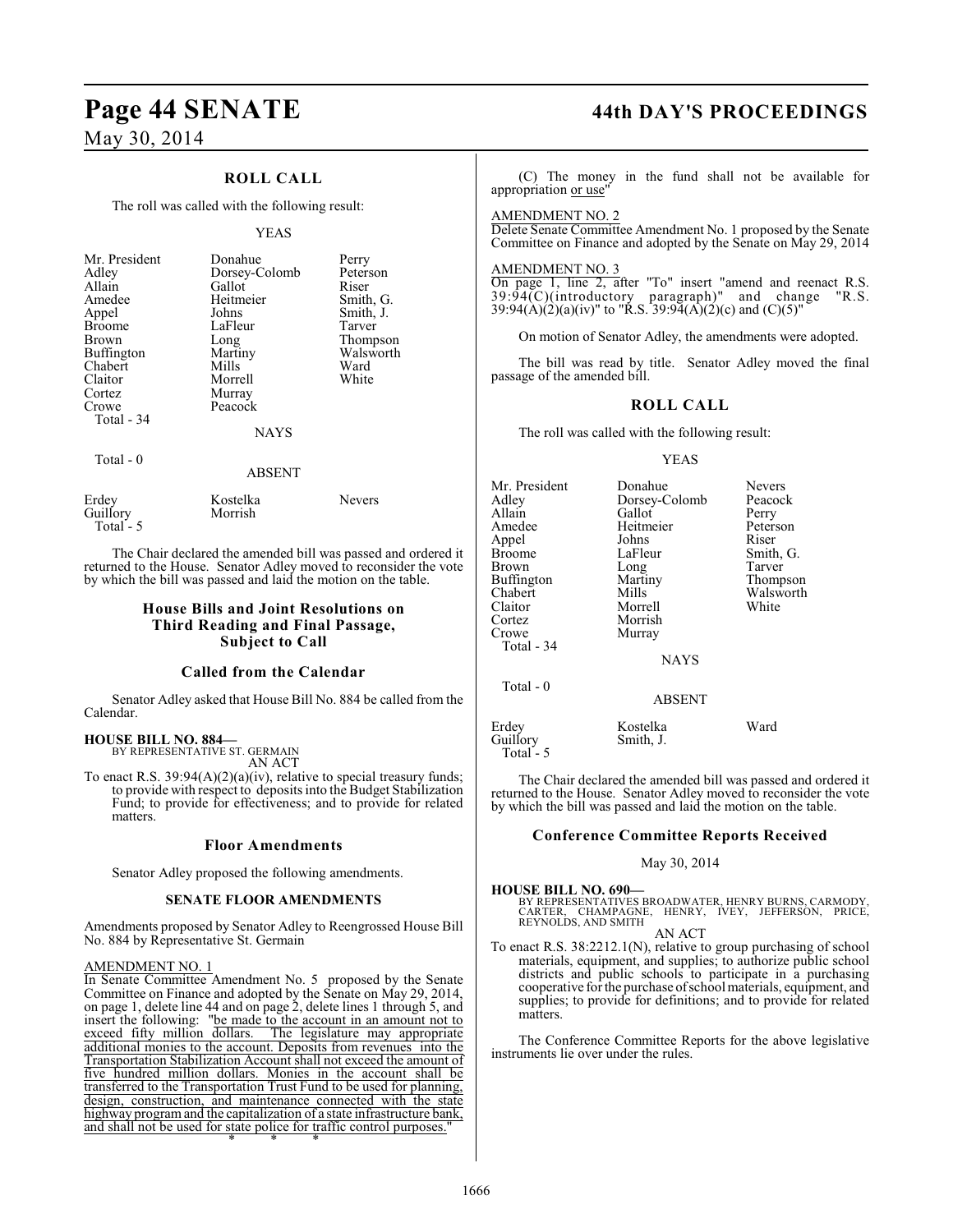## **44th DAY'S PROCEEDINGS Page 45 SENATE**

#### **Message to the Governor**

#### **SIGNED SENATE BILLS**

### May 30, 2014

To the Honorable Governor of the State of Louisiana:

The President of the Senate and the Speaker of the House of Representatives have signed the following Senate Bills:

#### **SENATE BILL NO. 14—** BY SENATOR GUILLORY

#### AN ACT

To amend and reenact R.S.  $11:102(B)(3)(d)(vi)$ , relative to the liabilities of the Louisiana School Employees' Retirement System; to provide for payment of such liabilities; to provide for employer contributions; to provide for an effective date; and to provide for related matters.

### **SENATE BILL NO. 24—**

BY SENATOR GUILLORY

AN ACT

To amend and reenact R.S.  $11:2173(A)(1)$  and  $(6)$ , relative to the Sheriffs' Pension and Relief Fund; to provide relative to membership of the board of trustees; to specify terms of office and designations; to provide for an effective date; and to provide for related matters.

#### **SENATE BILL NO. 138—** BY SENATOR MILLS

AN ACT

To enact R.S. 32:412(M) and R.S. 40:1321(M), relative to drivers' licenses and special identification cards; to provide for the exhibition of the logo of any Louisiana university on a driver's license and special identification card; to authorize collection of a university logo fee, if any, as established by any Louisiana university for the use and display of its logo; to provide for the disbursement of such logo fees collected to the foundation of such universities; and to provide for related matters.

#### **SENATE BILL NO. 183—** BY SENATOR MILLS

AN ACT

To enact R.S. 33:4690.13, relative to local governing authorities, the state and political subdivisions of the state; to provide additional notice to property owners of public works projects; and to provide for related matters.

**SENATE BILL NO. 261—**<br>BY SENATORS JOHNS, MORRISH AND JOHN SMITH AND<br>REPRESENTATIVES DANAHAY, FRANKLIN, GEYMANN, GUINN,<br>KLECKLEY AND HILL

AN ACT

To amend and reenact R.S. 34:202(A), relative to the Lake Charles Harbor and Terminal District; to provide relative to the board of commissioners; and to provide for related matters.

### **SENATE BILL NO. 280—** BY SENATORS BROWN AND GARY SMITH

AN ACT

To amend and reenact R.S. 34:2473(E), relative to ports; to authorize the Port of South Louisiana to enter lease agreements for not more than eighty years; and to provide for related matters.

## **SENATE BILL NO. 315—** BY SENATOR DONAHUE

AN ACT

To enact R.S. 39:196(C) and 1554(J), relative to procurement; to provide relative to group purchasing and cooperative purchasing provisions by certain public postsecondary education institutions; to provide for an effective date; and to provide for related matters.

#### **SENATE BILL NO. 316—**

BY SENATOR DONAHUE AN ACT

To amend and reenact R.S. 38:2191(B) and (D), relative to public contracts; to provide with respect to progressive stage payments made under public contracts; to provide with respect to payment of change orders made under public contracts; and to provide for related matters.

#### **SENATE BILL NO. 321—** BY SENATOR RISER

AN ACT

To amend and reenactR.S. 39:128(B)(1) and (4)(b) and to enact R.S.  $39:1367(E)(2)(b)(vi)$ , relative to capital outlay; to provide an exemption from the capital outlay procedure and capital outlay bill for certain university and higher education projects of less than or equal to one million dollars; to authorize the incurrence of short term loans not to exceed one year for such projects; to provide that such loans shall not constitute or create a debt of the state; to provide that such loans shall not be included in the definition of net state tax supported debt; and to provide for related matters.

#### **SENATE BILL NO. 395—** BY SENATOR ALLAIN

AN ACT

To amend and reenact R.S.  $56:700.2(A)(4)$  and  $(C)(2)$  and to enact R.S. 56:700.6, relative to the Fishermen's Gear Compensation Fund; to provide a termination date for deposits from the fund; to provide an exemption for certain fees; to provide a termination date for the fund; to provide terms, conditions, and requirements; and to provide for related matters.

#### **SENATE BILL NO. 435—** BY SENATOR PERRY

AN ACT

To enact R.S. 47:338.212, relative to the city of Scott; to authorize the city to levy a hotel occupancy tax; to provide for the use of tax revenues; to provide for an effective date; and to provide for related matters.

#### **SENATE BILL NO. 564—** BY SENATOR MILLS

AN ACT

To enact R.S.  $33:2541.1(B)(1)(c)$ , relative to the city of St. Martinville; to provide relative to the position of deputy chief of police; to include certain qualifications for deputy chief of police for the city of St. Martinville; to provide for an effective date; and to provide for related matters.

**SENATE BILL NO. 54—** BY SENATOR BROOME

#### AN ACT

To amend and reenact Children's Code Articles 793.1, 793.3 and 793.4, relative to early intervention programs; to authorize the program in East Baton Rouge Parish; to provide certain procedures, terms, conditions and fees; to provide for a method of collecting and depositing fees to fund such early intervention program; and to provide for related matters.

**SENATE BILL NO. 71—** BY SENATOR MORRELL

AN ACT

To amend and reenact R.S. 37:3708 and 3715(6), relative to the Behavior Analyst Practice Act; to provide for registration of line technicians; to provide for persons and practices not affected by the practice act; and to provide for related matters.

**SENATE BILL NO. 185—** BY SENATOR MILLS

#### AN ACT

To amend and reenact R.S. 28:53(F), relative to emergency certificates; to provide for the use of a copy of the emergency certificate transmitted by facsimile or other electronic device; and to provide for related matters.

May 30, 2014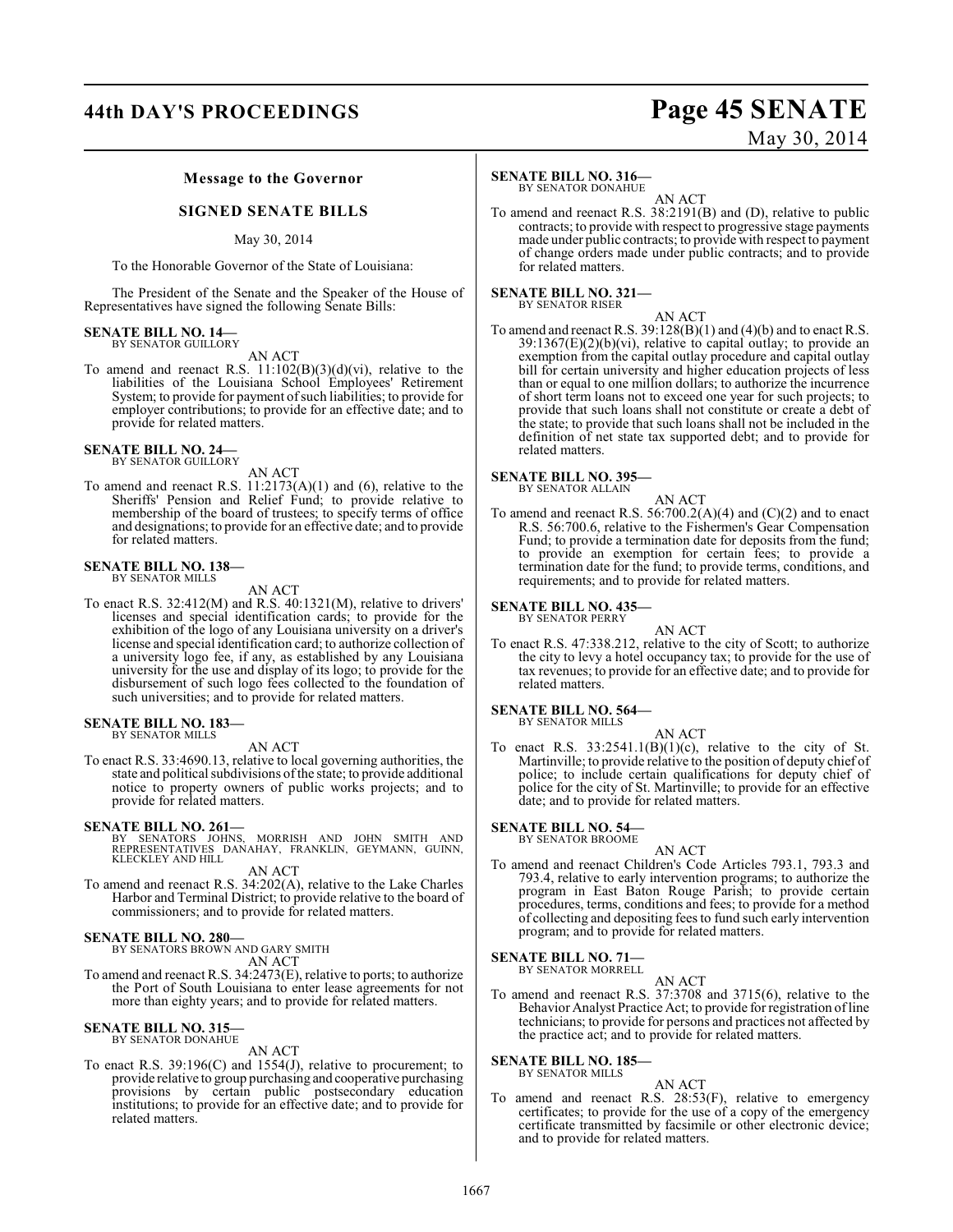# Page 46 SENATE 44th DAY'S PROCEEDINGS

May 30, 2014

### **SENATE BILL NO. 191—**

BY SENATORS MORRISH AND NEVERS AN ACT

To amend and reenact R.S. 17:2928(B), relative to the school and district accountability system; to require that International Baccalaureate, Advanced Placement, and dual enrollment courses be given equal status and recognition for purposes of determining school performance scores and letter grades; and to provide for related matters.

**SENATE BILL NO. 258—** BY SENATOR JOHNS

AN ACT

To amend and reenact the introductory paragraph of R.S. 40:4(A)(2), relative to the Sanitary Code; to provide relative to the rules and regulations of the Sanitary Code; to provide for the reporting of cases of communicable diseases and conditions; and to provide for related matters.

#### **SENATE BILL NO. 270—** BY SENATOR AMEDEE

AN ACT

To amend and reenact R.S. 18:1495.7(A) and R.S. 42:1114(C)(1) and (E) and to enact R.S. 42:1124.3(C)(3), (4), and (5), relative to personal financial disclosure; to require certain information on certain financial disclosure forms; to provide for enforcement of penalties for the failure to file financial disclosures; and to provide for related matters.

#### **SENATE BILL NO. 290—** BY SENATOR JOHNS

AN ACT

To amend and reenact Children's Code Articles 603(27), 612(A)(2), 615(B)(2), 619, 620, 624(A), (C)(1) and (D), the introductory paragraph of 625(A), 627(E) and (F), and 632(A) and (C) and to enact Children's Code Articles 626(E) and 627(G), relative to child in need of care; to provide relative to terms and definitions; to provide relative to child abuse reporting and investigation; to provide with respect to assignment of reports for investigation and assessment; to provide with respect to disposition of reports; to provide relative to procedures for protection of a child; to provide with respect to instanter orders of custody; to provide relative to continued custody hearing and custody order; to provide relative to rights and responsibilities of certain person; to provide relative time for filing of petition; to provide relative to grounds for continued safety plan; and to provide for related matters.

#### **SENATE BILL NO. 309—**

BY SENATOR BROOME AND REPRESENTATIVES BURFORD, COX, FRANKLIN, HILL, KATRINA JACKSON, LEBAS, JAY MORRIS, SIMON, STOKES, WHITNEY AND WILLMOTT

AN ACT

To amend and reenact R.S. 40:1091, relative to blood samples during pregnancy; to provide for rescreening for HIV and syphilis in the third trimester of pregnancy; to provide obligations of the physician; to provide for an effective date; and to provide for related matters.

### **SENATE BILL NO. 353—** BY SENATOR PEACOCK

AN ACT

To enact R.S. 44:4(48), relative to public records; to exempt certain jury selection records from public records; to exempt personal information of jurors from public records; and to provide for related matters.

#### **SENATE BILL NO. 403—** BY SENATOR MILLS

#### AN ACT

To enact R.S. 22:1080, relative to third party premium payments; to provide with respect to insurers acceptance of third party premium payments; to require acceptance of premium payments from certain state, federal, or tribal programs or publicly supported charities; and to provide for related matters.

#### **SENATE BILL NO. 500**

BY SENATOR HEITMEIER

AN ACT To enact R.S. 9:154.3 and R.S. 47:7019.2, relative to collection of tolls and fees; to provide for the refund of monies paid by certain persons for a toll violation during the amnesty period to the Department of Transportation and Development; to provide with respect to such refunds; to declare certain funds as abandoned unclaimed property; to provide for the disposition of certain abandoned unclaimed funds; to create the Crescent City Amnesty Refund Fund as a special fund in the state treasury and provide for the disposition of monies in the fund; and to provide for related matters.

### **SENATE BILL NO. 556—**

BY SENATORS JOHNS AND THOMPSON

AN ACT

To amend and reenact R.S. 40:1006(B), relative to the reporting of prescription monitoring information; to provide for reporting at a frequency to be determined by the Louisiana Board of Pharmacy; and to provide for related matters.

#### **SENATE BILL NO. 642—** BY SENATOR CROWE

AN ACT

To enact R.S.  $24:513(J)(1)(c)(v)$ , relative to the legislative auditor; to provide for audit requirements; to provide for additional audit requirements for certain entities in certain parishes; and to provide for related matters.

#### **SENATE BILL NO. 566—**

BY SENATOR CLAITOR AN ACT

To amend and reenact R.S. 48:1456(D), relative to Capital Area Transit System; to provide for certain action relative to the board of commissioners; to provide for an effective date; and to provide for related matters.

**SENATE BILL NO. 592—**<br>BY SENATOR MORRELL AND REPRESENTATIVES BROWN, BURRELL,<br>GUILLORY, HONORE, HOWARD, MORENO, NORTON AND<br>WOODRUFF

#### AN ACT

To amend and reenact R.S. 14:34.1(C), relative to the crime of second degree battery; to provide for the possible fines and penalties for commission of second degree battery; and to provide for related matters.

### **SENATE BILL NO. 593—**

BY SENATOR CROWE AN ACT

To enact R.S. 33:383.3, relative to municipal governing authorities; to provide for limitation of terms of elected officials; to provide for an election; to provide for an effective date; and to provide for related matters.

#### **SENATE BILL NO. 601—**

BY SENATOR AMEDEE

AN ACT To enact R.S. 33:381(C)(33), relative to the town of Sorrento; to provide for the abolition of the office of the chief of police and the police department; to provide for limitations and requirements on such abolition; to require voter approval; to authorize the municipality to contract for law enforcement services; to provide for an effective date; and to provide for related matters.

### **SENATE BILL NO. 608—**

BY SENATOR BROWN

AN ACT To amend and reenact Code of Criminal Procedure Art. 213 and to enact Code of Criminal Procedure Art. 202(F), relative to warrants of arrest; to prohibit the issuance of warrants of arrest for school employees under certain circumstances; and to provide for related matters.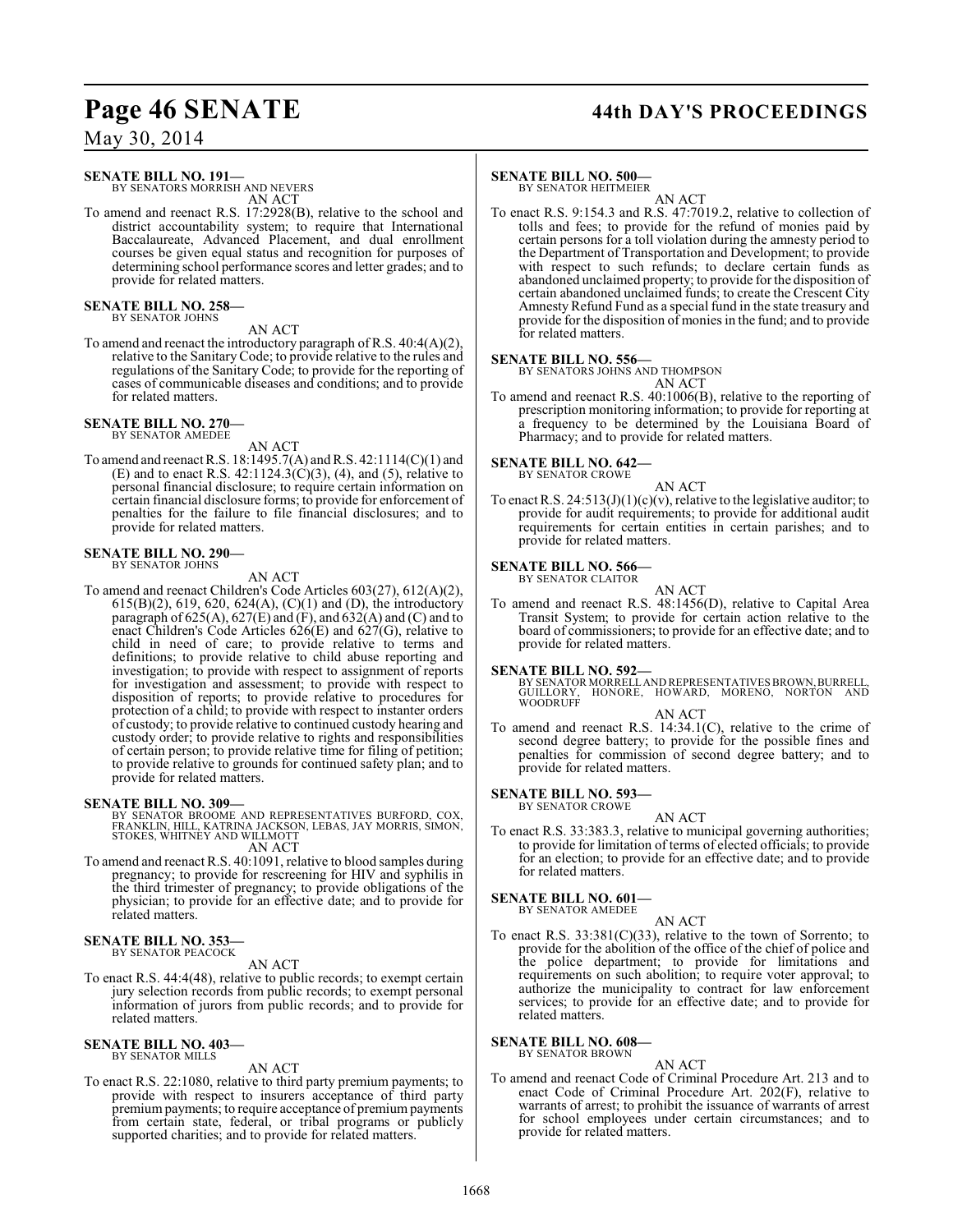# **44th DAY'S PROCEEDINGS Page 47 SENATE** May 30, 2014

and they are hereby presented for executive approval.

Respectfully submitted, GLENN A. KOEPP Secretary of the Senate

#### **Privilege Report of the Committee on Senate and Governmental Affairs**

#### **ENROLLMENTS**

Senator Amedee, Chairman on behalf of the Committee on Senate and Governmental Affairs, submitted the following report:

#### May 30, 2014

To the President and Members of the Senate:

I am directed by your Committee on Senate and Governmental Affairs to submit the following report:

The following Senate Concurrent Resolutions have been properly enrolled:

#### **SENATE CONCURRENT RESOLUTION NO. 96—** BY SENATOR HEITMEIER

A CONCURRENT RESOLUTION

To urge and request the Department of Health and Hospitals and the State Board of Elementary and Secondary Education jointly to assess water accessibility in Louisiana schools and report its findings to the legislature by February 1, 2015.

#### **SENATE CONCURRENT RESOLUTION NO. 135—**

BY SENATORS JOHNS, MORRISH AND JOHN SMITH AND<br>REPRESENTATIVES DANAHAY, FRANKLIN, GEYMANN, GUINN,<br>HENSGENS,HILLAND KLECKLEY

A CONCURRENT RESOLUTION

To commend and recognize the distinguished military history of the USS Orleck, docked in Lake Charles, and to designate the USS Orleck as the Official Vietnam Memorial Museum Ship for the State of Louisiana.

#### **SENATE CONCURRENT RESOLUTION NO. 148—** BY SENATOR BROOME

A CONCURRENT RESOLUTION

To urge and request that the Department of Public Safety and Corrections, Youth Services, office of juvenile justice report to the Legislature of Louisiana on or before February 1, 2015, on Louisiana's progress in conforming to and complying with the goals of juvenile justice reform outlined in Act No. 1225 of the 2003 Regular Session of the legislature.

#### **SENATE CONCURRENT RESOLUTION NO. 170—** BY SENATOR CORTEZ

A CONCURRENT RESOLUTION

To commend the St. Thomas More softball team upon winning the Class 4A state championship of the Louisiana High School Athletic Association for the second consecutive year.

# **SENATE CONCURRENT RESOLUTION NO. 171—** BY SENATOR GUILLORY

A CONCURRENT RESOLUTION

To commend posthumously Al J. Ransome for his service to the state of Louisiana and as a pioneer in the field of unemployment compensation cost control management.

#### **SENATE CONCURRENT RESOLUTION NO. 172—** BY SENATOR LONG

### A CONCURRENT RESOLUTION

To urge and request the office of conservation, in conjunction with the Public Service Commission, to study landowner's rights concerning expropriation or condemnation for the purpose of construction and operation of pipelines transmitting any form of hydrocarbon in a liquid or gaseous state.

#### **SENATE CONCURRENT RESOLUTION NO. 173—** BY SENATOR BROWN

A CONCURRENT RESOLUTION

To urge and request the Reentry Advisory Council to identify strategies to afford offenders committed to the Department of Public Safety and Corrections who are confined in parish correctional facilities the support necessary to enhance education, job skills and training, and needed behaviors to facilitate successful reentry upon release pursuant to the Reentry Advisory Council and Offender Rehabilitation Workforce Development Act and to provide needed mental health care for all committed to the Department of Public Safety and Corrections in need of such services, whether confined to a state or parish correctional facility, all to facilitate successful reentry upon release, and to urge and request the secretary of the department to take steps to carry out such strategies.

### **SENATE CONCURRENT RESOLUTION NO. 174—**

BY SENATORS ALARIO, ADLEY, ALLAIN, AMEDEE, APPEL, BROWNE, BROWNE, BOWNE, BOFINGTON, CHABERT, CLAITOR, CORTEZ, CROWE, DONAHUE, DORSEY-COLOMB, ERDEY, GALLOT, GUILLORY, MORRELL, MORRISH, MURRAY, NEVERS, PEACOCK, PERRY, METANI

#### A CONCURRENT RESOLUTION

To express the sincere and heartfelt condolences ofthe Legislature of Louisiana upon the passing of former Louisiana state representative, Terry Wayne Gee Sr.

**SENATE CONCURRENT RESOLUTION NO. 175—**<br>BY SENATORS ALARIO, ADLEY, ALLAIN, AMEDEE, APPEL, BROWNE, BROWN, BUFFINGTON, CHABERT, CLAITOR, CORTEZ, CROWE,<br>DONAHUE, DORSEY-COLOMB, ERDEY, GALIOT, GUILLORY, STELL HEITMEIER, JOHNS,

To express the sincere and heartfelt condolences of the Legislature of Louisiana upon the passing of John Maginnis, legendary Louisiana political journalist, publisher, and author.

> Respectfully submitted, "JODY" AMEDEE Chairman

The foregoing Senate Concurrent Resolutions were signed by the President of the Senate.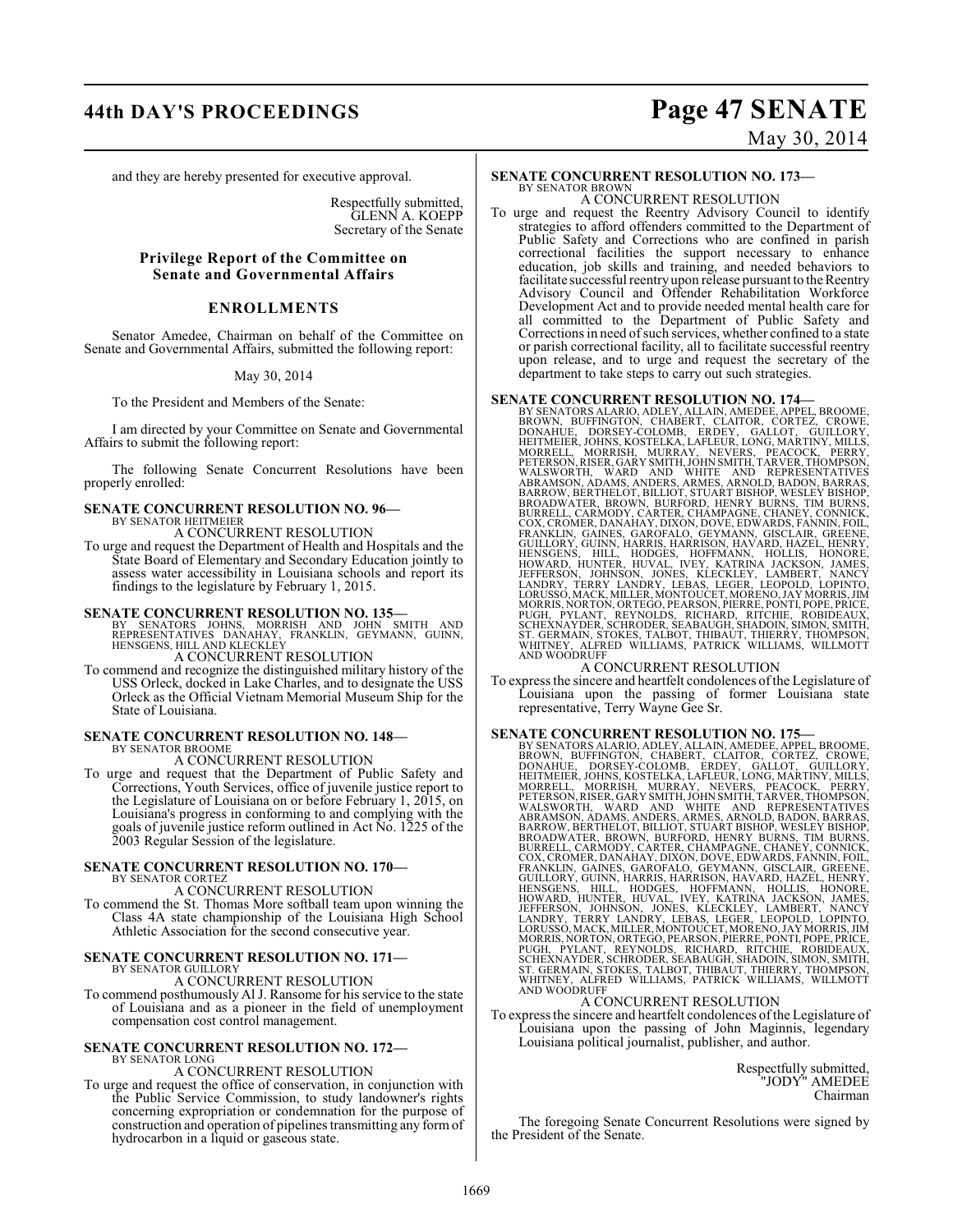## **Page 48 SENATE 44th DAY'S PROCEEDINGS**

May 30, 2014

#### **Privilege Report of the Committee on Senate and Governmental Affairs**

#### **ENROLLMENTS**

Senator Amedee, Chairman on behalf of the Committee on Senate and Governmental Affairs, submitted the following report:

#### May 30, 2014

To the President and Members of the Senate:

I am directed by your Committee on Senate and Governmental Affairs to submit the following report:

The following Senate Bills have been properly enrolled:

## **SENATE BILL NO. 20—** BY SENATOR GUILLORY

AN ACT

To amend and reenact R.S. 11:701(10), (11), (12), (24), and  $(33)(a)(i)$ ,  $(ii)(aa)$ , and  $(xiii)$  and  $(b)(i)$ ,  $702(A)$  and  $(B)$ ,  $723(A)(1), 781(B), 784(A), (C)(2),$  and  $(F), 784.1(A), (B), (C),$ and (D), 785.1(A) and (C), 792(A), (B), (C), and (D), and 826, to enact R.S.  $11:701(14.1)$ ,  $(22.1)$ , and  $(33)(a)(xiv)$  and  $781(C)$ , and to repeal R.S. 11:723(B), relative to the Teachers' Retirement System of Louisiana; to provide with respect to the tax qualification of the system; to make changes to the plan's provisions in conformity with federal requirements; to provide for an effective date; and to provide for related matters.

## **SENATE BILL NO. 25—**<br>BY SENATOR GUILLORY

AN ACT

To amend and reenact R.S. 11:1142, 1147(C)(2)(a)(ii), 1151(F)(1), 1151.1(A) and (C)(1), and 1206, to enact R.S. 11:1132.1, and to repeal R.S. 11:162(D), 1002(11), and 1144(A)(2), relative to the administration of the Louisiana School Employees' Retirement System; to provide for recovery of overpayments; to provide for disability and survivor benefits for certain members; to provide for technical corrections; to provide for an effective date; and to provide for related matters.

# **SENATE BILL NO. 184—** BY SENATOR MILLS

AN ACT

To authorize and provide for the lease of certain state property; to authorize the lease of certain state property in St. Martin Parish; to provide for the property description; to provide for reservation of mineral rights; to provide terms and conditions; to provide an effective date; and to provide for related matters.

#### **SENATE BILL NO. 186—** BY SENATOR MILLS

AN ACT

To enact R.S.  $33:2476(B)(1)(d)$  and  $(C)(4)$ , relative to the city of New Iberia municipal fire and police civil service system board; to provide for membership on the board; to provide for an effective date; and to provide for related matters.

#### **SENATE BILL NO. 194—**

BY SENATOR MILLS AND REPRESENTATIVE HAZEL

AN ACT To amend and reenact R.S. 37:1102(A), 1103(7), the introductory paragraph of (10), (11), and (12),  $1105(A)$ , (E), and (G),  $1106(A)(1)(a)$ , (c), (g), and (j) and (D)(1), 1107(A), (F), and (G), the introductory paragraph of  $1110(A)$ ,  $(A)(4)$  through  $(7)$ and (B) through (E), 1111(A), 1114, 1116(B)(3), (C), and (D), 1119, 1121, 1122(A), and 1123(A)(6), to enact R.S. 37:1103(13) and (14), and to repeal R.S.  $37:1113(6)$  and  $1117(D)$ , relative to mental health counselors; to provide for a provisional license as a provisional licensed marriage and family therapist; to provide for a provisional license as a provisional licensed professional counselor; to define a provisional licensed marriage and family

therapist and a provisional licensed professional counselor; to provide for quorum of the Louisiana Licensed Professional Counselors Board of Examiners; to provide with respect to a fee schedule; to provide for requirements for licensure of a professional counselor; to provide for a provisional license; to provide for a temporary license and a temporary provisional license; to provide for disciplinary authority; to provide with respect to penalties; to provide for privileged communications; to provide a provisional licensure for provisional marriage and family therapist; to provide for a temporary provisional marriage and family therapist license; to provide for the renewal of a provisional marriage and family counselor license; to provide for prohibited acts; to provide for authorization to obtain criminal history record information; to provide for an effective date; and to provide for related matters.

#### **SENATE BILL NO. 199—**

BY SENATOR MURRAY AND REPRESENTATIVE MILLER AN ACT

To enact R.S. 42:1157(A)(1)(d), relative to the assessment and collection of late filing fees by the Board of Ethics or its staff; to provide civil proceedings to collect such assessment; and to provide for related matters.

**SENATE BILL NO. 394—** BY SENATOR MORRELL

AN ACT

To enact R.S. 42:2.1(C) and (D), relative to boards and commissions; to prohibit individuals having outstanding fines, fees, or penalties pursuant to the Code of Governmental Ethics from serving on boards and commissions; to provide for definitions; and to provide for related matters.

## **SENATE BILL NO. 445—** BY SENATOR CROWE

AN ACT

To amend and reenact R.S. 13:1568.3, 1595, and 1595.1, relative to Orleans Parish Juvenile Court judges; to designate special divisions of the Orleans Parish Juvenile Court; to abolish specific judgeships upon the expiration of terms or vacancy in the Orleans Parish Juvenile Court; to provide relative to funding; and to provide for related matters.

**SENATE BILL NO. 598—** BY SENATORS ERDEY AND WALSWORTH AN ACT

To amend and reenact R.S. 39:1701(4), relative to cooperative purchasing; to authorize certain early childhood learning centers to conduct cooperative purchasing; and to provide for related matters.

### **SENATE BILL NO. 75—** BY SENATORS MORRELL, BUFFINGTON AND PEACOCK AN ACT

To enact R.S. 40:4.15, relative to public water systems; to provide with respect to certain disinfectant levels; to provide for exemptions; to provide for an annual report; and to provide for related matters.

#### **SENATE BILL NO. 110—** BY SENATOR RISER

AN ACT

To amend and reenact R.S. 47:1508(B)(11) and to enact R.S. 47:1508(B)(35), relative to the Department of Revenue; to provide for an exception to the duty of the secretary of the department to keep certain tax records confidential; to authorize the sharing or furnishing of certain information to the office of alcohol and tobacco control and other entities; and to provide for related matters.

#### **SENATE BILL NO. 179—**

BY SENATOR MORRISH

AN ACT To amend and reenact R.S. 17:4002.3(2) and (3), 4002.4(A)(1), (2)(a), (C), and (D), 4002.5(A) and (F), and 4002.6, and to repeal R.S. 17:4002.5(C) and (E), relative to the course choice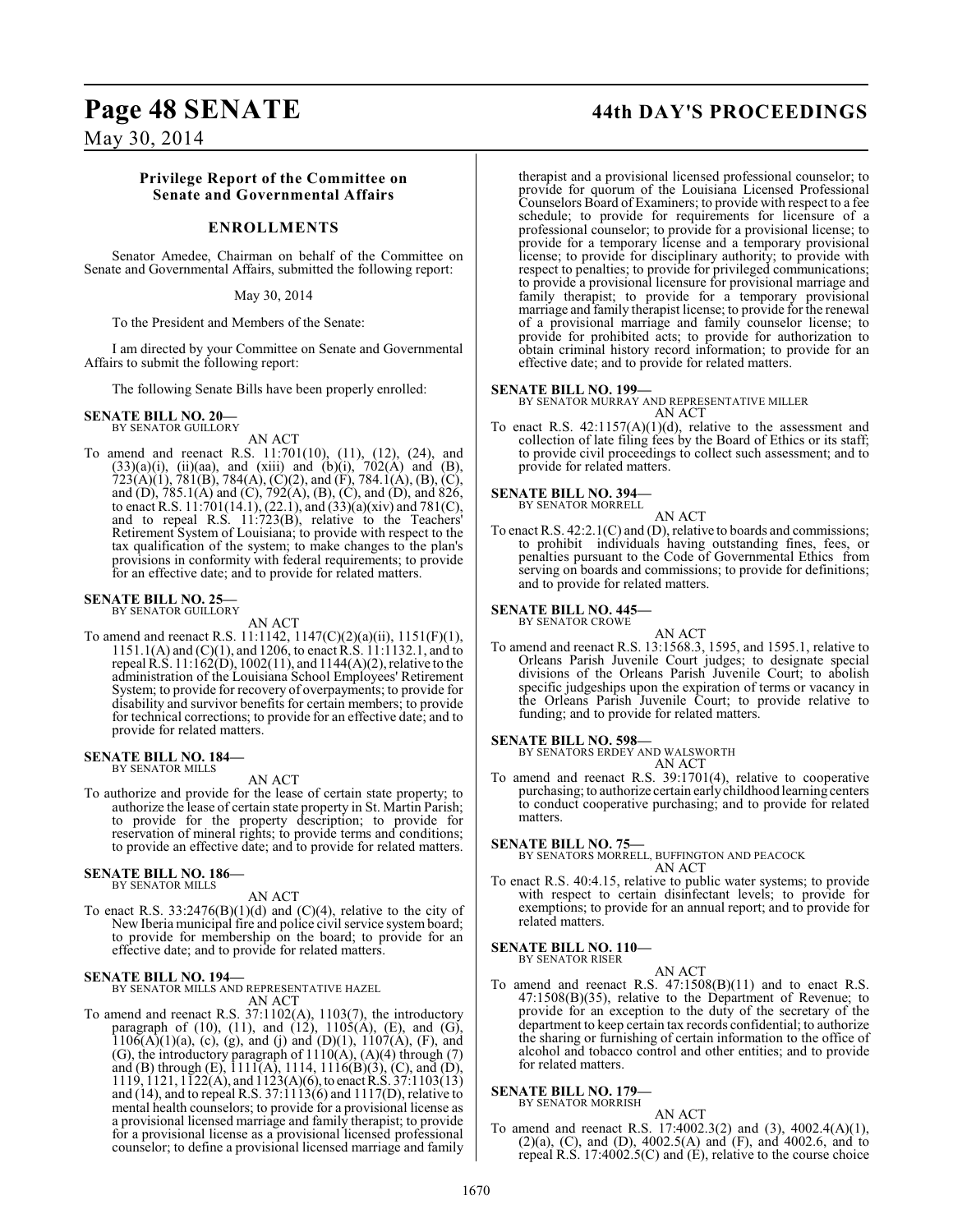# **44th DAY'S PROCEEDINGS Page 49 SENATE**

# May 30, 2014

program; to provide with respect to definitions; to provide with respect to student eligibility, course approval, and enrollment; to provide with respect to course amounts and funding; to provide relative to teacher reciprocity; to provide with respect to a course catalogue; to provide with respect to the duties of the State Board of Elementary and Secondary Education and public school governing authorities; to provide for rules; to provide for disbursement of funds available for the program; and to provide for related matters.

#### **SENATE BILL NO. 209—** BY SENATOR WARD

### AN ACT

To amend and reenact R.S. 30:4(M)(6)(b) and to enact R.S.  $30:4(M)(6)(c)$ , relative to certain permits for solution mining injection wells and solution mined caverns; to provide for certain permit requirements; to require compensation to property owners whose property lies in an area under a mandatory or forced evacuation; to provide terms, conditions, and requirements; and to provide for related matters.

#### **SENATE BILL NO. 244—**

BY SENATOR MORRISH

AN ACT

To amend and reenact R.S.  $44:4.1(B)(11)$  and to enact R.S. 22:972(D), relative to the approval and disapproval of forms and filing of rates; to provide with respect to the exemption from disclosure of all policy forms and premium rates filed with the commissioner; to provide for exemptions to Public Records Law; and to provide for related matters.

#### **SENATE BILL NO. 245—** BY SENATOR MORRISH

AN ACT

To enact R.S. 42:2.2, relative to boards and commissions; to provide relative to certain prohibited appointments; to prohibit certain immediate family members from being appointed to the same board or commission; and to provide for related matters.

## **SENATE BILL NO. 274—** BY SENATOR CORTEZ

AN ACT

To amend and reenact R.S. 42:1170(E)(2) and to enact R.S.  $42:1170(C)(4)$ , relative to mandatory ethics education and training; to designate local representatives; to set a compliance deadline; and to provide for related matters.

#### **SENATE BILL NO. 338—** BY SENATOR DONAHUE

AN ACT

To enact R.S. 24:653(M), relative to duties and function of the Joint Legislative Committee on the Budget; to provide relative to economic reports for projects submitted in conjunction with the request for approval of the Joint Legislative Committee on the Budget; to provide for an effective date; and to provide for related matters.

#### **SENATE BILL NO. 344—**

BY SENATOR ALLAIN AND REPRESENTATIVE STUART BISHOP AN ACT

To enact R.S. 56:317, relative to fishing; to establish the Louisiana Catch and Cook Program within the Department of Wildlife and Fisheries; to allow retail food establishments to prepare certain recreational fish; to provide for the promulgation of rules; to provide penalties, terms, conditions, and requirements; and to provide for related matters.

#### **SENATE BILL NO. 387—** BY SENATOR LAFLEUR

AN ACT

To enact Part XVI of Chapter 2 of Title 33 of the Louisiana Revised Statutes of 1950, to be comprised of R.S. 33:1420.21, relative to special districts; to provide relative to the actions of the governing authority of certain such districts; to provide relative to the approval of such actions; to provide for an effective date; and to provide for related matters.

#### **SENATE BILL NO. 401—**

BY SENATOR MILLS

AN ACT To enact R.S. 22:1857.1 and 1964(26), relative to pharmacies; to provide with respect to third party contracts with pharmacies; to provide for requirements of organizations that negotiate with or represent certain pharmacies; to provide for unfair or deceptive acts and practices; and to provide for related matters.

### **SENATE BILL NO. 460—** BY SENATOR ADLEY

AN ACT

To amend and reenact R.S. 17:4022(3) and R.S. 24:513(A)(1)(b)(iv), relative to the legislative auditor; to provide relative to public funds received by schools as tuition payments under the Student Scholarships for Educational Excellence Program; to provide authority to the legislative auditor; and to provide for related matters.

#### **SENATE BILL NO. 112—**

BY SENATOR THOMPSON

AN ACT To amend and reenact R.S. 38:2251(C)(3) and R.S. 39:1595(C)(3), relative to preferences for products produced or manufactured in Louisiana; to provide for a preference for certain meat and meat products processed in Louisiana; to provide for an effective date; and to provide for related matters.

**SENATE BILL NO. 126—**<br>BY SENATORS NEVERS AND THOMPSON AND REPRESENTATIVE COX

- AN ACT
- To amend and reenact R.S.  $17:3048.1(A)(1)(e)(x)$  and  $(f)(vi)$  and  $(B)(2)(c)$ (introductory paragraph), (vi), and  $(x)(aa)(aaa)$  and 3048.5(B) and (D) through (G) and to repeal R.S.  $17:3048.1(B)(2)(c)(v)$ , relative to the Taylor Opportunity Program for Students; to provide relative to the high school core curriculum required for initial eligibility for certain program awards; to provide relative to the TOPS-Tech Early Start Award; to provide for purpose; to provide that certain courses offered at public and nonpublic postsecondary education institutions and by certain training providers may be funded by such award; to provide for the selection and approval of such training providers; to provide for rules and regulations; to provide for eligibility; to provide for reporting; and to provide for related matters.

#### **SENATE BILL NO. 320—**

BY SENATORS DONAHUE AND THOMPSON AN ACT

To amend and reenact R.S. 17:1990(B)(1)(d) and R.S. 39:126, relative to capital outlay projects; to provide for certain change orders to be approved by the Joint Legislative Committee on the Budget; to provide for an effective date; and to provide for related matters.

**SENATE BILL NO. 341—** BY SENATOR DONAHUE

AN ACT

To amend and reenact R.S. 40:4.13, relative to water systems; to provide for water system regulations; to provide for the promulgation of rules and regulations; to provide for the powers, duties, functions, and responsibilities of the Louisiana Standards for Water Works Construction, Operation, and Maintenance Committee; and to provide for related matters.

**SENATE BILL NO. 372—**

BY SENATOR MARTINY AN ACT

To amend and reenact R.S. 23:1660(C), (D), (E), (F), and (G) and to enact R.S. 23:1660(H), relative to unemployment insurance; to provide for audits; to provide for administrative penalties for noncompliance with audits; to provide for reimbursement of administrative penalties; and to provide for related matters.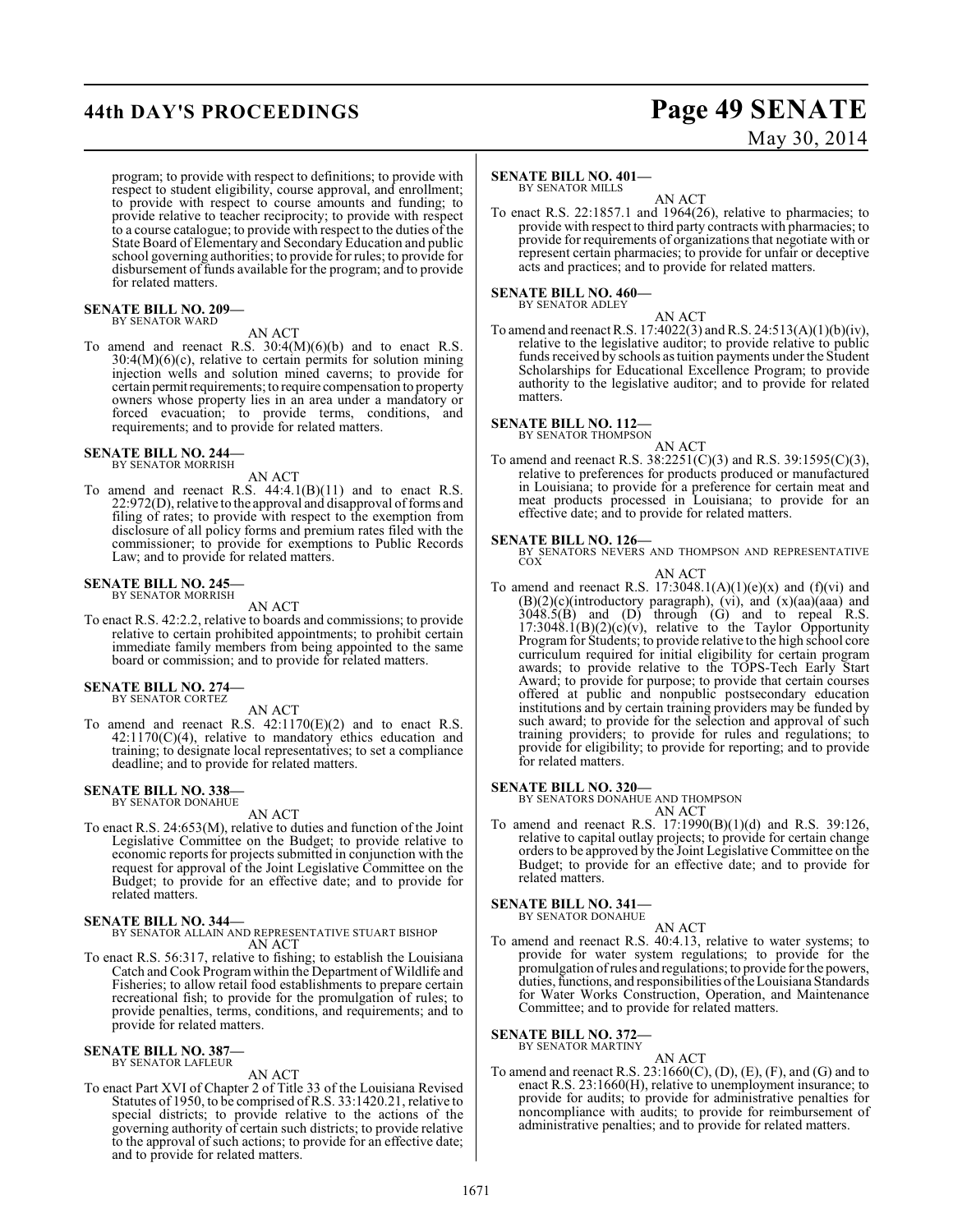#### **SENATE BILL NO. 409—**

BY SENATORS MILLS AND THOMPSON AN ACT

To amend and reenact R.S. 39:199(D), relative to methods of procurement; to provide for the lowest available price for certain software procurement contracts; to provide for an effective date; and to provide for related matters.

# **SENATE BILL NO. 441—** BY SENATOR MORRELL

- AN ACT
- To amend and reenact R.S. 49:663.1, relative to the office of community development disaster recovery unit; to terminate current procedures for recovering certain disaster monies paid; to provide for adoption of new procedures by the office to recover disaster monies improperly paid to or misspent by recipients; and to provide for related matters.

#### **SENATE BILL NO. 481** BY SENATOR DONAHUE

AN ACT

To amend and reenact R.S. 36:4(B)(1)(e), Subpart C of Part I of Chapter 1 of Subtitle I of Title 39 of the Louisiana Revised Statutes of 1950, to be comprised of R.S. 39:15.1, 15.2, 15.3, and Part V-A of Chapter 1 of Subtitle I of Title 39 of the Louisiana Revised Statutes of 1950, to be comprised of R.S. 39:196, 197, 198, 199, and 200, all relative to technology and technology procurement; to provide for the structure of the executive branch of state government; to change the office of information technology to the office of technology services; to provide for the state chief information officer to replace the chief information officer; to grant authority over procurement for information technology systems and services to the state chief information officer; to provide for additional duties and responsibilities of the office of technology services relative to operations, procurement, and customer service charges; to place the office of telecommunications management under the state chief information officer; to provide authority for centralized information technology procurement under the office of technology services and the state chief information officer; to provide for certain reporting requirements; to provide relative to certain multi-year contracts; to provide for an effective date; and to provide for related matters.

#### **SENATE BILL NO. 594—** BY SENATOR CROWE

#### AN ACT

To amend and reenact R.S. 23:1625.1(A) and (B) and to enact R.S. 23:1553.1, relative to unemployment compensation; to provide for the determination of claims; to provide for payment of benefits; to provide for prohibitions for noncharging under certain circumstances; to provide for definitions; to provide for retroactive effect; and to provide for related matters.

#### **SENATE BILL NO. 650—** BY SENATOR WALSWORTH

AN ACT

To enact R.S. 30:2060.1, relative to air control standards; to create a carbon dioxide emissions program; to measure carbon dioxide emissions from existing fossil fuel-fired electric generating units; to provide criteria for the standards of performance; to provide terms, conditions, and requirements; and to provide for related matters.

#### **SENATE BILL NO. 661—** BY SENATOR ERDEY

#### AN ACT

To enact R.S. 32:155, relative to motor vehicles; to provide authority to remove vehicles, cargo, or other personal property from roadways; to provide for reopening roadway lanes during peak traffic hours; and to provide for related matters.

### **Page 50 SENATE 44th DAY'S PROCEEDINGS**

#### **SENATE BILL NO. 680— (Substitute of Senate Bill No. 552 by Senator Adley)**

BY SENATORS ADLEY AND GARY SMITH AN ACT

To enact R.S. 38:2225.2.4, relative to public contracts; to authorize use of the construction management at risk method for public contracts; and to provide for related matters.

- **SENATE BILL NO. 432—**<br>BY SENATORS BUFFINGTON, ADLEY, ALARIO, ALLAIN, AMEDEE,<br>APPEL, BROOME, CLAITOR, CORTEZ, CROWE, DORSEY-COLOMB,<br>ERDEY, GUILLORY, HEITMEIER, JOHNS, KOSTELKA, LAFLEUR,<br>LONG, MARTINY, MILLS, MORRELL, MURRA ANDERS, ARMES, ARNOLD, BADON, BARROW, BROADWATER,<br>BROWN, BURFORD, HENRY BURNS, TIM BURNS, BURRELL,<br>CARMODY, CHANEY, COX, DANAHAY, DOVE, EDWARDS, FANNIN,<br>FRANKLIN, GEYMANN, GİSCLAIR, GUILLORY, GUINN, HARRIS,<br>HARISON, HAVARD AN ACT
- To amend and reenact Chapter 23 of Title 46 of the Louisiana Revised Statutes of 1950, comprised of R.S. 46:1951 through 1959, relative to service dogs for persons with disabilities; to provide for definitions; to provide relative to the full and equal use of public and commercial facilities by persons with disabilities and their service dogs; to provide relative to full and equal use of housing accommodations by persons with disabilities and their service dogs; to provide relative to service dog trainers and their rights and liabilities; to provide relative to penalties for the injury or interference with a service dog; and to provide for related matters.

#### **SENATE BILL NO. 522—**

BY SENATOR WARD

- AN ACT
- To amend and reenact R.S. 39:1484(A)(4)(b) and 1540, relative to consulting service contracts; to authorize the office of risk management to enter into consulting service contracts with one or more licensed insurance producers; to provide for the definition of consulting services; to provide for approvals of such contracts; and to provide for related matters.

**SENATE BILL NO. 532—**<br>BY SENATORS GUILLORY, ADLEY, ALARIO, APPEL, BROOME, BROWN, BUFFINGTON, CLAITOR, CORTEZ, CROWE, DORSEY-<br>COLOMB, ERDEY, JOHNS, LONG, MARTINY, MILLS, MORRELL,<br>MORRISH, MURRAY, NEVERS, PEACOCK, PERRY, RI

To amend and reenact R.S. 44.41(B)(6) and to enact Chapter 33-B of Title 13 of the Louisiana Revised Statutes of 1950, to be comprised of R.S. 13:5361 through 5367, to provide relative to the Veterans Court program; to provide for the creation; to provide for the goals; to provide definitions; to provide for the Veterans Court probation program; to provide for veteran indicator documents; to provide for an exception to the Public Records Law; and to provide for related matters.

### **SENATE BILL NO. 554—**

BY SENATOR GARY SMITH AN ACT

To amend and reenact R.S. 22:972, Subpart D of Part III of Chapter 4 of Title 22 of the Louisiana Revised Statutes of 1950,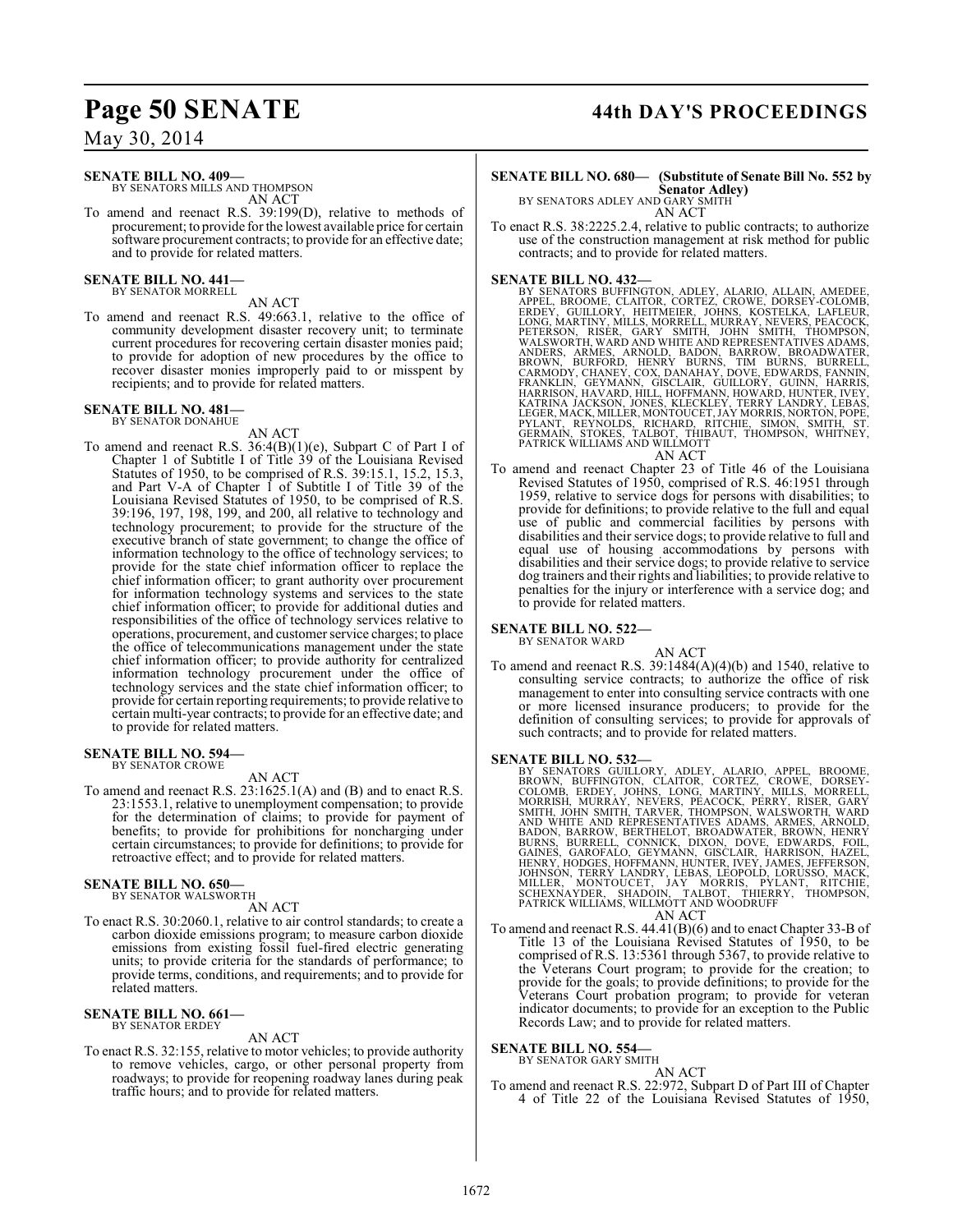## **44th DAY'S PROCEEDINGS Page 51 SENATE**

# May 30, 2014

comprised of R.S. 22:1091 through 1099, relative to health insurance rate review; to provide for definitions; to provide for rate filings and rate increases; to provide relative to form approval; to provide relative to rating factors, risk pools, and individual market plan and calendar year requirements; to provide with respect to review of proposed rate filings and rate changes; to provide for implementation and enforcement; to provide for the frequency of rate increase limitations; to provide relative to the prohibition of discrimination in rates due to severe disability; and to provide for related matters.

#### **SENATE BILL NO. 585—** BY SENATOR MILLS

### AN ACT

To enact R.S. 30:4(N), relative to solution-mined cavern permits; to require public notice for certain solution-mined cavern permits in Iberia Parish; to require a public hearing for permits to drill, expand, operate, or convert certain solution-mined caverns; to provide terms, conditions, and requirements; and to provide for related matters.

#### **SENATE BILL NO. 586—**

- BY SENATORS DORSEY-COLOMB, BROOME, BUFFINGTON AND JOHNS
- AN ACT To amend and reenact Children's Code Articles 1217, 1239, 1255, 1282.3, 1283.14, 1284.3, 1285.14 and R.S. 15:87.1(C)(1) and to
- enact R.S. 14:46.4, relative to children; to provide relative to adoptions; to prohibit the re-homing of a child; to provide certain definitions, terms, conditions, procedures, prohibitions, crimes, penalties, and effects; and to provide for related matters.

#### **SENATE BILL NO. 587—** BY SENATOR PETERSON

AN ACT

To amend and reenact R.S. 33:9091.14(D), (F)(1) and (3)(c), relative to the Mid-City Security District; to provide for governance; to provide for a flat fee per parcel of land; to provide for election dates; to provide for an effective date; and to provide for related matters.

#### **SENATE BILL NO. 651—** BY SENATOR ALLAIN

AN ACT

To amend and reenact R.S. 14:95(H), relative to carrying of weapons; to provide that members and officers of the legislature may carry weapons; and to provide for related matters.

#### **SENATE BILL NO. 575— (Substitute of Senate Bill No. 263 by Senator Martiny)** BY SENATOR MARTINY

AN ACT

To repeal R.S. 37:3415.21(B), relative to the Louisiana Real Estate Appraisers Board; to repeal certain provisions relative to legislative review of administrative rules proposed by the board; and to provide for related matters.

### **SENATE BILL NO. 582—**

#### BY SENATOR CLAITOR AND REPRESENTATIVE FOIL AN ACT

To amend and reenact R.S. 32:409.1(A)(2)(ff), 412(A)(1), (2), (3),  $(4)(a)$  and introductory paragraph of  $(b)$ ,  $(5)$ ,  $(6)$ ,  $(7)(a)$  and introductory paragraph of  $(b)$ ,  $(B)(1)$ ,  $(2)$ ,  $(5)$ ,  $(7)(a)(i)$  and introductory paragraph of (ii), (b)(i) and introductory paragraph of (ii),  $(c)(i)$  and introductory paragraph of (ii),  $(d)(i)$  and introductory paragraph of (ii), (e)(i)(aa), introductory paragraph of (bb), (cc), (dd), and (ee), and (ii)(aa), (bb), (cc), (dd), and (ee) and (C), 32:412.1(B), (C), (D), and 32:429(A), to enact R.S. 32:412.1(E) and 412.3, and to repeal R.S. 32:412.1(A)(1), relative to the duration of driver's licenses; to provide that driver's licenses be renewed every six years; to provide for fees; to provide for the distribution of revenue; to create and provide for special funds; and to provide for related matters.

### **SENATE BILL NO. 605—**

BY SENATOR MARTINY AN ACT

To amend and reenact R.S. 32:1261(A)(1)(m) and 1270.20(1)(m) and to repeal R.S. 32:1270.1(1)(j) and 1270.11(1)(i), relative to the Louisiana Motor Vehicle Commission; to provide relative to unauthorized acts of a manufacturer, a distributor, a wholesaler, distributor branch, or factory branch of motor vehicles, marine products, motorcycles and all-terrain vehicles, and recreational vehicles or any officer, agent or representative thereof; and to provide for related matters.

#### **SENATE BILL NO. 614—**

BY SENATOR LAFLEUR AN ACT

To enact R.S. 49:125.1, relative to the sale of surplus property; to allow for the transfer of surplus electronic devices to certain nonprofit entities; to require the nonprofit entities to perform certain services; to provide definitions, terms, conditions, and requirements; and to provide for related matters.

#### **SENATE BILL NO. 620—** BY SENATOR AMEDEE

- AN ACT
- To amend and reenact R.S. 32:880, relative to proof of financial responsibility for nonresident drivers involved in accidents; to provide for self-insurance or self-insurance plans as proof of financial security; to provide for payment of claims by nonresident self-insurers and self-insurance plans; to provide for processing claims involving certain self-insurers and selfinsurance plans; to provide penalties for actions by nonresident self-insurers and self-insurance plans deemed arbitrary, capricious, and without probable cause; and to provide for related matters.

**SENATE BILL NO. 639—** BY SENATORS PERRY AND WALSWORTH AND REPRESENTATIVES BROWN, FRANKLIN, GISCLAIR, GUINN AND ST. GERMAIN AN ACT

To enact R.S. 47:463.165, relative to motor vehicle special prestige license plates; to provide for the creation, issuance, and design of such license plates; to provide relative to the fee and distribution of such plates; to authorize the promulgation of rules and regulations relative to the creation and implementation of a special prestige license plate; and to provide for related matters.

#### **SENATE BILL NO. 648—**

BY SENATORS DORSEY-COLOMB, AMEDEE, BROOME, BROWN,<br>GALLOT, GUILLORY, HEITMEIER, JOHNS, KOSTELKA, MILLS,<br>NEVERS AND WARD AND REPRESENTATIVES ADAMS, BARRAS,<br>BARROW, WESLEY BISHOP, CARTER, COX, FOIL, GREENE, HARRIS,<br>HONORE, IV

AN ACT

To enact R.S. 33:9038.67, relative to cooperative and economic development in East Baton Rouge Parish; to create the Old LNB Building Redevelopment District as a special taxing and tax increment financing district in East Baton Rouge Parish; to provide for the boundaries of the district; to provide for the governance of the district; to provide for the authority, powers, duties, and functions of the governing body; to provide for the levy and collection of taxes within the district; to authorize the district to issue and sell bonds; to authorize the district to engage in tax increment financing; to provide for an effective date; and to provide for related matters.

#### **SENATE BILL NO. 681— (Substitute of Senate Bill No. 660 by Senator Morrish)**

BY SENATOR MORRISH

#### AN ACT

To amend and reenact R.S. 56:112, relative to the disposal of wild birds or wild quadrupeds becoming a nuisance; to allow the taking of certain outlaw quadrupeds during daylight hours from an aircraft; to allow for the promulgation of rules and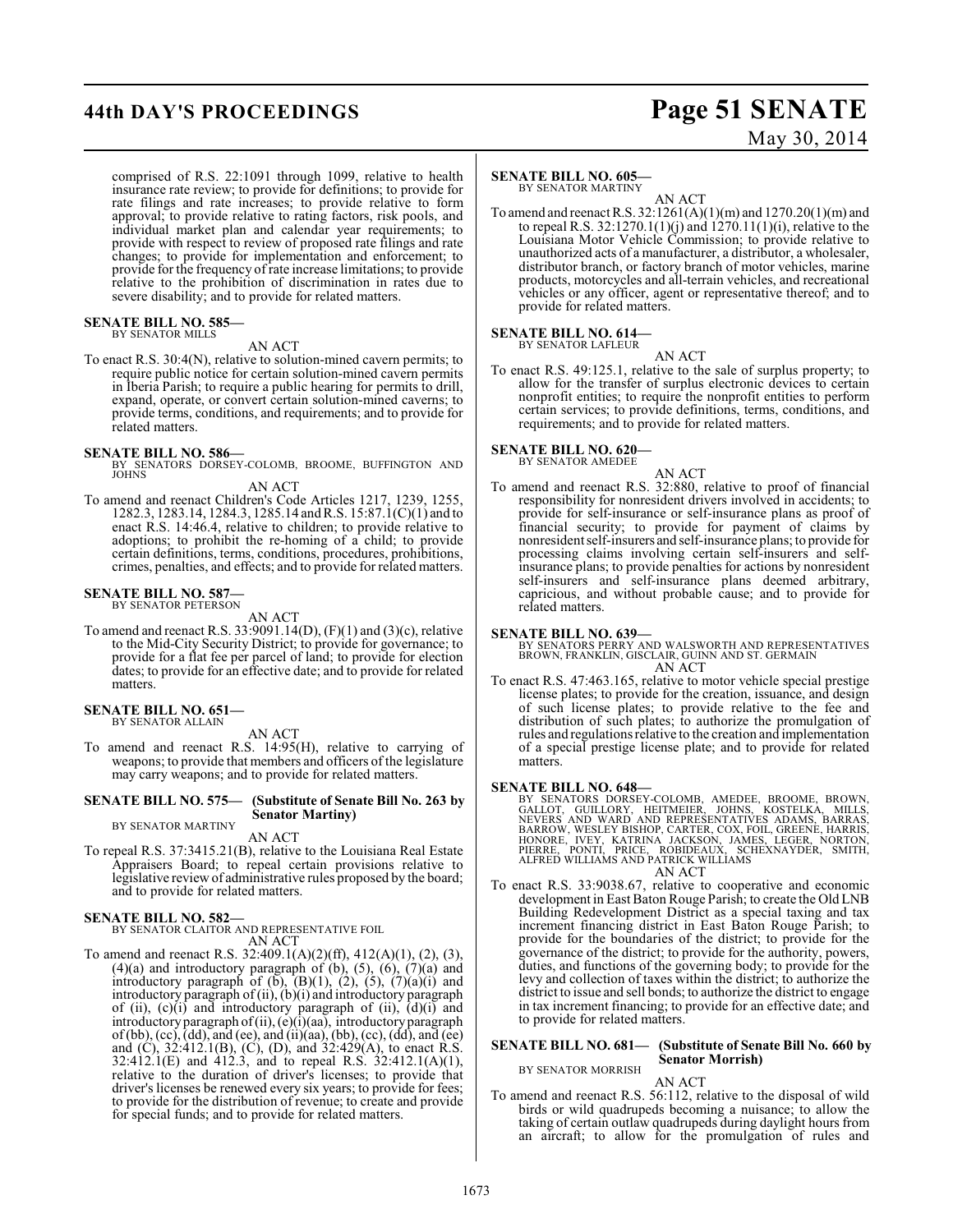## **Page 52 SENATE 44th DAY'S PROCEEDINGS**

regulations; to provide certain exemptions; to provide terms, conditions, and requirements; and to provide for related matters.

> Respectfully submitted, "JODY" AMEDEE Chairman

The foregoing Senate Bills were signed by the President of the Senate.

### **Message from the House**

#### **SIGNED HOUSE CONCURRENT RESOLUTIONS**

May 30, 2014

To the Honorable President and Members of the Senate:

I am directed to inform your honorable body that the Speaker of the House of Representatives has signed the following House Concurrent Resolutions:

#### **HOUSE CONCURRENT RESOLUTION NO. 96—** BY REPRESENTATIVE BADON

A CONCURRENT RESOLUTION

To urge and request public postsecondary education institutions offering baccalaureate degrees to develop and promote plans that will enable students to complete such degrees in three years.

# **HOUSE CONCURRENT RESOLUTION NO. 114—** BY REPRESENTATIVE PATRICK WILLIAMS

A CONCURRENT RESOLUTION

To urge and request the State Board of Elementary and Secondary Education to adopt a rule relative to requirements with respect to student lunch time.

# **HOUSE CONCURRENT RESOLUTION NO. 141—** BY REPRESENTATIVES BURRELL AND ST. GERMAIN

A CONCURRENT RESOLUTION

To urge and request the Department of Public Safety and Corrections to establish an express lane for people who are mobility impaired and senior citizens at office of motor vehicles offices in parishes with a population in excess of eighty thousand persons and to require public license tag agents to post signage notifying mobility impaired persons and senior citizens that they are entitled to priority service.

### **HOUSE CONCURRENT RESOLUTION NO. 146—**

BY REPRESENTATIVE LEGER

A CONCURRENT RESOLUTION To direct the Department of Public Safety and Corrections to conduct a comprehensive statewide review of factors affecting the state's incarceration and recidivism rates, including parish-level data, and to provide a report of its findings prior to the convening of the 2015 Regular Session of the Legislature of Louisiana.

#### **HOUSE CONCURRENT RESOLUTION NO. 168—** BY REPRESENTATIVE LORUSS

A CONCURRENT RESOLUTION

To create a study committee to study and make recommendations with respect to the implementation of the FDA Food Safety Modernization Act.

# **HOUSE CONCURRENT RESOLUTION NO. 170—** BY REPRESENTATIVE TIM BURNS

A CONCURRENT RESOLUTION

To direct state agencies to consider certain provider impact issues and to issue certain provider impact statements prior to the adoption, amendment, or repeal of rules.

#### **HOUSE CONCURRENT RESOLUTION NO. 179—** BY REPRESENTATIVE THIERRY A CONCURRENT RESOLUTION

To urge and request the Louisiana State Law Institute to study the prescriptive periods established for disavowal of paternity actions and revocations of authentic acts of acknowledgment and make specific recommendations for revisions to Louisiana laws.

### **HOUSE CONCURRENT RESOLUTION NO. 198—** BY REPRESENTATIVE WHITNEY A CONCURRENT RESOLUTION

To recognize the month of September as Leukodystrophy Awareness Month.

#### **HOUSE CONCURRENT RESOLUTION NO. 200—**

BY REPRESENTATIVES SHADOIN AND JEFFERSON AND SENATORS GALLOT, KOSTELKA, AND WALSWORTH A CONCURRENT RESOLUTION

To commend Emma Purifoy of A. E. Phillips Laboratory School in Lincoln Parish on being named the Louisiana Elementary Student of the Year.

#### **HOUSE CONCURRENT RESOLUTION NO. 158—** BY REPRESENTATIVE HENR A CONCURRENT RESOLUTION

To urge and request the Department of Economic Development to study the potential economic impact on barge line, towing, and water transportation companies if the legislature authorized an income and corporation franchise tax credit for ad valorem taxes assessed against such company's public service properties and paid to political subdivisions.

# **HOUSE CONCURRENT RESOLUTION NO. 159—** BY REPRESENTATIVE STUART BISHOP

A CONCURRENT RESOLUTION

To create the Task Force on Art Therapist Licensure and Regulation to study the prospective establishment of art therapist as a licensed profession in Louisiana and to request that the task force report to the legislative committees on health and welfare on or before December 31, 2014, with a baseline framework for licensure of art therapists and regulation of the practice of art therapy.

# **HOUSE CONCURRENT RESOLUTION NO. 162—** BY REPRESENTATIVE GAROFALO

A CONCURRENT RESOLUTION

To authorize and direct the Louisiana State Law Institute to study and make recommendations for the inclusion of information in a disclosure notice to landowners whose property is subject to expropriation by public or private entities.

#### **HOUSE CONCURRENT RESOLUTION NO. 187—** BY REPRESENTATIVE PIERRE

### A CONCURRENT RESOLUTION

To urge and request the State Board of Elementary and Secondary Education, in collaboration with the Louisiana Association of School Superintendents, the Louisiana School Boards Association, and the Louisiana Association of Public Charter Schools, to study and explore all options for providing free transportation to students attending charter schools and to submit a written report of its findings and recommendations to the House Committee on Education and the Senate Committee on Education.

### **HOUSE CONCURRENT RESOLUTION NO. 196—**

BY REPRESENTATIVE MORENO A CONCURRENT RESOLUTION

To commend the law firm of Baldwin Haspel Burke & Mayer, LLC upon the occasion of its one hundredth anniversary.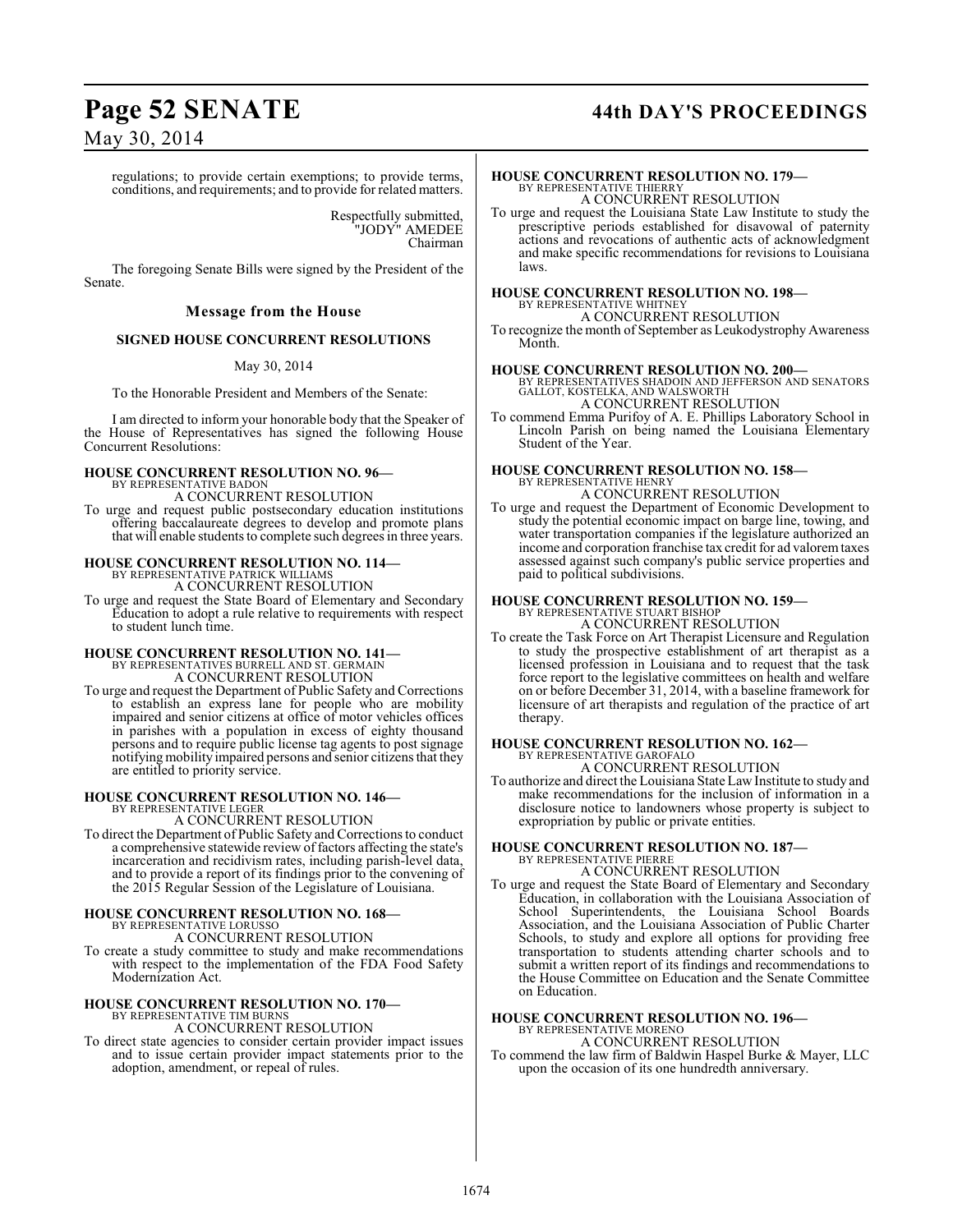# **44th DAY'S PROCEEDINGS Page 53 SENATE**

**HOUSE CONCURRENT RESOLUTION NO. 202—** BY REPRESENTATIVES BERTHELOT, LAMBERT, PRICE, AND SCHEXNAYDER AND SENATORS AMEDEE AND BROWN A CONCURRENT RESOLUTION

To commend Sergeant Chad Stafford of the Ascension Parish Sheriff's Office for his heroic rescue of a two-year-old boy from drowning.

# **HOUSE CONCURRENT RESOLUTION NO. 204—**<br>BY REPRESENTATIVES SMITH, BARROW, AND ST. GERMAIN A CONCURRENT RESOLUTION

To urge and request the Department of Public Safety and Corrections to align its job training programs across all prison systems to high-demand, high-wage jobs in a gender-neutral manner to assist women in attaining such jobs upon release.

**HOUSE CONCURRENT RESOLUTION NO. 205—** BY REPRESENTATIVES THOMPSON, HENRY BURNS, CARMODY, AND REYNOLDS AND SENATORS ADLEY AND PEACOCK A CONCURRENT RESOLUTION

To commend and congratulate the JROTC cyber team of Parkway High School in Bossier City upon placing in the top one percent

in the CyberPatriot VI National Finals.

**HOUSE CONCURRENT RESOLUTION NO. 206**<br>BY REPRESENTATIVES HOFFMANN, ABRAMSON, ADAMS, ANDERS,<br>ARMES, ARNOLD, BADON, BARRAS, BARROW, BENTHELOT, BILLIOT,<br>STUART BISHOP, WESLEY BISHOP, BRÒADWATER, BROWN,<br>BURFORD, HENRY BURRS, T HILL, HODGES, HOLLIS, HONORE, HOWARD, HUNTER, HUVAL, IVEY, KATRINA JACKSON, JOHNES, JEFFERSON, JOHNSON, JOHNSON, KEEGER, LEEGER, LEEGER, LEEGER, LEEGER, MORTOUCET, MORENO, LOPINTO, LORUSSOO, MACK, MILLER, NORTOON, DONTOONT A CONCURRENT RESOLUTION

To express the condolences of the Legislature of Louisiana upon the death of former State Representative Evelyn Kinnison Blackmon of West Monroe.

#### **HOUSE CONCURRENT RESOLUTION NO. 207—** BY REPRESENTATIVE CHAMPAGNE

A CONCURRENT RESOLUTION

To urge and request the Council for the Development of French in Louisiana to study and explore French immersion program options for children of military personnel in Louisiana.

### **HOUSE CONCURRENT RESOLUTION NO. 208—** BY REPRESENTATIVE SCHRODER A CONCURRENT RESOLUTION

To urge and request the Department of Health and Hospitals to develop a formula that demonstrates an equitable funding distribution for the human service districts and authorities and report on the formula to the Legislature of Louisiana no later than January 1, 2015.

and asked that the President of the Senate affix his signature to the same.

> Respectfully submitted, ALFRED W. SPEER Clerk of the House of Representatives

The House Concurrent Resolutions contained herein were signed by the President of the Senate.

# May 30, 2014

#### **Message from the House**

#### **SIGNED HOUSE BILLS AND JOINT RESOLUTIONS**

May 30, 2014

To the Honorable President and Members of the Senate:

I am directed to inform your honorable body that the Speaker of the House of Representatives has signed the following House Bills and Joint Resolutions:

#### **HOUSE BILL NO. 96—**

BY REPRESENTATIVE EDWARDS AND SENATOR LAFLEUR A JOINT RESOLUTION

Proposing to amend Article V, Section 23 of the Constitution of Louisiana, relative to judges; to remove provisions that establish an age beyond which judges shall not remain in office; and to specify an election for submission of the proposition to electors and provide a ballot proposition.

# **HOUSE BILL NO. 488—** BY REPRESENTATIVE BERTHELOT

A JOINT RESOLUTION

Proposing to amend Article VII, Section 25(A)(1) and (E) of the Constitution of Louisiana, relative to tax sales; to provide relative to authorized agents of a tax collector; to provide relative to the costs recoverable in tax sales; to provide for submission of the proposed amendment to the electors; and to provide for related matters.

#### **HOUSE BILL NO. 126—**

BY REPRESENTATIVE HENRY BURNS

- AN ACT
- To amend and reenact R.S. 32:863.1(B), relative to evidence of compulsory motor vehicle liability security contained in a motor vehicle; to provide for document requirements; to provide for compliance checks by law enforcement officers; and to provide for related matters.

#### **HOUSE BILL NO. 139—**

BY REPRESENTATIVES JEFFERSON AND NORTON AND SENATOR GALLOT AN ACT

To designate a portion of Louisiana Highway 798-2 in the Town of Arcadia in Bienville Parish as "Martin Luther King, Jr. Drive"; to designate and name a portion of Interstate 220 in Bossier Parish as the "Johnny Wyatt Memorial Highway"; and to provide for related matters.

**HOUSE BILL NO. 311—** BY REPRESENTATIVE ST. GERMAIN AN ACT

To amend and reenact R.S. 41:1217(A), relative to the lease of state lands; to exempt leases on lands located between the guide levees of the Atchafalaya Basin from the lease extension requirement that the lessee construct improvements; to provide for the extension of such leases; and to provide for related matters.

#### **HOUSE BILL NO. 484—**

BY REPRESENTATIVE SIMON AND SENATOR GARY SMITH AN ACT

To amend and reenact R.S. 32:403.3, relative to the deaf and hard of hearing; to provide for a deaf or hard of hearing designation on the registration of a motor vehicle; to authorize the secretary of the Department of Public Safety and Corrections to promulgate rules and regulations to implement the deaf or hard of hearing designation; and to provide for related matters.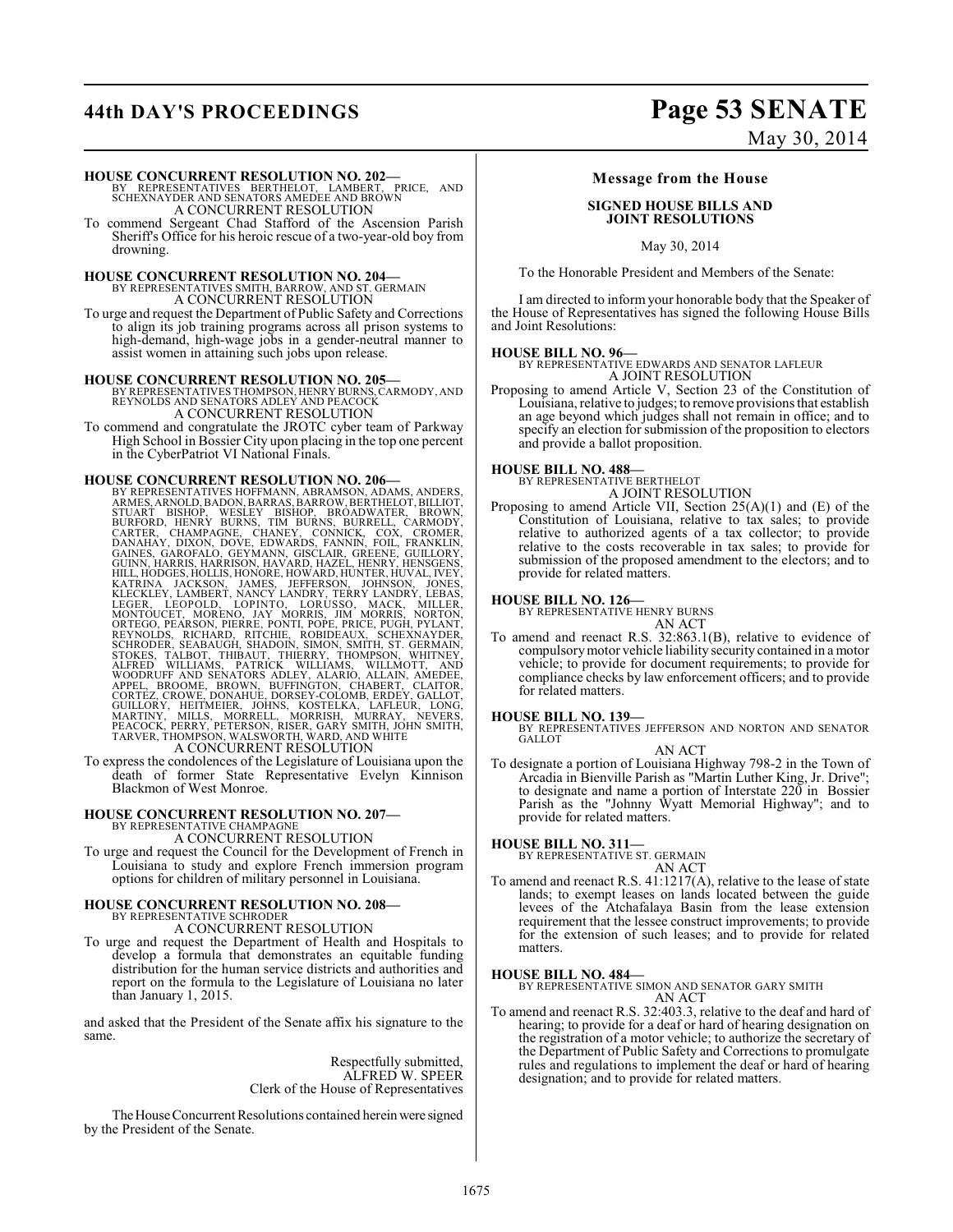### **HOUSE BILL NO. 551—**

BY REPRESENTATIVE TIM BURNS AN ACT

To amend and reenact R.S. 37:3276(F) and (G), 3278, and 3284(B)(1)(introductory paragraph), (a) through (d), and (4) and  $(D)(2)$  and to enact R.S. 37:3284 $(B)(5)$  and 3299, relative to the Private Security Regulatory and Licensing Law; to make changes to when a person in the private security business can solicit business; to require all applicants to successfully pass an examination; to provide relative to training requirements; to require reports to be filed by certain persons upon discharging a weapon; and to provide for related matters.

# **HOUSE BILL NO. 575—** BY REPRESENTATIVE ARNOLD

AN ACT

To amend and reenact R.S.  $13:5951(I)(4)$ , relative to the Orleans Parish Juvenile Services Financing District; to provide with respect to taxes levied for the district and the duration of such levy; and to provide for related matters.

# **HOUSE BILL NO. 577—** BY REPRESENTATIVE BROWN

AN ACT

To enact R.S. 33:3815.5, relative to the parishes of Grant and Rapides; to provide relative to Waterworks District No. 3 of Rapides Parish; to provide relative to water services supplied by the district to the residents of the parishes of Grant and Rapides; to authorize the district to acquire a privately owned water system located in Grant Parish for the purpose of supplying such services; to prohibit the district from acquiring any such system until the governing authorities of the district and Grant Parish enter into an inter-governmental agreement relative to the maintenance and operation of the system and the supply of water services; and to provide for related matters.

### **HOUSE BILL NO. 698—** BY REPRESENTATIVE COX

AN ACT

To amend and reenact R.S. 23:1531.1(A)(introductory paragraph), relative to the electronic filing of contribution and wage reports; to remove the ability to file by magnetic media; and to provide for related matters.

#### **HOUSE BILL NO. 726—**

BY REPRESENTATIVE IVEY

- AN ACT
- To amend and reenact R.S. 11:545(D), R.S. 15:598, R.S. 22:831(B), R.S. 40:1379.3.1(D) and 1379.7(B), and Code of Criminal Procedure Article  $895.1(F)(3)(a)$ , relative to special treasury funds; to provide for the uses of the Department of Public Safety Police Officers Fund, the Criminal Identification and Information Fund, the Louisiana State Police Salary Fund, the Concealed Handgun Permit Fund, the Public Safety DWI Testing, Maintenance, and Training Fund, and the Sex Offender Registry Technology Fund; to authorize the use of certain monies in such funds for special law enforcement initiatives; and to provide for related matters.

#### **HOUSE BILL NO. 788—**

BY REPRESENTATIVES LEGER, WESLEY BISHOP, STOKES, AND WILLMOTT

AN ACT

To amend and reenact Sections 4 (introductory paragraph), 4D, 4G, 4M, 20A, and 23 and to enact Section 20F of Act No. 305 of the 1978 Regular Session of the Legislature, as amended by Act No. 657 of the 1979 Regular Session of the Legislature, Act No. 99 of the 1980 Regular Session of the Legislature, Act No. 9 of the 1980 Second Extraordinary Session of the Legislature, Act No. 287 of the 1982 Regular Session of the Legislature, Act No. 572 of the 1984 Regular Session of the Legislature, Act No. 390 of the 1987 Regular Session of the Legislature, Act No. 43 of the 1992 Regular Session of the Legislature, Act No. 1013 of the

### **Page 54 SENATE 44th DAY'S PROCEEDINGS**

1993 Regular Session of the Legislature, Act Nos. 13 and 42 of the 1994 Regular Session of the Legislature, Act Nos. 1174 and 1176 of the 1997 Regular Session of the Legislature, and Act No. 72 of the 2002 First Extraordinary Session of the Legislature, all relative to the Ernest N. Morial-New Orleans Exhibition Hall Authority, to grant additional powers to the authority, to provide for the issuance of bonds and other obligations of the authority to finance expansion projects; to provide for additional bonding capacity of the authority; to provide an effective date; and to provide for related matters.

#### **HOUSE BILL NO. 885—**

BY REPRESENTATIVE CONNICK

AN ACT To enact R.S. 15:544.2, relative to registration and notification of sex offenders and child predators; to provide for a determination of the end of a registration and notification period by the Department of Justice; to provide for the procedures for such determinations; to provide for the duties of office of state police, the Department of Justice, and certain sheriffs for purposes of this determination; to provide relative to the adjustment of these determinations; to provide relative to appeals of such determinations made by the Department of Justice; to provide for the issuance of a formal letter relative to an offender's successful completion of the registration and notification requirements; and to provide for related matters.

# **HOUSE BILL NO. 900—** BY REPRESENTATIVE HODGES

AN ACT

To enact R.S. 32:422.2, relative to driver education; to create the Louisiana AdvisoryCouncil on DriverEducation; to provide for membership; to provide for the council's responsibilities; and to provide for related matters.

#### **HOUSE BILL NO. 912—**

BY REPRESENTATIVE BARROW AN ACT

To amend and reenact Act No. 818 of the 2012 Regular Session of the Legislature, relative to the payment of refunds by the Department of Revenue for overpayments of tax; to provide with respect to the activation of debit cards; to provide for effectiveness; and to provide for related matters.

#### **HOUSE BILL NO. 932—**

BY REPRESENTATIVE ST. GERMAIN

- AN ACT
- To amend and reenact R.S. 32:1253(E) and to enact R.S. 32:705.1, relative to donations of motor vehicles; to provide for donations of motor vehicles by an act under private signature duly acknowledged; to prohibit the motor vehicle commission from implementing or enforcing a rule to limit or prohibit a dealer from making certain charitable donations; and to provide for related matters.

**HOUSE BILL NO. 988—** BY REPRESENTATIVE SCHRODER AN ACT

To amend and reenact R.S. 17:24.4(E), relative to education standards and curriculum; to authorize public school governing authorities to develop and implement curriculum, content, and methodology for required subjects instead of implementing curriculum, content, and methodology recommended by the state Department of Education or the State Board of Elementary and Secondary Education; and to provide for related matters.

#### **HOUSE BILL NO. 1029—**

BY REPRESENTATIVES TERRY LANDRY, BADON, BROWN, GUILLORY, HODGES, HONORE, HOWARD, AND NORTON AN ACT

To enact R.S. 14:336 and 337, relative to offenses against the public; to create the crimes of unlawful aiming of a laser at an aircraft and unlawful use of an unmanned aircraft system; to provide for definitions; to provide for criminal penalties; to provide for exceptions; and to provide for related matters.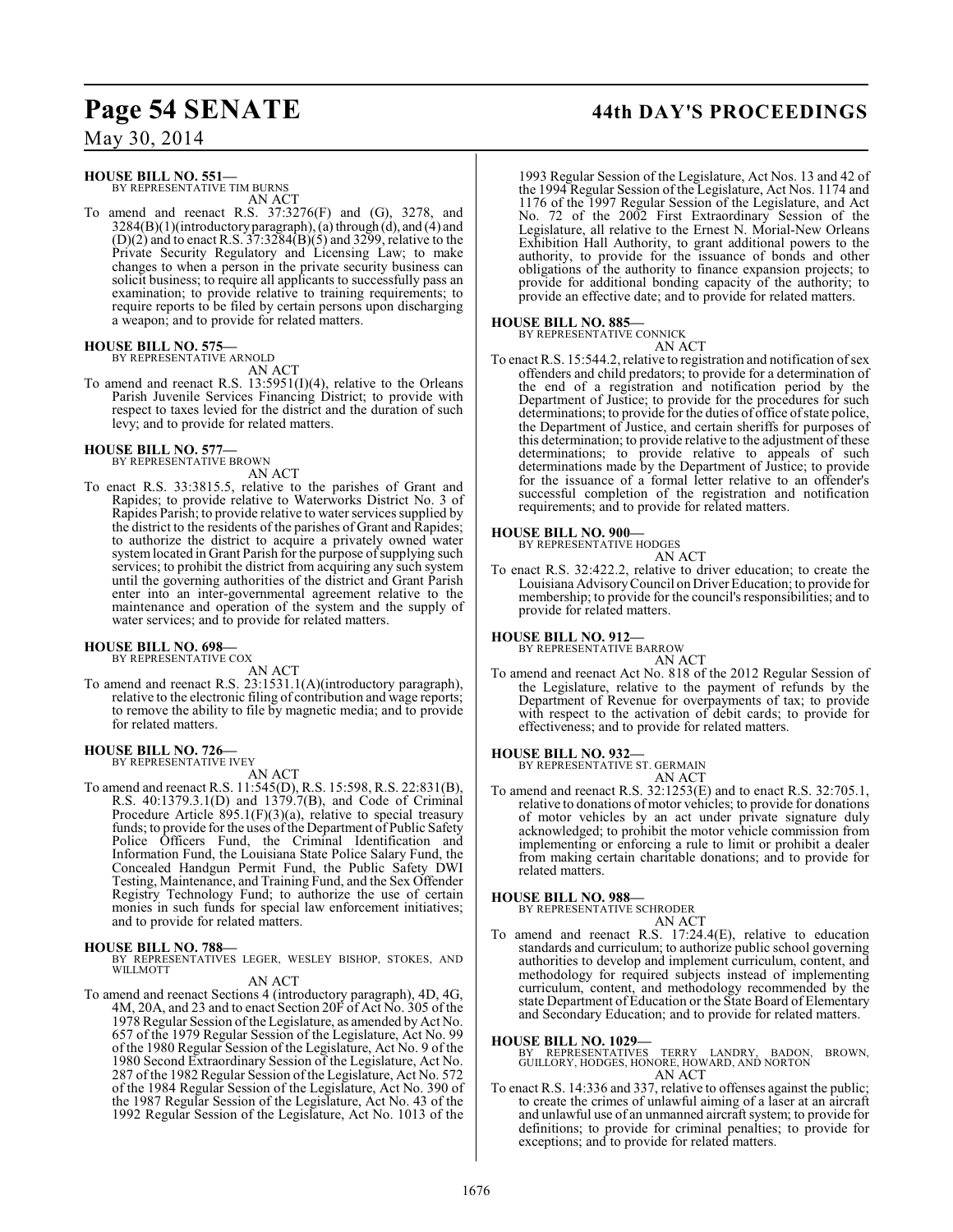#### **HOUSE BILL NO. 1062—**

BY REPRESENTATIVE HOFFMANN AN ACT

To enact R.S. 46:311 through 313, relative to the Supplemental Nutrition Assistance Program; to create and provide for a task force to study and make recommendations concerning electronic benefits disbursement by the Department of Children and Family Services; to provide for termination of the task force; to provide for redesignation of laws; and to provide for related matters.

### **HOUSE BILL NO. 1087—** BY REPRESENTATIVE MILLER

AN ACT

To enact R.S. 47:337.23(K), relative to electronic filing and remittance of sales and use taxes; to authorize the collector of certain taxing authorities to require the electronic filing and remittance of local sales and use taxes under certain circumstances; to provide for exceptions; to provide penalties for certain violations; to provide for effectiveness; and to provide for related matters.

#### **HOUSE BILL NO. 1182—** BY REPRESENTATIVE JONES

AN ACT

To require the Department of Transportation and Development to provide for the safety of traffic at a certain intersection in St. Mary Parish; and to provide for related matters.

#### **HOUSE BILL NO. 1191—**

- BY REPRESENTATIVES BURRELL, BROWN, BURFORD, HENRY<br>BURNS, COX, JEFFERSON, REYNOLDS, SEABAUGH, AND PATRICK<br>WILLIAMS AND SENATORS ADLEY,BUFFINGTON,AND PEACOCK AN ACT
- To amend and reenact R.S. 33:4574.1.1(M) and to enact R.S.  $33:4574.1.1(A)(24)(c)$  and (d), relative to the Shreveport-Bossier Convention and Tourist Bureau; to provide relative to hotel occupancy taxes levied by the bureau; to authorize the bureau to levy an additional hotel occupancy tax, subject to the approval of voters in Caddo and Bossier parishes; to provide for the use of tax proceeds; to provide a duration for the authority for the additional tax; to provide limitations; and to provide for related matters.

#### **HOUSE BILL NO. 1194—**

BY REPRESENTATIVE KLECKLEY

AN ACT

To appropriate funds for Fiscal Year 2014-2015 to defray the expenses of the Louisiana Legislature, including the expenses of the House of Representatives and the Senate, of legislative service agencies, and of the Louisiana State Law Institute; to provide for the salary, expenses, and allowances of members, officers, staff, and agencies of the Legislature; to provide with respect to the appropriations and allocations herein made; and to provide for related matters.

### **HOUSE BILL NO. 1273— (Substitute for House Bill No. 911 by**

**Representative Leger)** BY REPRESENTATIVE LEGER AND SENATORS MORRELL AND MURRAY

AN ACT

To enact Chapter 1-B of Title 37 of the Louisiana Revised Statutes of 1950, to be comprised of R.S. 37:31 through 36, relative to licenses to engage in certain fields of work for persons convicted of certain offenses; to permit persons convicted of certain offenses to apply for and hold provisional and regular licenses to engage in certain fields of work; to provide for exceptions; and to provide for related matters.

and asked that the President of the Senate affix his signature to the same.

> Respectfully submitted, ALFRED W. SPEER Clerk of the House of Representatives

# **44th DAY'S PROCEEDINGS Page 55 SENATE** May 30, 2014

The House Bills and Joint Resolutions contained herein were signed by the President of the Senate.

#### **Privilege Report of the Committee on Senate and Governmental Affairs**

#### **ENROLLMENTS**

Senator Amedee, Chairman on behalf of the Committee on Senate and Governmental Affairs, submitted the following report:

May 30, 2014

To the President and Members of the Senate:

I am directed by your Committee on Senate and Governmental Affairs to submit the following report:

The following Senate Resolutions have been properly enrolled:

#### **SENATE RESOLUTION NO. 133—** BY SENATOR HEITMEIER

A RESOLUTION

To recognize the month of September 2014 as "Pain Awareness Month" in Louisiana.

#### **SENATE RESOLUTION NO. 156—** BY SENATOR JOHNS

A RESOLUTION

To commend the St. Louis Girls Track and Field team upon winning the 2014 Class 3A outdoor track and field championship.

#### **SENATE RESOLUTION NO. 157—** BY SENATOR BROOME

A RESOLUTION

To express the sincere condolences of the Senate of the Legislature of Louisiana upon the deaths of hundreds of miners who died as a result of a coal mine explosion in Soma, Turkey.

# **SENATE RESOLUTION NO. 158—** BY SENATOR CORTEZ

A RESOLUTION

To urge and request the Louisiana State Racing Commission to study aspects of the horse racing industry and make recommendations to enhance the quality of horse racing and encourage the industry to prosper in Louisiana.

#### **SENATE RESOLUTION NO. 163—** BY SENATOR WARD

A RESOLUTION

To express the sincere condolences of the Senate of the Legislature of Louisiana upon the death of Corey Eugene Gueho.

**SENATE RESOLUTION NO. 146—**<br>BY SENATORS ADLEY, AMEDEE, BUFFINGTON, DORSEY-COLOMB,<br>LAFLEUR, LONG, RISER AND WHITE A RESOLUTION

To commend and congratulate the recipients of the 2014 Louisiana Young Heroes Awards.

#### **SENATE RESOLUTION NO. 147—** BY SENATOR WARD

A RESOLUTION

To urge and request the Department of Education to study the feasibility of establishing a Louisiana high school athletic agency within the department to administer high school intrastate interscholastic athletics.

#### **SENATE RESOLUTION NO. 148—** BY SENATOR LAFLEUR

A RESOLUTION

To commend the organizers of the Louisiana Hugh O'Brian Youth Leadership seminars and to recognize May 22, 2014, as Hugh O'Brian Youth Leadership Day in the state of Louisiana.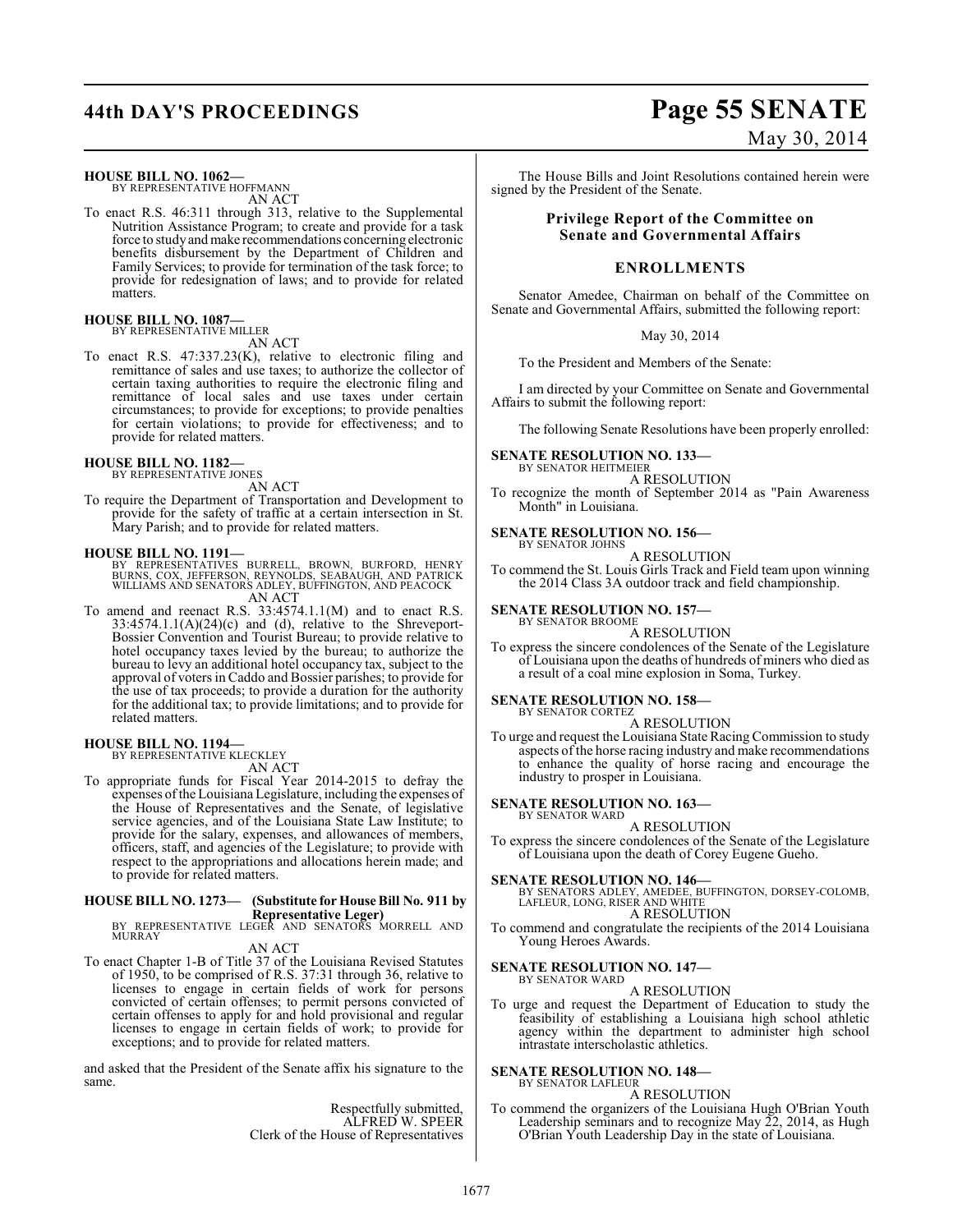## **Page 56 SENATE 44th DAY'S PROCEEDINGS**

### May 30, 2014

#### **SENATE RESOLUTION NO. 155—**

BY SENATORS PERRY, ADLEY, ALARIO, ALLAIN, AMEDEE, APPEL,<br>BROOME, BROWN, BUFFINGTON, CHABERT, CLAITOR, CORTEZ,<br>CROWE, DONAHUE, DORSEY-COLOMB, ERDEY, GALLOT, GUILLORY,<br>HEITMEIER, JOHNS, KOSTELKA, LAFLEUR, LONG, MARTINY, MORRELL, MORRISH, MURRAY, NEVERS, PEACOCK, PETERSON,<br>RISER, GARY SMITH, JOHN SMITH, TARVER, THOMPSON,<br>WALSWORTH, WARD AND WHITE

A RESOLUTION

To express the sincere condolences of the Senate of the Legislature of Louisiana upon the passing of former state representative, Joseph "Mickey" Lloyd Frith.

#### **SENATE RESOLUTION NO. 151—** BY SENATOR GALLOT

### A RESOLUTION

To urge and request the Environmental Protection Agency and the United States Department of Agriculture to complete the approval process for certain new weed control system products.

#### **SENATE RESOLUTION NO. 152—** BY SENATOR JOHN SMITH

A RESOLUTION

To commend and congratulate Joseph "Joe" Siciliano, City of DeRidder District 5 Councilman and Council President for his dedicated public service.

#### **SENATE RESOLUTION NO. 153—** BY SENATOR NEVERS

A RESOLUTION

To urge and request the Department of Education and the Board of Regents to jointly study how to appropriately align the Career Diploma requirements and qualifying for a TOPS-Tech award.

#### **SENATE RESOLUTION NO. 154—**

BY SENATOR JOHN SMITH A RESOLUTION

To commend and congratulate Robert "Bo" Rice, City of DeRidder District 1 Councilman for his dedicated public service.

#### **SENATE RESOLUTION NO. 159—** BY SENATOR CROWE

A RESOLUTION

To create and provide for the Lower Pearl River Basin Ecosystem Study Commission to study the conditions, needs, issues, and funding relative to the protection and preservation of the Lower Pearl River Basin and to recommend any action or legislation that the commission deems necessary or appropriate.

#### **SENATE RESOLUTION NO. 160—** BY SENATOR BROOME

A RESOLUTION

To urge and request the Louisiana Credit Union League to work on viable loan and product alternatives for consumers who do not qualify for traditional bank loans and services.

#### **SENATE RESOLUTION NO. 162—** BY SENATOR BROOME

A RESOLUTION

To urge and request the Louisiana Department of Health and Hospitals and the division of administration to report to the Senate and House committees on health and welfare why the operation of the Mental Health Emergency Room Extension (MHERE) previously in operation from 2010 through 2013 at the Earl K. Long Medical Center was not continued upon privatization of that hospital, and how such services will be resumed in the community of Baton Rouge.

# **SENATE RESOLUTION NO. 164—** BY SENATOR THOMPSON

A RESOLUTION

To commend and congratulate the Ouachita Parish High School Lady Lions girls softball team on an unprecedented season winning the Class 5A state softball championship title, the first in the school's history.

#### **SENATE RESOLUTION NO. 165—**

BY SENATORS THOMPSON AND WALSWORTH A RESOLUTION

To commend and congratulate the lifters and coaches of the Delhi Charter School boys powerlifting team on winning the 2014 Louisiana High School Athletic Association (LHSAA) Division V (1A) State Powerlifting Championship.

### **SENATE RESOLUTION NO. 171—**

BY SENATOR CLAITOR A RESOLUTION

To urge and request the Louisiana State Law Institute to create a Water Code Committee.

#### **SENATE RESOLUTION NO. 172—**

BY SENATOR MURRAY A RESOLUTION

To express and affirm the support and appreciation of the Senate of the Legislature of Louisiana for the leadership, cooperation, and collaboration of Louisiana's postsecondary institutions of higher education in their desire and efforts to develop and participate in statewide initiatives that address Black male student success in higher education.

**SENATE RESOLUTION NO. 173—**

BY SENATOR MURRAY A RESOLUTION

To commend the Delgado Dolphins baseball team on their outstanding 2014 season.

#### **SENATE RESOLUTION NO. 174—**

BY SENATOR BROOME A RESOLUTION

To urge and request the State Board of Elementary and Secondary Education to review and consider adopting the United States Department of Education's Guiding Principles: A Resource Guide for Improving School Climate and Discipline as a master plan for supporting student behavior and discipline.

#### **SENATE RESOLUTION NO. 175—**

BY SENATOR CORTEZ A RESOLUTION

To urge and request the Louisiana Motor Vehicle Commission to review the application process for each type of license and make necessary changes to streamline the application process that will enhance efficiency while maintaining the integrity of each license granted by the commission.

#### **SENATE RESOLUTION NO. 176—** BY SENATOR MORRELL

#### A RESOLUTION

To commend Leonard Galmon upon receipt of a prestigious Ron Brown Scholarship and upon his acceptance by and plans to attend Yale University.

**SENATE RESOLUTION NO. 178—** BY SENATORS ALLAIN, CORTEZ, GUILLORY, LAFLEUR, MILLS AND PERRY

### A RESOLUTION

To create and provide for the Task Force on Funding the Acadiana Criminalistics Laboratory.

> Respectfully submitted, "JODY" AMEDEE Chairman

The foregoing Senate Resolutions were signed by the President of the Senate and presented to the Secretary of State by the Secretary.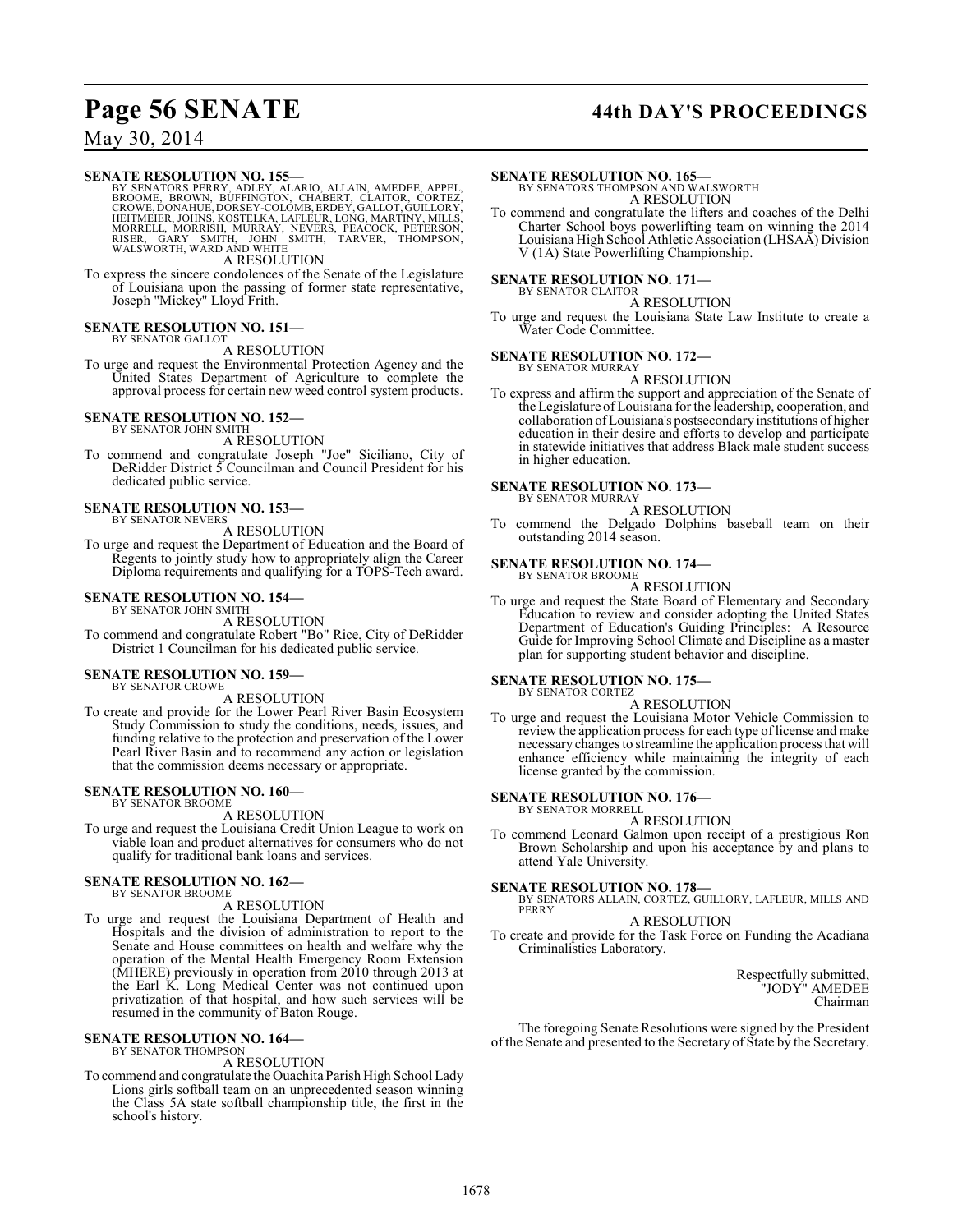### **44th DAY'S PROCEEDINGS Page 57 SENATE**

# May 30, 2014

#### **Message to the Secretary of State**

#### **SIGNED SENATE CONCURRENT RESOLUTIONS**

#### May 30, 2014

To the Honorable Secretary of State:

The President of the Senate and the Speaker of the House of Representatives have signed the following Senate Concurrent Resolutions:

- **SENATE CONCURRENT RESOLUTION NO. 5**<br>BY SENATORS GUILLORY, ALARIO, ALLAIN, APPEL, BROOME,<br>BROWN, CORTEZ, CROWE, DONAHUE, ERDEY, KOSTELKA, LAFLEUR,<br>LONG, MILLS, NÉVERS, PEACOCK, RISER, GARY SMITH, TARVER,<br>THOMPSON, WALSWORT A CONCURRENT RESOLUTION
- To memorialize the Congress of the United States to review and consider eliminating provisions of federal law which reduce Social Security benefits for those receiving pension benefits from federal, state, or local government retirement or pension systems, plans, or funds.

**SENATE CONCURRENT RESOLUTION NO. 20—**<br>BY SENATORS HEITMEIER AND DORSEY-COLOMB AND<br>REPRESENTATIVE BARROW A CONCURRENT RESOLUTION

To direct the Department of Health and Hospitals to submit a state plan amendment to the United States Department of Agriculture for the Special Supplemental Nutrition Program for Women, Infants, and Children, popularly known as "WIC", to provide for the use of WIC cash value vouchers at farmers' markets.

#### **SENATE CONCURRENT RESOLUTION NO. 39—**

- BY SENATOR HEITMEIER AND REPRESENTATIVES BARROW, COX, HAVARD, HILL, KATRINA JACKSON, POPE, SIMON AND STOKES A CONCURRENT RESOLUTION
- To urge and request the Department of Health and Hospitals to study the most effective means to ensure the proper utilization of Attention Deficit Hyperactivity Disorder medications in Louisiana and to report its findings to the Senate Committee on Health and Welfare and the House Committee on Health and Welfare.

#### **SENATE CONCURRENT RESOLUTION NO. 47—** BY SENATOR HEITMEIER

### A CONCURRENT RESOLUTION

To urge and request the Department of Health and Hospitals to study the feasibility, desirability, and practicality of alternative transportation sites (i.e. urgent care clinics) for patients who access emergency medical services via the 911 system and the use of ambulance service providers and suppliers to assist with training and management of this population.

#### **SENATE CONCURRENT RESOLUTION NO. 71—**

BY SENATOR THOMPSON AND REPRESENTATIVES ADAMS, ANDERS, ARNOLD, BADON, BARROW, BILLIOT, BROWN, HENRY<br>ARMES, ARNOLD, BADON, BARROW, BILLIOT, BROWN, HENRY<br>BURNS, TIM BURNS, BURRELL, CARMODY, CARTER, CHANEY, COX,<br>DOVE, GAROFAL WOODRUFF

#### A CONCURRENT RESOLUTION

To urge and request the Louisiana Department of Economic Development to study the feasibility and advisability of creating an official "Made in Louisiana" certification, brand, or label and to report its findings on or before February 1, 2015, to the House of Representatives Committee on Agriculture, Forestry, Aquaculture, and Rural Development, the Senate Committee on Agriculture, Forestry, Aquaculture, and Rural Development, the House of Representatives Committee on Commerce, and the Senate Committee on Commerce, Consumer Protection and International Affairs.

# **SENATE CONCURRENT RESOLUTION NO. 77—**<br>BY SENATOR ALLAIN AND REPRESENTATIVE WOODRUFF A CONCURRENT RESOLUTION

To urge and request the Department of Transportation and Development and the Department of Agriculture and Forestry to cooperate with all agricultural commodity groups to identify and mark farm-to-market highways in Louisiana.

# **SENATE CONCURRENT RESOLUTION NO. 93—** BY SENATOR BROWN

#### A CONCURRENT RESOLUTION

To urge and request the Department of Transportation and Development to take action to provide greater safety to the motoring public, to move traffic more efficiently, and to minimize traffic accidents at the intersection of Cornerview Road and Louisiana Highway 73 and on Louisiana Highway 22 between Interstate Highway 10 and Louisiana Highway 70 in Ascension Parish.

#### **SENATE CONCURRENT RESOLUTION NO. 95—** BY SENATOR HEITMEIER

A CONCURRENT RESOLUTION

To urge and request the Department of Education to conduct a survey on any barriers that prevent schools and governing entities from entering into joint-use agreements and issue a report with a plan to promote such agreements.

### **SENATE CONCURRENT RESOLUTION NO. 104—** BY SENATORS MILLS AND WARD A CONCURRENT RESOLUTION

To urge and request the Louisiana State Law Institute to study and make recommendations to the Louisiana Legislature regarding state laws governing common interest ownership regimes, including but not limited to homeowners associations, condominium developments, townhomes, and real estate cooperatives.

#### **SENATE CONCURRENT RESOLUTION NO. 105—** BY SENATOR JOHNS

A CONCURRENT RESOLUTION

To urge and request the Louisiana State Law Institute to study and make recommendations to the Louisiana Legislature regarding Code of Civil Procedure Article 3121 and the article's requirement that security be posted by an attorney appointed by the court to administer a vacant succession.

## **SENATE CONCURRENT RESOLUTION NO. 131—** BY SENATOR DORSEY-COLOMB

A CONCURRENT RESOLUTION

To urge and request the Louisiana State Law Institute to study and make recommendations regarding laws applicable to the rights of landlords and residential tenants.

#### **SENATE CONCURRENT RESOLUTION NO. 165—** BY SENATOR GUILLORY

A CONCURRENT RESOLUTION

To commend Ben Mouton of St. Thomas More High School upon his selection as a representative of the state of Louisiana at the Hugh O'Brian World Leadership Congress in Chicago, Illinois.

#### **SENATE CONCURRENT RESOLUTION NO. 123—** BY SENATOR NEVERS

#### A CONCURRENT RESOLUTION

To urge and request the Department of Wildlife and Fisheries to study and make recommendations to alleviate problems accessing the Pearl and Bogue Chitto rivers.

#### **SENATE CONCURRENT RESOLUTION NO. 128—** BY SENATOR BROWN A CONCURRENT RESOLUTION

To urge and request the Louisiana High School Athletic Association to study current practices of member high schools relative to the awarding of athletic letters, jackets, patches, and other indicia to student athletes in recognition of team participation in sports for which athletic letters are awarded.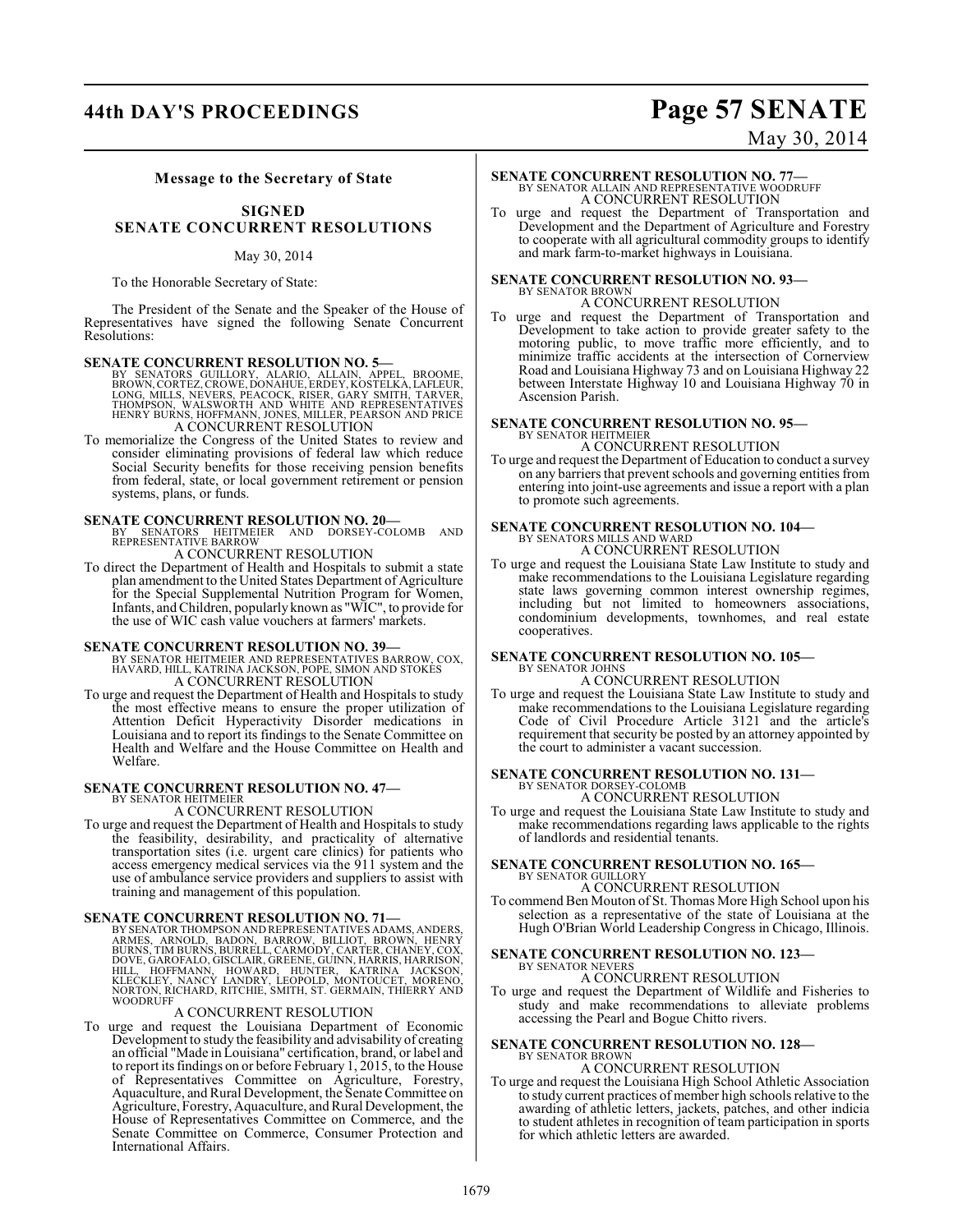### **Page 58 SENATE 44th DAY'S PROCEEDINGS**

May 30, 2014

### **SENATE CONCURRENT RESOLUTION NO. 149—**

BY SENATORS LONG AND GALLOT AND REPRESENTATIVE DOVE A CONCURRENT RESOLUTION

To commend Clay A. Carter on the occasion of his retirement from the state land office, Division of Administration.

**SENATE CONCURRENT RESOLUTION NO. 150—** BY SENATORS LONG AND GALLOT AND REPRESENTATIVES BROWN AND COX

### A CONCURRENT RESOLUTION

To commend Lionel Washington on being named to the 2014 Louisiana Sports Hall of Fame Induction Class.

**SENATE CONCURRENT RESOLUTION NO. 151—**<br>BY SENATORS LONG AND GALLOT AND REPRESENTATIVES BROWN<br>AND COX

A CONCURRENT RESOLUTION

To commend Beryl Shipley on being named to the 2014 Louisiana Sports Hall of Fame Induction Class.

#### **SENATE CONCURRENT RESOLUTION NO. 152—**

BY SENATORS LONG, GALLOT AND WALSWORTH AND REPRESENTATIVES BROWN AND COX

A CONCURRENT RESOLUTION

To commend Shane Reynolds on being named to the 2014 Louisiana Sports Hall of Fame Induction Class.

**SENATE CONCURRENT RESOLUTION NO. 153—**<br>BY SENATORS THOMPSON, ADLEY, ALARIO, ALLAIN, AMEDEE, BROOME, BROWE, DROWE, DENINGTON, CHABERT, CLAITOR,<br>CORTEZ, CROWE, DONAHUE, DORSEY-COLOMB, ERDEY, GALLOT,<br>GUILLORY, HEITMEIER, JOH

A CONCURRENT RESOLUTION

To express the sincere and heartfelt condolences of the Legislature of Louisiana upon the passing of former Commissioner of Agriculture and Forestry Robert Fulton "Bob" Odom Jr., and to acknowledge his life of public service and his many contributions to the state of Louisiana.

### **SENATE CONCURRENT RESOLUTION NO. 154—** BY SENATOR LONG AND REPRESENTATIVES BROWN AND COX A CONCURRENT RESOLUTION

To commend Pete Boudreaux on being named to the 2014 Louisiana Sports Hall of Fame Induction Class.

**SENATE CONCURRENT RESOLUTION NO. 155—** BY SENATORS LONG AND GALLOT AND REPRESENTATIVES BROWN AND COX

A CONCURRENT RESOLUTION

To commend Richard Joseph "Moon" Ducote posthumously on being named to the 2014 Louisiana Sports Hall of Fame Induction Class.

#### **SENATE CONCURRENT RESOLUTION NO. 156—**

BY SENATORS LONG AND GALLOT AND REPRESENTATIVES BROWN AND COX

#### A CONCURRENT RESOLUTION

To commend Venus Lacy on being named to the 2014 Louisiana Sports Hall of Fame Induction Class.

#### **SENATE CONCURRENT RESOLUTION NO. 157—** BY SENATOR JOHNS

A CONCURRENT RESOLUTION

To urge and request the Department of Health and Hospitals to facilitate the processing and payment of Medicaid claims.

#### **SENATE CONCURRENT RESOLUTION NO. 158—** BY SENATORS LONG AND GALLOT AND REPRESENTATIVES BROWN

AND COX

A CONCURRENT RESOLUTION

To commend Alan Faneca on being named to the 2014 Louisiana Sports Hall of Fame Induction Class.

### **SENATE CONCURRENT RESOLUTION NO. 159** BY SENATOR BROOME AND REPRESENTATIVE BARROW A CONCURRENT RESOLUTION

To urge and request the Department of Environmental Quality to give extra consideration to the views of the local officials and the surrounding community when deciding to issue certain landfill permits.

**SENATE CONCURRENT RESOLUTION NO. 160—**<br>BY SENATORS LONG, ALARIO AND GALLOT AND<br>REPRESENTATIVES BROWN AND COX A CONCURRENT RESOLUTION

To commend and congratulate Thomas Milton "Tom" Benson on being named to the 2014 Louisiana Sports Hall of Fame Induction Class.

### **SENATE CONCURRENT RESOLUTION NO. 161—** BY SENATORS ERDEY AND WHITE AND REPRESENTATIVES HODGES AND IVEY

A CONCURRENT RESOLUTION

To commend and congratulate the Central Private High School varsity baseball team upon winning the 2014 Mississippi Association of Independent Schools (MAIS) Class 2A State Championship.

**SENATE CONCURRENT RESOLUTION NO. 162—**<br>
BY SENATORS JOHNS, MORRISH AND JOHN SMITH AND<br>
REPRESENTATIVES DANAHAY, FRANKLIN, GEYMANN, GUINN,<br>HENSGENS AND KLECKLEY A CONCURRENT RESOLUTION

To commend Oliver G. "Rick" Richard III upon receiving the honor and rank of Distinguished Eagle Scout, on nomination by the Calcasieu Area Council and having been conferred by the National Executive Board of the Boy Scouts of America.

## **SENATE CONCURRENT RESOLUTION NO. 163—** BY SENATOR GARY SMITH AND REPRESENTATIVES MILLER AND

**PRICE** 

A CONCURRENT RESOLUTION To express the sincere condolences of the Legislature of Louisiana upon the death of Dr. Rodney R. Lafon.

**SENATE CONCURRENT RESOLUTION NO. 164—**<br>BY SENATORS JOHNS, MORRISH AND JOHN SMITH AND<br>REPRESENTATIVES DANAHAY, FRANKLIN, GEYMANN, HENSGENS AND KLECKLEY

A CONCURRENT RESOLUTION To commend the St. Louis Girls Track and Field team upon winning the 2014 Class 3A outdoor track and field championship.

#### **SENATE CONCURRENT RESOLUTION NO. 166—** BY SENATOR JOHNS

A CONCURRENT RESOLUTION To urge and request the Department of Health and Hospitals to facilitate the processing and payment of Medicaid claims.

### **SENATE CONCURRENT RESOLUTION NO. 167—** BY SENATOR ALARIO A CONCURRENT RESOLUTION

To commend and congratulate R. Michael Lyons, general counsel of Louisiana Mid-Continent Oil and Gas Association, in recognition of thirty-six years of outstanding service to Louisiana's oil and gas industry.

#### **SENATE CONCURRENT RESOLUTION NO. 168—** BY SENATOR GUILLORY

A CONCURRENT RESOLUTION To commend Chris Shivers on his accomplishments as a professional bull riding champion and upon his retirement from competition.